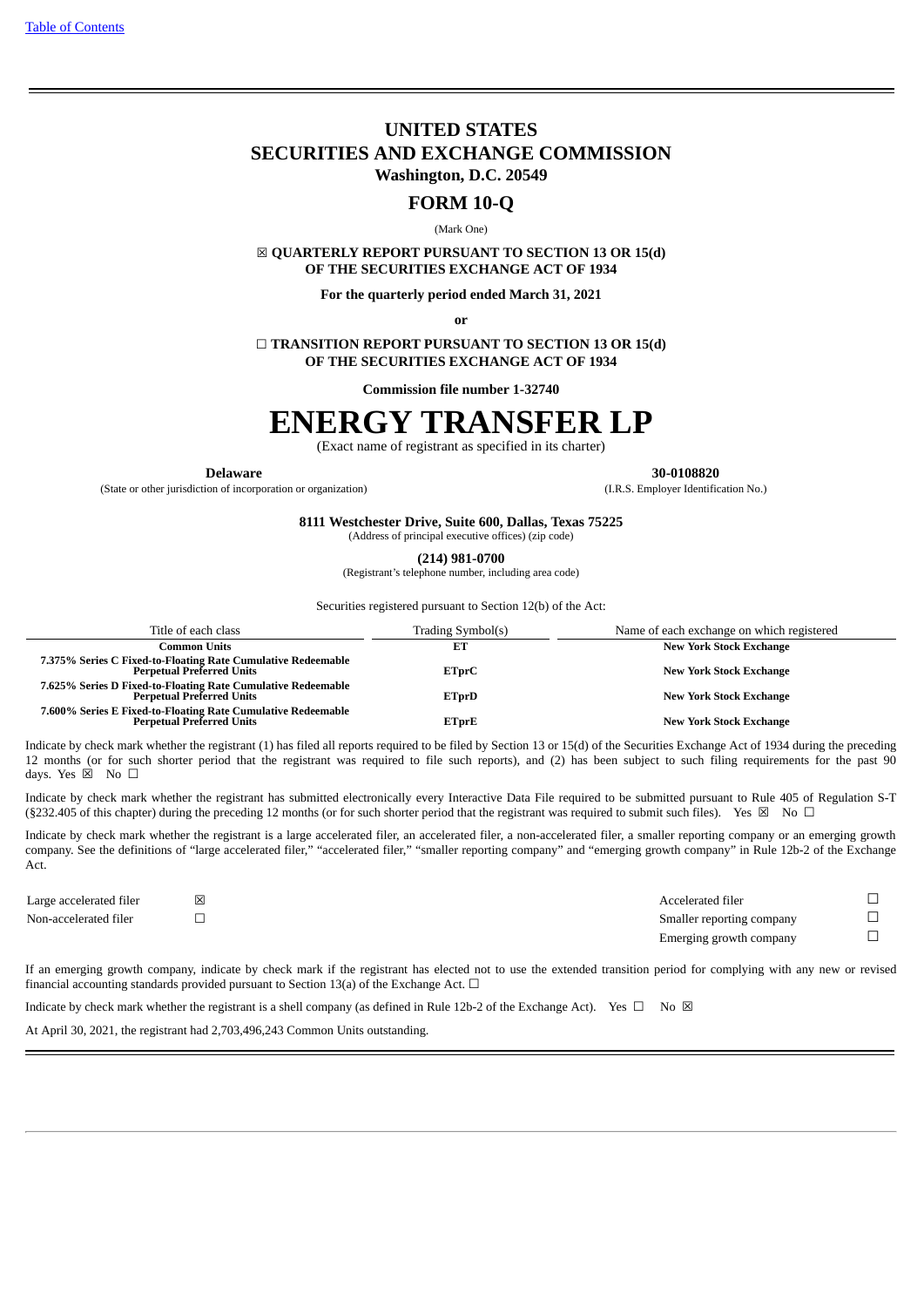[Table](#page-0-0) of [Contents](#page-0-0)

# **FORM 10-Q**

# **ENERGY TRANSFER LP AND SUBSIDIARIES**

# **TABLE OF CONTENTS**

# **PART I — FINANCIAL [INFORMATION](#page-3-0)**

| <b>ITEM 1. FINANCIAL STATEMENTS (Unaudited)</b>                                               |                 |
|-----------------------------------------------------------------------------------------------|-----------------|
| <b>Consolidated Balance Sheets</b>                                                            |                 |
| <b>Consolidated Statements of Operations</b>                                                  | $\overline{3}$  |
| <b>Consolidated Statements of Comprehensive Income (Loss)</b>                                 | $\overline{4}$  |
| <b>Consolidated Statements of Equity</b>                                                      |                 |
| <b>Consolidated Statements of Cash Flows</b>                                                  | $6\overline{6}$ |
| <b>Notes to Consolidated Financial Statements</b>                                             |                 |
| ITEM 2. MANAGEMENT'S DISCUSSION AND ANALYSIS OF FINANCIAL CONDITION AND RESULTS OF OPERATIONS | 33              |
| <b>ITEM 3. QUANTITATIVE AND QUALITATIVE DISCLOSURES ABOUT MARKET RISK</b>                     | 52              |
| <b>ITEM 4. CONTROLS AND PROCEDURES</b>                                                        | 54              |
| <b>PART II - OTHER INFORMATION</b>                                                            |                 |
| <b>ITEM 1. LEGAL PROCEEDINGS</b>                                                              | 55              |
| <b>ITEM 1A. RISK FACTORS</b>                                                                  | 56              |
| <b>ITEM 6. EXHIBITS</b>                                                                       | 56              |
| <b>SIGNATURE</b>                                                                              | 58              |
|                                                                                               |                 |

i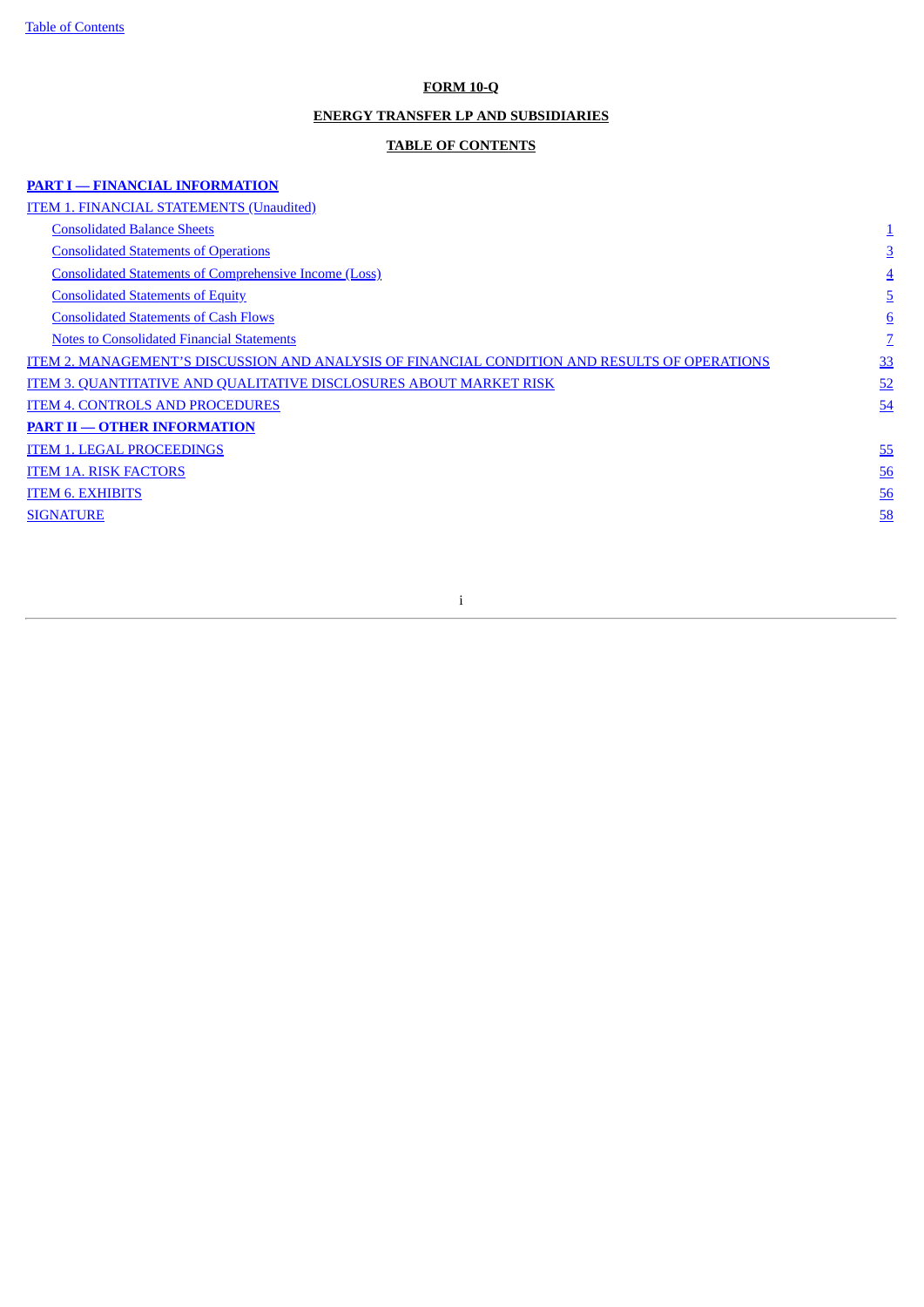# [Table](#page-0-0) of [Contents](#page-0-0)

# **Definitions**

References to the "Partnership" or "ET" refer to Energy Transfer LP. In addition, the following is a list of certain acronyms and terms used throughout this document:

| /d                        | per day                                                                                                                                                                                                                                                                                                        |
|---------------------------|----------------------------------------------------------------------------------------------------------------------------------------------------------------------------------------------------------------------------------------------------------------------------------------------------------------|
| <b>AOCI</b>               | accumulated other comprehensive income (loss)                                                                                                                                                                                                                                                                  |
| <b>BBtu</b>               | billion British thermal units                                                                                                                                                                                                                                                                                  |
| Btu                       | British thermal unit, an energy measurement used by gas companies to convert the volume of gas used to its<br>heat equivalent, and thus calculate the actual energy content                                                                                                                                    |
| Citrus                    | Citrus, LLC, a 50/50 joint venture which owns FGT                                                                                                                                                                                                                                                              |
| Dakota Access             | Dakota Access, LLC                                                                                                                                                                                                                                                                                             |
| <b>DOJ</b>                | U.S. Department of Justice                                                                                                                                                                                                                                                                                     |
| Enable                    | Enable Midstream Partners, LP, a Delaware limited partnership                                                                                                                                                                                                                                                  |
| Energy Transfer Canada    | Energy Transfer Canada ULC (formerly SemCAMS Midstream ULC), a less than wholly-owned subsidiary<br>of ET                                                                                                                                                                                                      |
| EPA                       | U.S. Environmental Protection Agency                                                                                                                                                                                                                                                                           |
| <b>ET Preferred Units</b> | Collectively, the Series A Preferred Units, Series B Preferred Units, Series C Preferred Units, Series D<br>Preferred Units, Series E Preferred Units, Series F Preferred Units and Series G Preferred Units (all<br>originally issued by ETO and exchanged for preferred units issued by ET on April 1, 2021) |
| ETC Tiger                 | ETC Tiger Pipeline, LLC, a wholly-owned subsidiary of ET, which owns the Tiger Pipeline                                                                                                                                                                                                                        |
| <b>ETO</b>                | Energy Transfer Operating, L.P.                                                                                                                                                                                                                                                                                |
| <b>Exchange Act</b>       | Securities Exchange Act of 1934                                                                                                                                                                                                                                                                                |
| FEP                       | Fayetteville Express Pipeline LLC                                                                                                                                                                                                                                                                              |
| FERC                      | <b>Federal Energy Regulatory Commission</b>                                                                                                                                                                                                                                                                    |
| FGT                       | Florida Gas Transmission Company, LLC, a wholly-owned subsidiary of Citrus                                                                                                                                                                                                                                     |
| GAAP                      | accounting principles generally accepted in the United States of America                                                                                                                                                                                                                                       |
| <b>HFOTCO</b>             | Houston Fuel Oil Terminal Company, a wholly-owned subsidiary of ET, which owns the Houston Terminal                                                                                                                                                                                                            |
| Lake Charles LNG          | Lake Charles LNG Company, LLC, a wholly-owned subsidiary of ET                                                                                                                                                                                                                                                 |
| LE GP                     | LE GP, LLC, the general partner of ET                                                                                                                                                                                                                                                                          |
| <b>LIBOR</b>              | London Interbank Offered Rate                                                                                                                                                                                                                                                                                  |
| MBbls                     | thousand barrels                                                                                                                                                                                                                                                                                               |
| <b>MEP</b>                | Midcontinent Express Pipeline LLC                                                                                                                                                                                                                                                                              |
| <b>MTBE</b>               | methyl tertiary butyl ether                                                                                                                                                                                                                                                                                    |
| NGL                       | natural gas liquid, such as propane, butane and natural gasoline                                                                                                                                                                                                                                               |
| <b>NYMEX</b>              | New York Mercantile Exchange                                                                                                                                                                                                                                                                                   |
| <b>OSHA</b>               | Federal Occupational Safety and Health Act                                                                                                                                                                                                                                                                     |
| <b>OTC</b>                | over-the-counter                                                                                                                                                                                                                                                                                               |
| Panhandle                 | Panhandle Eastern Pipe Line Company, LP, a wholly-owned subsidiary of ET                                                                                                                                                                                                                                       |
| Regency                   | Regency Energy Partners LP                                                                                                                                                                                                                                                                                     |
|                           |                                                                                                                                                                                                                                                                                                                |

## ii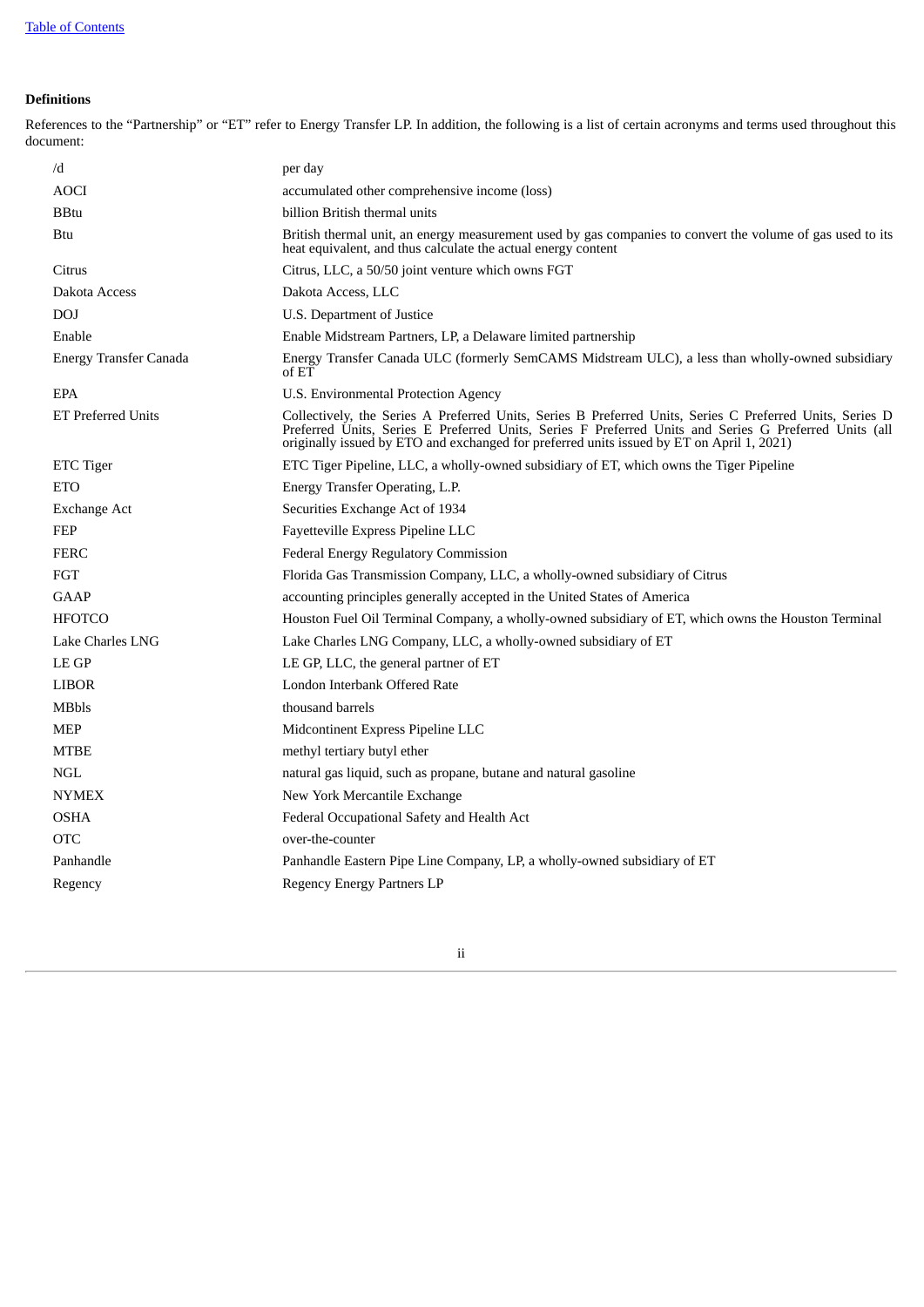Rover Pipeline LLC SEC Securities and Exchange Commission Series A Preferred Units 6.250% Series A Fixed-to-Floating Rate Cumulative Redeemable Perpetual Preferred Units Series B Preferred Units 6.625% Series B Fixed-to-Floating Rate Cumulative Redeemable Perpetual Preferred Units Series C Preferred Units 7.375% Series C Fixed-to-Floating Rate Cumulative Redeemable Perpetual Preferred Units Series D Preferred Units 7.625% Series D Fixed-to-Floating Rate Cumulative Redeemable Perpetual Preferred Units Series E Preferred Units 7.600% Series E Fixed-to-Floating Rate Cumulative Redeemable Perpetual Preferred Units Series F Preferred Units 6.750% Series F Fixed-Rate Reset Cumulative Redeemable Perpetual Preferred Units Series G Preferred Units 7.125% Series G Fixed-Rate Reset Cumulative Redeemable Perpetual Preferred Units Sunoco Logistics Operations Sunoco Logistics Partners Operations L.P, a wholly-owned subsidiary of ET Sunoco R&M Sunoco (R&M), LLC (formerly Sunoco, Inc. (R&M)) Transwestern Transwestern Pipeline Company, LLC, a wholly-owned subsidiary of ET Trunkline Trunkline Gas Company, LLC, a wholly-owned subsidiary of Panhandle USAC USA Compression Partners, LP, a subsidiary of ET USAC Preferred Units USAC Series A preferred units White Cliffs White Cliffs Pipeline, L.L.C.

<span id="page-3-0"></span>iii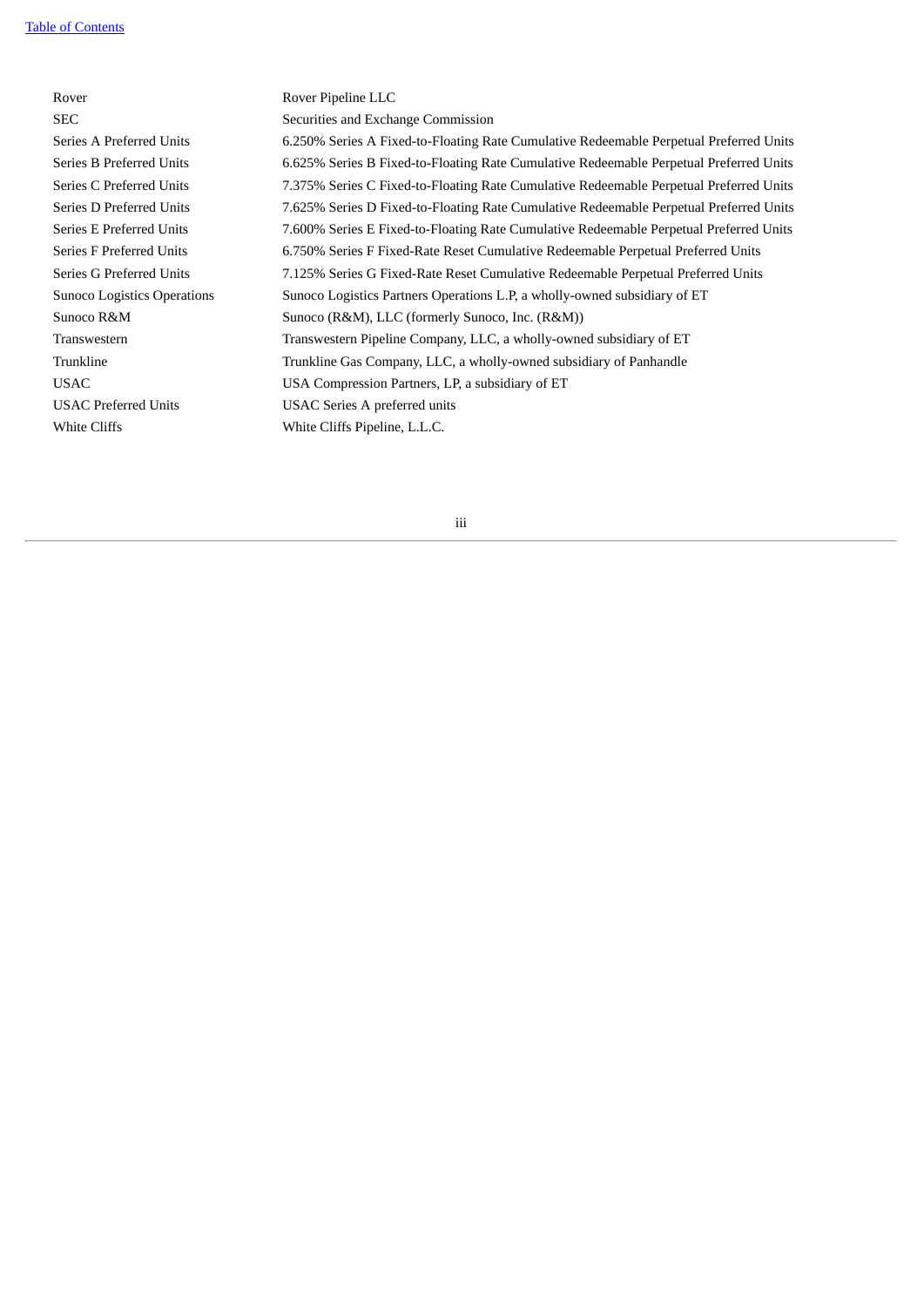## **PART I – FINANCIAL INFORMATION**

## **ITEM 1. FINANCIAL STATEMENTS ENERGY TRANSFER LP AND SUBSIDIARIES CONSOLIDATED BALANCE SHEETS** (Dollars in millions)

(unaudited)

<span id="page-4-1"></span><span id="page-4-0"></span>

|                                            | March 31,<br>2021   | December 31,<br>2020     |
|--------------------------------------------|---------------------|--------------------------|
| <b>ASSETS</b>                              |                     |                          |
| Current assets:                            |                     |                          |
| Cash and cash equivalents                  | $\mathbb{S}$<br>355 | \$<br>367                |
| Accounts receivable, net                   | 5,288               | 3,875                    |
| Accounts receivable from related companies | 90                  | 79                       |
| Inventories                                | 1,810               | 1,739                    |
| Income taxes receivable                    | 29                  | 35                       |
| Derivative assets                          | 16                  | 9                        |
| Other current assets                       | 232                 | 213                      |
| Total current assets                       | 7,820               | 6,317                    |
|                                            |                     |                          |
| Property, plant and equipment              | 94,672              | 94,115                   |
| Accumulated depreciation and depletion     | (19, 868)           | (19,008)                 |
|                                            | 74,804              | 75,107                   |
|                                            |                     |                          |
| Investments in unconsolidated affiliates   | 3,009               | 3,060                    |
| Lease right-of-use assets, net             | 857                 | 866                      |
| Other non-current assets, net              | 1,680               | 1,657                    |
| Intangible assets, net                     | 5,657               | 5,746                    |
| Goodwill                                   | 2,391               | 2,391                    |
| Total assets                               | \$<br>96,218        | $\mathfrak{F}$<br>95,144 |

The accompanying notes are an integral part of these consolidated financial statements.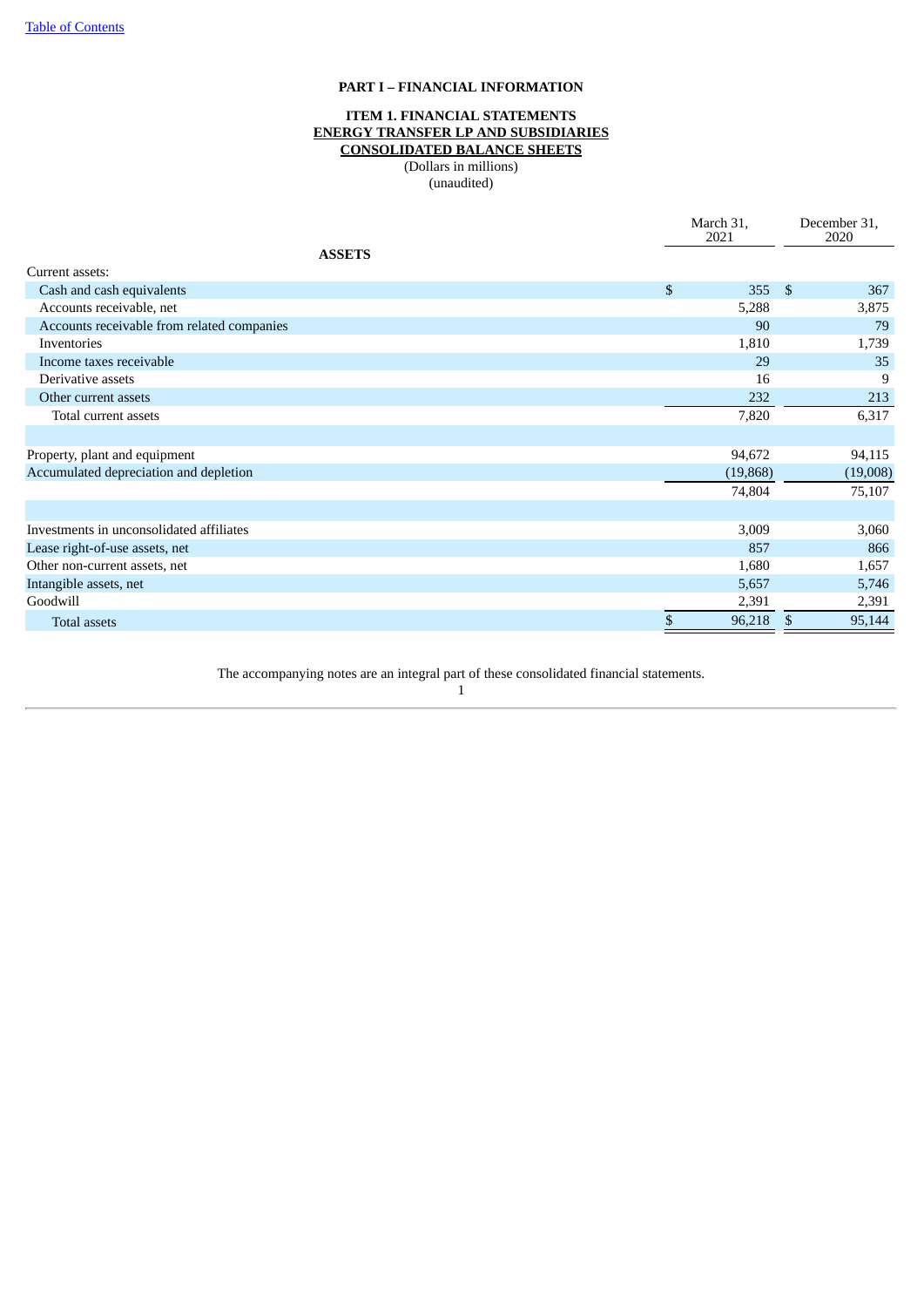## **ENERGY TRANSFER LP AND SUBSIDIARIES CONSOLIDATED BALANCE SHEETS** (Dollars in million)

(unaudited)

|                                         | March 31,<br>2021 | December 31,<br>2020 |
|-----------------------------------------|-------------------|----------------------|
| <b>LIABILITIES AND EQUITY</b>           |                   |                      |
| Current liabilities:                    |                   |                      |
| Accounts payable                        | \$<br>4,732       | \$<br>2,809          |
| Accounts payable to related companies   | 23                | 27                   |
| Derivative liabilities                  | 120               | 238                  |
| Operating lease current liabilities     | 52                | 53                   |
| Accrued and other current liabilities   | 2,829             | 2,775                |
| Current maturities of long-term debt    | 23                | 21                   |
| Total current liabilities               | 7,779             | 5,923                |
|                                         |                   |                      |
| Long-term debt, less current maturities | 47,712            | 51,417               |
| Non-current derivative liabilities      | 136               | 237                  |
| Non-current operating lease liabilities | 820               | 837                  |
| Deferred income taxes                   | 3,550             | 3,428                |
| Other non-current liabilities           | 1,198             | 1,152                |
|                                         |                   |                      |
| Commitments and contingencies           |                   |                      |
| Redeemable noncontrolling interests     | 769               | 762                  |
|                                         |                   |                      |
| Equity:                                 |                   |                      |
| <b>Limited Partners:</b>                |                   |                      |
| <b>Common Unitholders</b>               | 21,428            | 18,531               |
| <b>General Partner</b>                  | (5)               | (8)                  |
| Accumulated other comprehensive income  | 8                 | 6                    |
| Total partners' capital                 | 21,431            | 18,529               |
| Noncontrolling interests                | 12,823            | 12,859               |
| <b>Total equity</b>                     | 34,254            | 31,388               |
| Total liabilities and equity            | \$<br>96,218      | \$<br>95,144         |
|                                         |                   |                      |

<span id="page-5-0"></span>The accompanying notes are an integral part of these consolidated financial statements.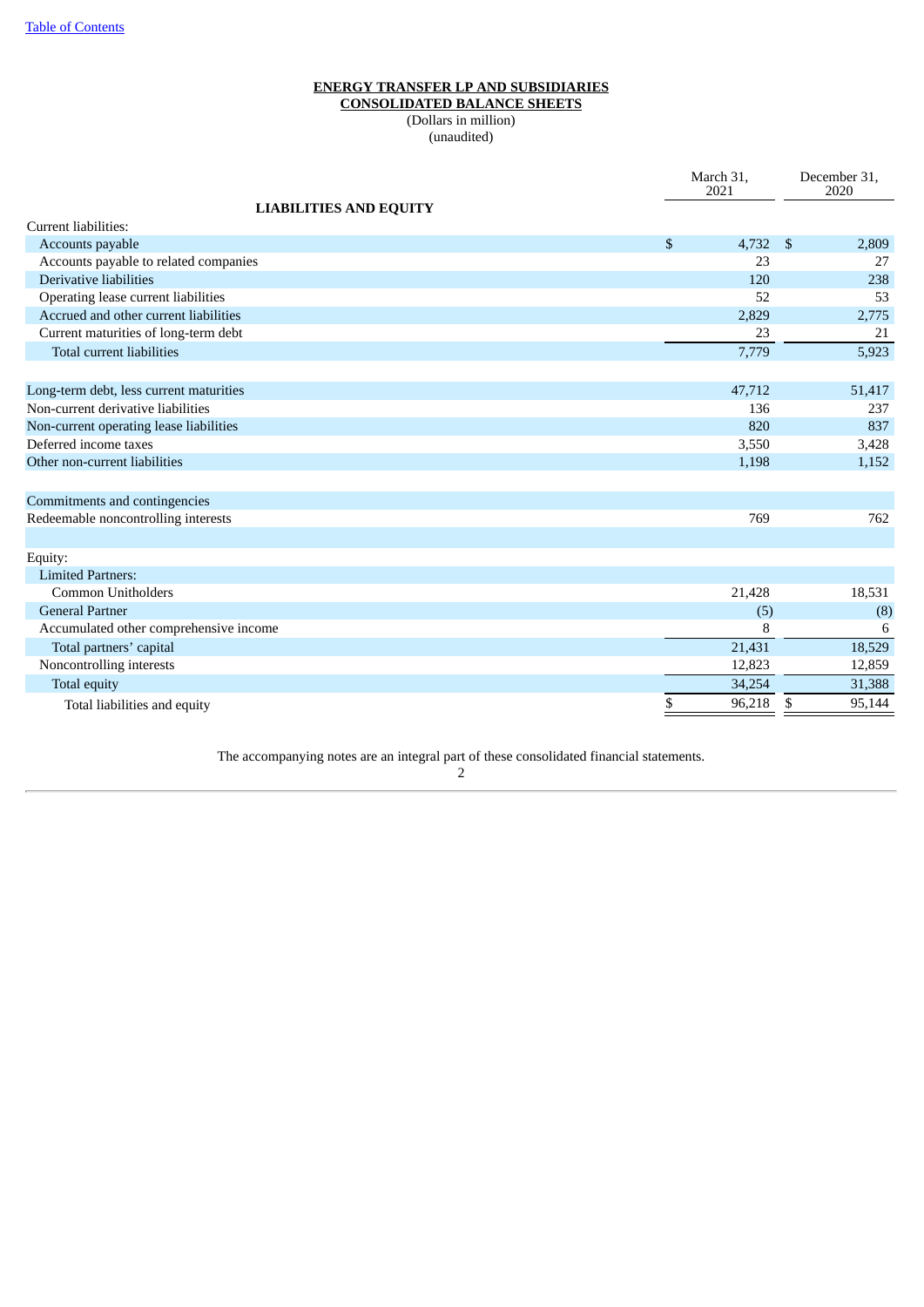# **ENERGY TRANSFER LP AND SUBSIDIARIES CONSOLIDATED STATEMENTS OF OPERATIONS**

(Dollars in millions, except per unit data) (unaudited)

|                                                                      |              | Three Months Ended<br>March 31. |                          |              |
|----------------------------------------------------------------------|--------------|---------------------------------|--------------------------|--------------|
|                                                                      |              | 2021                            |                          | 2020         |
| <b>REVENUES:</b>                                                     |              |                                 |                          |              |
| Refined product sales                                                | $\mathbb{S}$ | 3,524                           | $\mathbf{\mathcal{S}}$   | 3,232        |
| Crude sales                                                          |              | 2,988                           |                          | 3,543        |
| <b>NGL</b> sales                                                     |              | 2,906                           |                          | 1,689        |
| Gathering, transportation and other fees                             |              | 2,266                           |                          | 2,385        |
| Natural gas sales                                                    |              | 5,124                           |                          | 588          |
| Other                                                                |              | 187                             |                          | 190          |
| <b>Total revenues</b>                                                |              | 16,995                          |                          | 11,627       |
| <b>COSTS AND EXPENSES:</b>                                           |              |                                 |                          |              |
| Cost of products sold                                                |              | 10,948                          |                          | 8,291        |
| Operating expenses                                                   |              | 820                             |                          | 879          |
| Depreciation, depletion and amortization                             |              | 954                             |                          | 867          |
| Selling, general and administrative                                  |              | 201                             |                          | 204          |
| <b>Impairment losses</b>                                             |              | 3                               |                          | 1,325        |
| Total costs and expenses                                             |              | 12,926                          |                          | 11,566       |
| <b>OPERATING INCOME</b>                                              |              | 4,069                           |                          | 61           |
| OTHER INCOME (EXPENSE):                                              |              |                                 |                          |              |
| Interest expense, net of interest capitalized                        |              | (589)                           |                          | (602)        |
| Equity in earnings (losses) of unconsolidated affiliates             |              | 55                              |                          | (7)          |
| Losses on extinguishments of debt                                    |              | (7)                             |                          | (62)         |
| Gains (losses) on interest rate derivatives                          |              | 194                             |                          | (329)        |
| Other, net                                                           |              | (6)                             |                          | $\mathbf{3}$ |
| INCOME (LOSS) BEFORE INCOME TAX EXPENSE                              |              | 3,716                           |                          | (936)        |
| Income tax expense                                                   |              | 75                              |                          | 28           |
| <b>NET INCOME (LOSS)</b>                                             |              | 3,641                           |                          | (964)        |
| Less: Net income (loss) attributable to noncontrolling interests     |              | 341                             |                          | (121)        |
| Less: Net income attributable to redeemable noncontrolling interests |              | 12                              |                          | 12           |
| NET INCOME (LOSS) ATTRIBUTABLE TO PARTNERS                           |              | 3,288                           |                          | (855)        |
| General Partner's interest in net income (loss)                      |              | 3                               |                          | (1)          |
| Limited Partners' interest in net income (loss)                      | \$           | 3,285                           | $\overline{\mathcal{L}}$ | (854)        |
| NET INCOME (LOSS) PER LIMITED PARTNER UNIT:                          |              |                                 |                          |              |
| <b>Basic</b>                                                         | \$           | 1.22                            | \$                       | (0.32)       |
| Diluted                                                              | \$           | 1.21                            | \$                       | (0.32)       |

<span id="page-6-0"></span>The accompanying notes are an integral part of these consolidated financial statements.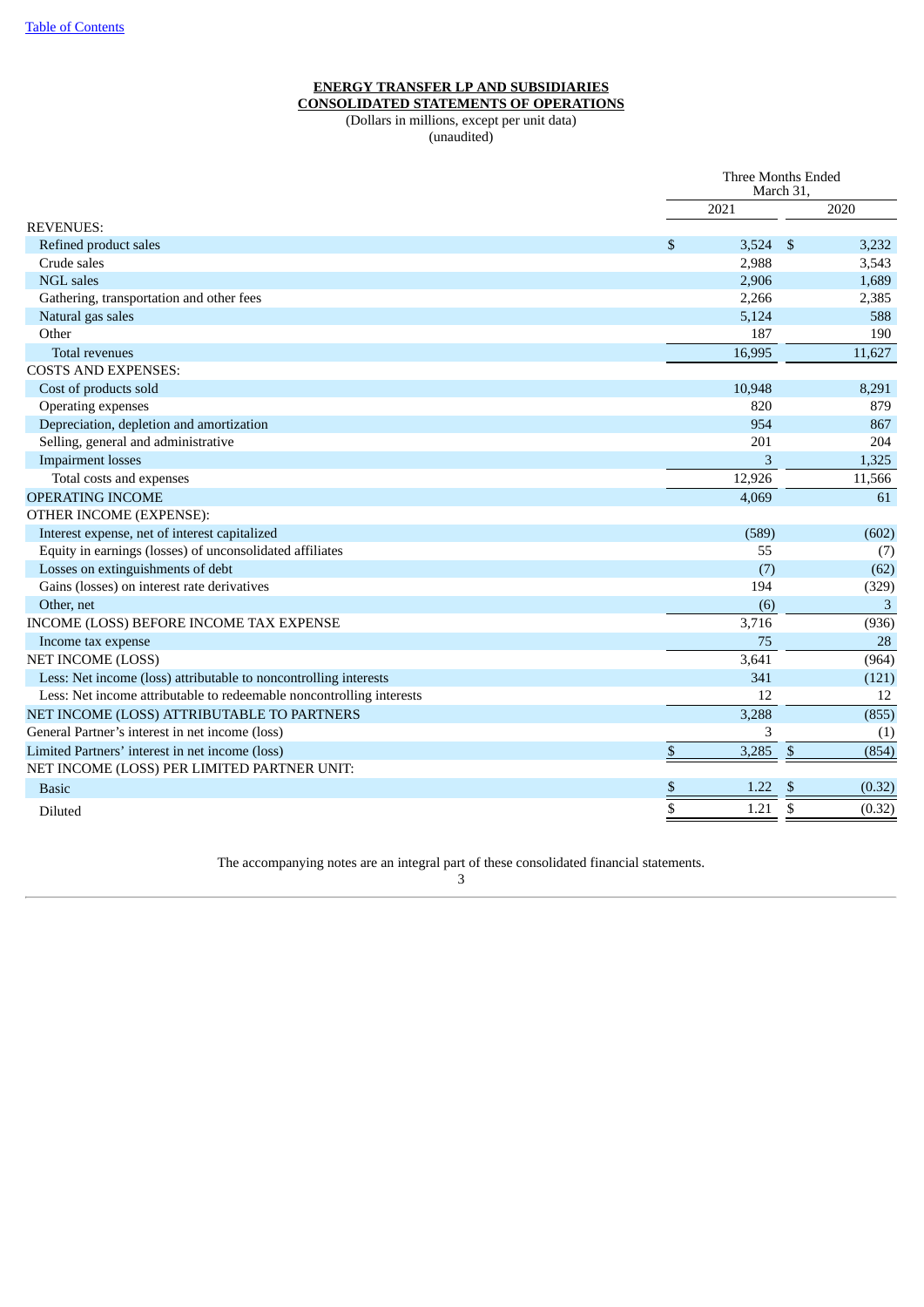## **ENERGY TRANSFER LP AND SUBSIDIARIES CONSOLIDATED STATEMENTS OF COMPREHENSIVE INCOME (LOSS)**

(Dollars in millions)

|  | ----------------- |  |
|--|-------------------|--|
|  | (unaudited)       |  |

|                                                                                | Three Months Ended<br>March 31, |       |  |         |
|--------------------------------------------------------------------------------|---------------------------------|-------|--|---------|
|                                                                                |                                 | 2021  |  | 2020    |
| Net income (loss)                                                              |                                 | 3,641 |  | (964)   |
| Other comprehensive income (loss), net of tax:                                 |                                 |       |  |         |
| Change in value of available-for-sale securities                               |                                 |       |  | (9)     |
| Actuarial gain related to pension and other postretirement benefit plans       |                                 |       |  |         |
| Foreign currency translation adjustments                                       |                                 | 12    |  | (64)    |
| Change in other comprehensive loss from unconsolidated affiliates              |                                 | (9)   |  | (16)    |
|                                                                                |                                 | 8     |  | (86)    |
| Comprehensive income (loss)                                                    |                                 | 3.649 |  | (1,050) |
| Less: Comprehensive income (loss) attributable to noncontrolling interests     |                                 | 347   |  | (159)   |
| Less: Comprehensive income attributable to redeemable noncontrolling interests |                                 | 12    |  | 12      |
| Comprehensive income (loss) attributable to partners                           |                                 | 3,290 |  | (903)   |

<span id="page-7-0"></span>The accompanying notes are an integral part of these consolidated financial statements.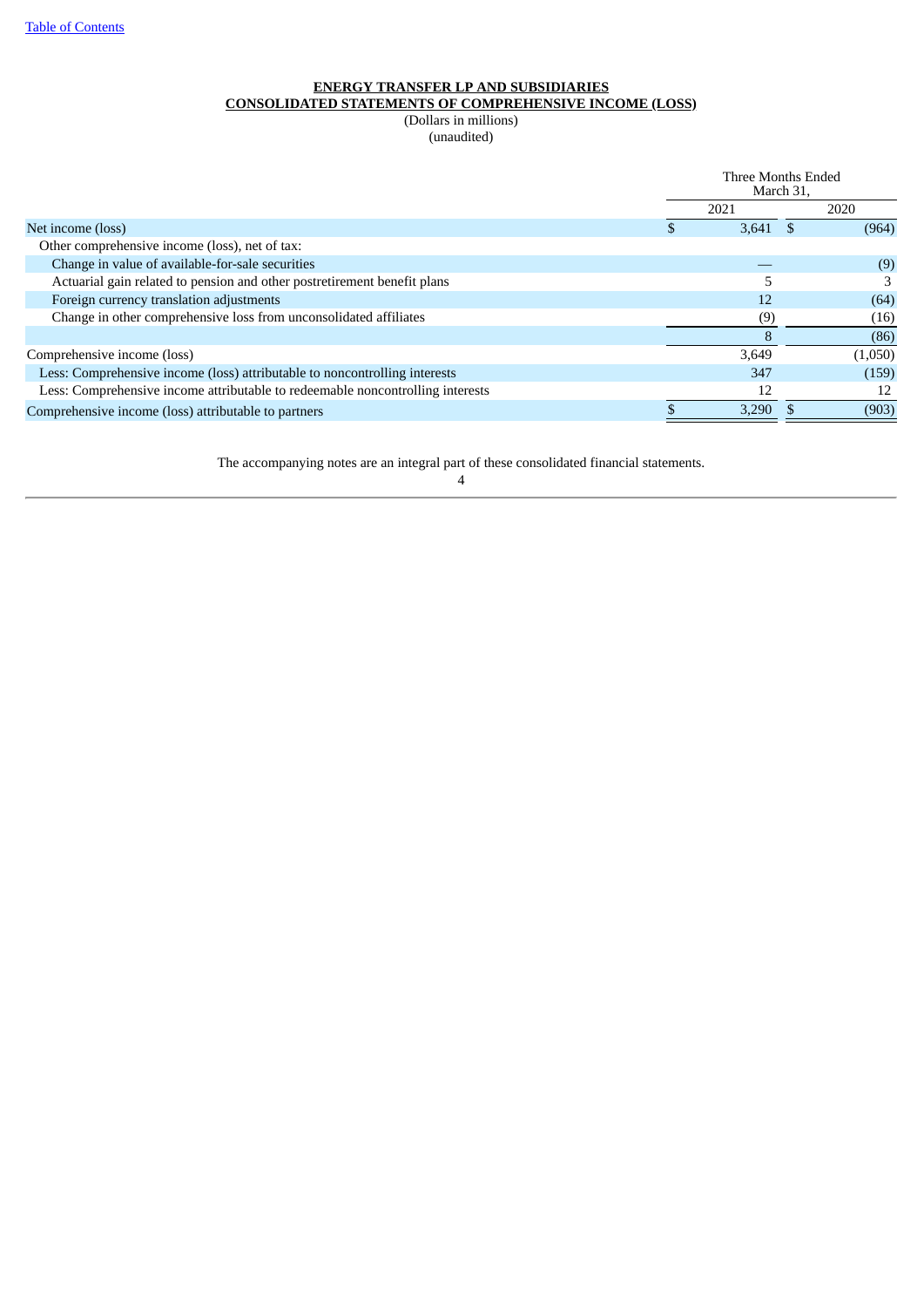## **ENERGY TRANSFER LP AND SUBSIDIARIES CONSOLIDATED STATEMENTS OF EQUITY** (Dollars in millions)

(unaudited)

|                                                                                      | Common<br>Unitholders | General Partner | <b>AOCI</b> | Noncontrolling<br>Interests | Total  |
|--------------------------------------------------------------------------------------|-----------------------|-----------------|-------------|-----------------------------|--------|
| Balance, December 31, 2020                                                           | 18,531                | (8)             | 6           | 12.859                      | 31,388 |
| Distributions to partners                                                            | (406)                 |                 |             |                             | (406)  |
| Distributions to noncontrolling interests                                            |                       |                 |             | (406)                       | (406)  |
| Capital contributions from noncontrolling interests                                  |                       |                 |             | 20                          | 20     |
| Other comprehensive income, net of tax                                               |                       |                 |             |                             | 8      |
| Other, net                                                                           | 18                    |                 |             |                             | 21     |
| Net income, excluding amounts attributable to<br>redeemable noncontrolling interests | 3,285                 |                 |             | 341                         | 3,629  |
| Balance, March 31, 2021                                                              | 21,428                | (5)             | 8           | 12.823                      | 34,254 |

|                                                                                    |    | Common             |                 |     |     |             |   | Noncontrolling |          |
|------------------------------------------------------------------------------------|----|--------------------|-----------------|-----|-----|-------------|---|----------------|----------|
|                                                                                    |    | <b>Unitholders</b> | General Partner |     |     | <b>AOCI</b> |   | Interests      | Total    |
| Balance, December 31, 2019                                                         | .D | 21,935             |                 | (4) | -\$ | (11)        | ъ | 12,018         | 33,938   |
| Distributions to partners                                                          |    | (1,591)            |                 | (1) |     |             |   |                | (1, 592) |
| Distributions to noncontrolling interests                                          |    |                    |                 |     |     |             |   | (444)          | (444)    |
| Subsidiary units issued                                                            |    |                    |                 |     |     |             |   | 1,580          | 1,580    |
| Capital contributions from noncontrolling interests                                |    |                    |                 |     |     |             |   | 95             | 95       |
| Other comprehensive loss, net of tax                                               |    |                    |                 |     |     | (48)        |   | (38)           | (86)     |
| Other, net                                                                         |    | 22                 |                 |     |     |             |   | (7)            | 15       |
| Net loss, excluding amounts attributable to redeemable<br>noncontrolling interests |    | (854)              |                 | (1) |     |             |   | (121)          | (976)    |
| Balance, March 31, 2020                                                            |    | 19,512             |                 | (6) |     | (59)        |   | 13.083         | 32,530   |

<span id="page-8-0"></span>The accompanying notes are an integral part of these consolidated financial statements.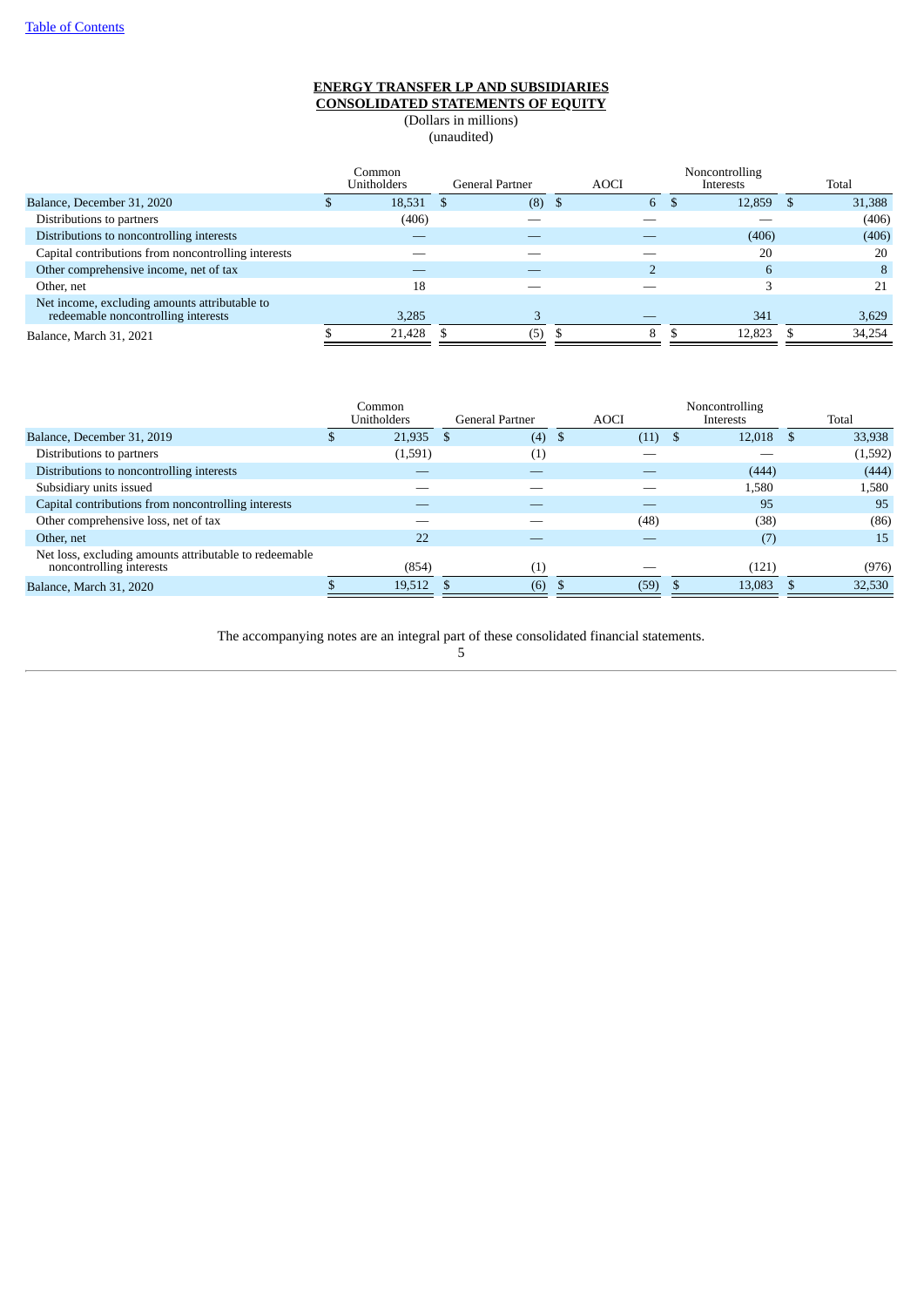## **ENERGY TRANSFER LP AND SUBSIDIARIES CONSOLIDATED STATEMENTS OF CASH FLOWS** (Dollars in millions)

(unaudited)

| 2021<br>2020<br><b>OPERATING ACTIVITIES:</b><br>3.641<br>-\$<br>(964)<br>Net income (loss)<br>\$<br>Reconciliation of net income (loss) to net cash provided by operating activities:<br>954<br>Depreciation, depletion and amortization<br>867<br>Deferred income taxes<br>66<br>42<br>Inventory valuation adjustments<br>227<br>(100) |
|-----------------------------------------------------------------------------------------------------------------------------------------------------------------------------------------------------------------------------------------------------------------------------------------------------------------------------------------|
|                                                                                                                                                                                                                                                                                                                                         |
|                                                                                                                                                                                                                                                                                                                                         |
|                                                                                                                                                                                                                                                                                                                                         |
|                                                                                                                                                                                                                                                                                                                                         |
|                                                                                                                                                                                                                                                                                                                                         |
|                                                                                                                                                                                                                                                                                                                                         |
|                                                                                                                                                                                                                                                                                                                                         |
| Non-cash compensation expense<br>28<br>22                                                                                                                                                                                                                                                                                               |
| 3<br><b>Impairment losses</b><br>1,325                                                                                                                                                                                                                                                                                                  |
| Losses on extinguishments of debt<br>7<br>62                                                                                                                                                                                                                                                                                            |
| Distributions on unvested awards<br>(6)<br>(11)                                                                                                                                                                                                                                                                                         |
| Equity in (earnings) losses of unconsolidated affiliates<br>7<br>(55)                                                                                                                                                                                                                                                                   |
| Distributions from unconsolidated affiliates<br>58<br>45                                                                                                                                                                                                                                                                                |
| Other non-cash<br>39<br>17                                                                                                                                                                                                                                                                                                              |
| 533<br>176<br>Net change in operating assets and liabilities, net of effects of acquisitions                                                                                                                                                                                                                                            |
| 5,155<br>Net cash provided by operating activities<br>1,828                                                                                                                                                                                                                                                                             |
| <b>INVESTING ACTIVITIES:</b>                                                                                                                                                                                                                                                                                                            |
| Capital expenditures, excluding allowance for equity funds used during construction<br>(698)<br>(1,621)                                                                                                                                                                                                                                 |
| Contributions in aid of construction costs<br>3<br>25                                                                                                                                                                                                                                                                                   |
| Contributions to unconsolidated affiliates<br>(2)<br>(9)                                                                                                                                                                                                                                                                                |
| Distributions from unconsolidated affiliates in excess of cumulative earnings<br>55<br>52                                                                                                                                                                                                                                               |
| 7<br>Proceeds from the sale of other assets<br>$\overline{2}$                                                                                                                                                                                                                                                                           |
| Other<br>(6)                                                                                                                                                                                                                                                                                                                            |
| (635)<br>(1,557)<br>Net cash used in investing activities                                                                                                                                                                                                                                                                               |
| <b>FINANCING ACTIVITIES:</b>                                                                                                                                                                                                                                                                                                            |
| Proceeds from borrowings<br>4,751<br>12,134                                                                                                                                                                                                                                                                                             |
| Repayments of debt<br>(8, 479)<br>(12,898)                                                                                                                                                                                                                                                                                              |
| Subsidiary units issued for cash<br>1,580                                                                                                                                                                                                                                                                                               |
| Capital contributions from noncontrolling interests<br>95<br>20                                                                                                                                                                                                                                                                         |
| Distributions to partners<br>(406)<br>(770)                                                                                                                                                                                                                                                                                             |
| Distributions to noncontrolling interests<br>(406)<br>(444)                                                                                                                                                                                                                                                                             |
| Distributions to redeemable noncontrolling interest<br>(12)<br>(12)                                                                                                                                                                                                                                                                     |
| Debt issuance costs<br>(51)                                                                                                                                                                                                                                                                                                             |
| (4, 532)<br>Net cash used in financing activities<br>(366)                                                                                                                                                                                                                                                                              |
| Decrease in cash and cash equivalents<br>(95)<br>(12)                                                                                                                                                                                                                                                                                   |
| Cash and cash equivalents, beginning of period<br>367<br>291                                                                                                                                                                                                                                                                            |
| \$<br>355<br>$\mathbf{s}$<br>196<br>Cash and cash equivalents, end of period                                                                                                                                                                                                                                                            |

<span id="page-9-0"></span>The accompanying notes are an integral part of these consolidated financial statements.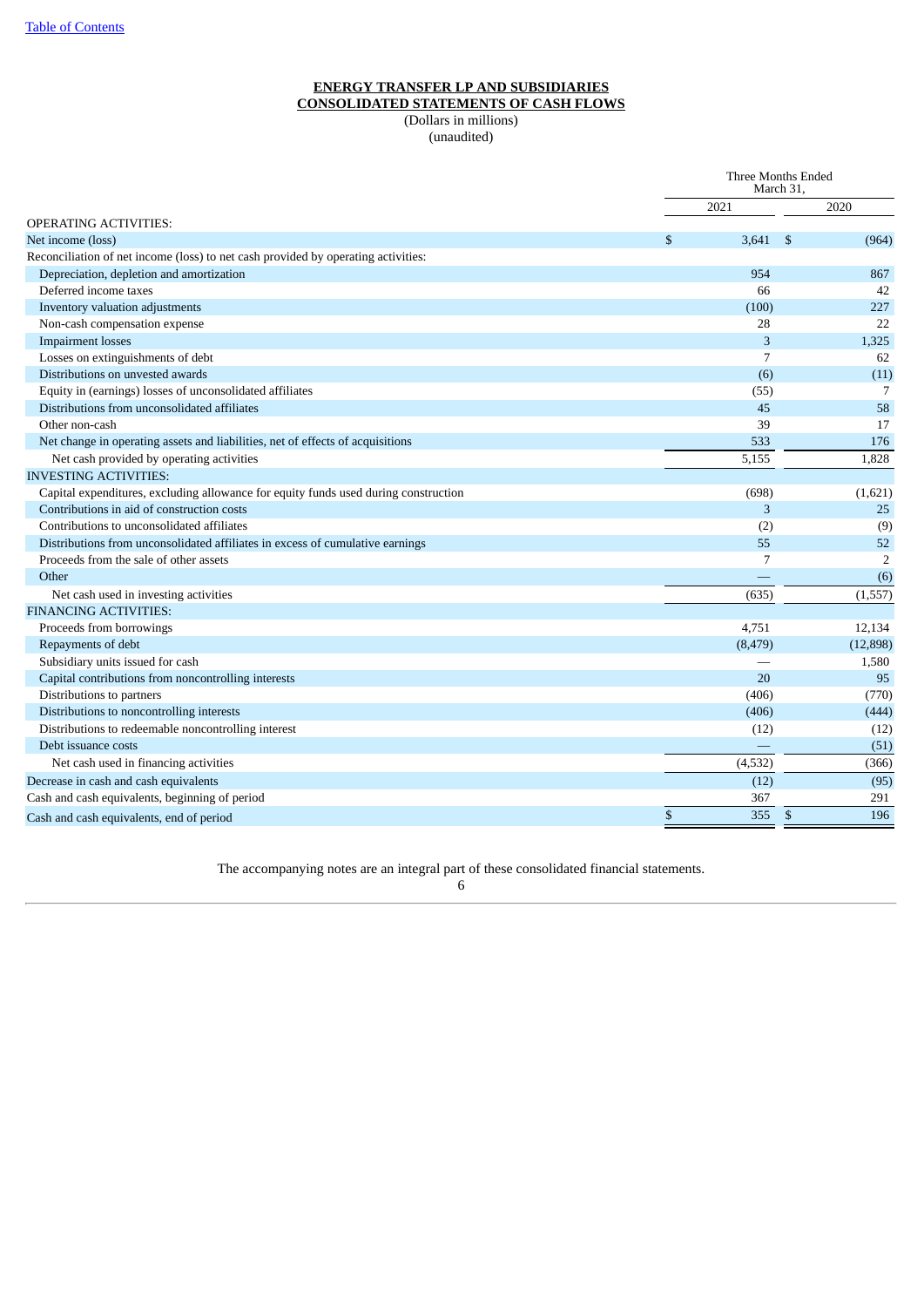# **ENERGY TRANSFER LP AND SUBSIDIARIES NOTES TO CONSOLIDATED FINANCIAL STATEMENTS**

(Tabular dollar and unit amounts, except per unit data, are in millions)

(unaudited)

## **1. ORGANIZATION AND BASIS OF PRESENTATION**

## **Organization**

The consolidated financial statements presented herein contain the results of Energy Transfer LP and its subsidiaries (the "Partnership," "we," "us," "our" or "ET").

On April 1, 2021, ET, ETO and certain of ETO's subsidiaries consummated several internal reorganization transactions (the "Rollup Mergers"). In connection with the Rollup Mergers, Sunoco Logistics Operations and its general partner merged with and into ETO, with ETO surviving, and immediately thereafter, ETO merged with and into ET, with ET surviving. The impacts of the Rollup Mergers also included the following:

- All of ETO's long-term debt was assumed by ET, as more fully described in Note 7.
- Each issued and outstanding ETO preferred unit was converted into the right to receive one newly created ET preferred unit. A description of the ET Preferred Units is included in Note 9.
- Each of ETO's issued and outstanding Class K, Class L, Class M and Class N units, all of which were held by ETP Holdco Corporation, a whollyowned subsidiary of ETO, were converted into an aggregate 675,625,000 newly created Class B Units representing limited partner interests in ET.

Our financial statements reflect the following reportable segments:

- intrastate transportation and storage;
- interstate transportation and storage;
- midstream;
- NGL and refined products transportation and services;
- crude oil transportation and services;
- investment in Sunoco LP:
- investment in USAC; and
- all other.

## **Basis of Presentation**

The unaudited financial information included in this Form 10-Q has been prepared on the same basis as the audited consolidated financial statements included in the Partnership's Annual Report on Form 10-K for the year ended December 31, 2020, filed with the SEC on February 19, 2021. In the opinion of the Partnership's management, such financial information reflects all adjustments necessary for a fair presentation of the financial position and the results of operations for such interim periods in accordance with GAAP. All intercompany items and transactions have been eliminated in consolidation. Certain information and footnote disclosures normally included in annual consolidated financial statements prepared in accordance with GAAP have been omitted pursuant to the rules and regulations of the SEC.

The consolidated financial statements of the Partnership presented herein include the results of operations of our controlled subsidiaries, including Sunoco LP and USAC.

Our subsidiaries also own varying undivided interests in certain pipelines. Ownership of these pipelines has been structured as an ownership of an undivided interest in assets, not as an ownership interest in a partnership, limited liability company, joint venture or other forms of entities. Each owner controls marketing and invoices separately, and each owner is responsible for any loss, damage or injury that may occur to their own customers. As a result, we apply proportionate consolidation for our interests in these entities.

Certain prior period amounts have also been reclassified to conform to the current period presentation. These reclassifications had no impact on net income or total equity.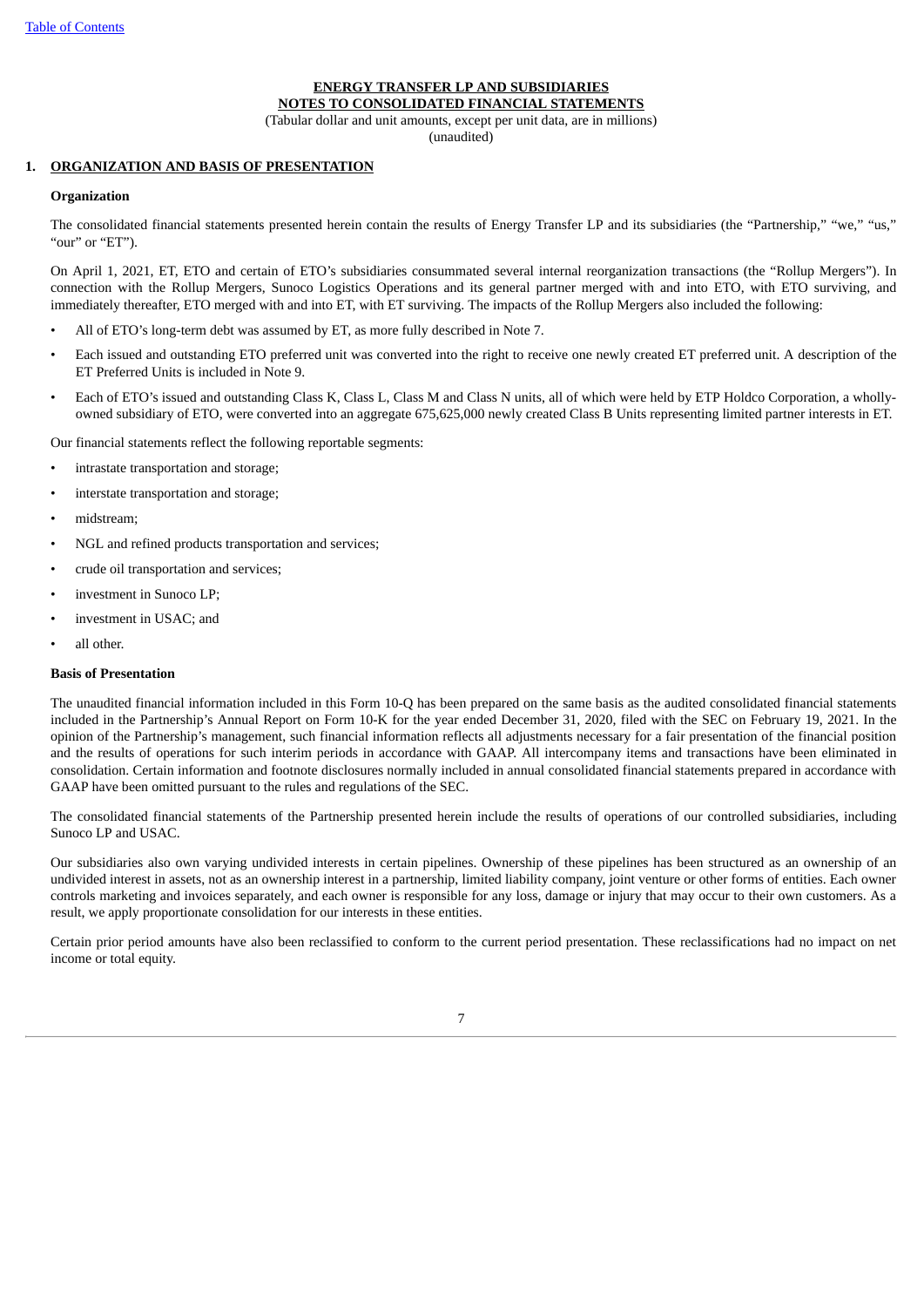#### **Use of Estimates**

The unaudited consolidated financial statements have been prepared in conformity with GAAP, which includes the use of estimates and assumptions made by management that affect the reported amounts of assets, liabilities, revenues, expenses and the accrual for and disclosure of contingent assets and liabilities that exist at the date of the consolidated financial statements. Although these estimates are based on management's available knowledge of current and expected future events, actual results could be different from those estimates.

#### **2. ACQUISITIONS AND RELATED TRANSACTIONS**

#### **Pending Enable Acquisition**

On February 16, 2021, the Partnership entered into a definitive merger agreement to acquire Enable. Under the terms of the merger agreement, Enable's common unitholders will receive 0.8595 of an ET common unit in exchange for each Enable common unit. In addition, each outstanding Enable preferred unit will be exchanged for 0.0265 of a Series G Preferred Unit, and ET will make a \$10 million cash payment for Enable's general partner. Pursuant to support agreements entered into in connection with the merger agreement, the two largest Enable unitholders have delivered their written consents to approve the merger. These unitholders collectively own 79% of Enable's outstanding common units, and those consents are therefore sufficient to approve the merger. The transaction is subject to the satisfaction of customary closing conditions, including Hart-Scott-Rodino Act ("HSR") clearance.

We anticipate that the Federal Trade Commission ("FTC") will issue requests for additional information and documentary material, commonly known as "second requests," which would extend the HSR waiting period until the 30th calendar day after the date that both parties substantially comply with the second requests. We continue to believe that the FTC will grant unconditional clearance of the transaction, and we remain fully committed to closing the Enable merger under the terms of the merger agreement. We expect to close the transaction in the second half of 2021.

## **3. CASH AND CASH EQUIVALENTS**

Cash and cash equivalents include all cash on hand, demand deposits, and investments with original maturities of three months or less. We consider cash equivalents to include short-term, highly liquid investments that are readily convertible to known amounts of cash and that are subject to an insignificant risk of changes in value. The Partnership's consolidated balance sheets did not include any material amounts of restricted cash as of March 31, 2021 or December 31, 2020.

We place our cash deposits and temporary cash investments with high credit quality financial institutions. At times, our cash and cash equivalents may be uninsured or in deposit accounts that exceed the Federal Deposit Insurance Corporation insurance limit.

The net change in operating assets and liabilities (net of effects of acquisitions) included in cash flows from operating activities is comprised as follows:

|                                                                                | Three Months Ended<br>March 31, |              |  |         |
|--------------------------------------------------------------------------------|---------------------------------|--------------|--|---------|
|                                                                                |                                 | 2021         |  | 2020    |
| Accounts receivable                                                            |                                 | $(1,413)$ \$ |  | 1,667   |
| Accounts receivable from related companies                                     |                                 | (11)         |  | (20)    |
| Inventories                                                                    |                                 | 30           |  | 281     |
| Other current assets                                                           |                                 | (12)         |  | 110     |
| Other non-current assets, net                                                  |                                 | (31)         |  | (101)   |
| Accounts payable                                                               |                                 | 1,958        |  | (1,704) |
| Accounts payable to related companies                                          |                                 | (7)          |  | (21)    |
| Accrued and other current liabilities                                          |                                 | 194          |  | (233)   |
| Other non-current liabilities                                                  |                                 | 51           |  | 37      |
| Derivative assets and liabilities, net                                         |                                 | (226)        |  | 160     |
| Net change in operating assets and liabilities, net of effects of acquisitions |                                 | 533          |  | 176     |

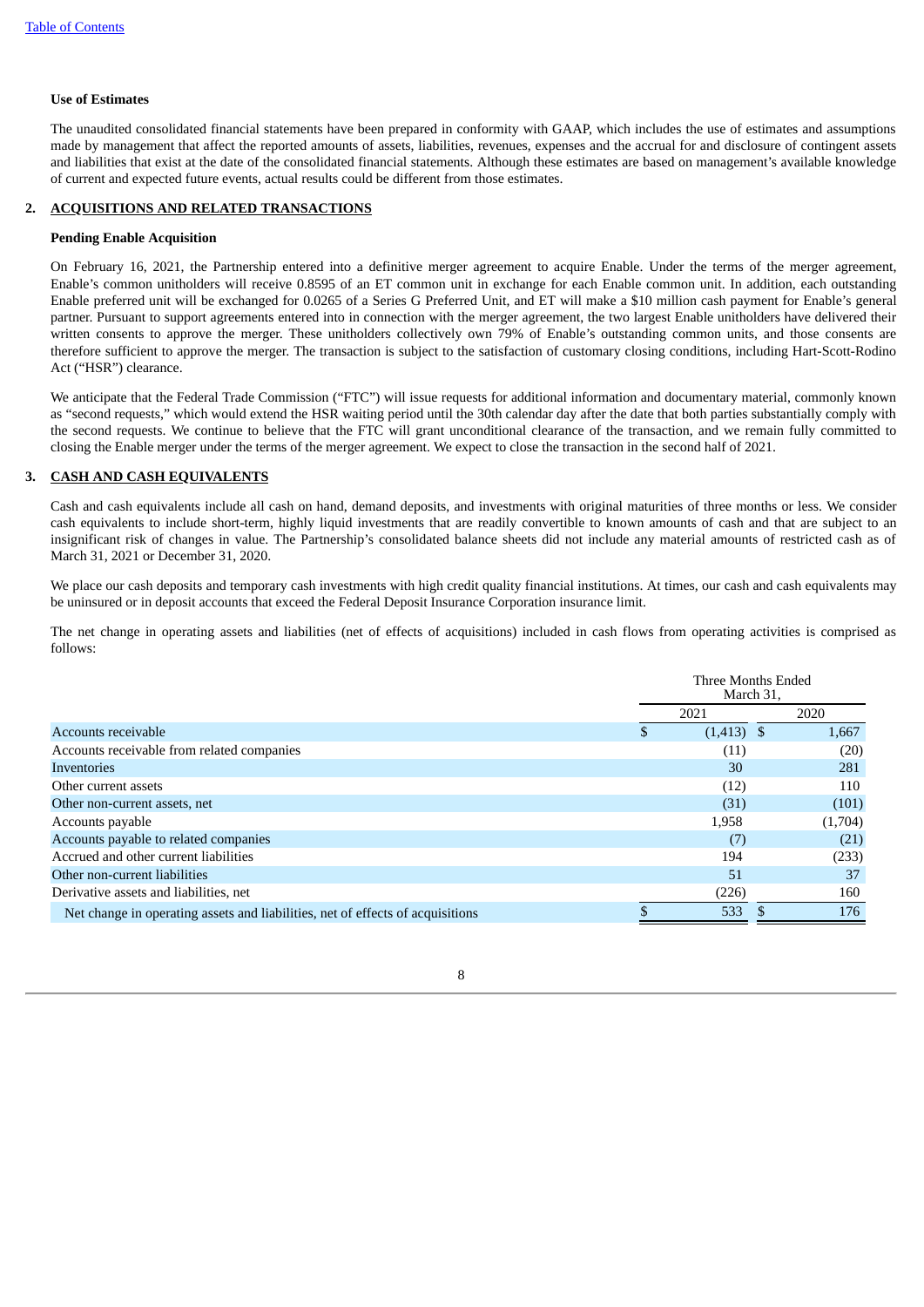#### Non-cash activities were as follows:

|                                                             | Three Months Ended<br>March 31. |     |  |       |
|-------------------------------------------------------------|---------------------------------|-----|--|-------|
|                                                             | 2021                            |     |  | 2020  |
| NON-CASH INVESTING AND FINANCING ACTIVITIES:                |                                 |     |  |       |
| Accrued capital expenditures                                | æ                               | 559 |  | 1,015 |
| Accrued distributions to partners                           |                                 |     |  | 822   |
| Lease assets obtained in exchange for new lease liabilities |                                 | 14  |  | 17    |

#### **4. INVENTORIES**

Inventories consist principally of natural gas held in storage, NGLs, and refined products, crude oil and spare parts, all of which are valued at the lower of cost or net realizable value utilizing the weighted-average cost method.

Sunoco LP's fuel inventories are stated at the lower of cost or market using the last-in, first-out ("LIFO") method. As of March 31, 2021 and December 31, 2020, the carrying value of Sunoco LP's fuel inventory included lower of cost or market reserves of \$211 million and \$311 million, respectively, and the inventory carrying value equaled or exceeded its replacement cost. For the three months ended March 31, 2021 and 2020, the Partnership's consolidated income statements did not include any material amounts of income from the liquidation of LIFO fuel inventory.

|                                        | March 31,<br>2021 | December 31,<br>2020 |
|----------------------------------------|-------------------|----------------------|
| Natural gas, NGLs and refined products | 1,020             | 1,013                |
| Crude oil                              | 350               | 287                  |
| Spare parts and other                  | 440               | 439                  |
| Total inventories                      | 1.810             | 1,739                |

We utilize commodity derivatives to manage price volatility associated with our natural gas inventory. Changes in fair value of designated hedged inventory are recorded in inventory on our consolidated balance sheets and cost of products sold in our consolidated statements of operations.

## **5. FAIR VALUE MEASURES**

We have commodity derivatives and interest rate derivatives that are accounted for as assets and liabilities at fair value in our consolidated balance sheets. We determine the fair value of our assets and liabilities subject to fair value measurement by using the highest possible "level" of inputs. Level 1 inputs are observable quotes in an active market for identical assets and liabilities. We consider the valuation of marketable securities and commodity derivatives transacted through a clearing broker with a published price from the appropriate exchange as a Level 1 valuation. Level 2 inputs are inputs observable for similar assets and liabilities. We consider OTC commodity derivatives entered into directly with third parties as a Level 2 valuation since the values of these derivatives are quoted on an exchange for similar transactions. Additionally, we consider our options transacted through our clearing broker as having Level 2 inputs due to the level of activity of these contracts on the exchange in which they trade. We consider the valuation of our interest rate derivatives as Level 2 as the primary input, the LIBOR curve, is based on quotes from an active exchange of Eurodollar futures for the same period as the future interest swap settlements. Level 3 inputs are unobservable. During the three months ended March 31, 2021, no transfers were made between any levels within the fair value hierarchy.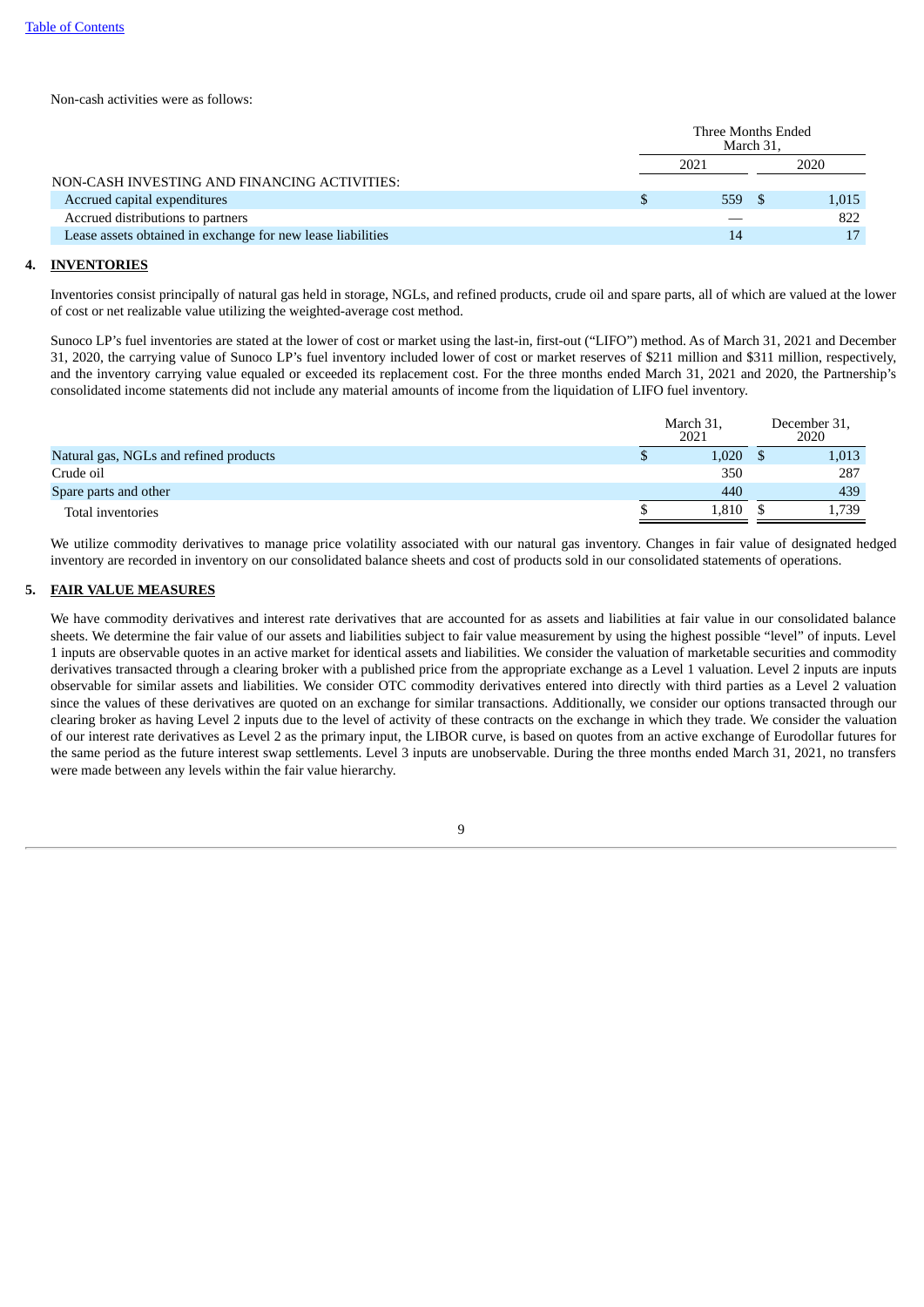The following tables summarize the gross fair value of our financial assets and liabilities measured and recorded at fair value on a recurring basis as of March 31, 2021 and December 31, 2020 based on inputs used to derive their fair values:

|                                   |                |                  |    |                | Fair Value Measurements at<br>March 31, 2021 |              |  |
|-----------------------------------|----------------|------------------|----|----------------|----------------------------------------------|--------------|--|
|                                   |                | Fair Value Total |    | Level 1        |                                              | Level 2      |  |
| Assets:                           |                |                  |    |                |                                              |              |  |
| Commodity derivatives:            |                |                  |    |                |                                              |              |  |
| Natural Gas:                      |                |                  |    |                |                                              |              |  |
| <b>Basis Swaps IFERC/NYMEX</b>    | $\mathfrak{S}$ | 14               | \$ | 14             | $\mathcal{S}$                                |              |  |
| <b>Swing Swaps IFERC</b>          |                | $\mathbf{1}$     |    |                |                                              | $\mathbf{1}$ |  |
| <b>Fixed Swaps/Futures</b>        |                | $\overline{2}$   |    | $\overline{2}$ |                                              |              |  |
| <b>Forward Physical Contracts</b> |                | 6                |    |                |                                              | 6            |  |
| Power:                            |                |                  |    |                |                                              |              |  |
| Forwards                          |                | 14               |    |                |                                              | 14           |  |
| <b>Futures</b>                    |                | $\mathbf{1}$     |    | $\mathbf{1}$   |                                              |              |  |
| NGLs - Forwards/Swaps             |                | 91               |    | 91             |                                              |              |  |
| <b>Refined Products - Futures</b> |                | $\overline{2}$   |    | $\overline{2}$ |                                              |              |  |
| Crude - Forwards/Swaps            |                | 135              |    | 135            |                                              |              |  |
| Total commodity derivatives       |                | 266              |    | 245            |                                              | 21           |  |
| Other non-current assets          |                | 36               |    | 24             |                                              | 12           |  |
| <b>Total assets</b>               | \$             | 302              | \$ | 269            | \$                                           | 33           |  |
| Liabilities:                      |                |                  |    |                |                                              |              |  |
| Interest rate derivatives         | $\mathbb{S}$   | $(254)$ \$       |    |                | \$                                           | (254)        |  |
| Commodity derivatives:            |                |                  |    |                |                                              |              |  |
| <b>Natural Gas:</b>               |                |                  |    |                |                                              |              |  |
| <b>Basis Swaps IFERC/NYMEX</b>    |                | (10)             |    | (10)           |                                              |              |  |
| <b>Fixed Swaps/Futures</b>        |                | (7)              |    | (7)            |                                              |              |  |
| <b>Forward Physical Contracts</b> |                | (2)              |    |                |                                              | (2)          |  |
| Power:                            |                |                  |    |                |                                              |              |  |
| Forwards                          |                | (9)              |    |                |                                              | (9)          |  |
| <b>Futures</b>                    |                | (2)              |    | (2)            |                                              |              |  |
| NGLs - Forwards/Swaps             |                | (162)            |    | (162)          |                                              |              |  |
| <b>Refined Products - Futures</b> |                | (2)              |    | (2)            |                                              |              |  |
| Crude - Forwards/Swaps            |                | (130)            |    | (130)          |                                              |              |  |
| Total commodity derivatives       |                | (324)            |    | (313)          |                                              | (11)         |  |
| <b>Total liabilities</b>          | \$             | (578)            | \$ | (313)          | $\mathfrak s$                                | (265)        |  |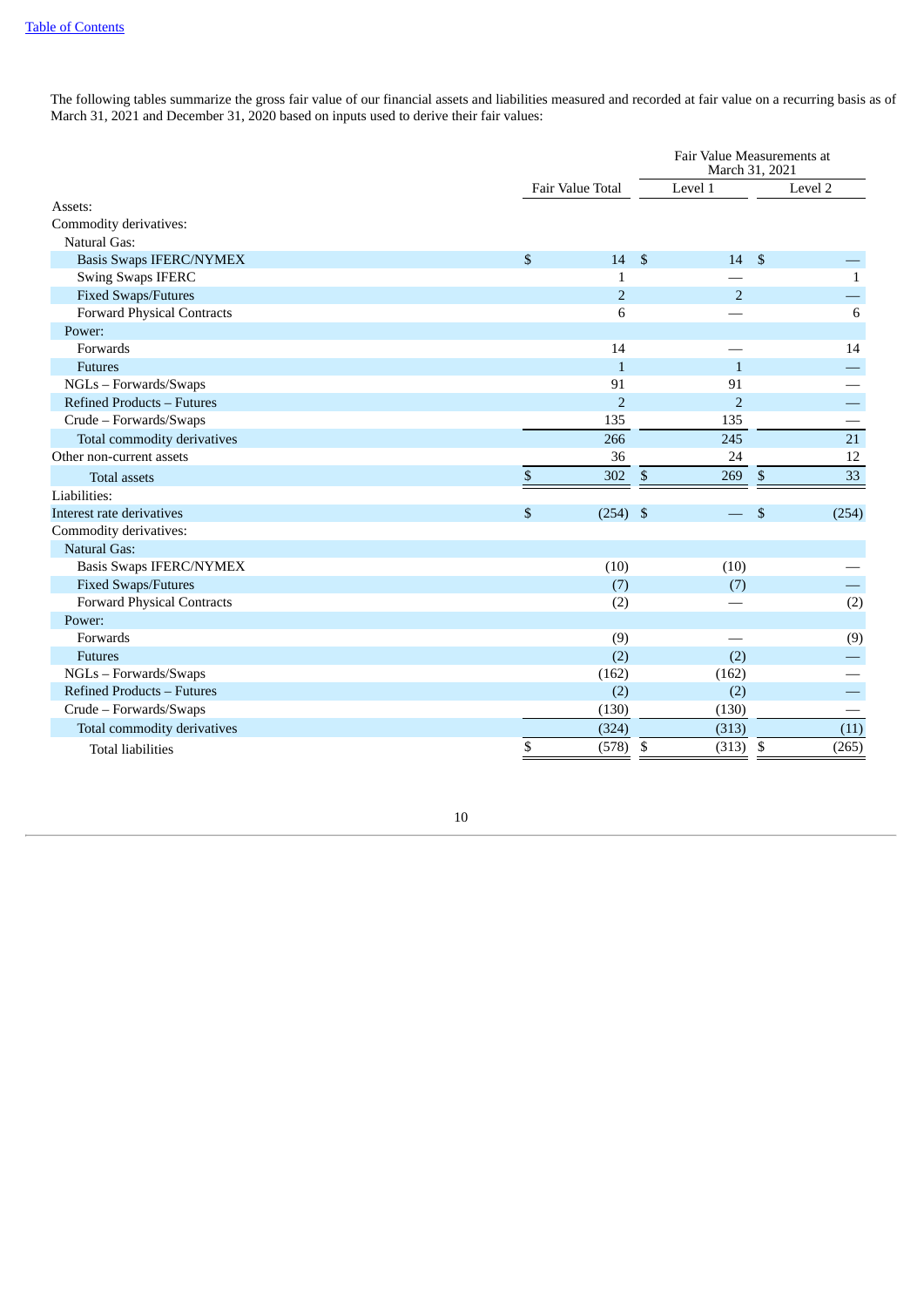|                                   |                  |                |              |                | Fair Value Measurements at<br>December 31, 2020 |                |  |
|-----------------------------------|------------------|----------------|--------------|----------------|-------------------------------------------------|----------------|--|
|                                   | Fair Value Total |                |              | Level 1        |                                                 | Level 2        |  |
| Assets:                           |                  |                |              |                |                                                 |                |  |
| Commodity derivatives:            |                  |                |              |                |                                                 |                |  |
| <b>Natural Gas:</b>               |                  |                |              |                |                                                 |                |  |
| <b>Basis Swaps IFERC/NYMEX</b>    | $\mathbb{S}$     | 12             | \$           | 12             | $\mathbf{s}$                                    |                |  |
| <b>Swing Swaps IFERC</b>          |                  | 1              |              |                |                                                 | $\mathbf{1}$   |  |
| <b>Fixed Swaps/Futures</b>        |                  | 13             |              | 13             |                                                 |                |  |
| <b>Forward Physical Contracts</b> |                  | 5              |              |                |                                                 | 5              |  |
| Power:                            |                  |                |              |                |                                                 |                |  |
| Forwards                          |                  | 4              |              |                |                                                 | $\overline{4}$ |  |
| <b>Futures</b>                    |                  | $\overline{2}$ |              | $\overline{2}$ |                                                 |                |  |
| Options - Calls                   |                  | $\mathbf{1}$   |              | $\mathbf{1}$   |                                                 |                |  |
| NGLs - Forwards/Swaps             |                  | 127            |              | 127            |                                                 |                |  |
| <b>Refined Products - Futures</b> |                  | 3              |              | 3              |                                                 |                |  |
| Total commodity derivatives       |                  | 168            |              | 158            |                                                 | 10             |  |
| Other non-current assets          |                  | 34             |              | 22             |                                                 | 12             |  |
| <b>Total assets</b>               | \$               | 202            | $\mathbb{S}$ | 180            | $\mathbb{S}$                                    | 22             |  |
| Liabilities:                      |                  |                |              |                |                                                 |                |  |
| Interest rate derivatives         | \$               | $(448)$ \$     |              |                | $\mathbb{S}$                                    | (448)          |  |
| Commodity derivatives:            |                  |                |              |                |                                                 |                |  |
| <b>Natural Gas:</b>               |                  |                |              |                |                                                 |                |  |
| <b>Basis Swaps IFERC/NYMEX</b>    |                  | (11)           |              | (11)           |                                                 |                |  |
| <b>Swing Swaps IFERC</b>          |                  | (3)            |              |                |                                                 | (3)            |  |
| <b>Fixed Swaps/Futures</b>        |                  | (13)           |              | (13)           |                                                 |                |  |
| <b>Forward Physical Contracts</b> |                  | (1)            |              |                |                                                 | (1)            |  |
| Power:                            |                  |                |              |                |                                                 |                |  |
| <b>Futures</b>                    |                  | (3)            |              | (3)            |                                                 |                |  |
| NGLs - Forwards/Swaps             |                  | (227)          |              | (227)          |                                                 |                |  |
| <b>Refined Products - Futures</b> |                  | (11)           |              | (11)           |                                                 |                |  |
| Total commodity derivatives       |                  | (269)          |              | (265)          |                                                 | (4)            |  |
| <b>Total liabilities</b>          | \$               | (717)          | $\$$         | (265)          | $\mathfrak{S}$                                  | (452)          |  |

Based on the estimated borrowing rates currently available to us and our subsidiaries for loans with similar terms and average maturities, the aggregate fair value and carrying amount of our consolidated debt obligations as of March 31, 2021 were \$51.39 billion and \$47.74 billion, respectively. As of December 31, 2020, the aggregate fair value and carrying amount of our consolidated debt obligations were \$56.21 billion and \$51.44 billion, respectively. The fair value of our consolidated debt obligations is a Level 2 valuation based on the respective debt obligations' observable inputs used for similar liabilities.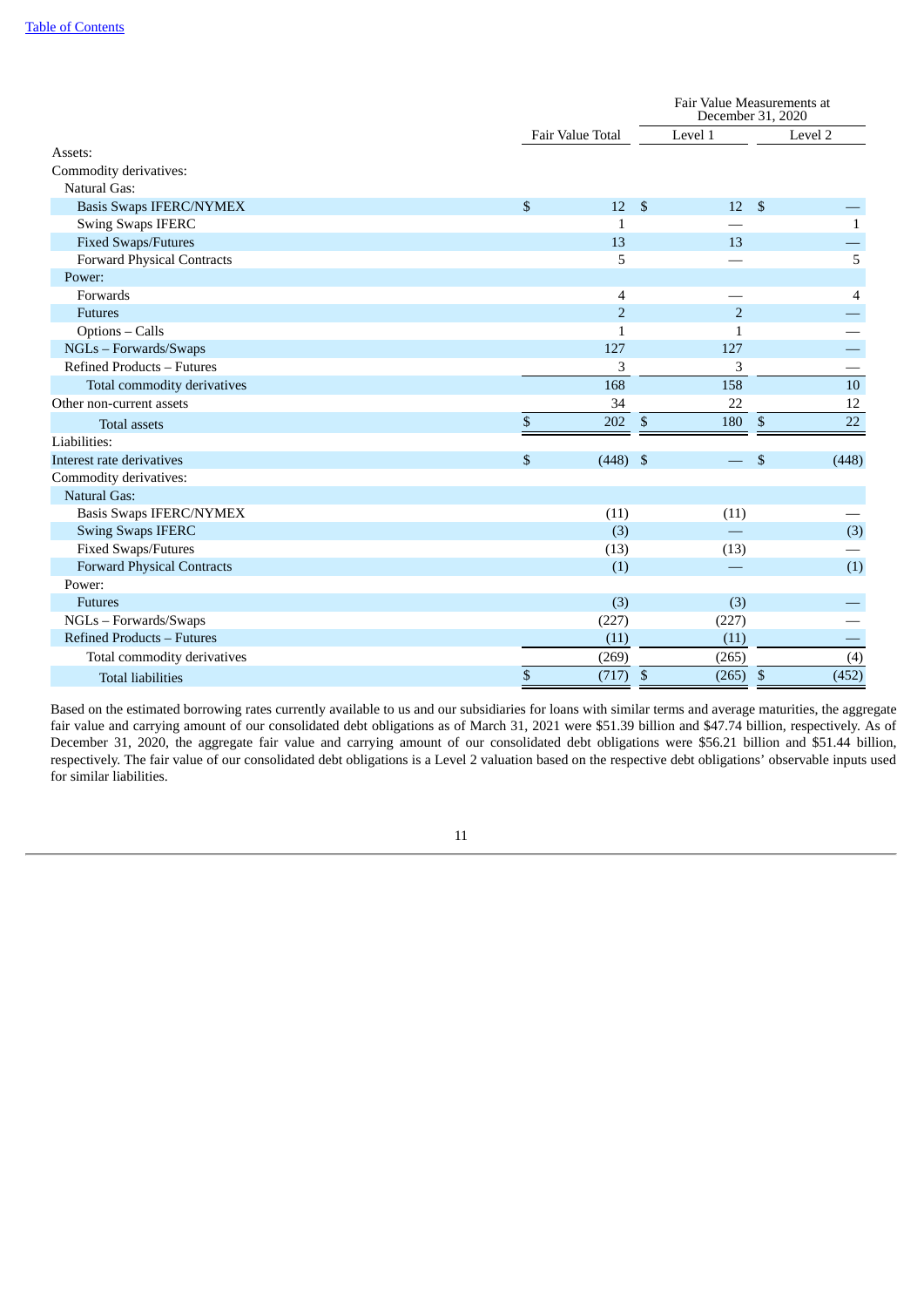## **6. NET INCOME (LOSS) PER LIMITED PARTNER UNIT**

A reconciliation of income and weighted average units used in computing basic and diluted income (loss) per unit is as follows:

|                                                                                          | Three Months Ended<br>March 31, |     |         |
|------------------------------------------------------------------------------------------|---------------------------------|-----|---------|
|                                                                                          | 2021                            |     | 2020    |
| Net income (loss)                                                                        | \$<br>3,641                     | -\$ | (964)   |
| Less: Net income (loss) attributable to noncontrolling interests                         | 341                             |     | (121)   |
| Less: Net income attributable to redeemable noncontrolling interests                     | 12                              |     | 12      |
| Net income (loss), net of noncontrolling interests                                       | 3,288                           |     | (855)   |
| Less: General Partner's interest in income (loss)                                        | 3                               |     | (1)     |
| Income (loss) available to Limited Partners                                              | 3,285                           |     | (854)   |
| <b>Basic Income (Loss) per Limited Partner Unit:</b>                                     |                                 |     |         |
| Weighted average limited partner units                                                   | 2,702.8                         |     | 2,691.7 |
| Basic income (loss) per Limited Partner unit                                             | 1.22                            |     | (0.32)  |
| <b>Diluted Income (Loss) per Limited Partner Unit:</b>                                   |                                 |     |         |
| Income (loss) available to Limited Partners                                              | \$<br>3,285                     | -8  | (854)   |
| Dilutive effect of equity-based compensation of subsidiaries <sup>(1)</sup>              |                                 |     |         |
| Diluted income (loss) available to Limited Partners                                      | 3,285                           | \$  | (854)   |
| Weighted average limited partner units                                                   | 2,702.8                         |     | 2,691.7 |
| Dilutive effect of unvested unit awards <sup>(1)</sup>                                   | 5.8                             |     |         |
| Weighted average limited partner units, assuming dilutive effect of unvested unit awards | 2,708.6                         |     | 2,691.7 |
| Diluted income (loss) per Limited Partner unit                                           | 1.21                            |     | (0.32)  |

Dilutive effects are excluded from the calculation for periods where the impact would have been antidilutive. (1)

## **7. DEBT OBLIGATIONS**

As discussed in Note 1 above, in connection with the Rollup Mergers on April 1, 2021, ET entered into various supplemental indentures and assumed all the obligations of ETO under the respective indentures and credit agreements.

During the first quarter of 2021, ETO redeemed its \$600 million of 4.40% senior notes due April 1, 2021 and its \$800 million of 4.65% senior notes due June 1, 2021, using proceeds from the Five-Year Credit Facility.

#### **Credit Facilities and Commercial Paper**

## *Term Loan*

As a result of the Rollup Mergers, on April 1, 2021, ET assumed all of ETO's obligations in respect of its term loan credit agreement (the "Term Loan") and Sunoco Logistics Operations was released as a guarantor in respect of the Term Loan. The Partnership's Term Loan provides for a \$2.00 billion three-year term loan credit facility. Borrowings under the Term Loan mature on October 17, 2022 and are available for working capital purposes and for general partnership purposes. As of March 31, 2021, the Term Loan had \$2.00 billion outstanding and was fully drawn. The weighted average interest rate on the total amount outstanding as of March 31, 2021 was 1.11%.

## *Five-Year Credit Facility*

As a result of the Rollup Mergers, on April 1, 2021, ET assumed all of ETO's obligations in respect of its revolving credit facility (the "Five-Year Credit Facility") and Sunoco Logistics Operations was released as a guarantor in respect of the Five-Year Credit Facility. The Partnership's Five-Year Credit Facility allows for unsecured borrowings up to \$5.00 billion and matures on December 1, 2023. The Five-Year Credit Facility contains an accordion feature, under which the total aggregate commitment may be increased up to \$6.00 billion under certain conditions.

As of March 31, 2021, the Five-Year Credit Facility had \$800 million of outstanding borrowings, all of which consisted of commercial paper. The amount available for future borrowings was \$4.08 billion, after accounting for outstanding letters of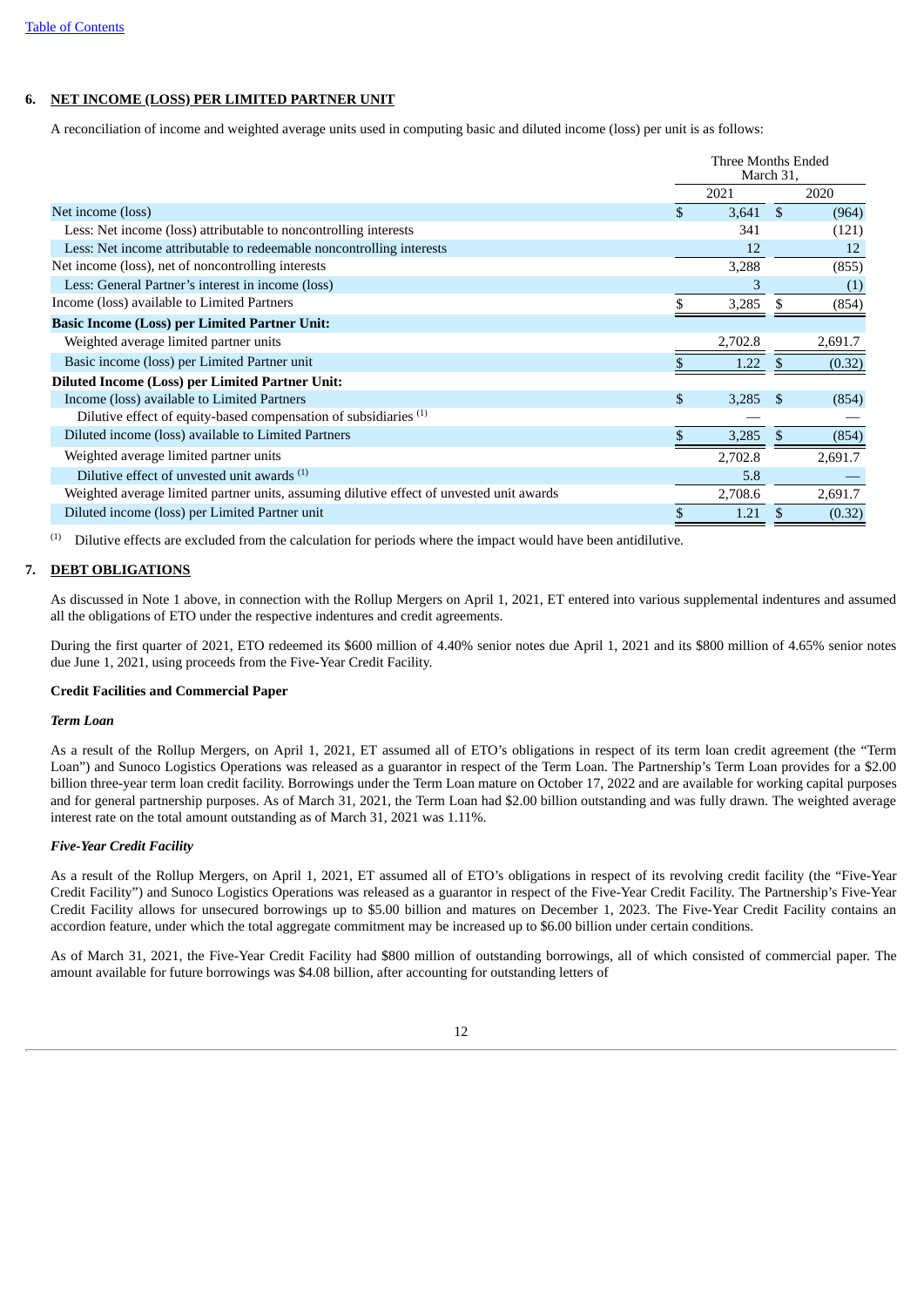credit in the amount of \$121 million. The weighted average interest rate on the total amount outstanding as of March 31, 2021 was 0.45%.

## *364-Day Facility*

As a result of the Rollup Mergers, on April 1, 2021, ET assumed all of ETO's obligations in respect of its 364-day revolving credit facility (the "364- Day Facility") and Sunoco Logistics Operations was released as a guarantor in respect of the 364-Day Facility. The Partnership's 364-Day Facility allows for unsecured borrowings up to \$1.00 billion and matures on November 26, 2021. As of March 31, 2021, the 364-Day Facility had no outstanding borrowings.

#### *Sunoco LP Credit Facility*

Sunoco LP maintains a \$1.50 billion revolving credit facility (the "Sunoco LP Credit Facility"). As of March 31, 2021, the Sunoco LP Credit Facility had \$381 million of outstanding borrowings and \$8 million in standby letters of credit. The amount available for future borrowings at March 31, 2021 was \$1.10 billion. The weighted average interest rate on the total amount outstanding as of March 31, 2021 was 1.86%.

## *USAC Credit Facility*

USAC maintains a \$1.60 billion revolving credit facility (the "USAC Credit Facility"), which matures on April 2, 2023 and permits up to \$400 million of future increases in borrowing capacity. As of March 31, 2021, USAC had \$503 million of outstanding borrowings and no outstanding letters of credit under the USAC Credit Facility. As of March 31, 2021, USAC had \$1.10 billion of availability under the USAC Credit Facility. The weighted average interest rate on the total amount outstanding as of March 31, 2021 was 3.20%.

## *Energy Transfer Canada Credit Facilities*

Energy Transfer Canada is party to a credit agreement providing for a C\$350 million (US\$278 million at the March 31, 2021 exchange rate) senior secured term loan facility, a C\$525 million (US\$417 million at the March 31, 2021 exchange rate) senior secured revolving credit facility, and a C\$300 million (US\$239 million at the March 31, 2021 exchange rate) senior secured construction loan facility (the "KAPS Facility"). The term loan facility and the revolving credit facility mature on February 25, 2024. The KAPS Facility matures on June 13, 2024. Energy Transfer Canada may incur additional term loans and revolving commitments in an aggregate amount not to exceed C\$250 million (US\$199 million at the March 31, 2021 exchange rate), subject to receiving commitments for such additional term loans or revolving commitments from either new lenders or increased commitments from existing lenders. As of March 31, 2021, the Energy Transfer Canada senior secured term loan facility and senior secured revolving credit facility had \$261 million and \$65 million, respectively, of outstanding borrowings. As of March 31, 2021, the KAPS Facility had no outstanding borrowings.

## *Compliance with our Covenants*

We and our subsidiaries were in compliance with all requirements, tests, limitations, and covenants related to our debt agreements as of March 31, 2021. For the quarter ended March 31, 2021, our leverage ratio, as calculated pursuant to the covenant related to our revolving credit facility, was 3.23x.

## **8. REDEEMABLE NONCONTROLLING INTERESTS**

Certain redeemable noncontrolling interests in the Partnership's subsidiaries are reflected as mezzanine equity on the consolidated balance sheets. Redeemable noncontrolling interests as of March 31, 2021 included a balance of \$477 million related to the USAC Preferred Units described below and a balance of \$15 million related to noncontrolling interest holders in one of the Partnership's consolidated subsidiaries that have the option to sell their interests to the Partnership. In addition, redeemable noncontrolling interests includes a balance of \$277 million related to Energy Transfer Canada preferred shares.

#### *USAC Preferred Units*

As of March 31, 2021, USAC had 500,000 USAC Preferred Units issued and outstanding. The USAC Preferred Units are entitled to receive cumulative quarterly distributions equal to \$24.375 per USAC Preferred Unit, subject to increase in certain limited circumstances. The USAC Preferred Units will have a perpetual term, unless converted or redeemed. Certain portions of the USAC Preferred Units will be convertible into USAC common units at the election of the holders beginning in 2021. To the extent the holders of the USAC Preferred Units have not elected to convert their preferred units by the fifth anniversary of the issue date, USAC will have the option to redeem all or any portion of the USAC Preferred Units for cash. In addition, at any time on or after the tenth anniversary of the issue date, the holders of the USAC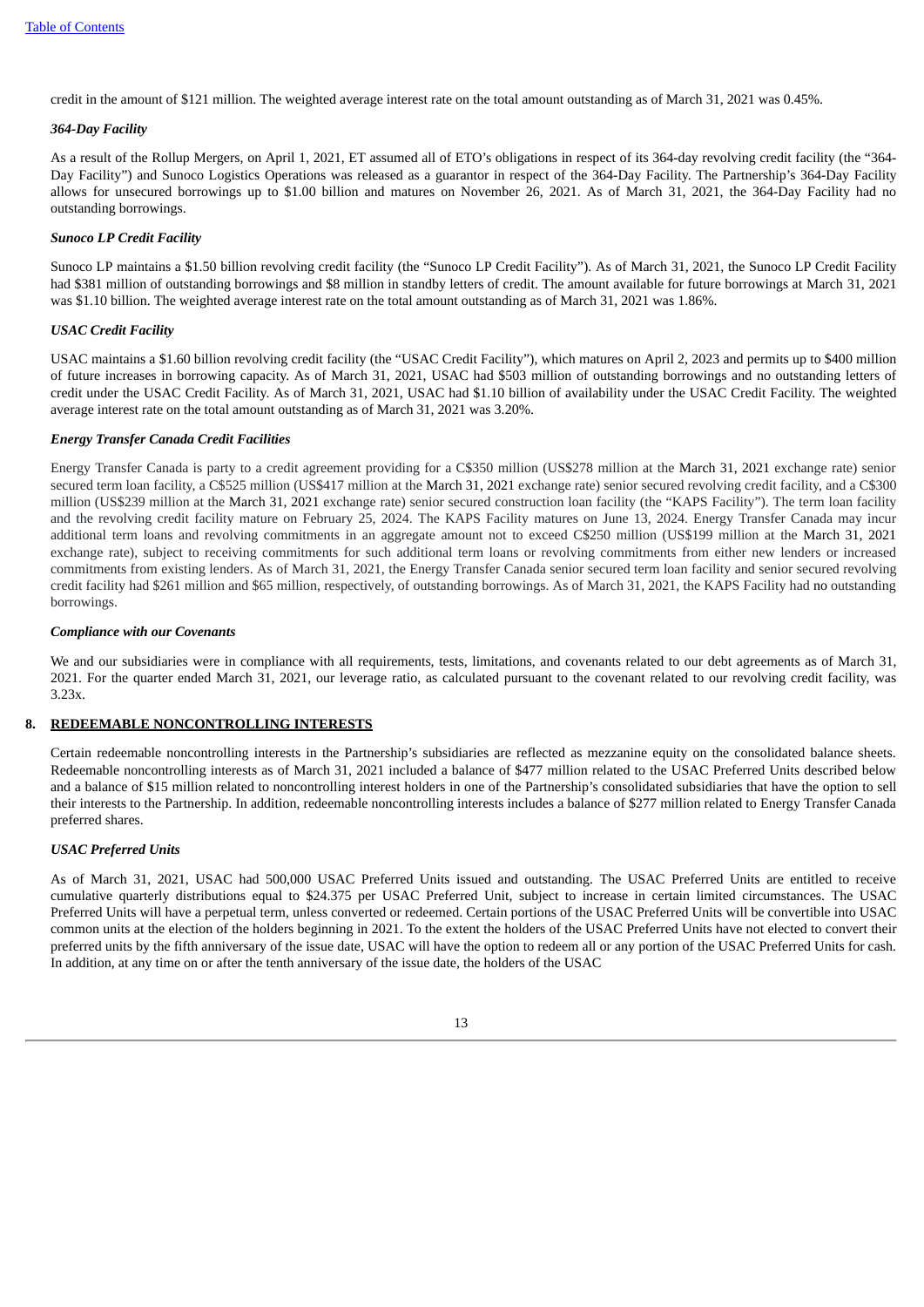Preferred Units will have the right to require USAC to redeem all or any portion of the USAC Preferred Units, and the Partnership may elect to pay up to 50% of such redemption amount in USAC common units.

## *Energy Transfer Canada Redeemable Preferred Stock*

Energy Transfer Canada has 300,000 shares of cumulative preferred stock issued and outstanding. The preferred stock is redeemable at Energy Transfer Canada's option at a redemption price of C\$1,100 (US\$875 at the March 31, 2021 exchange rate) per share. The preferred stock is redeemable by the holder contingent upon a change of control or liquidation of Energy Transfer Canada. The preferred stock is convertible to Energy Transfer Canada common shares in the event of an initial public offering by Energy Transfer Canada.

Dividends on the preferred stock are payable in-kind through the quarter ending June 30, 2021. The dividends paid-in-kind increased the liquidation preference such that, as of March 31, 2021, the preferred stock was convertible into 351,954 shares.

## **9. EQUITY**

## **ET Common Units**

The change in ET common units during the three months ended March 31, 2021 was as follows:

|                                                                           | Number of<br>Units |
|---------------------------------------------------------------------------|--------------------|
| Number of common units at December 31, 2020                               | 2,702.4            |
| Common units issued in connection with the distribution reinvestment plan | 0.9                |
| Common units vested under equity incentive plans and other                | 0.2                |
| Number of common units at March 31, 2021                                  | 2,703.5            |

## *ET Repurchase Program*

During the three months ended March 31, 2021, ET did not repurchase any ET common units under its current buyback program. As of March 31, 2021, \$911 million remained available to repurchase under the current program.

#### *ET Distribution Reinvestment Program*

During the three months ended March 31, 2021, distributions of \$6 million were reinvested under the distribution reinvestment program. As of March 31, 2021, a total of 20 million ET common units remain available to be issued under the existing registration statement in connection with the distribution reinvestment program.

#### *Cash Distributions on ET Common Units*

Distributions declared and/or paid with respect to ET common units subsequent to December 31, 2020 were as follows:

| Ouarter Ended     | Record Date      | Payment Date             | Rate   |
|-------------------|------------------|--------------------------|--------|
| December 31, 2020 | February 8, 2021 | <b>February 19, 2021</b> | 0.1525 |
| March 31, 2021    | May 11, 2021     | May 19, 2021             | 0.1525 |

The Partnership's distribution on its common units with respect to the quarter ended March 31, 2020 was declared on March 31, 2020 and accrued as of that date. For the three months ended March 31, 2020, the consolidated statement of equity reflects distributions to common unitholders for two quarters.

#### **ET Preferred Units**

## *Conversion of ETO Preferred Units to ET Preferred Units*

In connection with the Rollup Mergers on April 1, 2021, as discussed in Note 1, all of ETO's previously outstanding preferred units were converted to ET Preferred Units with identical distribution and redemption rights, as described under "Description of ET Preferred Units" below.

As of and prior to March 31, 2021, the ET Preferred Units were reflected as noncontrolling interests on the Partnership's consolidated financial statements. Beginning April 1, 2021, the ET Preferred Units will be reflected as limited partner interests in the Partnership's consolidated financial statements.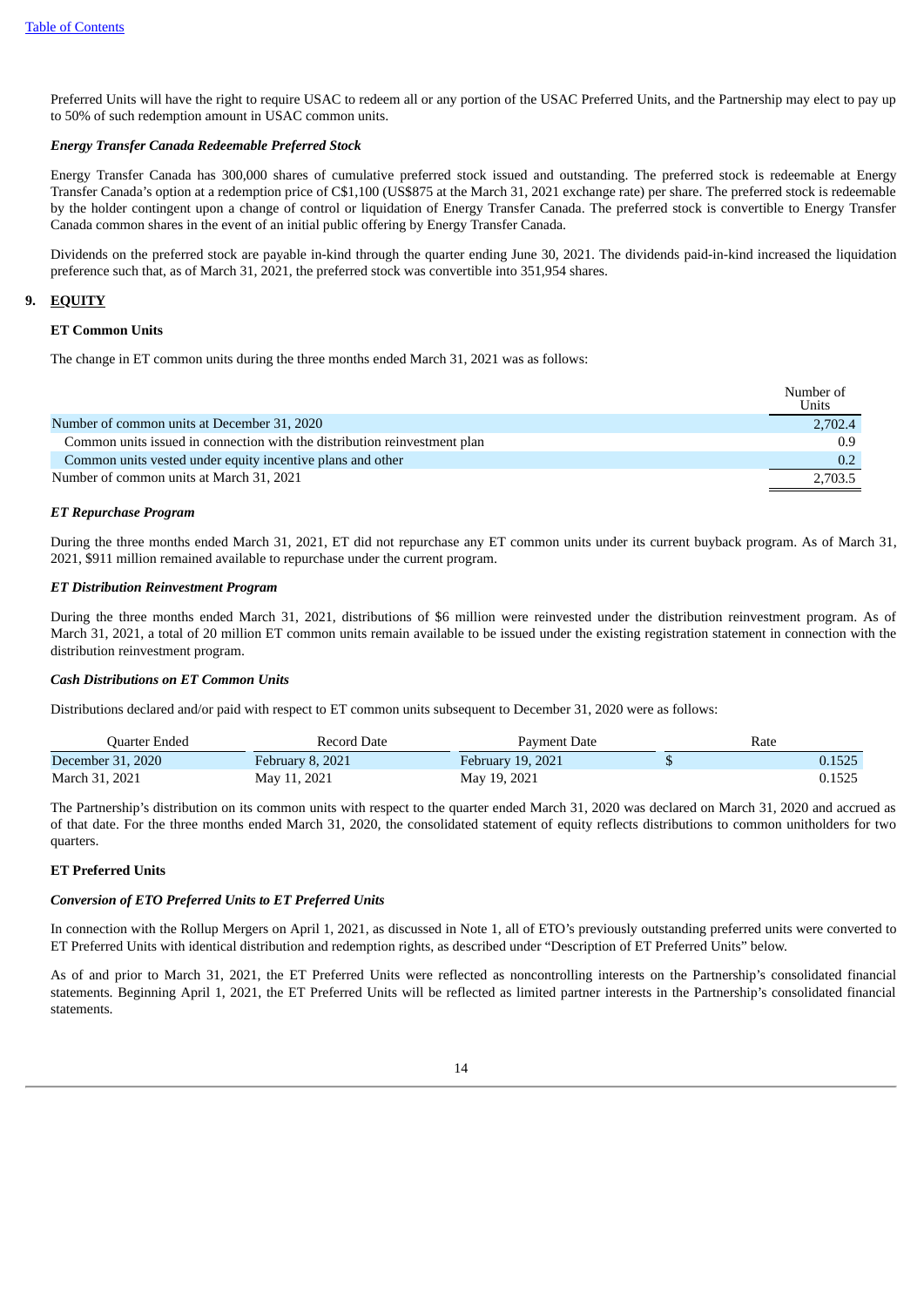## *Cash Distributions on ET Preferred Units*

Distributions declared on the ET Preferred Units were as follows:

| Period Ended                 | <b>Record Date</b>  | Payment Date         | Series $A^{(1)}$         | Series $B^{(1)}$ | Series C |              | Series D |      | Series E | Series $F^{(1)}$ | Series $G^{(1)}$ |
|------------------------------|---------------------|----------------------|--------------------------|------------------|----------|--------------|----------|------|----------|------------------|------------------|
| December 31,<br>$2020^{(2)}$ | February 1,<br>2021 | February 16,<br>2021 | 31.25                    | $33.125$ \$      | 0.4609   | $\mathbf{s}$ | 0.4766   | - \$ | 0.4750   |                  |                  |
| March 31, 2021               | May 3, 2021         | May 17, 2021         | $\overline{\phantom{m}}$ |                  | ).4609   |              | 0.4766   |      | 0.4750   | 33.75            | 35.63            |

Series A, Series B, Series F and Series G distributions are paid on a semi-annual basis. (1)

Distributions for the period ended December 31, 2020 reflect distributions paid on the ETO preferred units prior to the conversion to ET Preferred Units, as discussed above. (2)

#### *Description of ET Preferred Units*

Following is a summary of the distribution and redemption rights associated with the ET Preferred Units:

- *Series A Preferred Units*. Distributions on the Series A Preferred Units will accrue and be cumulative to, but excluding, February 15, 2023, at a rate of 6.250% per annum of the stated liquidation preference of \$1,000. On and after February 15, 2023, distributions on the Series A Preferred Units will accumulate at a percentage of the \$1,000 liquidation preference equal to an annual floating rate of the three-month LIBOR, determined quarterly, plus a spread of 4.028% per annum. Distributions on the Series A Preferred Units will be payable semi-annually in arrears on the 15th day of February and August of each year. The Series A Preferred Units are redeemable at ET's option on or after February 15, 2023 at a redemption price of \$1,000 per Series A Preferred Unit, plus an amount equal to all accumulated and unpaid distributions thereon to, but excluding, the date of redemption.
- *Series B Preferred Units.* Distributions on the Series B Preferred Units will accrue and be cumulative to, but excluding, February 15, 2028, at a rate of 6.625% per annum of the stated liquidation preference of \$1,000. On and after February 15, 2028, distributions on the Series B Preferred Units will accumulate at a percentage of the \$1,000 liquidation preference equal to an annual floating rate of the three-month LIBOR, determined quarterly, plus a spread of 4.155% per annum. Distributions on the Series B Preferred Units will be payable semi-annually in arrears on the 15th day of February and August of each year. The Series B Preferred Units are redeemable at ET's option on or after February 15, 2028 at a redemption price of \$1,000 per Series B Preferred Unit, plus an amount equal to all accumulated and unpaid distributions thereon to, but excluding, the date of redemption.
- *Series C Preferred Units.* Distributions on the Series C Preferred Units will accrue and be cumulative to, but excluding, May 15, 2023, at a rate of 7.375% per annum of the stated liquidation preference of \$25. On and after May 15, 2023, distributions on the Series C Preferred Units will accumulate at a percentage of the \$25 liquidation preference equal to an annual floating rate of the three-month LIBOR, determined quarterly, plus a spread of 4.530% per annum. Distributions on the Series C Preferred Units will be payable quarterly in arrears on the 15th day of February, May, August and November of each year. The Series C Preferred Units are redeemable at ET's option on or after May 15, 2023 at a redemption price of \$25 per Series C Preferred Unit, plus an amount equal to all accumulated and unpaid distributions thereon to, but excluding, the date of redemption.
- *Series D Preferred Units.* Distributions on the Series D Preferred Units will accrue and be cumulative to, but excluding, August 15, 2023, at a rate of 7.625% per annum of the stated liquidation preference of \$25. On and after August 15, 2023, distributions on the Series D Preferred Units will accumulate at a percentage of the \$25 liquidation preference equal to an annual floating rate of the three-month LIBOR, determined quarterly, plus a spread of 4.738% per annum. Distributions on the Series D Preferred Units will be payable quarterly in arrears on the 15th day of February, May, August and November of each year. The Series D Preferred Units are redeemable at ET's option on or after August 15, 2023 at a redemption price of \$25 per Series D Preferred Unit, plus an amount equal to all accumulated and unpaid distributions thereon to, but excluding, the date of redemption.
- *Series E Preferred Units.* Distributions on the Series E Preferred Units will accrue and be cumulative to, but excluding, May 15, 2024, at a rate of 7.600% per annum of the stated liquidation preference of \$25. On and after May 15, 2024, distributions on the Series E Preferred Units will accumulate at a percentage of the \$25 liquidation preference equal to an annual floating rate of the three-month LIBOR, determined quarterly, plus a spread of 5.161% per annum. Distributions on the Series E Preferred Units will be payable quarterly in arrears on the 15th day of February, May, August and November of each year. The Series E Preferred Units are redeemable at ET's option on or after May 15, 2024 at a redemption price of \$25 per Series E Preferred Unit, plus an amount equal to all accumulated and unpaid distributions thereon to, but excluding, the date of redemption.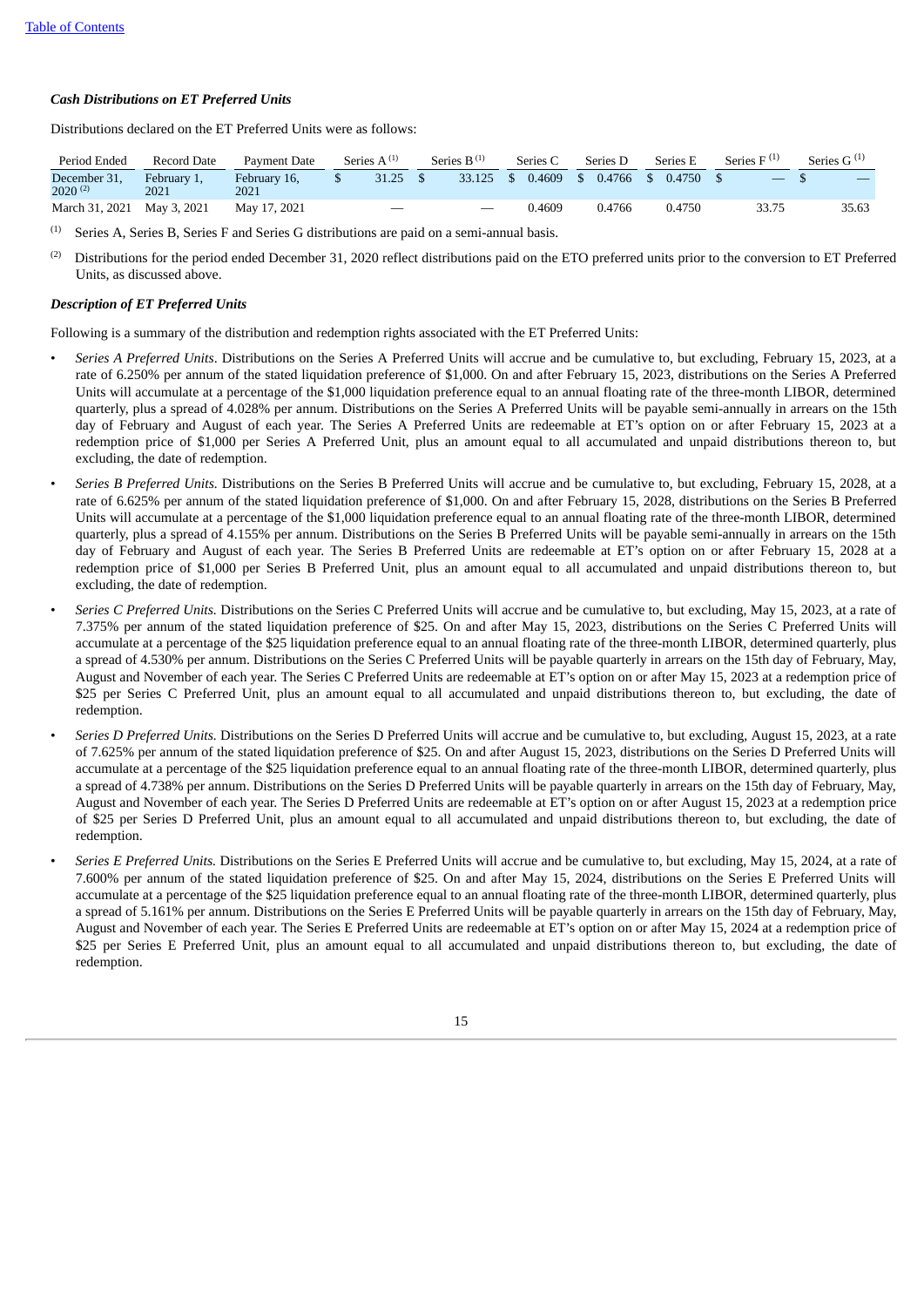- *Series F Preferred Units.* Distributions on the Series F Preferred Units will accrue and be cumulative to, but excluding, May 15, 2025, at a rate equal to 6.750% per annum of the \$1,000 liquidation preference. On and after May 15, 2025, the distribution rate on the Series F Preferred Units will equal a percentage of the \$1,000 liquidation preference equal to the five-year U.S. treasury rate plus a spread of 5.134% per annum. Distributions on the Series F Preferred Units will be payable semi-annually in arrears on the 15th day of May and November of each year. The Series F Preferred Units are redeemable at ET's option on or after May 15, 2025 at a redemption price of \$1,000 per Series F Preferred Unit, plus an amount equal to all accumulated and unpaid distributions thereon to, but excluding, the date of redemption.
- *Series G Preferred Units.* Distributions on the Series G Preferred Units will accrue and be cumulative to, but excluding, May 15, 2030, at a rate equal to 7.125% per annum of the \$1,000 liquidation preference. On and after May 15, 2030, the distribution rate on the Series G Preferred Units will equal a percentage of the \$1,000 liquidation preference equal to the five-year U.S. treasury rate plus a spread of 5.306% per annum. Distributions on the Series G Preferred Units will be payable semi-annually in arrears on the 15th day of May and November of each year. The Series G Preferred Units are redeemable at ET's option on or after May 15, 2030 at a redemption price of \$1,000 per Series G Preferred Unit, plus an amount equal to all accumulated and unpaid distributions thereon to, but excluding, the date of redemption.

#### **Noncontrolling Interests**

The Partnership's consolidated financial statements include Sunoco LP and USAC, both of which are publicly traded master limited partnerships, as well as other less-than-wholly-owned, consolidated joint ventures. The following sections describe cash distributions made by our publicly traded subsidiaries, Sunoco LP and USAC, both of which are required by their respective partnership agreements to distribute all cash on hand (less appropriate reserves determined by the boards of directors of their respective general partners) subsequent to the end of each quarter.

## *Sunoco LP Cash Distributions*

Distributions on Sunoco LP's units declared and/or paid by Sunoco LP subsequent to December 31, 2020 were as follows:

| Ouarter Ended     | Record Date             | Payment Date      | Rate   |
|-------------------|-------------------------|-------------------|--------|
| December 31, 2020 | <b>February 8, 2021</b> | February 19, 2021 | 0.8255 |
| March 31, 2021    | May 11, 2021            | May 19, 2021      | 0.8255 |

## *USAC Cash Distributions*

Distributions on USAC's units declared and/or paid by USAC subsequent to December 31, 2020 were as follows:

| Ouarter Ended     | Record Date      | Payment Date     | Rate   |
|-------------------|------------------|------------------|--------|
| December 31, 2020 | January 25, 2021 | February 5, 2021 | 0.5250 |
| March 31, 2021    | April 26, 2021   | May 7, 2021      | 0.5250 |

## **Accumulated Other Comprehensive Income (Loss)**

The following table presents the components of AOCI, net of tax:

|                                                                      | March 31,<br>2021 | December 31,<br>2020 |
|----------------------------------------------------------------------|-------------------|----------------------|
| Available-for-sale securities                                        | 18                | 18<br>- 30           |
| Foreign currency translation adjustment                              |                   |                      |
| Actuarial loss related to pensions and other postretirement benefits | (2)               | (7)                  |
| Investments in unconsolidated affiliates, net                        | (23)              | (14)                 |
| Total AOCI, net of tax                                               | 14                |                      |
| Amounts attributable to noncontrolling interest                      | (6)               |                      |
| Total AOCI included in partners' capital, net of tax                 | 8                 |                      |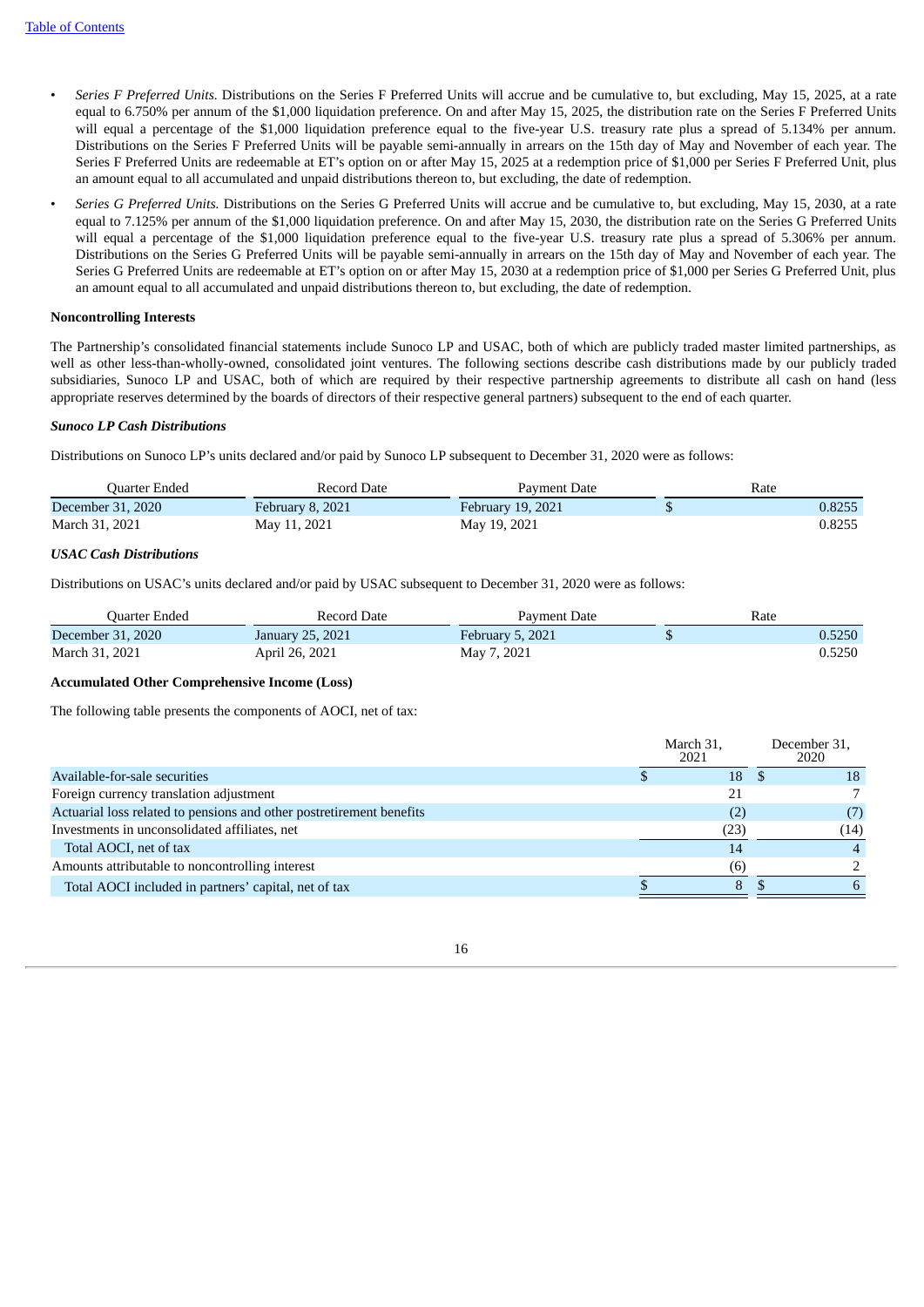## **10. INCOME TAXES**

The Partnership's effective tax rate differs from the statutory rate primarily due to partnership earnings that are not subject to United States federal and most state income taxes at the partnership level.

#### **11. REGULATORY MATTERS, COMMITMENTS, CONTINGENCIES AND ENVIRONMENTAL LIABILITIES**

#### **Winter Storm Impacts**

Winter Storm Uri, which occurred in February 2021, resulted in one-time impacts to the Partnership's consolidated net income and also affected the results of operations in certain segments. The recognition of the impacts of Winter Storm Uri during the three months ended March 31, 2021 required management to make certain estimates and assumptions, including estimates of expected credit losses and assumptions related to the resolution of disputes with counterparties with respect to certain purchases and sales of natural gas. The ultimate realization of credit losses and the resolution of disputed purchases and sales of natural gas could materially impact the Partnership's financial condition and results of operations in future periods.

## **FERC Proceedings**

By Order issued January 16, 2019, the FERC initiated a review of Panhandle's existing rates pursuant to Section 5 of the Natural Gas Act ("NGA") to determine whether the rates currently charged by Panhandle are just and reasonable and set the matter for hearing. On August 30, 2019, Panhandle filed a general rate proceeding under Section 4 of the NGA. The Natural Gas Act Section 5 and Section 4 proceedings were consolidated by the order of the Chief Judge dated October 1, 2019. A hearing in the combined proceedings commenced on August 25, 2020 and adjourned on September 15, 2020. The initial decision by the administrative law judge was issued on March 26, 2021. On April 26, 2021, Panhandle filed its brief on exceptions to the initial decision.

#### **Commitments**

In the normal course of business, our subsidiaries purchase, process and sell natural gas pursuant to long-term contracts and enter into long-term transportation and storage agreements. Such contracts contain terms that are customary in the industry. We believe that the terms of these agreements are commercially reasonable and will not have a material adverse effect on its financial position or results of operations.

Our joint venture agreements require that we fund our proportionate share of capital contributions to our unconsolidated affiliates. Such contributions will depend upon the unconsolidated affiliates' capital requirements, such as for funding capital projects or repayment of long-term obligations.

We have certain non-cancelable rights-of-way ("ROW") commitments, which require fixed payments and either expire upon our chosen abandonment or at various dates in the future. The table below reflects ROW expense included in operating expenses in the accompanying consolidated statements of operations:

|                    |   | Three Months Ended<br>March 31 |      |    |
|--------------------|---|--------------------------------|------|----|
|                    |   | 2021                           | 2020 |    |
| <b>ROW</b> expense | Ψ | $\sim$<br>b                    | ╜    | 10 |

#### **Litigation and Contingencies**

We may, from time to time, be involved in litigation and claims arising out of our operations in the normal course of business. Natural gas and crude oil are flammable and combustible. Serious personal injury and significant property damage can arise in connection with their transportation, storage or use. In the ordinary course of business, we are sometimes threatened with or named as a defendant in various lawsuits seeking actual and punitive damages for product liability, personal injury and property damage. We maintain liability insurance with insurers in amounts and with coverage and deductibles management believes are reasonable and prudent, and which are generally accepted in the industry. However, there can be no assurance that the levels of insurance protection currently in effect will continue to be available at reasonable prices or that such levels will remain adequate to protect us from material expenses related to product liability, personal injury or property damage in the future.

We or our subsidiaries are a party to various legal proceedings and/or regulatory proceedings incidental to our businesses. For each of these matters, we evaluate the merits of the case, our exposure to the matter, possible legal or settlement strategies, the likelihood of an unfavorable outcome and the availability of insurance coverage. If we determine that an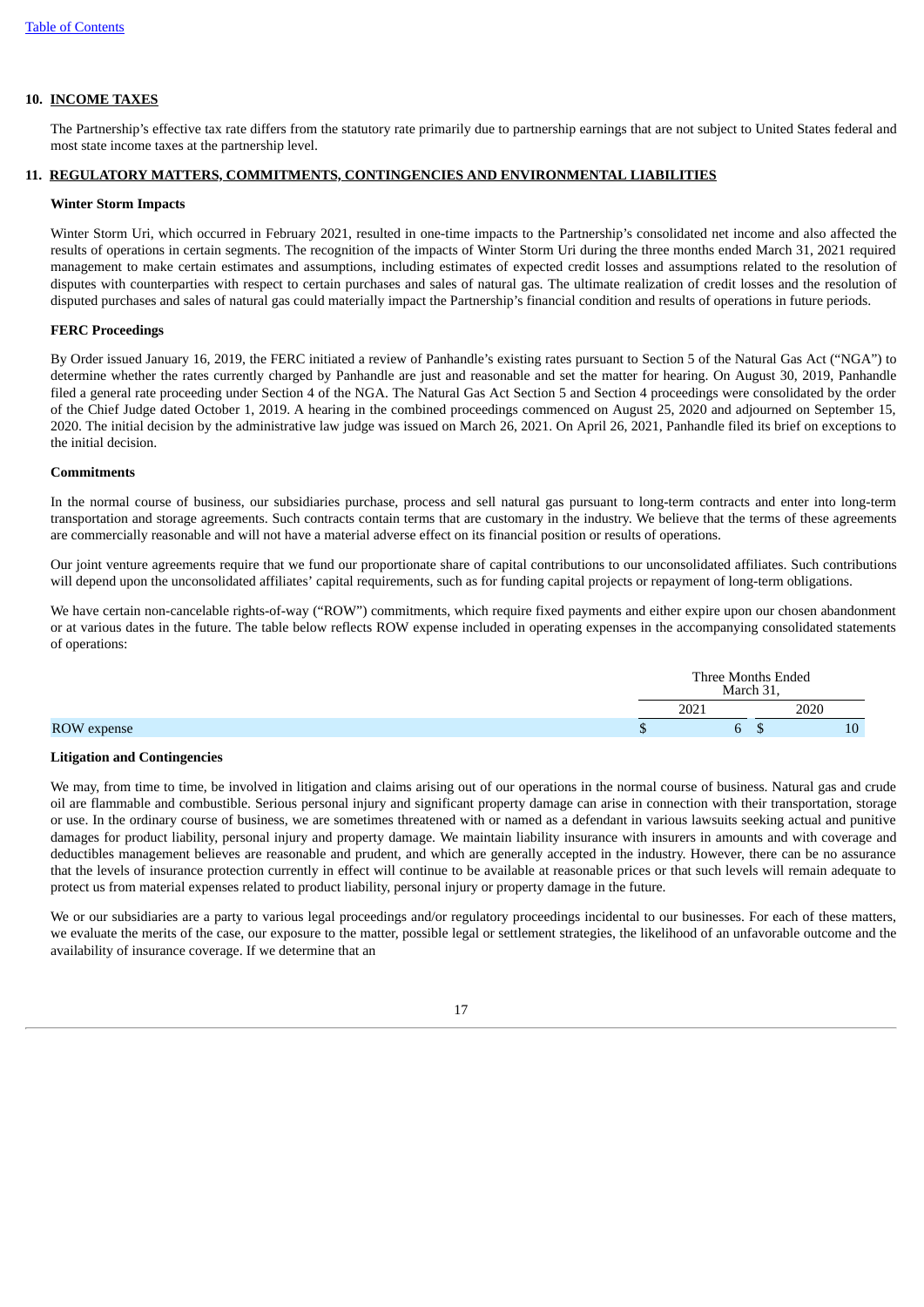unfavorable outcome of a particular matter is probable and can be estimated, we accrue the contingent obligation, as well as any expected insurance recoverable amounts related to the contingency. As new information becomes available, our estimates may change. The impact of these changes may have a significant effect on our results of operations in a single period.

As of March 31, 2021 and December 31, 2020, accruals of approximately \$49 million and \$77 million, respectively, were reflected on our consolidated balance sheets related to contingent obligations that met both the probable and reasonably estimable criteria. In addition, we may recognize additional contingent losses in the future related to (i) contingent matters for which a loss is currently considered reasonably possible but not probable and/or (ii) losses in excess of amounts that have already been accrued for such contingent matters. In some of these cases, we are not able to estimate possible losses or a range of possible losses in excess of amounts accrued. For such matters where additional contingent losses can be reasonably estimated, the range of additional losses is estimated to be up to approximately \$80 million.

The outcome of these matters cannot be predicted with certainty and there can be no assurance that the outcome of a particular matter will not result in the payment of amounts that have not been accrued for the matter. Furthermore, we may revise accrual amounts or our estimates of reasonably possible losses prior to resolution of a particular contingency based on changes in facts and circumstances or changes in the expected outcome.

## *Dakota Access Pipeline*

On July 27, 2016, the Standing Rock Sioux Tribe ("SRST") filed a lawsuit in the United States District Court for the District of Columbia ("District Court") challenging permits issued by the United States Army Corps of Engineers ("USACE") that allowed Dakota Access to cross the Missouri River at Lake Oahe in North Dakota. The case was subsequently amended to challenge an easement issued by the USACE that allowed the pipeline to cross land owned by the USACE adjacent to the Missouri River. Dakota Access and the Cheyenne River Sioux Tribe ("CRST") intervened. Separate lawsuits filed by the Oglala Sioux Tribe ("OST") and the Yankton Sioux Tribe ("YST") were consolidated with this action and several individual tribal members intervened (collectively, with SRST and CRST, the "Tribes"). On March 25, 2020, the District Court remanded the case back to the USACE for preparation of an Environment Impact Statement ("EIS"). On July 6, 2020, the District Court vacated the easement and ordered Dakota Access to be shut down and emptied of oil by August 5, 2020. Dakota Access and the USACE appealed to the United States Court of Appeals for the District of Columbia ("Court of Appeals") which granted an administrative stay of the District Court's July 6 order and ordered further briefing on whether to fully stay the July 6 order. On August 5, 2020, the Court of Appeals 1) granted a stay of the portion of the District Court order that required Dakota Access to shut the pipeline down and empty it of oil, 2) denied a motion to stay the March 25 order pending a decision on the merits by the Court of Appeals as to whether the USACE would be required to prepare an EIS, and 3) denied a motion to stay the District Court's order to vacate the easement during this appeal process. The August 5 order also states that the Court of Appeals expected the USACE to clarify its position with respect to whether USACE intended to allow the continued operation of the pipeline notwithstanding the vacatur of the easement and that the District Court may consider additional relief, if necessary.

On August 10, 2020, the District Court ordered the USACE to submit a status report by August 31, 2020, clarifying its position with regard to its decision-making process with respect to the continued operation of the pipeline. On August 31, 2020, the USACE submitted a status report that indicated that it considered the presence of the pipeline at the Lake Oahe crossing without an easement to constitute an encroachment on federal land, and that it was still considering whether to exercise its enforcement discretion regarding this encroachment. The Tribes subsequently filed a motion seeking an injunction to stop the operation of the pipeline and both of the USACE and Dakota Access filed briefs in opposition of the motion for injunction. The motion for injunction was fully briefed as of January 8, 2021.

On January 26, 2021, the Court of Appeals affirmed the District Court's March 25, 2020 order requiring an EIS and its July 6, 2020 order vacating the easement. In this same January 26 order, the Court of Appeals also overturned the District Court's July 6, 2020 order that the pipeline shut down and be emptied of oil. Dakota Access filed for rehearing en banc on April 12, 2021, which the Court of Appeals denied. Dakota Access has until September 30, 2021 to petition the U.S. Supreme Court to hear the case.

The District Court scheduled a status conference for February 10, 2021 to discuss the effects of the Court of Appeals' January 26, 2021 order on the pending motion for injunctive relief, as well as USACE's expectations as to how it will proceed regarding its enforcement discretion regarding the easement. At the request of the USACE, on February 9, 2021 the District Court granted a two-month continuance for the status conference until April 9, 2021. On April 9, 2021, the District Court granted Dakota Access's request for the opportunity to file updates to its declarations supporting the opposition to injunctive relief and thereafter granted the Tribes' request to file updates to their declarations supporting their position with respect to injunctive relief. Dakota Access and the Tribes filed their supplemental declarations on April 19,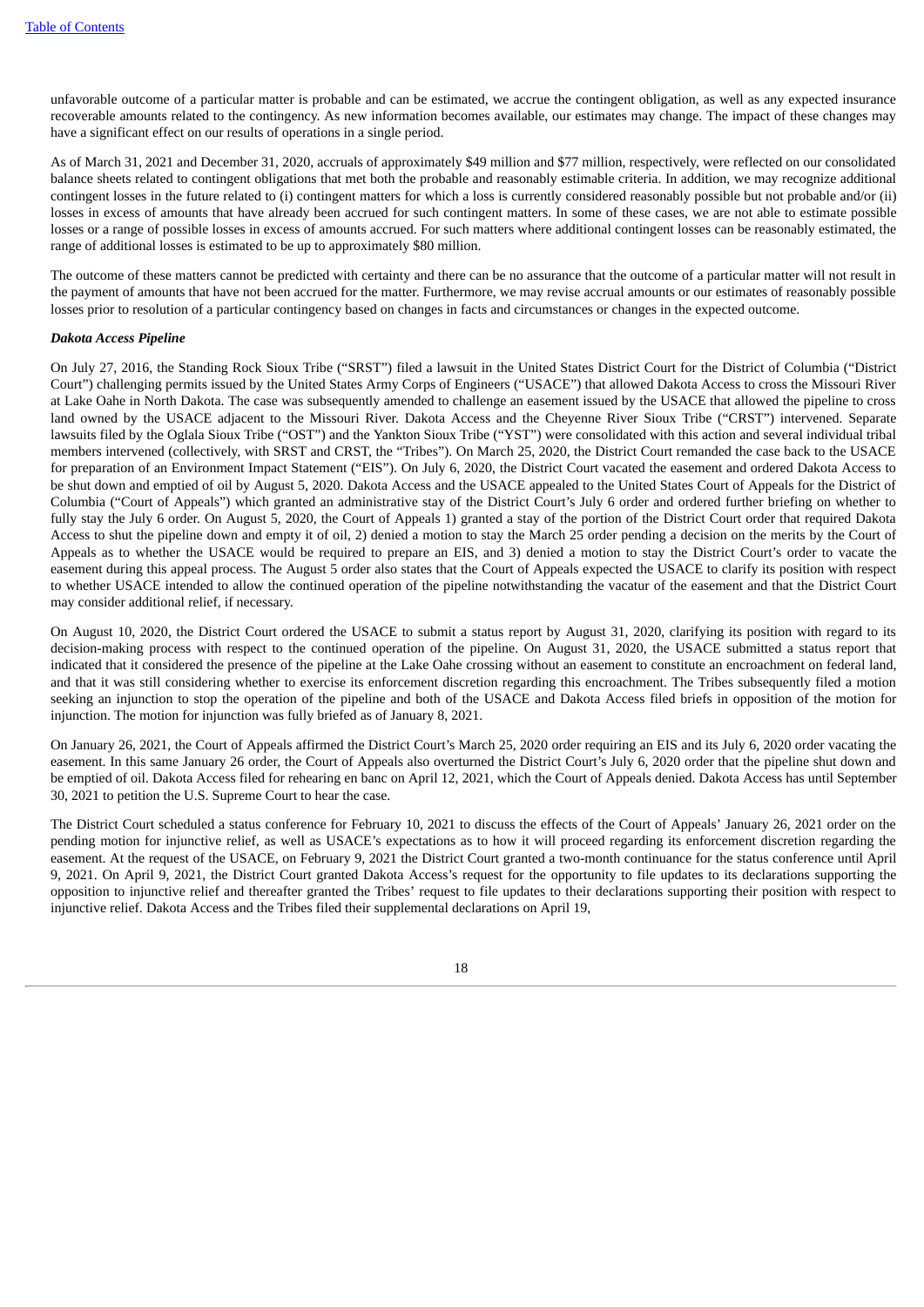2021 and April 26, 2021, respectively. On April 26, 2021, the District Court requested that USACE advise it by May 3, 2021 as to USACE's current position, if it has one, with respect to the Motion. On May 3, 2021, USACE advised the District Court that it had not changed its position with respect to its opposition to the Tribes' motion for injunction. The USACE also advised the District Court that it expected that the EIS will be completed by March 2022. The District Court is expected to rule on the motion in the near future.

The pipeline continues to operate pending rulings from the District Court. ET cannot determine when or how these lawsuits will be resolved or the impact they may have on the Dakota Access pipelines; however, ET expects after the law and complete record are fully considered, the issues in this litigation will be resolved in a manner that will allow the pipeline to continue to operate.

In addition, lawsuits and/or regulatory proceedings or actions of this or a similar nature could result in interruptions to construction or operations of current or future projects, delays in completing those projects and/or increased project costs, all of which could have an adverse effect on our business and results of operations.

#### *Mont Belvieu Incident*

On June 26, 2016, a hydrocarbon storage well located on another operator's facility adjacent to Lone Star NGL LLC's ("Lone Star") facilities in Mont Belvieu, Texas experienced an over-pressurization resulting in a subsurface release. The subsurface release caused a fire at Lone Star's South Terminal and damage to Lone Star's storage well operations at its South and North Terminals. Normal operations have resumed at the facilities with the exception of one of Lone Star's storage wells; however, Lone Star is still quantifying the extent of its incurred and ongoing damages and has obtained, and will continue to seek, reimbursement for these losses.

## *MTBE Litigation*

ETC Sunoco Holdings LLC and Sunoco R&M (collectively, "Sunoco Defendants") are defendants in lawsuits alleging MTBE contamination of groundwater. The plaintiffs, state-level governmental entities, assert product liability, nuisance, trespass, negligence, violation of environmental laws, and/or deceptive business practices claims. The plaintiffs seek to recover compensatory damages, and in some cases also seek natural resource damages, injunctive relief, punitive damages, and attorneys' fees.

As of March 31, 2021, Sunoco Defendants are defendants in five cases, including one case each initiated by the States of Maryland and Rhode Island, one by the Commonwealth of Pennsylvania and two by the Commonwealth of Puerto Rico. The more recent Puerto Rico action is a companion case alleging damages for additional sites beyond those at issue in the initial Puerto Rico action. The actions brought by the State of Maryland and Commonwealth of Pennsylvania have also named as defendants ETO, ETP Holdco Corporation, and Sunoco Partners Marketing & Terminals L.P. ("SPMT").

It is reasonably possible that a loss may be realized in the remaining cases; however, we are unable to estimate the possible loss or range of loss in excess of amounts accrued. An adverse determination with respect to one or more of the MTBE cases could have a significant impact on results of operations during the period in which any such adverse determination occurs, but such an adverse determination likely would not have a material adverse effect on the Partnership's consolidated financial position.

## *Regency Merger Litigation*

On June 10, 2015, Adrian Dieckman ("Dieckman or Plaintiff"), a purported Regency unitholder, filed a class action complaint related to the Regency-ETO merger (the "Regency Merger") in the Court of Chancery of the State of Delaware (the "Regency Merger Litigation"), on behalf of Regency's common unitholders against Regency GP LP, Regency GP LLC, ET, ETO, Energy Transfer Partners GP, L.P., and the members of Regency's board of directors.

The Regency Merger Litigation alleges that the Regency Merger breached the Regency partnership agreement. On March 29, 2016, the Delaware Court of Chancery granted the defendants' motion to dismiss the lawsuit in its entirety. Plaintiff appealed, and the Delaware Supreme Court reversed the judgment of the Court of Chancery. Plaintiff then filed an Amended Verified Class Action Complaint, which defendants moved to dismiss. The Court of Chancery granted in part and denied in part the motions to dismiss, dismissing the claims against all defendants other than Regency GP LP and Regency GP LLC (the "Regency Defendants"). The Court of Chancery later granted plaintiff's unopposed motion for class certification. Trial was held on December 10-16, 2019, and a post-trial hearing was held on May 6, 2020. On February 15, 2021, the Court of Chancery ruled in favor of the Regency Defendants on all claims at issue in this litigation, determined that the Regency Merger was fair and reasonable to Regency, and denied plaintiff any relief.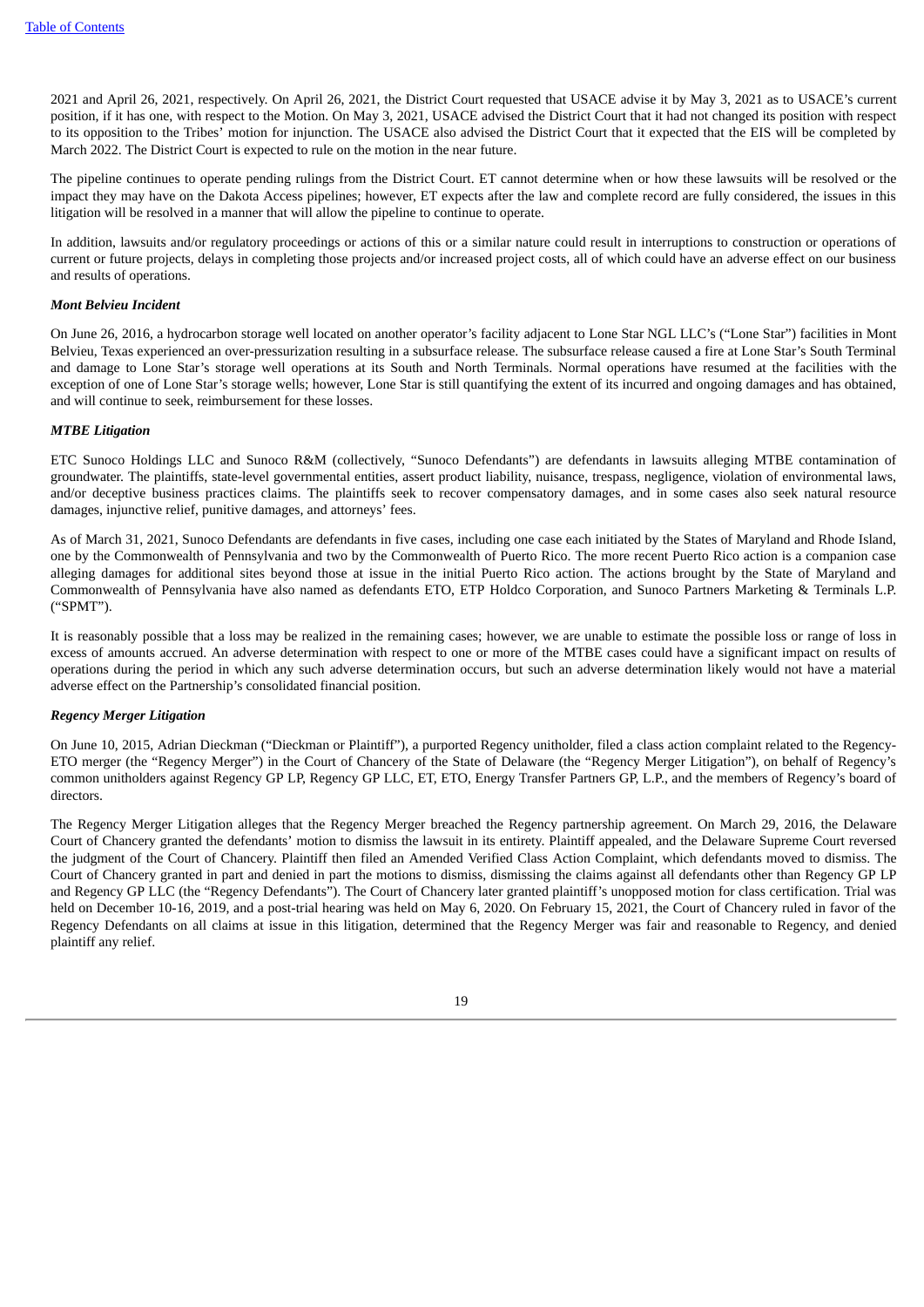On March 19, 2021, Plaintiff filed a notice of appeal. The Regency Defendants cannot predict the outcome of this appeal but intend to vigorously oppose it.

## *Litigation Filed By or Against Williams*

In April and May 2016, the Williams Companies, Inc. ("Williams") filed two lawsuits (the "Williams Litigation") against ET, LE GP, and, in one of the lawsuits, Energy Transfer Corp LP, ETE Corp GP, LLC, and Energy Transfer Equity GP, LLC (collectively, "ET Defendants"), alleging that ET Defendants breached their obligations under the ET-Williams merger agreement (the "Merger Agreement"). In general, Williams alleges that ET Defendants breached the Merger Agreement by (a) failing to use commercially reasonable efforts to obtain from Latham & Watkins LLP ("Latham") the delivery of a tax opinion concerning Section 721 of the Internal Revenue Code ("721 Opinion"), (b) issuing the Partnership's series A convertible preferred units (the "Issuance"), and (c) making allegedly untrue representations and warranties in the Merger Agreement.

After a two-day trial on June 20 and 21, 2016, the Court ruled in favor of ET Defendants and issued a declaratory judgment that ET could terminate the merger after June 28, 2016 because of Latham's inability to provide the required 721 Opinion. The Court did not reach a decision regarding Williams' claims related to the Issuance nor the alleged untrue representations and warranties. On March 23, 2017, the Delaware Supreme Court affirmed the Court's ruling on the June 2016 trial.

In September 2016, the parties filed amended pleadings. Williams filed an amended complaint seeking a \$410 million termination fee based on the alleged breaches of the Merger Agreement listed above. ET Defendants filed amended counterclaims and affirmative defenses, asserting that Williams materially breached the Merger Agreement by, among other things, (a) failing to use its reasonable best efforts to consummate the merger, (b) failing to provide material information to ET for inclusion in the Form S-4 related to the merger, (c) failing to facilitate the financing of the merger, and (d) breaching the Merger Agreement's forum-selection clause.

In July 2020, the Court denied ET Defendant's Motion for Summary Judgment and Williams' Motion for Partial Summary Judgment. Trial is currently set for May 10-17, 2021. ET Defendants cannot predict the outcome of the Williams Litigation or any lawsuits that might be filed subsequent to the date of this filing; nor can ET Defendants predict the amount of time and expense that will be required to resolve these lawsuits. ET Defendants believe that Williams' claims are without merit and intend to defend vigorously against them.

#### *Rover*

On November 3, 2017, the State of Ohio and the Ohio Environmental Protection Agency ("Ohio EPA") filed suit against Rover and other defendants seeking to recover civil penalties allegedly owed and certain injunctive relief related to permit compliance. The defendants filed several motions to dismiss, which were granted on all counts. The Ohio EPA appealed, and on December 9, 2019, the Fifth District Court of Appeals entered a unanimous judgment affirming the trial court. The Ohio EPA sought review from the Ohio Supreme Court, which the defendants opposed in briefs filed in February 2020. On April 22, 2020, the Ohio Supreme Court granted the Ohio EPA's request for review. Briefing has concluded and oral argument was held on January 26, 2021. The parties are awaiting a decision.

#### *Revolution*

On September 10, 2018, a pipeline release and fire (the "Incident") occurred on the Revolution pipeline, a natural gas gathering line located in Center Township, Beaver County, Pennsylvania. There were no injuries. On February 8, 2019, the Pennsylvania Department of Environmental Protection ("PADEP") issued a Permit Hold on any requests for approvals/permits or permit amendments for any project in Pennsylvania pursuant to the state's water laws. The Partnership filed an appeal of the Permit Hold with the Pennsylvania Environmental Hearing Board. On January 3, 2020, the Partnership entered into a Consent Order and Agreement with the PADEP in which, among other things, the Permit Hold was lifted, the Partnership agreed to pay a \$28.6 million civil penalty and fund a \$2 million community environmental project, and all related appeals were withdrawn. On November 11, 2020, the PADEP issued an order that required additional approvals and work prior to placing the Revolution Pipeline back in service. The Partnership filed an appeal of this order on December 8, 2020. On February 26, 2021, the Partnership entered into a Consent Order and Agreement with the Department in which, among other things, allowed the Partnership to place the Revolution pipeline back in service, the Partnership agreed to pay a \$125,000 penalty, and all related appeals were withdrawn.

The Pennsylvania Office of Attorney General has commenced an investigation regarding the Incident, and the United States Attorney for the Western District of Pennsylvania has issued a federal grand jury subpoena for documents relevant to the Incident. The scope of these investigations is not further known at this time.

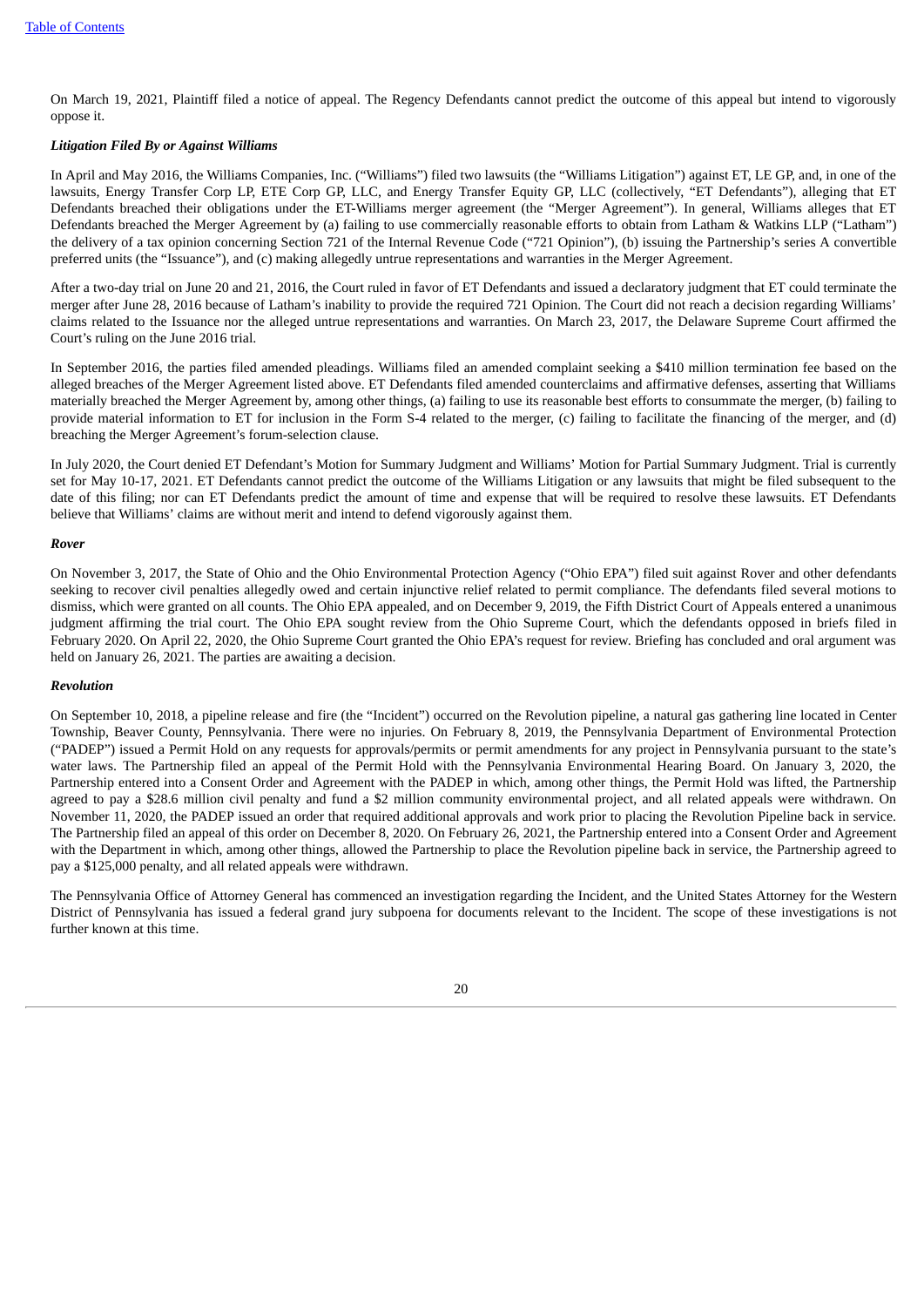## *Chester County, Pennsylvania Investigation*

In December 2018, the former Chester County District Attorney (the "Chester County DA") sent a letter to the Partnership stating that his office was investigating the Partnership and related entities for "potential crimes" related to the Mariner East pipelines.

Subsequently, the matter was submitted to an Investigating Grand Jury in Chester County, Pennsylvania, which has issued subpoenas seeking documents and testimony. On September 24, 2019, the Chester County DA sent a Notice of Intent to the Partnership of its intent to pursue an abatement action if certain conditions were not remediated. The Partnership responded to the Notice of Intent within the prescribed time period.

In December 2019, the Chester County DA announced charges against a current employee related to the provision of security services. On June 25, 2020, a preliminary hearing was held on the charges against the employee, and the judge dismissed all charges.

#### *Delaware County, Pennsylvania Investigation*

On March 11, 2019, the Delaware County District Attorney's Office (the "Delaware County DA") announced that the Delaware County DA and the Pennsylvania Attorney General's Office, at the request of the Delaware County DA, are conducting an investigation of alleged criminal misconduct involving the construction and related activities of the Mariner East pipelines in Delaware County. On March 16, 2020, the Pennsylvania Attorney General Office served a Statewide Investigating Grand Jury subpoena for documents relating to inadvertent returns and water supplies related to the Mariner East pipelines. While the Partnership will cooperate with the subpoena, it intends to vigorously defend itself.

## *Shareholder Litigation Regarding Pennsylvania Pipeline Construction*

Four purported unitholders of ET filed derivative actions against various past and current members of ET's Board of Directors, LE GP, and ET, as a nominal defendant that assert claims for breach of fiduciary duties, unjust enrichment, waste of corporate assets, breach of ET's limited partnership agreement, tortious interference, abuse of control, and gross mismanagement related primarily to matters involving the construction of pipelines in Pennsylvania. They also seek damages and changes to ET's corporate governance structure. See *Bettiol v. LE GP*, Case No. 3:19-cv-02890-X (N.D. Tex.); *Davidson v. Kelcy L. Warren,* Cause No. DC-20-02322 (44th Judicial District of Dallas County, Texas); *Harris v. Kelcy L. Warren*, Case No. 2:20-cv-00364-GAM (E.D. Pa.); and *King v. LE GP*, Case No. 3:20-cv-00719-X (N.D. Tex.). Another purported unitholder of ET, Allegheny County Employees' Retirement System ("ACERS"), individually and on behalf of all others similarly situated, filed a suit under the federal securities laws purportedly on behalf of a class, against ET and three of ET's directors, Kelcy L. Warren, John W. McReynolds, and Thomas E. Long. See *Allegheny County Emps.' Ret. Sys. v. Energy Transfer LP*, Case No. 2:20-00200-GAM (E.D. Pa.). On June 15, 2020, ACERS filed an amended complaint and added as additional defendants ET directors Marshall McCrea and Matthew Ramsey, as well as Michael J. Hennigan and Joseph McGinn. The amended complaint asserts claims for violations of Sections 10(b) and 20(a) of the Exchange Act and Rule 10b-5 promulgated thereunder related primarily to matters involving the construction of pipelines in Pennsylvania. On August 14, 2020, the defendants filed a motion to dismiss ACERS' amended complaint. On April 6, 2021, the court granted in part and denied in part the defendants' motion to dismiss. The court held that ACERS could proceed with its claims regarding certain statements put at issue by the amended complaint while also dismissing claims based on other statements. The court also dismissed without prejudice the claims against defendants McReynolds, McGinn, and Hennigan. The defendants cannot predict the outcome of these lawsuits or any lawsuits that might be filed subsequent to the date of this filing; nor can the defendants predict the amount of time and expense that will be required to resolve these lawsuits. However, the defendants believe that the claims are without merit and intend to vigorously contest them.

## *Cline Class Action*

On July 7, 2017, Perry Cline filed a class action complaint in the Eastern District of Oklahoma against Sunoco R&M and Sunoco Partners Marketing & Terminals L.P. (collectively, "SPMT") that alleged SPMT failed to make timely payments of oil and gas proceeds from Oklahoma wells and to pay statutory interest for those untimely payments. On October 3, 2019, the Court certified a class to include all persons who received untimely payments from Oklahoma wells on or after July 7, 2012 and who have not already been paid statutory interest on the untimely payments (the "Class"). Excluded from the Class are those entitled to payments of proceeds that qualify as "minimum pay," prior period adjustments, and pass through payments, as well as governmental agencies and publicly traded oil and gas companies.

After a bench trial, on August 17, 2020, Judge John Gibney (sitting from the Eastern District of Virginia) issued an opinion that awarded the Class actual damages of \$74.8 million for late payment interest for identified and unidentified royalty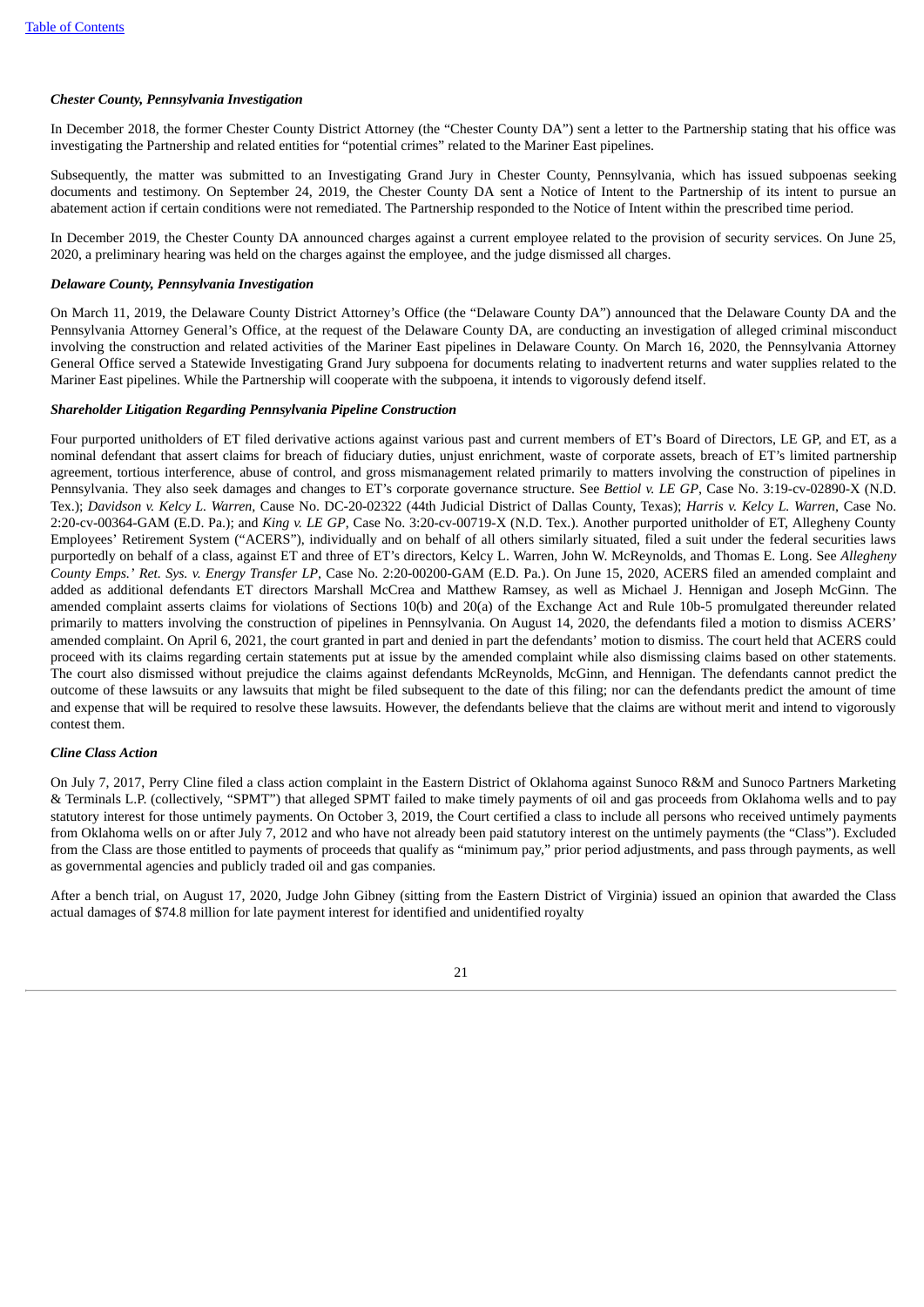owners and interest-on-interest. This amount was later amended to \$80.7 million to account for interest accrued from trial (the "Order"). Judge Gibney also awarded punitive damages in the amount of \$75 million. The Class is also seeking attorneys' fees.

On August 27, 2020, SPMT filed its Notice of Appeal with the 10th Circuit and appealed the entirety of the Order. SPMT cannot predict the outcome of the case, nor can SPMT predict the amount of time and expense that will be required to resolve the appeal, but intends to vigorously appeal the entirety of the Order.

#### **Environmental Matters**

Our operations are subject to extensive federal, tribal, state and local environmental and safety laws and regulations that require expenditures to ensure compliance, including related to air emissions and wastewater discharges, at operating facilities and for remediation at current and former facilities as well as waste disposal sites. Historically, our environmental compliance costs have not had a material adverse effect on our results of operations but there can be no assurance that such costs will not be material in the future or that such future compliance with existing, amended or new legal requirements will not have a material adverse effect on our business and operating results. Costs of planning, designing, constructing and operating pipelines, plants and other facilities must incorporate compliance with environmental laws and regulations and safety standards. Failure to comply with these laws and regulations may result in the assessment of administrative, civil and criminal penalties, the imposition of investigatory, remedial and corrective action obligations, natural resource damages, the issuance of injunctions in affected areas and the filing of federally authorized citizen suits. Contingent losses related to all significant known environmental matters have been accrued and/or separately disclosed. However, we may revise accrual amounts prior to resolution of a particular contingency based on changes in facts and circumstances or changes in the expected outcome.

Environmental exposures and liabilities are difficult to assess and estimate due to unknown factors such as the magnitude of possible contamination, the timing and extent of remediation, the determination of our liability in proportion to other parties, improvements in cleanup technologies and the extent to which environmental laws and regulations may change in the future. Although environmental costs may have a significant impact on our results of operations for any single period, we believe that such costs will not have a material adverse effect on our financial position.

Based on information available at this time and reviews undertaken to identify potential exposure, we believe the amount reserved for environmental matters is adequate to cover the potential exposure for cleanup costs.

In February 2017, we received letters from the DOJ on behalf of EPA and Louisiana Department of Environmental Quality ("LDEQ") notifying SPLP and Mid-Valley Pipeline Company ("Mid-Valley") that enforcement actions were being pursued for three separate crude oil releases: (a) an estimated 550 barrels released from the Colmesneil-to-Chester pipeline in Tyler County, Texas ("Colmesneil") which allegedly occurred in February 2013; (b) an estimated 4,509 barrels released from the Longview-to-Mayersville pipeline in Caddo Parish, Louisiana (a/k/a Milepost 51.5) which allegedly occurred in October 2014; and (c) an estimated 40 barrels released from the Wakita 4-inch gathering line in Oklahoma which allegedly occurred in January 2015. In January 2019, a Consent Decree approved by all parties as well as an accompanying Complaint was filed in the United States District Court for the Western District of Louisiana seeking public comment and final court approval to resolve all penalties with the DOJ and LDEQ for the three releases. Subsequently, the court approved the Consent Decree and the penalty payment of \$5.4 million was satisfied. The Consent Decree requires certain injunctive relief to be completed on the Longview-to-Mayersville pipeline within three years but the injunctive relief is not expected to have any material impact on operations. In addition to resolution of the civil penalty and injunctive relief, we continue to discuss natural resource damages with the Louisiana trustees related to the Caddo Parish, Louisiana release.

On June 4, 2019, the Oklahoma Corporation Commission's ("OCC") Transportation Division filed a complaint against SPLP seeking a penalty of up to \$1 million related to a May 2018 rupture near Edmond, Oklahoma. The rupture occurred on the Noble to Douglas 8-inch pipeline in an area of external corrosion and caused the release of approximately fifteen barrels of crude oil. SPLP responded immediately to the release and remediated the surrounding environment and pipeline in cooperation with the OCC. The OCC filed the complaint alleging that SPLP failed to provide adequate cathodic protection to the pipeline causing the failure. SPLP is finalizing a settlement agreement with the OCC for a lesser penalty

#### *Environmental Remediation*

Our subsidiaries are responsible for environmental remediation at certain sites, including the following:

• certain of our interstate pipelines conduct soil and groundwater remediation related to contamination from past uses of polychlorinated biphenyls ("PCBs"). PCB assessments are ongoing and, in some cases, our subsidiaries could be contractually responsible for contamination caused by other parties.

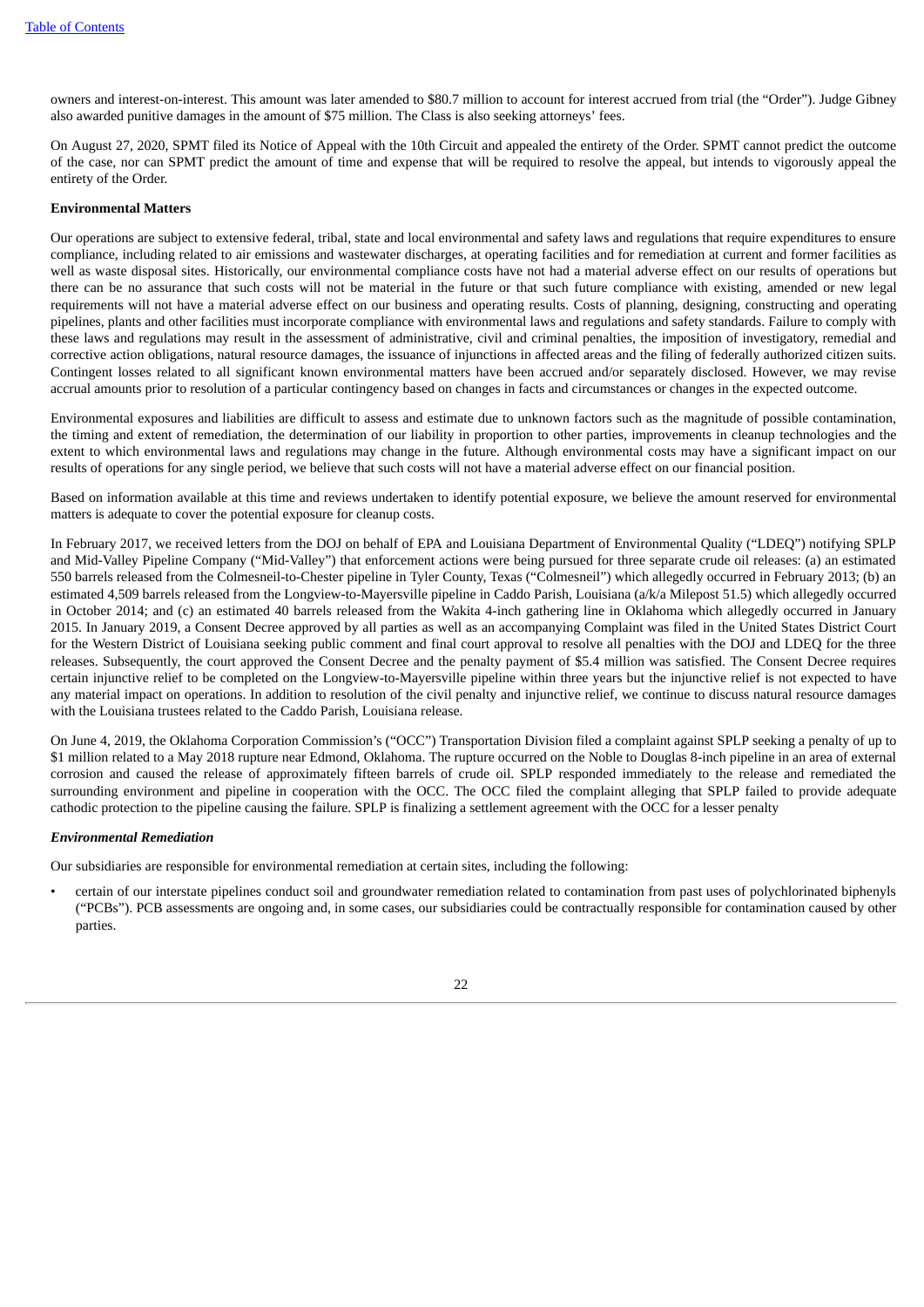- certain gathering and processing systems are responsible for soil and groundwater remediation related to releases of hydrocarbons.
- legacy sites related to Sunoco, Inc. are subject to environmental assessments, including formerly owned terminals and other logistics assets, retail sites that Sunoco no longer operates, closed and/or sold refineries and other formerly owned sites.
- Sunoco Inc. is potentially subject to joint and several liability for the costs of remediation at sites at which it has been identified as a potentially responsible party ("PRP"). As of March 31, 2021, Sunoco, Inc. had been named as a PRP at approximately 35 identified or potentially identifiable "Superfund" sites under federal and/or comparable state law. Sunoco Inc. is usually one of a number of companies identified as a PRP at a site. Sunoco, Inc. has reviewed the nature and extent of its involvement at each site and other relevant circumstances and, based upon Sunoco Inc.'s purported nexus to the sites, believes that its potential liability associated with such sites will not be significant.

To the extent estimable, expected remediation costs are included in the amounts recorded for environmental matters in our consolidated balance sheets. In some circumstances, future costs cannot be reasonably estimated because remediation activities are undertaken as claims are made by customers and former customers. To the extent that an environmental remediation obligation is recorded by a subsidiary that applies regulatory accounting policies, amounts that are expected to be recoverable through tariffs or rates are recorded as regulatory assets on our consolidated balance sheets.

The table below reflects the amounts of accrued liabilities recorded in our consolidated balance sheets related to environmental matters that are considered to be probable and reasonably estimable. Currently, we are not able to estimate possible losses or a range of possible losses in excess of amounts accrued. Except for matters discussed above, we do not have any material environmental matters assessed as reasonably possible that require disclosure in our consolidated financial statements.

|                                 | March 31.<br>2021 |  | December 31,<br>2020 |  |
|---------------------------------|-------------------|--|----------------------|--|
| Current                         | 46                |  | 44                   |  |
| Non-current                     | 255               |  | 262                  |  |
| Total environmental liabilities | 301               |  | 306                  |  |

We have established a wholly-owned captive insurance company to bear certain risks associated with environmental obligations related to certain sites that are no longer operating. The premiums paid to the captive insurance company include estimates for environmental claims that have been incurred but not reported, based on an actuarially determined fully developed claims expense estimate. In such cases, we accrue losses attributable to unasserted claims based on the discounted estimates that are used to develop the premiums paid to the captive insurance company.

During the three months ended March 31, 2021 and 2020, the Partnership recorded \$6 million and \$9 million, respectively, of expenditures related to environmental cleanup programs.

Our pipeline operations are subject to regulation by the United States Department of Transportation under PHMSA, pursuant to which PHMSA has established requirements relating to the design, installation, testing, construction, operation, replacement and management of pipeline facilities. Moreover, PHMSA, through the Office of Pipeline Safety, has promulgated a rule requiring pipeline operators to develop integrity management programs to comprehensively evaluate their pipelines and take measures to protect pipeline segments located in what the rule refers to as "high consequence areas." Activities under these integrity management programs involve the performance of internal pipeline inspections, pressure testing or other effective means to assess the integrity of these regulated pipeline segments, and the regulations require prompt action to address integrity issues raised by the assessment and analysis. Integrity testing and assessment of all of these assets will continue, and the potential exists that results of such testing and assessment could cause us to incur future capital and operating expenditures for repairs or upgrades deemed necessary to ensure the continued safe and reliable operation of our pipelines; however, no estimate can be made at this time of the likely range of such expenditures.

Our operations are also subject to the requirements of OSHA, and comparable state laws that regulate the protection of the health and safety of employees. In addition, the Occupational Safety and Health Administration's hazardous communication standard requires that information be maintained about hazardous materials used or produced in our operations and that this information be provided to employees, state and local government authorities and citizens. We believe that our past costs for OSHA required activities, including general industry standards, record keeping requirements, and monitoring of occupational exposure to regulated substances have not had a material adverse effect on our results of operations, but there is no assurance that such costs will not be material in the future.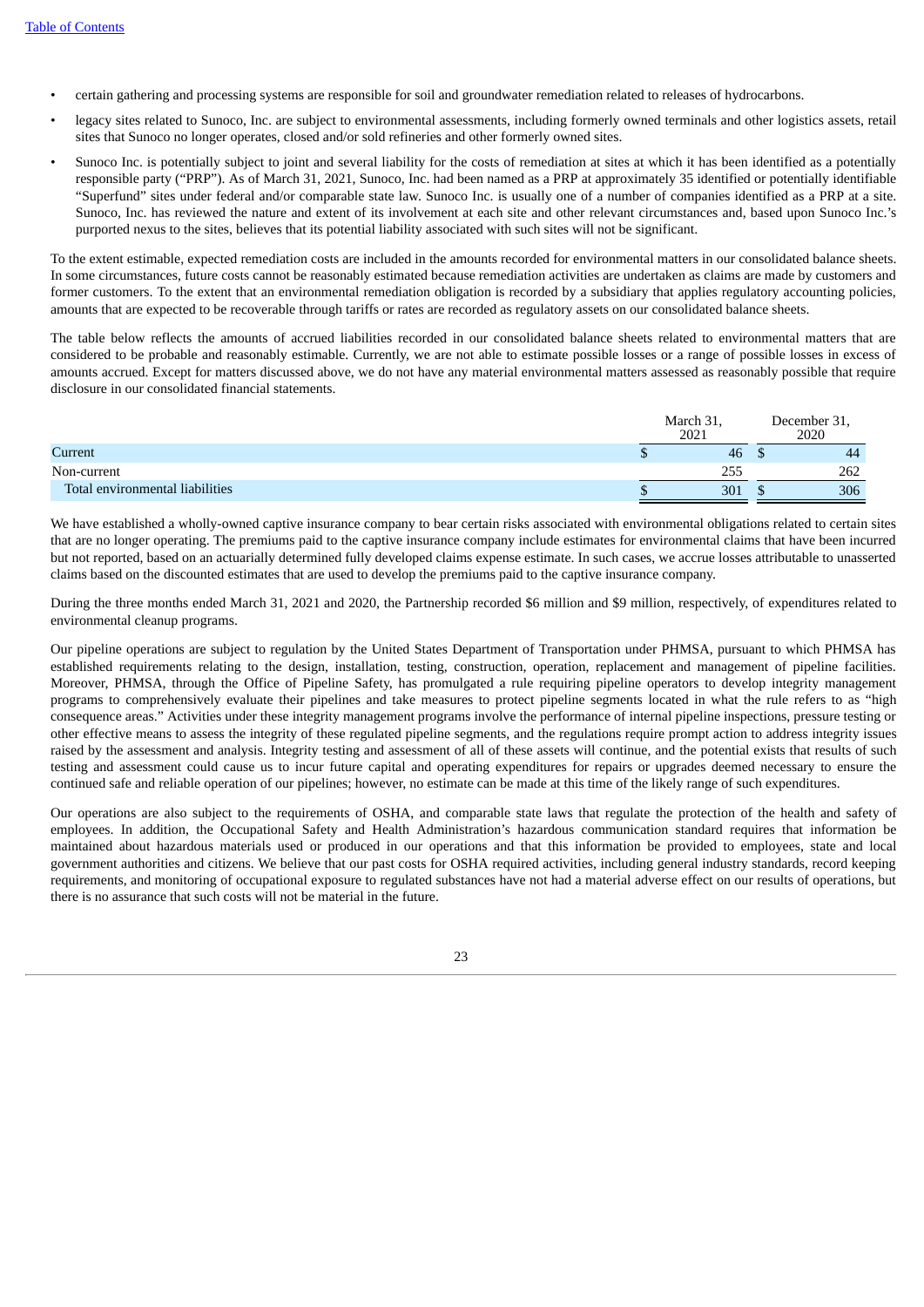## **12. REVENUE**

#### **Disaggregation of Revenue**

The Partnership's consolidated financial statements reflect eight reportable segments, which also represent the level at which the Partnership aggregates revenue for disclosure purposes. Note 15 depicts the disaggregation of revenue by segment.

#### **Contract Balances with Customers**

The Partnership satisfies its obligations by transferring goods or services in exchange for consideration from customers. The timing of performance may differ from the timing the associated consideration is paid to or received from the customer, thus resulting in the recognition of a contract asset or a contract liability.

The Partnership recognizes a contract asset when making upfront consideration payments to certain customers or when providing services to customers prior to the time at which the Partnership is contractually allowed to bill for such services.

The Partnership recognizes a contract liability if the customer's payment of consideration precedes the Partnership's fulfillment of the performance obligations. Certain contracts contain provisions requiring customers to pay a fixed minimum fee, but allow customers to apply such fees against services to be provided at a future point in time. These amounts are reflected as deferred revenue until the customer applies the deficiency fees to services provided or becomes unable to use the fees as payment for future services due to expiration of the contractual period the fees can be applied or physical inability of the customer to utilize the fees due to capacity constraints. Additionally, Sunoco LP maintains some franchise agreements requiring dealers to make one-time upfront payments for long term license agreements. Sunoco LP recognizes a contract liability when the upfront payment is received and recognizes revenue over the term of the license.

The following table summarizes the consolidated activity of our contract liabilities:

|                            | Contract<br>Liabilities |
|----------------------------|-------------------------|
| Balance, December 31, 2020 | 290                     |
| Additions                  | 249                     |
| Revenue recognized         | (165)                   |
| Balance, March 31, 2021    | 374                     |
|                            |                         |
| Balance, December 31, 2019 | \$<br>365               |
| Additions                  | 170                     |
| Revenue recognized         | (196)                   |
| Balance, March 31, 2020    | 339                     |

The balances of Sunoco LP's contract assets were as follows:

|                                                   |  | March 31,<br>2021 | December 31,<br>2020 |  |
|---------------------------------------------------|--|-------------------|----------------------|--|
| <b>Contract balances:</b>                         |  |                   |                      |  |
| Contract assets                                   |  | 134               | 121                  |  |
| Accounts receivable from contracts with customers |  | 324               | 256                  |  |

#### **Costs to Obtain or Fulfill a Contract**

Sunoco LP recognizes an asset from the costs incurred to obtain a contract (e.g., sales commissions) only if it expects to recover those costs. On the other hand, the costs to fulfill a contract are capitalized if the costs are specifically identifiable to a contract, would result in enhancing resources that will be used in satisfying performance obligations in the future and are expected to be recovered. These capitalized costs are recorded as a part of other current assets and other non-current assets and are amortized on a systematic basis consistent with the pattern of transfer of the goods or services to which such costs relate. The amount of amortization expense that Sunoco LP recognized for the three months ended March 31, 2021 and 2020 was \$4 million and \$5 million, respectively. Sunoco LP has also made a policy election of expensing the costs to obtain a contract, as and when they are incurred, in cases where the expected amortization period is one year or less.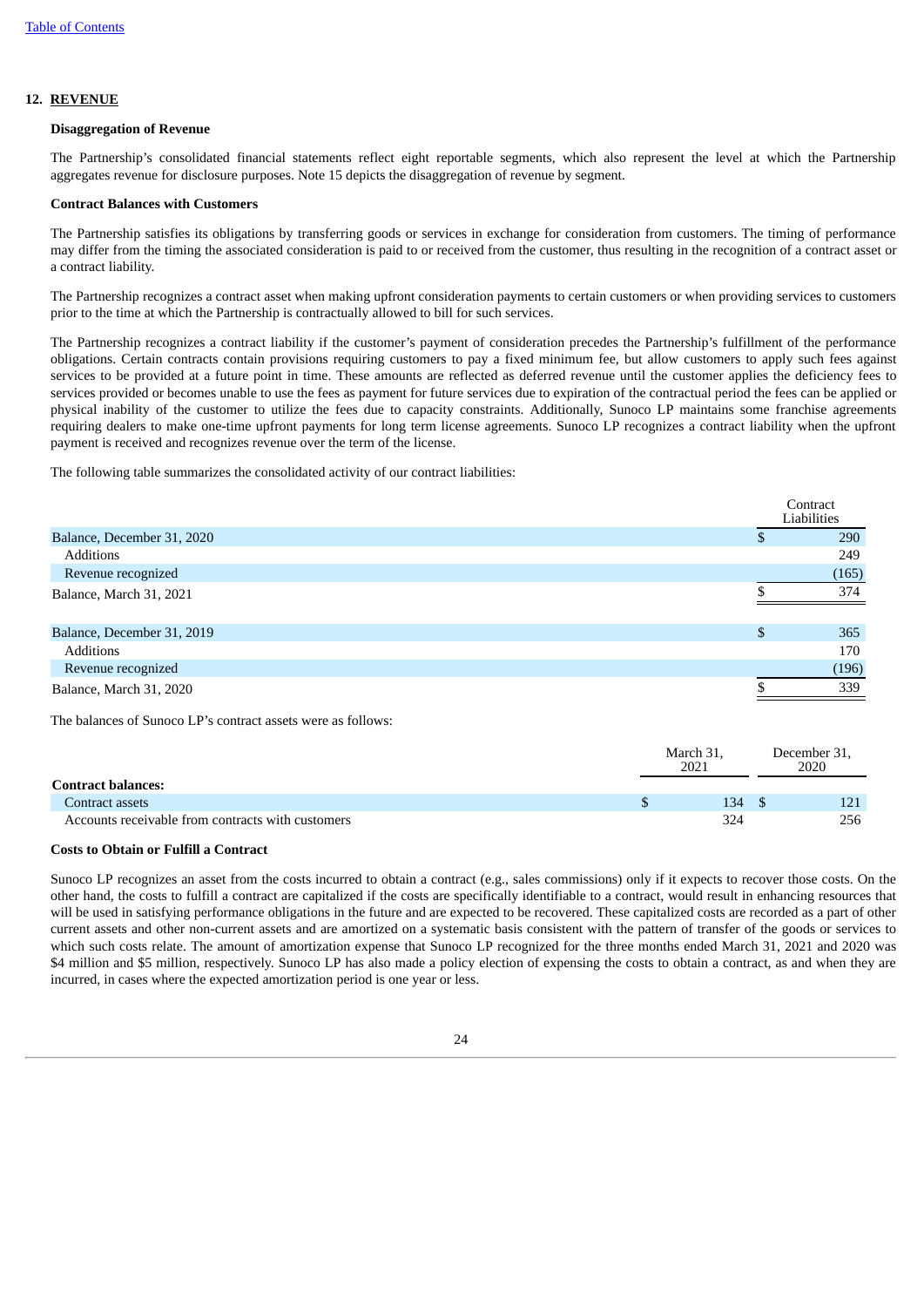#### **Performance Obligations**

At contract inception, the Partnership assesses the goods and services promised in its contracts with customers and identifies a performance obligation for each promise to transfer a good or service (or bundle of goods or services) that is distinct. To identify the performance obligations, the Partnership considers all the goods or services promised in the contract, whether explicitly stated or implied based on customary business practices. For a contract that has more than one performance obligation, the Partnership allocates the total contract consideration it expects to be entitled to, to each distinct performance obligation based on a standalone-selling price basis. Revenue is recognized when (or as) the performance obligations are satisfied, that is, when the customer obtains control of the good or service. Certain of our contracts contain variable components, which, when combined with the fixed component are considered a single performance obligation. For these types of contacts, only the fixed component of the contracts are included in the table below.

As of March 31, 2021, the aggregate amount of transaction price allocated to unsatisfied (or partially satisfied) performance obligations is \$40.32 billion, and the Partnership expects to recognize this amount as revenue within the time bands illustrated below:

|                                                                                                |             | Years Ending December 31, |       |                   |        |
|------------------------------------------------------------------------------------------------|-------------|---------------------------|-------|-------------------|--------|
|                                                                                                | 2021        |                           |       |                   |        |
|                                                                                                | (remainder) | 2022                      | 2023  | <b>Thereafter</b> | Total  |
| Revenue expected to be recognized on contracts<br>with customers existing as of March 31, 2021 | 4.673       | 5.621                     | 5.094 | 24.935            | 40,323 |

## **13. DERIVATIVE ASSETS AND LIABILITIES**

#### **Commodity Price Risk**

We are exposed to market risks related to the volatility of commodity prices. To manage the impact of volatility from these prices, we utilize various exchange-traded and OTC commodity financial instrument contracts. These contracts consist primarily of futures, swaps and options and are recorded at fair value in our consolidated balance sheets.

We use futures and basis swaps, designated as fair value hedges, to hedge our natural gas inventory stored in our Bammel storage facility. At hedge inception, we lock in a margin by purchasing gas in the spot market or off peak season and entering into a financial contract. Changes in the spreads between the forward natural gas prices and the physical inventory spot price result in unrealized gains or losses until the underlying physical gas is withdrawn and the related designated derivatives are settled. Once the gas is withdrawn and the designated derivatives are settled, the previously unrealized gains or losses associated with these positions are realized.

We use futures, swaps and options to hedge the sales price of natural gas we retain for fees in our intrastate transportation and storage segment and operational gas sales in our interstate transportation and storage segment. These contracts are not designated as hedges for accounting purposes.

We use NGL and crude derivative swap contracts to hedge forecasted sales of NGL and condensate equity volumes we retain for fees in our midstream segment whereby our subsidiaries generally gather and process natural gas on behalf of producers, sell the resulting residue gas and NGL volumes at market prices and remit to producers an agreed upon percentage of the proceeds based on an index price for the residue gas and NGL. These contracts are not designated as hedges for accounting purposes.

We utilize swaps, futures and other derivative instruments to mitigate the risk associated with market movements in the price of refined products and NGLs to manage our storage facilities and the purchase and sale of purity NGL. These contracts are not designated as hedges for accounting purposes.

We use futures and swaps to achieve ratable pricing of crude oil purchases, to convert certain expected refined product sales to fixed or floating prices, to lock in margins for certain refined products and to lock in the price of a portion of natural gas purchases or sales. These contracts are not designated as hedges for accounting purposes.

We use financial commodity derivatives to take advantage of market opportunities in our trading activities which complement our transportation and storage segment's operations and are netted in cost of products sold in our consolidated statements of operations. We also have trading and marketing activities related to power and natural gas in our all other segment which are also netted in cost of products sold. As a result of our trading activities and the use of derivative financial instruments in our transportation and storage segment, the degree of earnings volatility that can occur may be

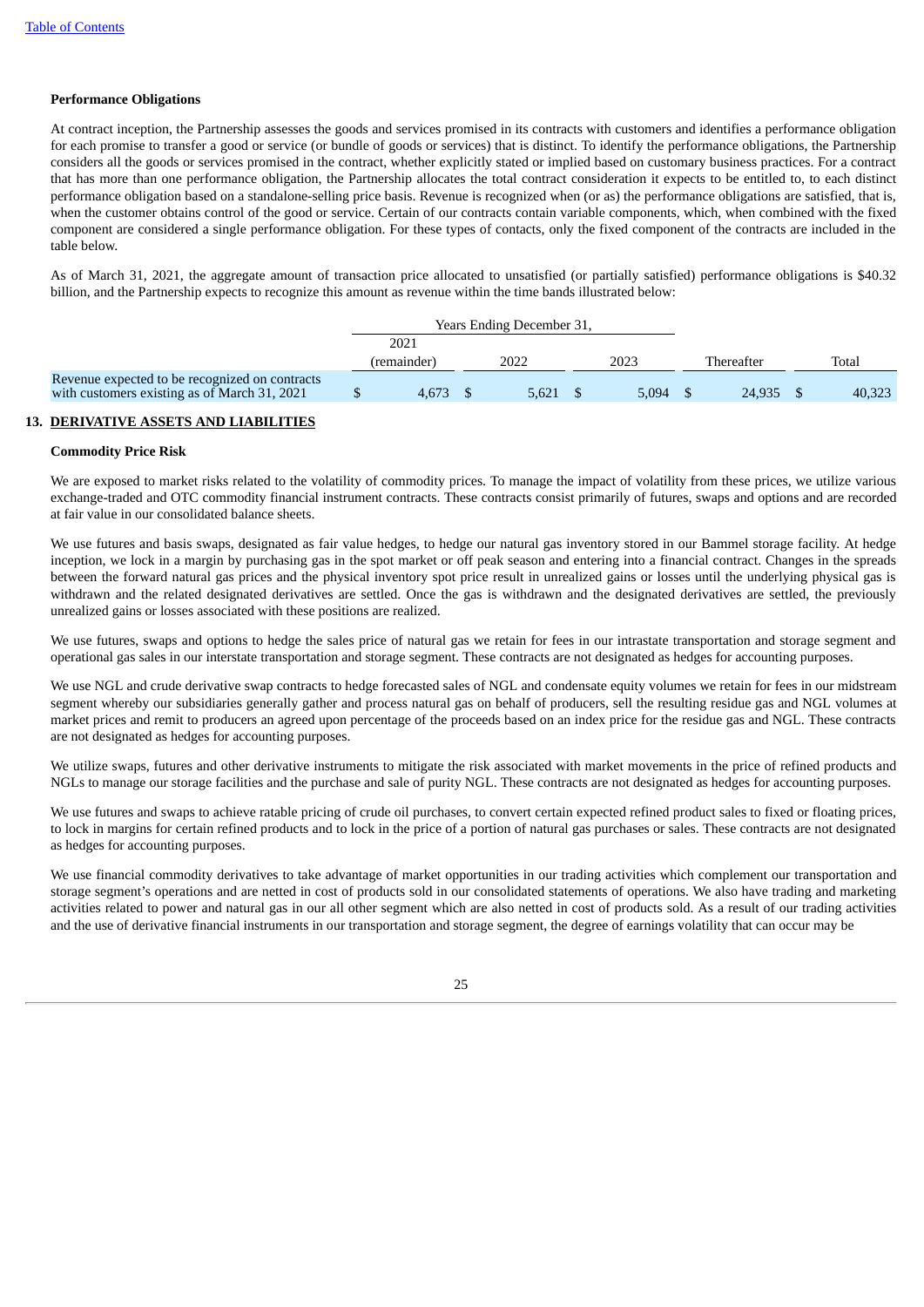significant, favorably or unfavorably, from period to period. We attempt to manage this volatility through the use of daily position and profit and loss reports provided to our risk oversight committee, which includes members of senior management, and the limits and authorizations set forth in our commodity risk management policy.

The following table details our outstanding commodity-related derivatives:

|                                        | March 31, 2021  |           | December 31, 2020 |           |
|----------------------------------------|-----------------|-----------|-------------------|-----------|
|                                        | Notional Volume | Maturity  | Notional Volume   | Maturity  |
| <b>Mark-to-Market Derivatives</b>      |                 |           |                   |           |
| (Trading)                              |                 |           |                   |           |
| Natural Gas (BBtu):                    |                 |           |                   |           |
| Basis Swaps IFERC/NYMEX <sup>(1)</sup> | 21,125          | 2021-2022 | (44, 225)         | 2021-2022 |
| <b>Fixed Swaps/Futures</b>             | 1,493           | 2021-2022 | 1,603             | 2021-2022 |
| Power (Megawatt):                      |                 |           |                   |           |
| Forwards                               | 408,800         | 2021-2029 | 1,392,400         | 2021-2029 |
| <b>Futures</b>                         | (32,918)        | 2021-2022 | 18,706            | 2021-2022 |
| Options – Puts                         | 174,398         | 2021-2022 | 519,071           | 2021      |
| <b>Options - Calls</b>                 | (202, 034)      | 2021-2022 | 2,343,293         | 2021      |
| (Non-Trading)                          |                 |           |                   |           |
| Natural Gas (BBtu):                    |                 |           |                   |           |
| Basis Swaps IFERC/NYMEX                | (25,610)        | 2021-2022 | (29, 173)         | 2021-2022 |
| <b>Swing Swaps IFERC</b>               | (13, 573)       | 2021      | 11,208            | 2021      |
| <b>Fixed Swaps/Futures</b>             | (18, 425)       | 2021-2022 | (53, 575)         | 2021-2022 |
| <b>Forward Physical Contracts</b>      | (15,338)        | 2022      | (11, 861)         | 2021      |
| NGLs (MBbls) - Forwards/Swaps          | (2,759)         | 2021-2022 | (5,840)           | 2021-2022 |
| Refined Products (MBbls) - Futures     | (1,724)         | 2021-2023 | (2,765)           | 2021      |
| Crude (MBbls) – Forwards/Swaps         | (3,592)         | 2021-2022 |                   |           |
| <b>Fair Value Hedging Derivatives</b>  |                 |           |                   |           |
| (Non-Trading)                          |                 |           |                   |           |
| Natural Gas (BBtu):                    |                 |           |                   |           |
| <b>Basis Swaps IFERC/NYMEX</b>         | (14,068)        | 2021      | (30, 113)         | 2021      |
| <b>Fixed Swaps/Futures</b>             | (14,068)        | 2021      | (30, 113)         | 2021      |
| Hedged Item - Inventory                | 14.068          | 2021      | 30.113            | 2021      |

 $<sup>(1)</sup>$  Includes aggregate amounts for open positions related to Houston Ship Channel, Waha Hub, NGPL TexOk, West Louisiana Zone and Henry Hub</sup> locations.

## **Interest Rate Risk**

We are exposed to market risk for changes in interest rates. To maintain a cost effective capital structure, we borrow funds using a mix of fixed rate debt and variable rate debt. We also manage our interest rate exposure by utilizing interest rate swaps to achieve a desired mix of fixed and variable rate debt. We also utilize forward starting interest rate swaps to lock in the rate on a portion of our anticipated debt issuances.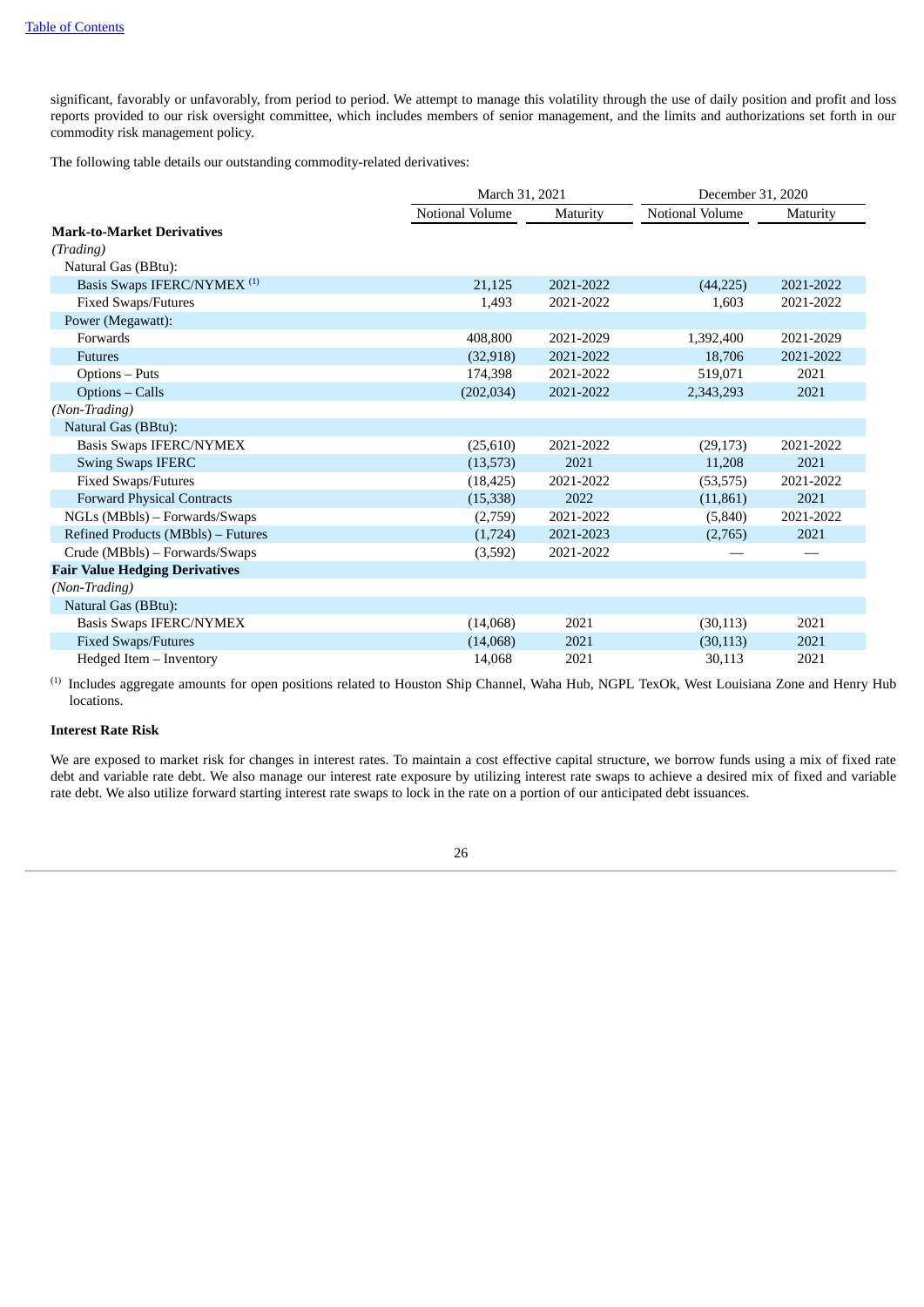The following table summarizes our interest rate swaps outstanding, none of which were designated as hedges for accounting purposes:

|                   |                                                                           | Notional Amount Outstanding |                      |
|-------------------|---------------------------------------------------------------------------|-----------------------------|----------------------|
| Term              | $T$ vpe $^{(1)}$                                                          | March 31,<br>2021           | December 31,<br>2020 |
| July $2021^{(2)}$ | Forward-starting to pay a fixed rate of 3.55% and receive a floating rate | 400                         | 400                  |
| July $2022^{(2)}$ | Forward-starting to pay a fixed rate of 3.80% and receive a floating rate | 400                         | 400                  |

Floating rates are based on 3-month LIBOR. (1)

Represents the effective date. These forward-starting swaps have terms of 30 years with a mandatory termination date the same as the effective date. (2)

#### **Credit Risk**

Credit risk refers to the risk that a counterparty may default on its contractual obligations resulting in a loss to the Partnership. Credit policies have been approved and implemented to govern the Partnership's portfolio of counterparties with the objective of mitigating credit losses. These policies establish guidelines, controls and limits to manage credit risk within approved tolerances by mandating an appropriate evaluation of the financial condition of existing and potential counterparties, monitoring agency credit ratings, and by implementing credit practices that limit exposure according to the risk profiles of the counterparties. Furthermore, the Partnership may, at times, require collateral under certain circumstances to mitigate credit risk as necessary. The Partnership also uses industry standard commercial agreements which allow for the netting of exposures associated with transactions executed under a single commercial agreement. Additionally, we utilize master netting agreements to offset credit exposure across multiple commercial agreements with a single counterparty or affiliated group of counterparties.

The Partnership's counterparties consist of a diverse portfolio of customers across the energy industry, including petrochemical companies, commercial and industrial end-users, oil and gas producers, municipalities, gas and electric utilities, midstream companies and independent power generators. Our overall exposure may be affected positively or negatively by macroeconomic or regulatory changes that impact our counterparties to one extent or another. Currently, management does not anticipate a material adverse effect in our financial position or results of operations as a consequence of counterparty non-performance.

The Partnership has maintenance margin deposits with certain counterparties in the OTC market, primarily with independent system operators and with clearing brokers. Payments on margin deposits are required when the value of a derivative exceeds our pre-established credit limit with the counterparty. Margin deposits are returned to us on or about the settlement date for non-exchange traded derivatives, and we exchange margin calls on a daily basis for exchange traded transactions. Since the margin calls are made daily with the exchange brokers, the fair value of the financial derivative instruments are deemed current and netted in deposits paid to vendors within other current assets in the consolidated balance sheets.

For financial instruments, failure of a counterparty to perform on a contract could result in our inability to realize amounts that have been recorded on our consolidated balance sheets and recognized in our statement of operations or statement of comprehensive income (loss).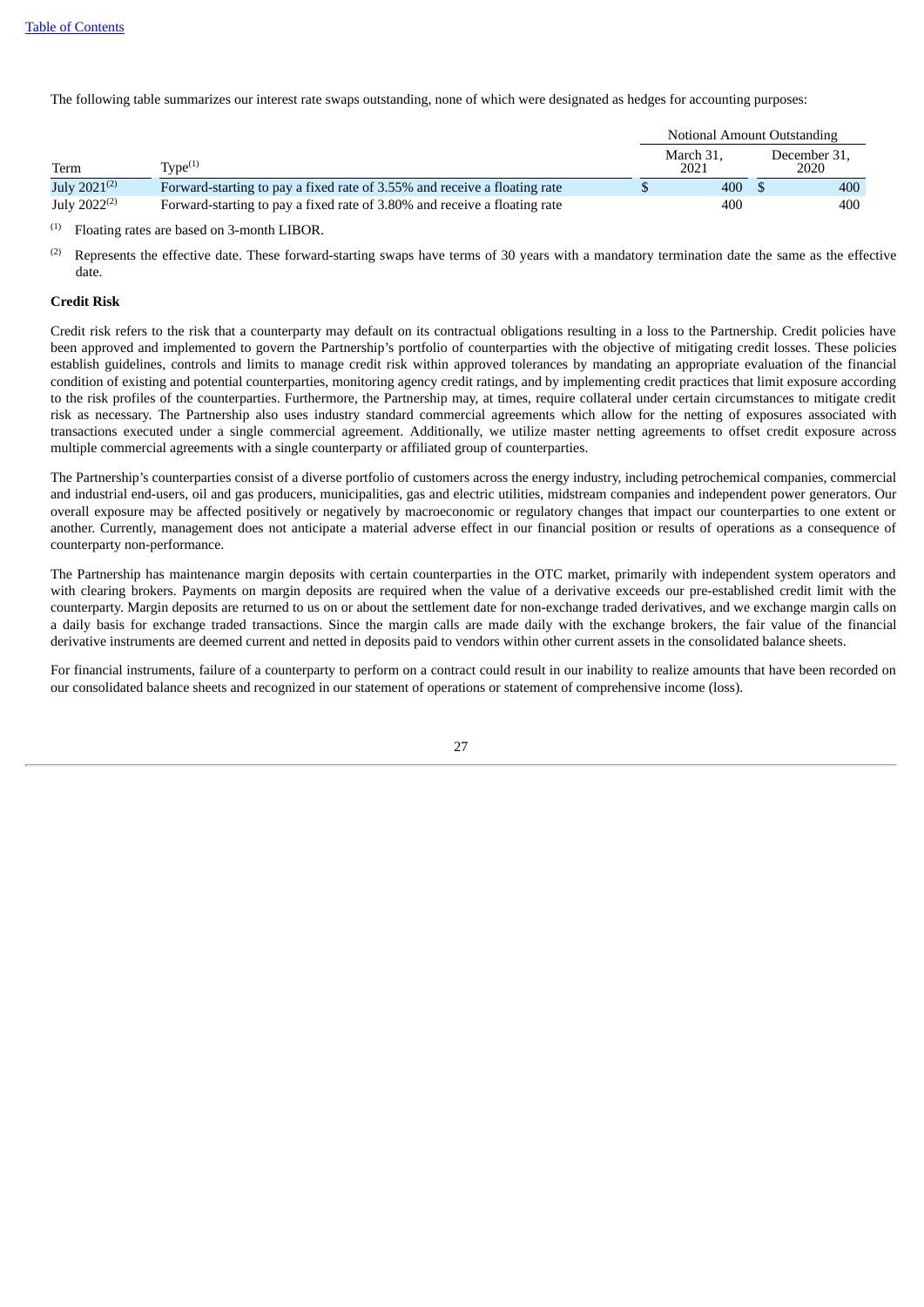## **Derivative Summary**

The following table provides a summary of our derivative assets and liabilities:

|                                                    | Fair Value of Derivative Instruments |                                           |  |     |    |                              |      |                      |  |
|----------------------------------------------------|--------------------------------------|-------------------------------------------|--|-----|----|------------------------------|------|----------------------|--|
|                                                    |                                      | <b>Asset Derivatives</b>                  |  |     |    | <b>Liability Derivatives</b> |      |                      |  |
|                                                    |                                      | March 31.<br>December 31,<br>2021<br>2020 |  |     |    | March 31.<br>2021            |      | December 31,<br>2020 |  |
| Derivatives designated as hedging instruments:     |                                      |                                           |  |     |    |                              |      |                      |  |
| Commodity derivatives (margin deposits)            |                                      | 6                                         |  | 25  | \$ | (12)                         | - \$ | (32)                 |  |
|                                                    |                                      | 6                                         |  | 25  |    | (12)                         |      | (32)                 |  |
| Derivatives not designated as hedging instruments: |                                      |                                           |  |     |    |                              |      |                      |  |
| Commodity derivatives (margin deposits)            |                                      | 98                                        |  | 90  |    | (164)                        |      | (166)                |  |
| Commodity derivatives                              |                                      | 162                                       |  | 53  |    | (148)                        |      | (71)                 |  |
| Interest rate derivatives                          |                                      |                                           |  |     |    | (254)                        |      | (448)                |  |
|                                                    |                                      | 260                                       |  | 143 |    | (566)                        |      | (685)                |  |
| Total derivatives                                  |                                      | 266                                       |  | 168 |    | (578)                        |      | (717)                |  |

The following table presents the fair value of our recognized derivative assets and liabilities on a gross basis and amounts offset on the consolidated balance sheets that are subject to enforceable master netting arrangements or similar arrangements:

|                                              |                                       | <b>Liability Derivatives</b><br><b>Asset Derivatives</b> |                   |  |                      |    |                   |               |                      |  |
|----------------------------------------------|---------------------------------------|----------------------------------------------------------|-------------------|--|----------------------|----|-------------------|---------------|----------------------|--|
|                                              | <b>Balance Sheet Location</b>         |                                                          | March 31,<br>2021 |  | December 31,<br>2020 |    | March 31,<br>2021 |               | December 31,<br>2020 |  |
| Derivatives without offsetting<br>agreements | Derivative liabilities                |                                                          |                   |  |                      | -S | $(254)$ \$        |               | (448)                |  |
| Derivatives in offsetting agreements:        |                                       |                                                          |                   |  |                      |    |                   |               |                      |  |
| <b>OTC</b> contracts                         | Derivative assets (liabilities)       |                                                          | 162               |  | 53                   |    | (148)             |               | (71)                 |  |
| Broker cleared derivative<br>contracts       | Other current assets<br>(liabilities) |                                                          | 104               |  | 115                  |    | (176)             |               | (198)                |  |
| Total gross derivatives                      |                                       |                                                          | 266               |  | 168                  |    | (578)             |               | (717)                |  |
| Offsetting agreements:                       |                                       |                                                          |                   |  |                      |    |                   |               |                      |  |
| Counterparty netting                         | Derivative assets (liabilities)       |                                                          | (146)             |  | (44)                 |    | 146               |               | 44                   |  |
| Counterparty netting                         | Other current assets<br>(liabilities) |                                                          | (92)              |  | (64)                 |    | 92                |               | 64                   |  |
| Total net derivatives                        |                                       |                                                          | 28                |  | 60                   |    | (340)             | <sup>\$</sup> | (609)                |  |

We disclose the non-exchange traded financial derivative instruments as derivative assets and liabilities on our consolidated balance sheets at fair value with amounts classified as either current or long-term depending on the anticipated settlement date.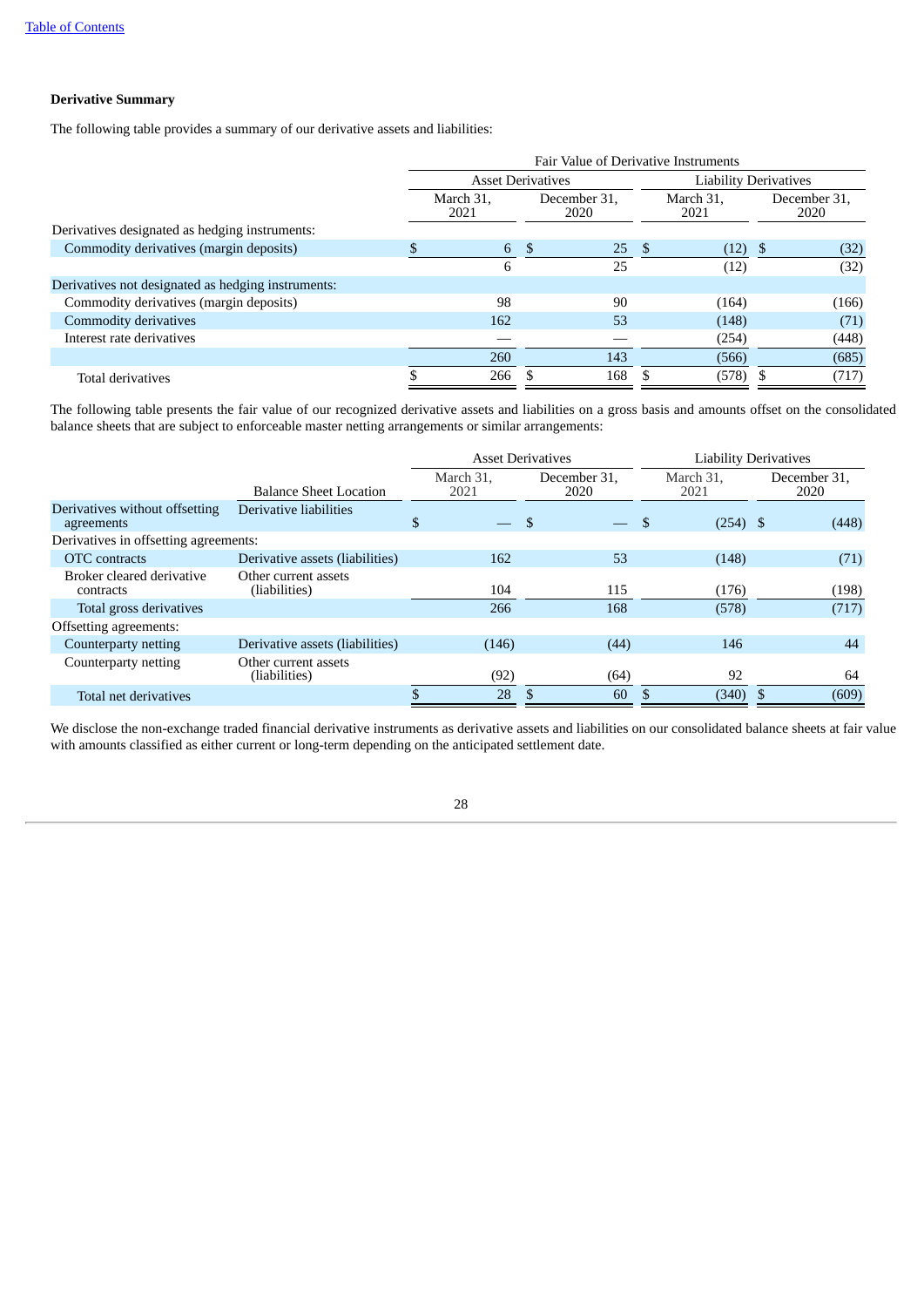The following table summarizes the location and amounts recognized in our consolidated statements of operations with respect to our derivative financial instruments:

|                                                    | Location                                    |   | Income on Derivatives |           | Amount of Gain (Loss) Recognized in |
|----------------------------------------------------|---------------------------------------------|---|-----------------------|-----------|-------------------------------------|
|                                                    |                                             |   | Three Months Ended    | March 31. |                                     |
|                                                    |                                             |   | 2021                  |           | 2020                                |
| Derivatives not designated as hedging instruments: |                                             |   |                       |           |                                     |
| Commodity derivatives - Trading                    | Cost of products sold                       | æ | 3S                    |           |                                     |
| Commodity derivatives - Non-trading                | Cost of products sold                       |   | (42)                  |           | 112                                 |
| Interest rate derivatives                          | Gains (losses) on interest rate derivatives |   | 194                   |           | (329)                               |
| Total                                              |                                             |   | 155                   |           | (212)                               |
|                                                    |                                             |   |                       |           |                                     |

## **14. RELATED PARTY TRANSACTIONS**

The Partnership has related party transactions with several of its unconsolidated affiliates. In addition to commercial transactions, these transactions include the provision of certain management services and leases of certain assets.

The following table summarizes the revenues from related companies on our consolidated statements of operations:

|                                 |  | Three Months Ended<br>March 31 |  |      |     |  |  |
|---------------------------------|--|--------------------------------|--|------|-----|--|--|
|                                 |  | 2021                           |  | 2020 |     |  |  |
| Revenues from related companies |  | 130                            |  |      | 133 |  |  |

The following table summarizes the accounts receivable from related companies on our consolidated balance sheets:

|                                                  | March 31,<br>2021 | December 31,<br>2020 |    |  |
|--------------------------------------------------|-------------------|----------------------|----|--|
| Accounts receivable from related companies:      |                   |                      |    |  |
| <b>FGT</b>                                       | 14                |                      | 12 |  |
| Phillips 66                                      | 21                |                      | 30 |  |
| <b>Various</b>                                   | 55                |                      | 37 |  |
| Total accounts receivable from related companies | 90                |                      | 79 |  |
|                                                  |                   |                      |    |  |

As of March 31, 2021 and December 31, 2020, accounts payable to related companies on our consolidated balance sheets totaled \$23 million and \$27 million, respectively.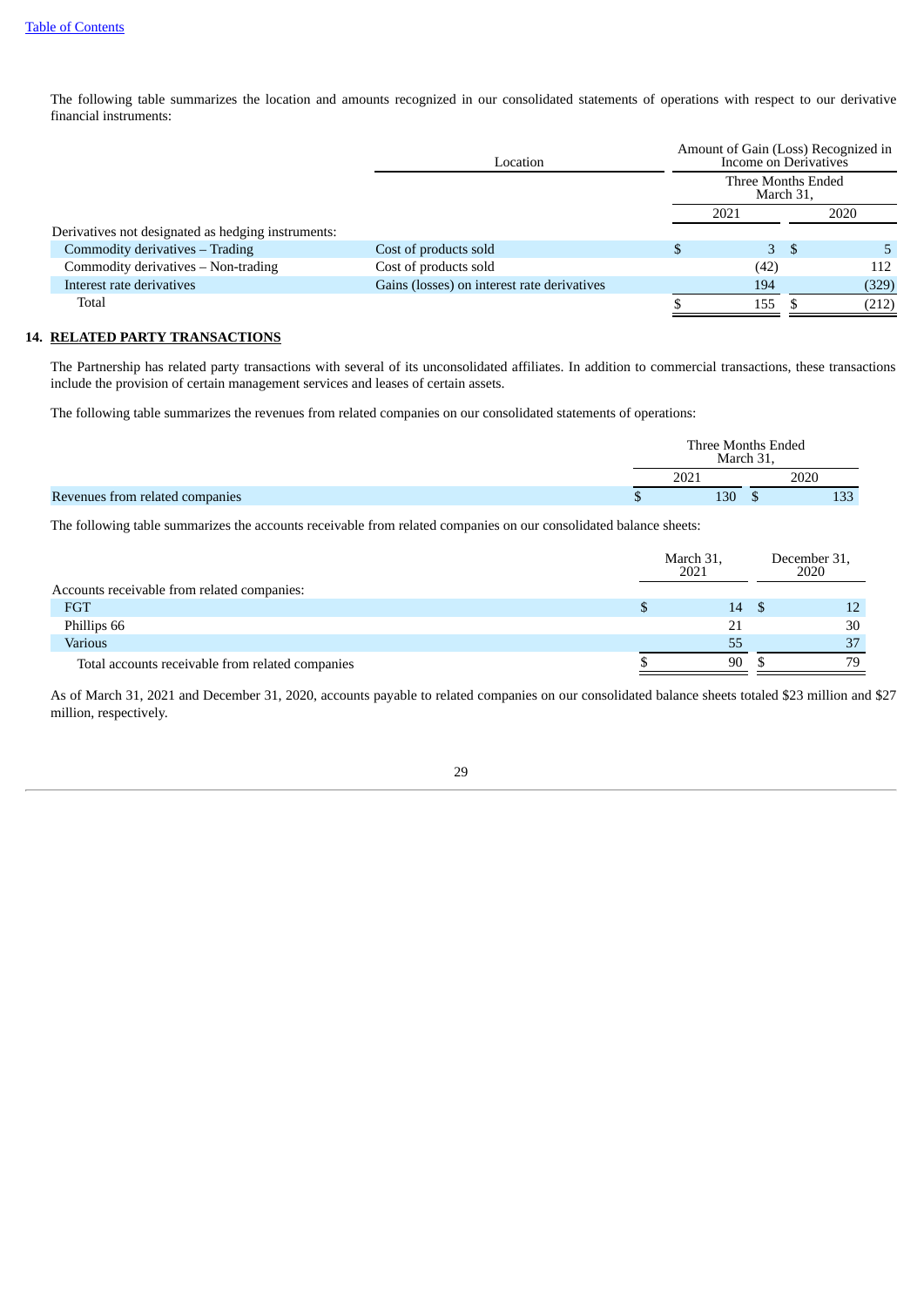## **15. REPORTABLE SEGMENTS**

Our reportable segments, which conduct their business primarily in the United States, are as follows:

- intrastate transportation and storage;
- interstate transportation and storage;
- midstream;
- NGL and refined products transportation and services;
- crude oil transportation and services;
- investment in Sunoco LP;
- investment in USAC; and
- all other.

Consolidated revenues and expenses reflect the elimination of all material intercompany transactions.

Revenues from our intrastate transportation and storage segment are primarily reflected in natural gas sales and gathering, transportation and other fees. Revenues from our interstate transportation and storage segment are primarily reflected in gathering, transportation and other fees. Revenues from our midstream segment are primarily reflected in natural gas sales, NGL sales and gathering, transportation and other fees. Revenues from our NGL and refined products transportation and services segment are primarily reflected in NGL sales and gathering, transportation and other fees. Revenues from our crude oil transportation and services segment are primarily reflected in crude sales. Revenues from our investment in Sunoco LP segment are primarily reflected in refined product sales. Revenues from our investment in USAC segment are primarily reflected in gathering, transportation and other fees. Revenues from our all other segment are primarily reflected in natural gas sales and gathering, transportation and other fees.

We report Segment Adjusted EBITDA and consolidated Adjusted EBITDA as measures of segment performance. We define Segment Adjusted EBITDA and consolidated Adjusted EBITDA as total partnership earnings before interest, taxes, depreciation, depletion, amortization and other noncash items, such as non-cash compensation expense, gains and losses on disposals of assets, the allowance for equity funds used during construction, unrealized gains and losses on commodity risk management activities, inventory valuation adjustments, non-cash impairment charges, losses on extinguishments of debt and other non-operating income or expense items. Inventory adjustments that are excluded from the calculation of Adjusted EBITDA represent only the changes in lower of cost or market reserves on inventory that is carried at LIFO. These amounts are unrealized valuation adjustments applied to Sunoco LP's fuel volumes remaining in inventory at the end of the period.

Segment Adjusted EBITDA and consolidated Adjusted EBITDA reflect amounts for unconsolidated affiliates based on the same recognition and measurement methods used to record equity in earnings of unconsolidated affiliates. Adjusted EBITDA related to unconsolidated affiliates excludes the same items with respect to the unconsolidated affiliate as those excluded from the calculation of Segment Adjusted EBITDA and consolidated Adjusted EBITDA, such as interest, taxes, depreciation, depletion, amortization and other non-cash items. Although these amounts are excluded from Adjusted EBITDA related to unconsolidated affiliates, such exclusion should not be understood to imply that we have control over the operations and resulting revenues and expenses of such affiliates. We do not control our unconsolidated affiliates; therefore, we do not control the earnings or cash flows of such affiliates. The use of Segment Adjusted EBITDA or Adjusted EBITDA related to unconsolidated affiliates as an analytical tool should be limited accordingly.

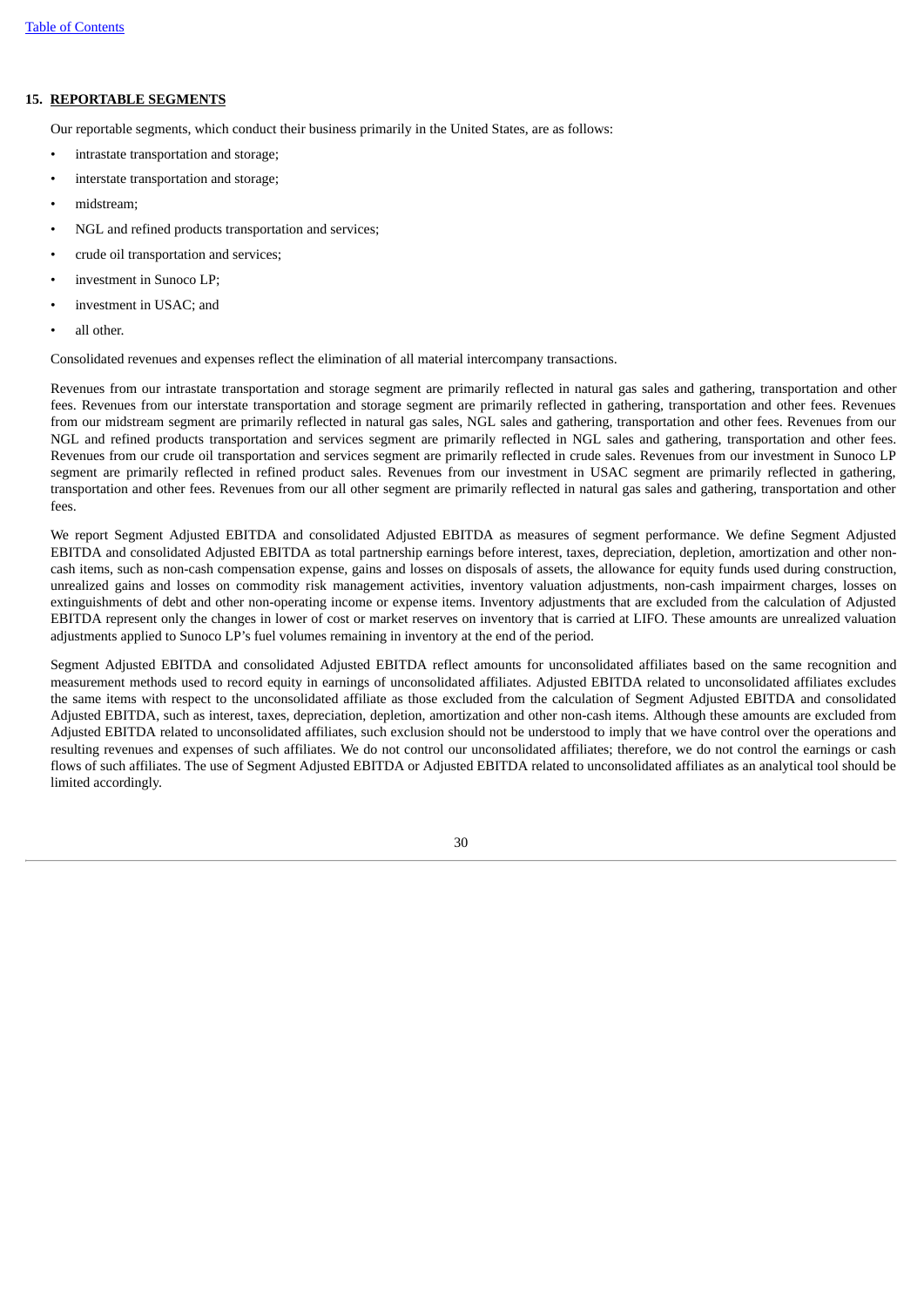The following tables present financial information by segment:

|                                                       |              | Three Months Ended<br>March 31,  |
|-------------------------------------------------------|--------------|----------------------------------|
|                                                       | 2021         | 2020                             |
| Revenues:                                             |              |                                  |
| Intrastate transportation and storage:                |              |                                  |
| Revenues from external customers                      | \$<br>3,976  | $\boldsymbol{\mathsf{S}}$<br>536 |
| Intersegment revenues                                 | 924          | 57                               |
|                                                       | 4.900        | 593                              |
| Interstate transportation and storage:                |              |                                  |
| Revenues from external customers                      | 501          | 459                              |
| Intersegment revenues                                 | 24           | 5                                |
|                                                       | 525          | 464                              |
| Midstream:                                            |              |                                  |
| Revenues from external customers                      | 578          | 501                              |
| Intersegment revenues                                 | 2,094        | 669                              |
|                                                       | 2,672        | 1,170                            |
| NGL and refined products transportation and services: |              |                                  |
| Revenues from external customers                      | 3,397        | 2,118                            |
| Intersegment revenues                                 | 593          | 597                              |
|                                                       | 3,990        | 2,715                            |
| Crude oil transportation and services:                |              |                                  |
| Revenues from external customers                      | 3,500        | 4,213                            |
| Intersegment revenues                                 |              |                                  |
|                                                       | 3,500        | 4,213                            |
| Investment in Sunoco LP:                              |              |                                  |
| Revenues from external customers                      | 3,469        | 3,260                            |
| Intersegment revenues                                 | 2            | 12                               |
|                                                       | 3,471        | 3,272                            |
| Investment in USAC:                                   |              |                                  |
| Revenues from external customers                      | 155          | 176                              |
| Intersegment revenues                                 | 3            | 3                                |
|                                                       | 158          | 179                              |
| All other:                                            |              |                                  |
| Revenues from external customers                      | 1,419        | 364                              |
| Intersegment revenues                                 | 93           | 149                              |
|                                                       | 1,512        | 513                              |
| Eliminations                                          | (3,733)      | (1, 492)                         |
| Total revenues                                        | \$<br>16,995 | $\mathbb S$<br>11,627            |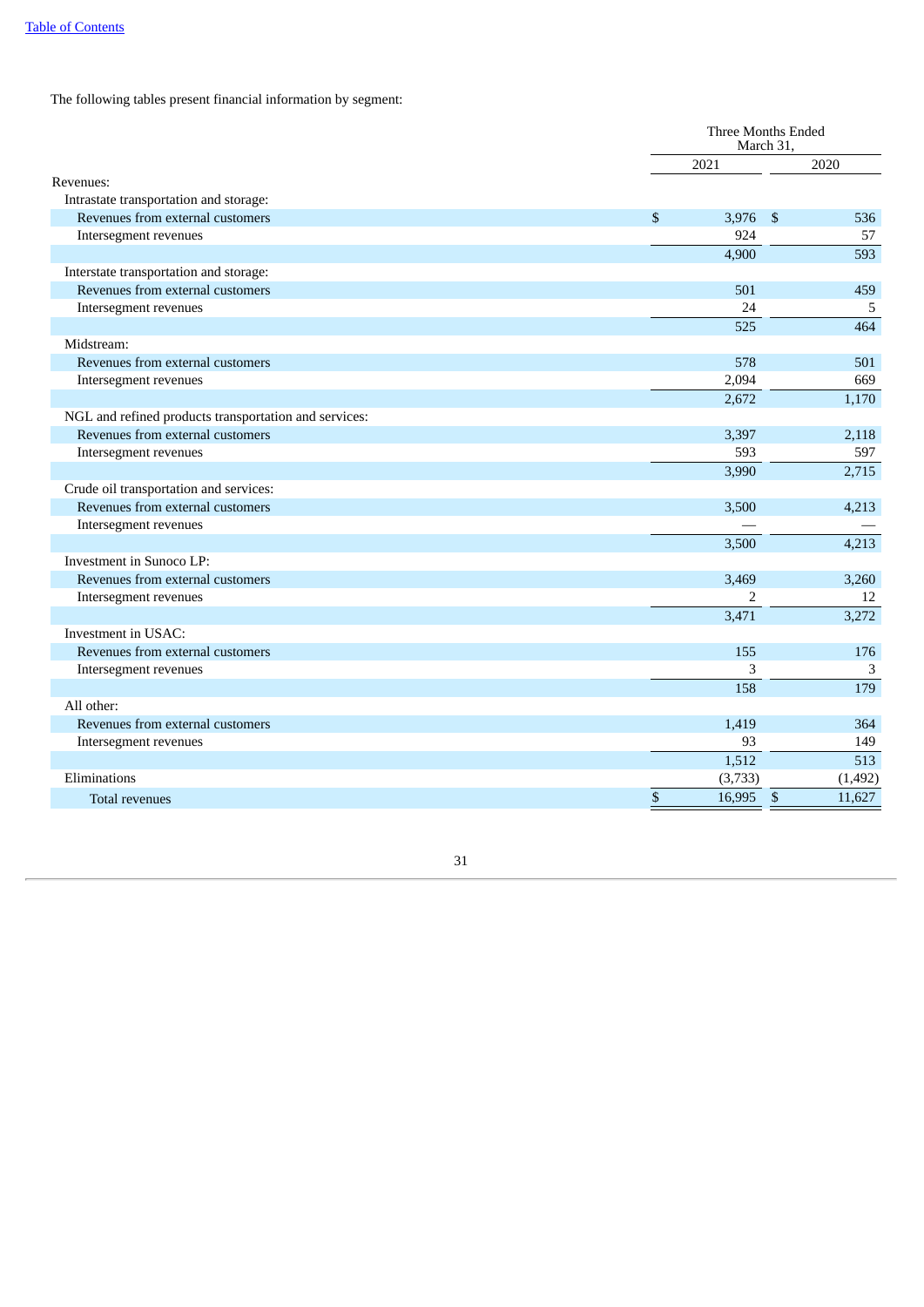|                                                          |             | Three Months Ended<br>March 31, |         |  |
|----------------------------------------------------------|-------------|---------------------------------|---------|--|
|                                                          | 2021        |                                 | 2020    |  |
| Segment Adjusted EBITDA:                                 |             |                                 |         |  |
| Intrastate transportation and storage                    | \$<br>2.813 | -S                              | 240     |  |
| Interstate transportation and storage                    | 453         |                                 | 404     |  |
| Midstream                                                | 288         |                                 | 383     |  |
| NGL and refined products transportation and services     | 647         |                                 | 663     |  |
| Crude oil transportation and services                    | 510         |                                 | 591     |  |
| <b>Investment</b> in Sunoco LP                           | 157         |                                 | 209     |  |
| Investment in USAC                                       | 100         |                                 | 106     |  |
| All other                                                | 72          |                                 | 39      |  |
| Adjusted EBITDA (consolidated)                           | 5,040       |                                 | 2,635   |  |
| Depreciation, depletion and amortization                 | (954)       |                                 | (867)   |  |
| Interest expense, net of interest capitalized            | (589)       |                                 | (602)   |  |
| <b>Impairment</b> losses                                 | (3)         |                                 | (1,325) |  |
| Gains (losses) on interest rate derivatives              | 194         |                                 | (329)   |  |
| Non-cash compensation expense                            | (28)        |                                 | (22)    |  |
| Unrealized gains on commodity risk management activities | 46          |                                 | 51      |  |
| Inventory valuation adjustments (Sunoco LP)              | 100         |                                 | (227)   |  |
| Losses on extinguishments of debt                        | (7)         |                                 | (62)    |  |
| Adjusted EBITDA related to unconsolidated affiliates     | (123)       |                                 | (154)   |  |
| Equity in earnings (losses) of unconsolidated affiliates | 55          |                                 | (7)     |  |
| Other, net                                               | (15)        |                                 | (27)    |  |
| Income (loss) before income tax expense                  | 3,716       |                                 | (936)   |  |
| Income tax expense                                       | (75)        |                                 | (28)    |  |
| Net income (loss)                                        | \$<br>3,641 | S                               | (964)   |  |
|                                                          |             |                                 |         |  |

<span id="page-35-0"></span>

| 7,549  |
|--------|
| 17,730 |
| 18,816 |
| 21,578 |
| 18,335 |
| 5,267  |
| 2,949  |
| 2,920  |
| 95,144 |
|        |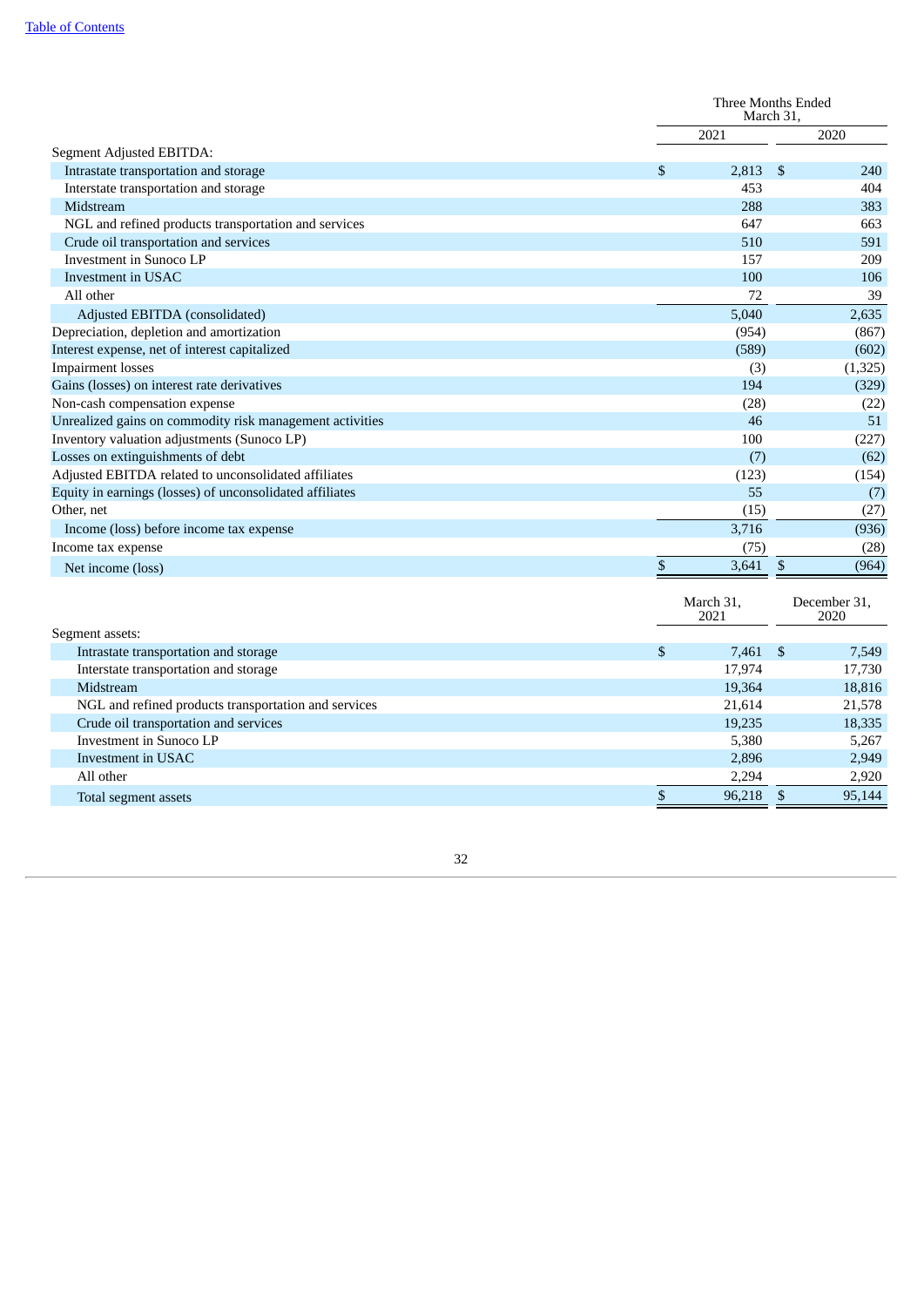## **ITEM 2. MANAGEMENT'S DISCUSSION AND ANALYSIS OF FINANCIAL CONDITION AND RESULTS OF OPERATIONS**

(Tabular dollar and unit amounts, except per unit data, are in millions)

The following is a discussion of our historical consolidated financial condition and results of operations, and should be read in conjunction with (i) our historical consolidated financial statements and accompanying notes thereto included elsewhere in this Quarterly Report on Form 10-Q; and (ii) the consolidated financial statements and management's discussion and analysis of financial condition and results of operations included in the Partnership's Annual Report on Form 10-K for the year ended December 31, 2020 filed with the SEC on February 19, 2021. This discussion includes forward-looking statements that are subject to risk and uncertainties. Actual results may differ substantially from the statements we make in this section due to a number of factors that are discussed in "Part I – Item 1A. Risk Factors" of our Annual Report on Form 10-K for the year ended December 31, 2020 filed with the SEC on February 19, 2021. Additional information on forward-looking statements is discussed below in "Forward-Looking Statements."

Unless the context requires otherwise, references to "we," "us," "our," the "Partnership" and "ET" mean Energy Transfer LP and its consolidated subsidiaries.

## **RECENT DEVELOPMENTS**

#### *Winter Storm Impacts*

Winter Storm Uri, which occurred in February 2021, resulted in one-time impacts to the Partnership's consolidated net income and Adjusted EBITDA and also affected the results of operations in certain segments, as discussed in "Results of Operations" below. The recognition of the impacts of Winter Storm Uri during the three months ended March 31, 2021 required management to make certain estimates and assumptions, including estimates of expected credit losses and assumptions related to the resolution of disputes with counterparties with respect to certain purchases and sales of natural gas. The ultimate realization of credit losses and the resolution of disputed purchases and sales of natural gas could materially impact the Partnership's financial condition and results of operations in future periods.

#### *Enable Acquisition*

On February 16, 2021, the Partnership entered into a definitive merger agreement to acquire Enable. Under the terms of the merger agreement, Enable's common unitholders will receive 0.8595 of an ET common unit in exchange for each Enable common unit. In addition, each outstanding Enable preferred unit will be exchanged for 0.0265 of a Series G Preferred Unit, and ET will make a \$10 million cash payment for Enable's general partner. Pursuant to support agreements entered into in connection with the merger agreement, the two largest Enable unitholders have delivered their written consents to approve the merger. These unitholders collectively own 79% of Enable's outstanding common units, and those consents are therefore sufficient to approve the merger. The transaction is subject to the satisfaction of customary closing conditions, including Hart-Scott-Rodino Act ("HSR") clearance.

We anticipate that the Federal Trade Commission ("FTC") will issue requests for additional information and documentary material, commonly known as "second requests," which would extend the HSR waiting period until the 30th calendar day after the date that both parties substantially comply with the second requests. We continue to believe that the FTC will grant unconditional clearance of the transaction, and we remain fully committed to closing the Enable merger under the terms of the merger agreement. We expect to close the transaction in the second half of 2021.

#### *Rollup Mergers*

On April 1, 2021, ET, ETO and certain of ETO's subsidiaries consummated several internal reorganization transactions (the "Rollup Mergers"). In connection with the Rollup Mergers, Sunoco Logistics Operations and its general partner merged with and into ETO, with ETO surviving, and immediately thereafter, ETO merged with and into ET, with ET surviving. The impacts of the Rollup Mergers also included the following:

- All of ETO's long-term debt was assumed by ET, as more fully described in Note 7 to the consolidated financial statements in "Item 1. Financial Statements<sup>"</sup>
- Each issued and outstanding ETO preferred unit was converted into the right to receive one newly created ET preferred unit. A description of the ET Preferred Units is included in Note 9 to the consolidated financial statements in "Item 1. Financial Statements."
- Each of ETO's issued and outstanding Class K, Class L, Class M and Class N units, all of which were held by ETP Holdco Corporation, a whollyowned subsidiary of ETO, were converted into an aggregate 675,625,000 newly created Class B Units representing limited partner interests in ET.

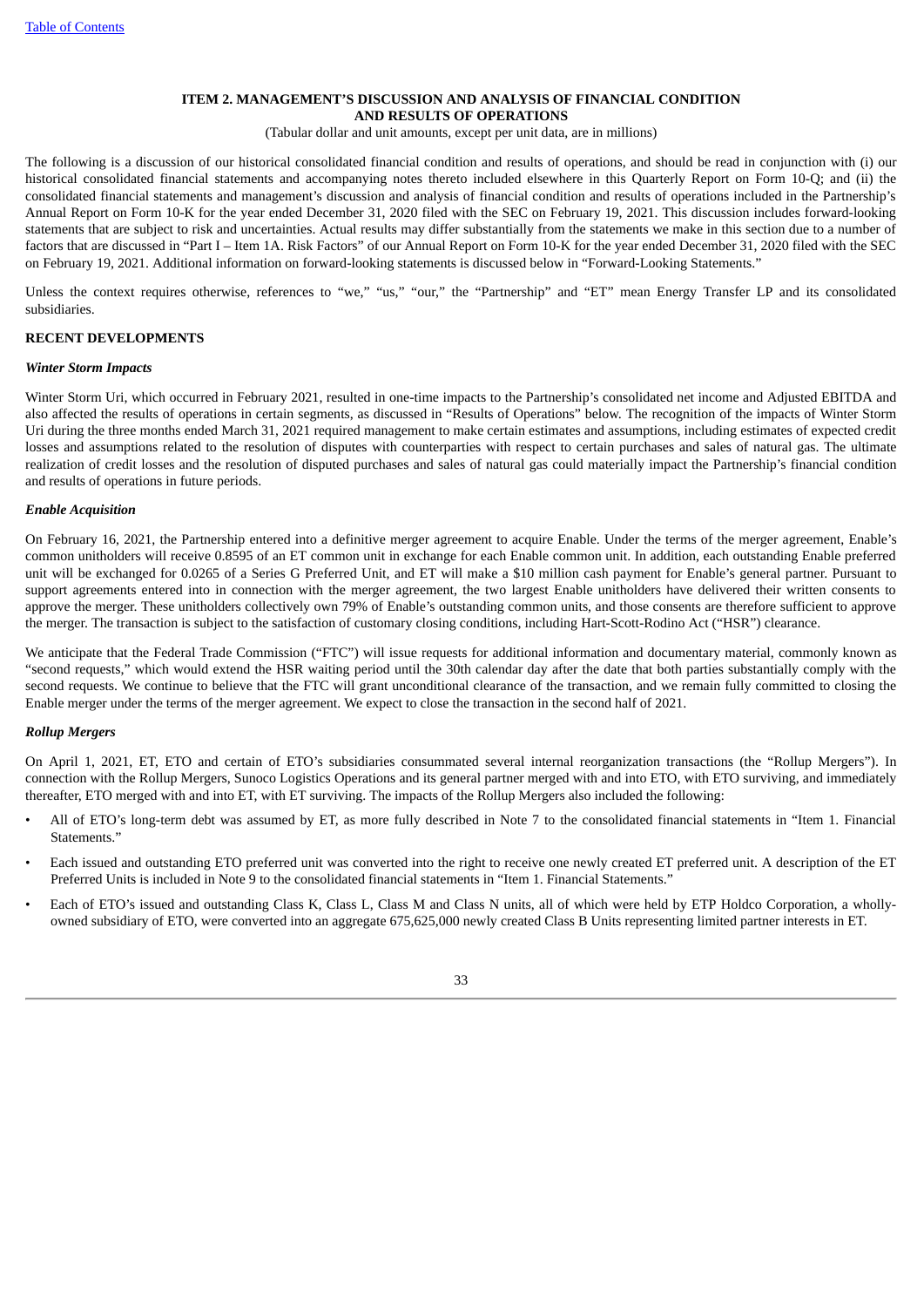## **Quarterly Cash Distribution**

In April 2021, ET announced its quarterly distribution of \$0.1525 per unit (\$0.61 annualized) on ET common units for the quarter ended March 31, 2021.

## **Regulatory Update**

#### *Interstate Natural Gas Transportation Regulation*

#### *Rate Regulation*

Effective January 2018, the 2017 Tax Cuts and Jobs Act (the "Tax Act") changed several provisions of the federal tax code, including a reduction in the maximum corporate tax rate. On March 15, 2018, in a set of related proposals, the FERC addressed treatment of federal income tax allowances in regulated entity rates. The FERC issued a Revised Policy Statement on Treatment of Income Taxes ("Revised Policy Statement") stating that it will no longer permit master limited partnerships to recover an income tax allowance in their cost-of-service rates. The FERC issued the Revised Policy Statement in response to a remand from the United States Court of Appeals for the District of Columbia Circuit in United Airlines v. FERC, in which the court determined that the FERC had not justified its conclusion that a pipeline organized as a master limited partnership would not "double recover" its taxes under the current policy by both including an income-tax allowance in its cost of service and earning a return on equity calculated using the discounted cash flow methodology. On July 18, 2018, the FERC issued an order denying requests for rehearing and clarification of its Revised Policy Statement. In the rehearing order, the FERC clarified that a pipeline organized as a master limited partnership will not be precluded in a future proceeding from arguing and providing evidentiary support that it is entitled to an income tax allowance and demonstrating that its recovery of an income tax allowance does not result in a double-recovery of investors' income tax costs. On July 31, 2020, the United States Court of Appeals for the District of Columbia Circuit issued an opinion upholding the FERC's decision denying a separate master limited partnership recovery of an income tax allowance and its decision not to require the master limited partnership to refund accumulated deferred income tax balances. In light of the rehearing order's clarification regarding an individual entity's ability to argue in support of recovery of an income tax allowance and the court's subsequent opinion upholding denial of an income tax allowance to a master limited partnership, the impact of the FERC's policy on the treatment of income taxes on the rates we can charge for FERC-regulated transportation services is unknown at this time.

Even without application of the FERC's recent rate making-related policy statements and rulemakings, the FERC or our shippers may challenge the costof-service rates we charge. The FERC's establishment of a just and reasonable rate is based on many components, including ROE and tax-related components, although changes in these components may tend to decrease our cost-of-service rate, other components in the cost-of-service rate calculation may increase and result in a newly calculated cost-of-service rate that is less than, the same as, or greater than the prior cost-of-service rate. Moreover, we receive revenues from our pipelines based on a variety of rate structures, including cost-of-service rates, negotiated rates, discounted rates and marketbased rates. Many of our interstate pipelines, such as ETC Tiger, Midcontinent Express and Fayetteville Express, have negotiated market rates that were agreed to by customers in connection with long-term contracts entered into to support the construction of the pipelines. Other systems, such as FGT, Transwestern and Panhandle, have a mix of tariff rate, discount rate, and negotiated rate agreements. The revenues we receive from natural gas transportation services we provide pursuant to cost-of-service based rates may decrease in the future as a result of the Revised Policy Statement, changes to ROE methodology, or other FERC policies, combined with the reduced corporate federal income tax rate established in the Tax Act. The extent of any revenue reduction related to our cost-of-service rates, if any, will depend on a detailed review of all of our cost-of-service components and the outcomes of any challenges to our rates by the FERC or our shippers.

On July 18, 2018, the FERC issued a final rule establishing procedures to evaluate rates charged by the FERC-jurisdictional gas pipelines in light of the Tax Act and the FERC's Revised Policy Statement. By order issued January 16, 2019, the FERC initiated a review of Panhandle's existing rates pursuant to Section 5 of the NGA to determine whether the rates currently charged by Panhandle are just and reasonable and set the matter for hearing. Panhandle filed a cost and revenue study on April 1, 2019 and an NGA Section 4 rate case on August 30, 2019. The Section 4 and Section 5 proceedings were consolidated by order of the Chief Judge on October 1, 2019. A hearing in the combined proceedings commenced on August 25, 2020 and adjourned on September 15, 2020. The initial decision by the administrative law judge was issued on March 26, 2021. On April 26, 2021, Panhandle filed its brief on exceptions to the initial decision.

## *Pipeline Certification*

The FERC issued a Notice of Inquiry on April 19, 2018 ("Pipeline Certification NOI"), thereby initiating a review of its policies on certification of natural gas pipelines, including an examination of its long-standing Policy Statement on Certification of New Interstate Natural Gas Pipeline Facilities, issued in 1999, that is used to determine whether to grant certificates for new pipeline projects. We are unable to predict what, if any, changes may be proposed as a result of the Pipeline Certification NOI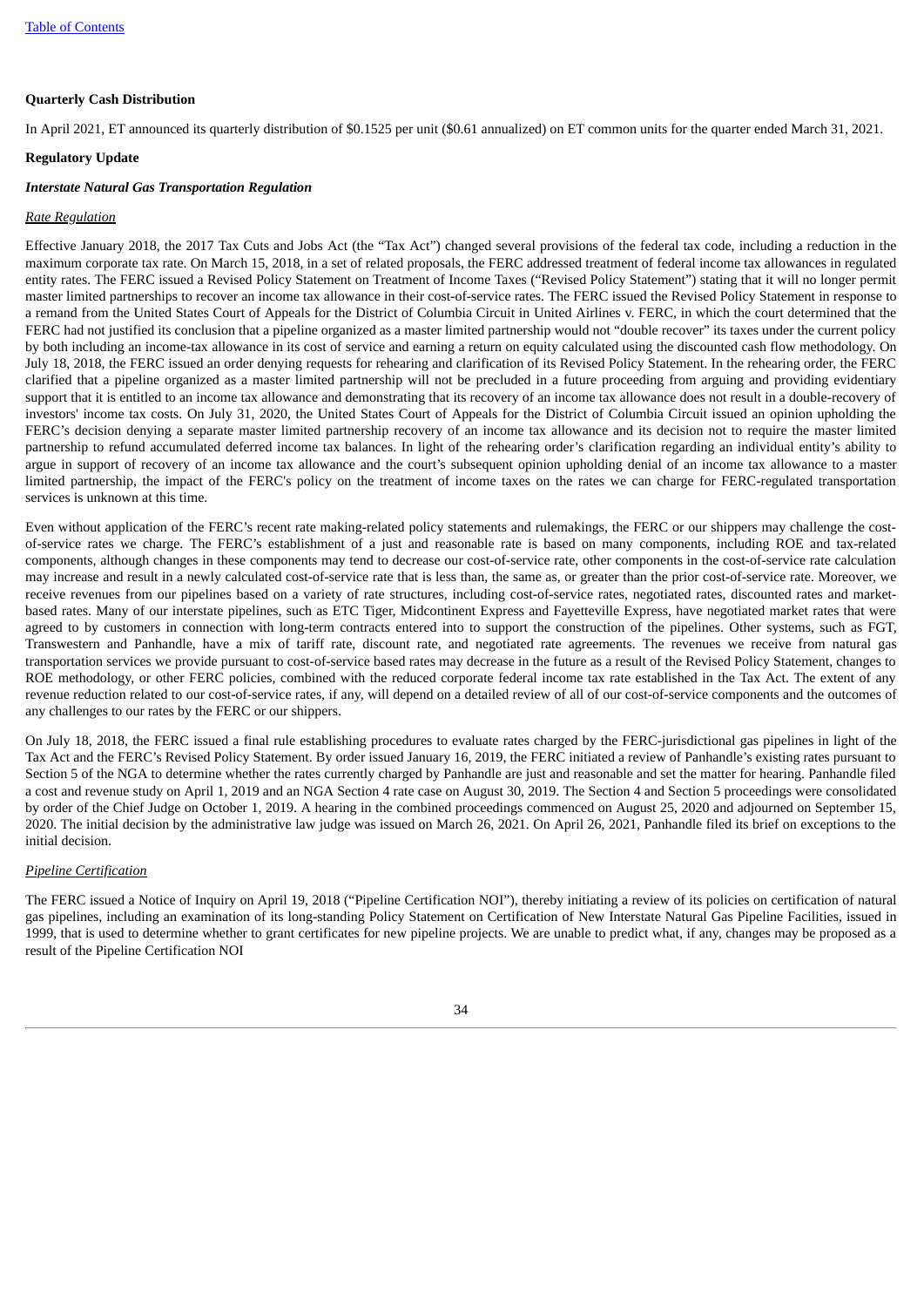that will affect our natural gas pipeline business or when such proposals, if any, might become effective. Comments in response to the Pipeline Certification NOI were due on or before July 25, 2018. We do not expect that any change in this policy would affect us in a materially different manner than any other natural gas pipeline company operating in the United States.

## *Interstate Common Carrier Regulation*

The FERC utilizes an indexing rate methodology which, as currently in effect, allows common carriers to change their rates within prescribed ceiling levels that are tied to changes in the Producer Price Index for Finished Goods, or PPI-FG. Many existing pipelines utilize the FERC liquids index to change transportation rates annually. The indexing methodology is applicable to existing rates, with the exclusion of market-based rates. The FERC's indexing methodology is subject to review every five years. In a December 2020 order, FERC determined that during the five-year period commencing July 1, 2021 and ending June 30, 2026, common carriers charging indexed rates will be permitted to adjust their indexed ceilings annually by PPI-FG plus 0.78 percent. Requests for rehearing of the December 2020 order were filed on January 19, 2021, and remain pending before FERC. Accordingly, the FERC's final determination of the index rate coupled with the anticipated and subsequent appeals of the December 2020 order could adversely impact the final determination of the FERC approved index.

FERC has also implemented changes related to its treatment of federal income taxes. The change in treatment impacts two rate components. Those components are the allowance for income taxes and the amount for accumulated deferred income taxes. These changes will primarily impact any cost-ofservice related filing and our revenues associated with any cost-based service could be adversely affected by future FERC or judicial rulings. However, we believe that these impacts, if any, will be minimal.

#### **Results of Operations**

We report Segment Adjusted EBITDA and consolidated Adjusted EBITDA as measures of segment performance. We define Segment Adjusted EBITDA and consolidated Adjusted EBITDA as total partnership earnings before interest, taxes, depreciation, depletion, amortization and other non-cash items, such as non-cash compensation expense, gains and losses on disposals of assets, the allowance for equity funds used during construction, unrealized gains and losses on commodity risk management activities, inventory valuation adjustments, non-cash impairment charges, losses on extinguishments of debt and other non-operating income or expense items. Inventory adjustments that are excluded from the calculation of Adjusted EBITDA represent only the changes in lower of cost or market reserves on inventory that is carried at LIFO. These amounts are unrealized valuation adjustments applied to Sunoco LP's fuel volumes remaining in inventory at the end of the period.

Segment Adjusted EBITDA and consolidated Adjusted EBITDA reflect amounts for unconsolidated affiliates based on the same recognition and measurement methods used to record equity in earnings of unconsolidated affiliates. Adjusted EBITDA related to unconsolidated affiliates excludes the same items with respect to the unconsolidated affiliate as those excluded from the calculation of Segment Adjusted EBITDA and consolidated Adjusted EBITDA, such as interest, taxes, depreciation, depletion, amortization and other non-cash items. Although these amounts are excluded from Adjusted EBITDA related to unconsolidated affiliates, such exclusion should not be understood to imply that we have control over the operations and resulting revenues and expenses of such affiliates. We do not control our unconsolidated affiliates; therefore, we do not control the earnings or cash flows of such affiliates. The use of Segment Adjusted EBITDA or Adjusted EBITDA related to unconsolidated affiliates as an analytical tool should be limited accordingly.

Segment Adjusted EBITDA, as reported for each segment in the table below, is analyzed for each segment in the section titled "Segment Operating Results." Adjusted EBITDA is a non-GAAP measure used by industry analysts, investors, lenders and rating agencies to assess the financial performance and the operating results of the Partnership's fundamental business activities and should not be considered in isolation or as a substitution for net income, income from operations, cash flows from operating activities or other GAAP measures.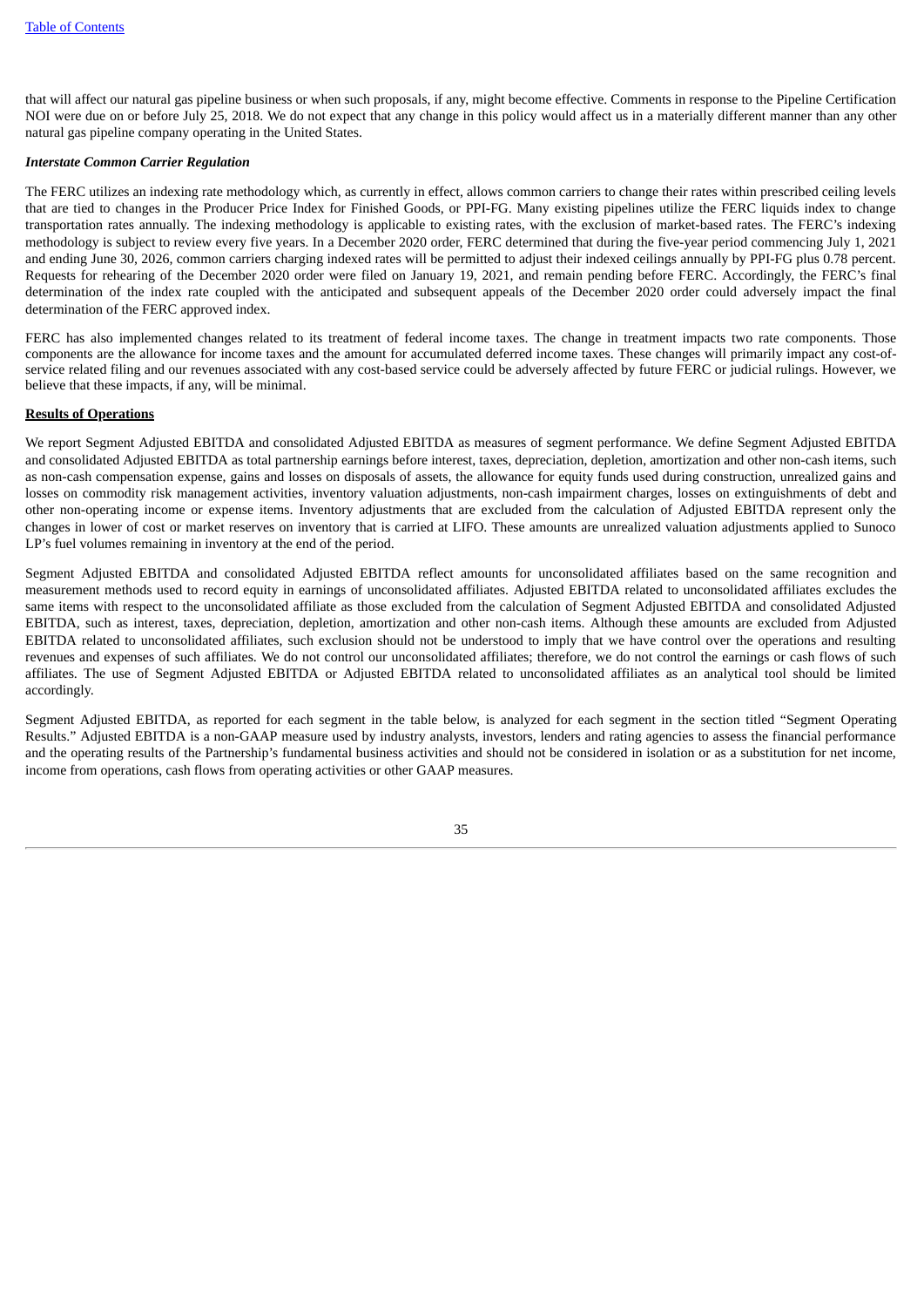## **Consolidated Results**

|                                                          |              | March 31, | Three Months Ended   |             |
|----------------------------------------------------------|--------------|-----------|----------------------|-------------|
|                                                          |              | 2021      | 2020                 | Change      |
| <b>Segment Adjusted EBITDA:</b>                          |              |           |                      |             |
| Intrastate transportation and storage                    | $\mathbb{S}$ | 2,813     | <sup>\$</sup><br>240 | \$<br>2,573 |
| Interstate transportation and storage                    |              | 453       | 404                  | 49          |
| Midstream                                                |              | 288       | 383                  | (95)        |
| NGL and refined products transportation and services     |              | 647       | 663                  | (16)        |
| Crude oil transportation and services                    |              | 510       | 591                  | (81)        |
| Investment in Sunoco LP                                  |              | 157       | 209                  | (52)        |
| Investment in USAC                                       |              | 100       | 106                  | (6)         |
| All other                                                |              | 72        | 39                   | 33          |
| Adjusted EBITDA (consolidated)                           |              | 5,040     | 2,635                | 2,405       |
| Depreciation, depletion and amortization                 |              | (954)     | (867)                | (87)        |
| Interest expense, net of interest capitalized            |              | (589)     | (602)                | 13          |
| <b>Impairment losses</b>                                 |              | (3)       | (1, 325)             | 1,322       |
| Gains (losses) on interest rate derivatives              |              | 194       | (329)                | 523         |
| Non-cash compensation expense                            |              | (28)      | (22)                 | (6)         |
| Unrealized gains on commodity risk management activities |              | 46        | 51                   | (5)         |
| Inventory valuation adjustments (Sunoco LP)              |              | 100       | (227)                | 327         |
| Losses on extinguishments of debt                        |              | (7)       | (62)                 | 55          |
| Adjusted EBITDA related to unconsolidated affiliates     |              | (123)     | (154)                | 31          |
| Equity in earnings (losses) of unconsolidated affiliates |              | 55        | (7)                  | 62          |
| Other, net                                               |              | (15)      | (27)                 | 12          |
| Income (loss) before income tax expense                  |              | 3,716     | (936)                | 4,652       |
| Income tax expense                                       |              | (75)      | (28)                 | (47)        |
| Net income (loss)                                        | \$           | 3,641     | \$<br>(964)          | \$<br>4,605 |

*Adjusted EBITDA (consolidated).* For the three months ended March 31, 2021 compared to the same period last year, Adjusted EBITDA increased 91%, primarily due to the impacts of Winter Storm Uri in February 2021. The most significant impacts from the storm were recognized in our intrastate transportation and storage segment, where realized storage margin increased by \$1.52 billion compared to the prior period as a result of withdrawals during the storm, realized natural gas sales increased \$983 million primarily due to sales during the storm, and retained fuel revenues increased \$84 million primarily due to unprecedented natural gas prices during the storm. Additional information on changes impacting Adjusted EBITDA, including other impacts from Winter Storm Uri and other non-storm-related factors, is available below in "Segment Operating Results."

*Depreciation, Depletion and Amortization.* Depreciation, depletion and amortization increased for the three months ended March 31, 2021 compared to the same period last year primarily due to the incremental depreciation related to assets recently placed in service.

*Interest expense, net.* Interest expense, net of interest capitalized decreased for the three months ended March 31, 2021 compared to the same periods last year primarily due to the following:

- a decrease of \$10 million for the Partnership primarily due to lower average debt balance and borrowing costs on recently refinanced and floating rate debt, partially offset by lower interest capitalized; and
- a decrease of \$3 million for Sunoco LP primarily attributable to a slight decrease in average total long-term debt and decrease in the weighted average interest rate on long-term debt for the respective periods.

*Impairment Losses.* During the three months ended March 31, 2021, USAC recognized an impairment of \$3 million related to its compression equipment as a result of its evaluations of the future deployment of its idle fleet under current market conditions. During the three months ended March 31, 2020, the Partnership performed an interim impairment test on certain reporting units within its midstream, interstate, crude, NGL and all other operations. As a result of the interim impairment test, the Partnership recognized goodwill impairments totaling of \$706 million due to decreases in projected future cash flows as a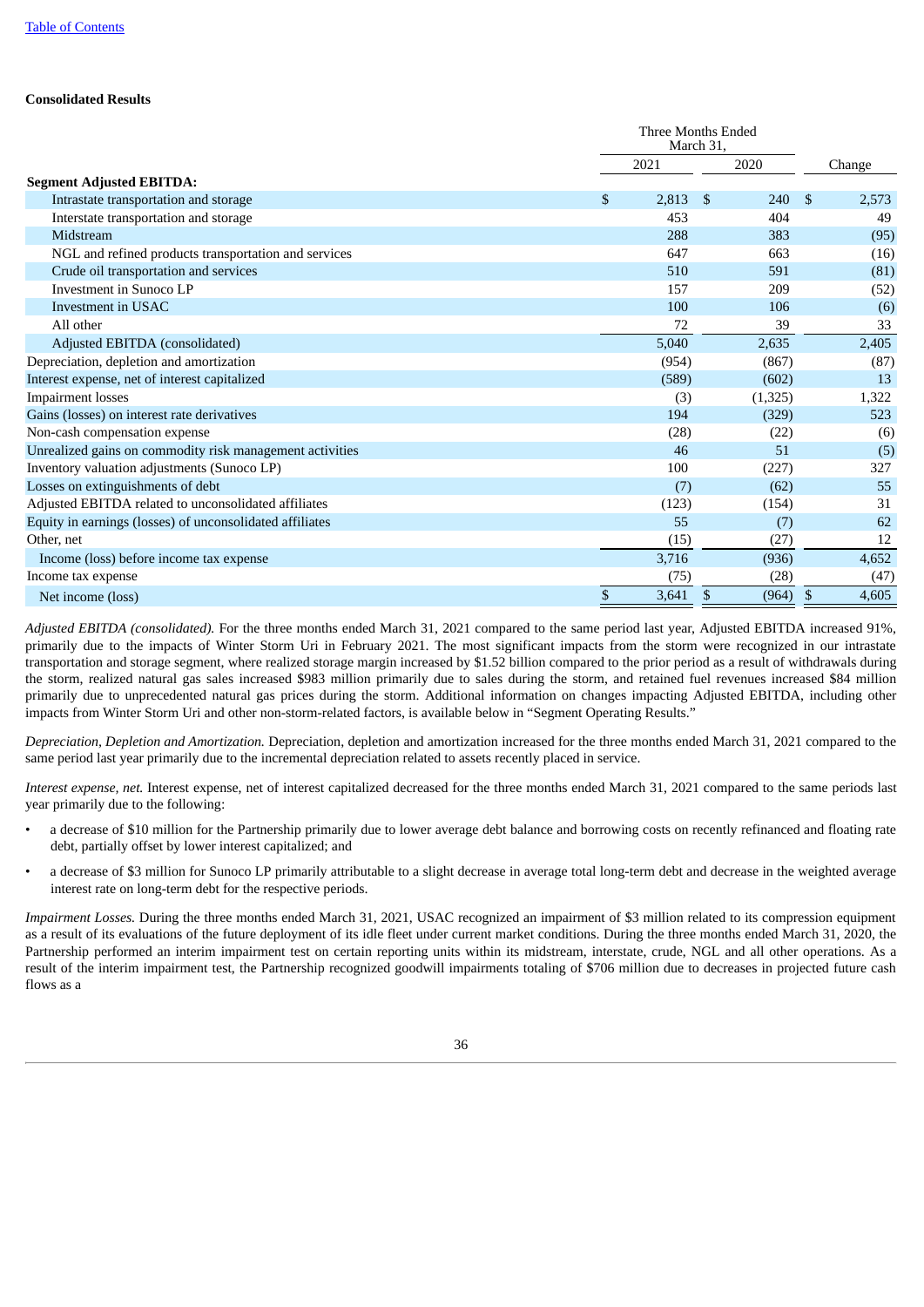result of overall market demand decline. In addition, USAC recognized a goodwill impairment of \$619 million based on changes in market condition.

*Gains (Losses) on Interest Rate Derivatives.* Gains and losses on interest rate derivatives during the three months ended March 31, 2021 resulted from changes in forward interest rates, which caused our forward-starting swaps to change in value.

*Unrealized Gains (Losses) on Commodity Risk Management Activities.* See additional information on the unrealized gains (losses) on commodity risk management activities included in "Segment Operating Results" below.

*Losses on Extinguishments of Debt.* During the three months ended March 31, 2021, amounts were related to Sunoco LP's January 2021 repurchase of the remainder of its 2023 senior notes. During the three months ended March 31, 2020, amounts were related to ETO's senior notes redemption in January 2020.

*Inventory Valuation Adjustments.* Inventory valuation adjustments represent changes in lower of cost or market using the last-in, first-out method on Sunoco LP's inventory. These amounts are unrealized valuation adjustments applied to fuel volumes remaining in inventory at the end of the period. For the three months ended March 31, 2021, an increase in fuel prices reduced lower of cost or market reserve requirements for the period by \$100 million. For the three months ended March 31, 2020, a decline in fuel prices increased lower of cost or market reserve requirements for the period by \$227 million.

Adjusted EBITDA Related to Unconsolidated Affiliates and Equity in Earnings of Unconsolidated Affiliates. See additional information in "Supplemental Information on Unconsolidated Affiliates" and "Segment Operating Results" below.

*Other, net.* Other, net primarily includes the amortization of regulatory assets and other income and expense amounts.

*Income Tax Expense.* For the three months ended March 31, 2021 compared to the same period in the prior year, income tax expense increased due to higher earnings from the Partnership's consolidated corporate subsidiaries in the current period.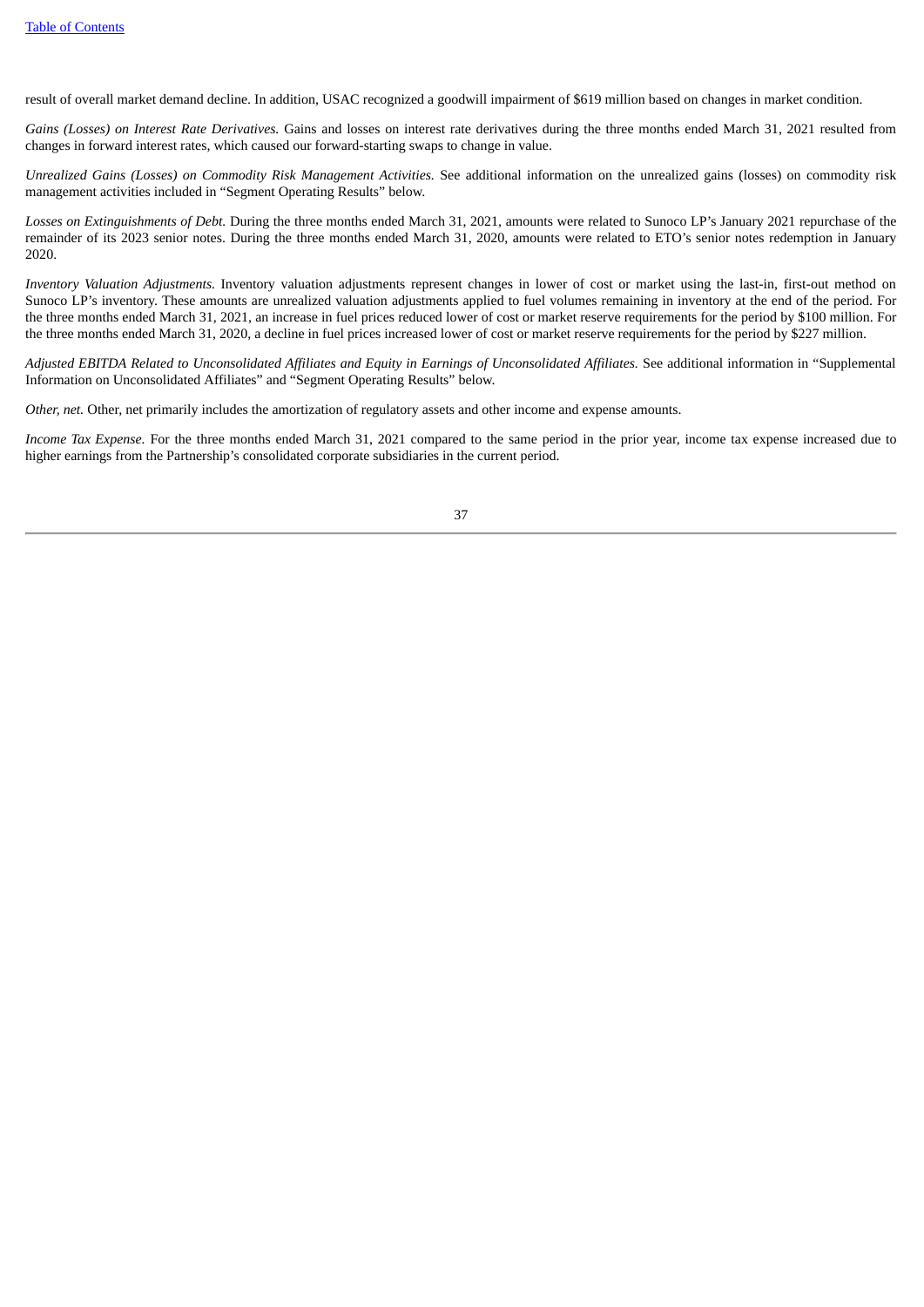## **Supplemental Information on Unconsolidated Affiliates**

The following table presents financial information related to unconsolidated affiliates:

|                                                                 | Three Months Ended<br>March 31, |                    |              |                    |                |
|-----------------------------------------------------------------|---------------------------------|--------------------|--------------|--------------------|----------------|
|                                                                 | 2021                            |                    | $2020^{(1)}$ |                    | Change         |
| Equity in earnings (losses) of unconsolidated affiliates:       |                                 |                    |              |                    |                |
| Citrus                                                          | \$<br>37                        | $\mathbb{S}$       | 35           | $\mathbf{\hat{S}}$ | $\overline{2}$ |
| <b>FEP</b>                                                      |                                 |                    | (70)         |                    | 70             |
| <b>MEP</b>                                                      | (3)                             |                    |              |                    | (3)            |
| <b>White Cliffs</b>                                             |                                 |                    | 8            |                    | (8)            |
| Other                                                           | 21                              |                    | 20           |                    | $\mathbf{1}$   |
| Total equity in earnings (losses) of unconsolidated affiliates  | \$<br>55                        | \$                 | (7)          | \$                 | 62             |
| Adjusted EBITDA related to unconsolidated affiliates $^{(2)}$ : |                                 |                    |              |                    |                |
| Citrus                                                          | \$<br>79                        | $\mathbf{\hat{S}}$ | 79           | \$                 |                |
| <b>FEP</b>                                                      |                                 |                    | 19           |                    | (19)           |
| <b>MEP</b>                                                      | 5                               |                    | 8            |                    | (3)            |
| <b>White Cliffs</b>                                             | 5                               |                    | 14           |                    | (9)            |
| Other                                                           | 34                              |                    | 34           |                    |                |
| Total Adjusted EBITDA related to unconsolidated affiliates      | \$<br>123                       | \$                 | 154          | \$                 | (31)           |
| <b>Distributions received from unconsolidated affiliates:</b>   |                                 |                    |              |                    |                |
| Citrus                                                          | \$<br>56                        | $\mathbb{S}$       | 49           | $\mathfrak{S}$     | 7              |
| <b>FEP</b>                                                      | 4                               |                    | 18           |                    | (14)           |
| <b>MEP</b>                                                      | $\overline{4}$                  |                    | 11           |                    | (7)            |
| White Cliffs                                                    | 15                              |                    | 13           |                    | 2              |
| Other                                                           | 21                              |                    | 19           |                    | $\overline{2}$ |
| Total distributions received from unconsolidated affiliates     | \$<br>100                       | \$                 | 110          | \$                 | (10)           |

For the three months ended March 31, 2020, equity in earnings (losses) of unconsolidated affiliates includes the impact of non-cash impairments recorded by FEP, which reduced the Partnership's equity in earnings by \$85 million. (1)

These amounts represent our proportionate share of the Adjusted EBITDA of our unconsolidated affiliates and are based on our equity in earnings or losses of our unconsolidated affiliates adjusted for our proportionate share of the unconsolidated affiliates' interest, depreciation, depletion, amortization, non-cash items and taxes. (2)

#### **Segment Operating Results**

We evaluate segment performance based on Segment Adjusted EBITDA, which we believe is an important performance measure of the core profitability of our operations. This measure represents the basis of our internal financial reporting and is one of the performance measures used by senior management in deciding how to allocate capital resources among business segments.

The tables below identify the components of Segment Adjusted EBITDA, which is calculated as follows:

- *Segment margin, operating expenses,* and *selling, general and administrative expenses*. These amounts represent the amounts included in our consolidated financial statements that are attributable to each segment.
- Unrealized gains or losses on commodity risk management activities and inventory valuation adjustments. These are the unrealized amounts that are included in cost of products sold to calculate segment margin. These amounts are not included in Segment Adjusted EBITDA; therefore, the unrealized losses are added back and the unrealized gains are subtracted to calculate the segment measure.
- *Non-cash compensation expense*. These amounts represent the total non-cash compensation recorded in operating expenses and selling, general and administrative expenses. This expense is not included in Segment Adjusted EBITDA and therefore is added back to calculate the segment measure.

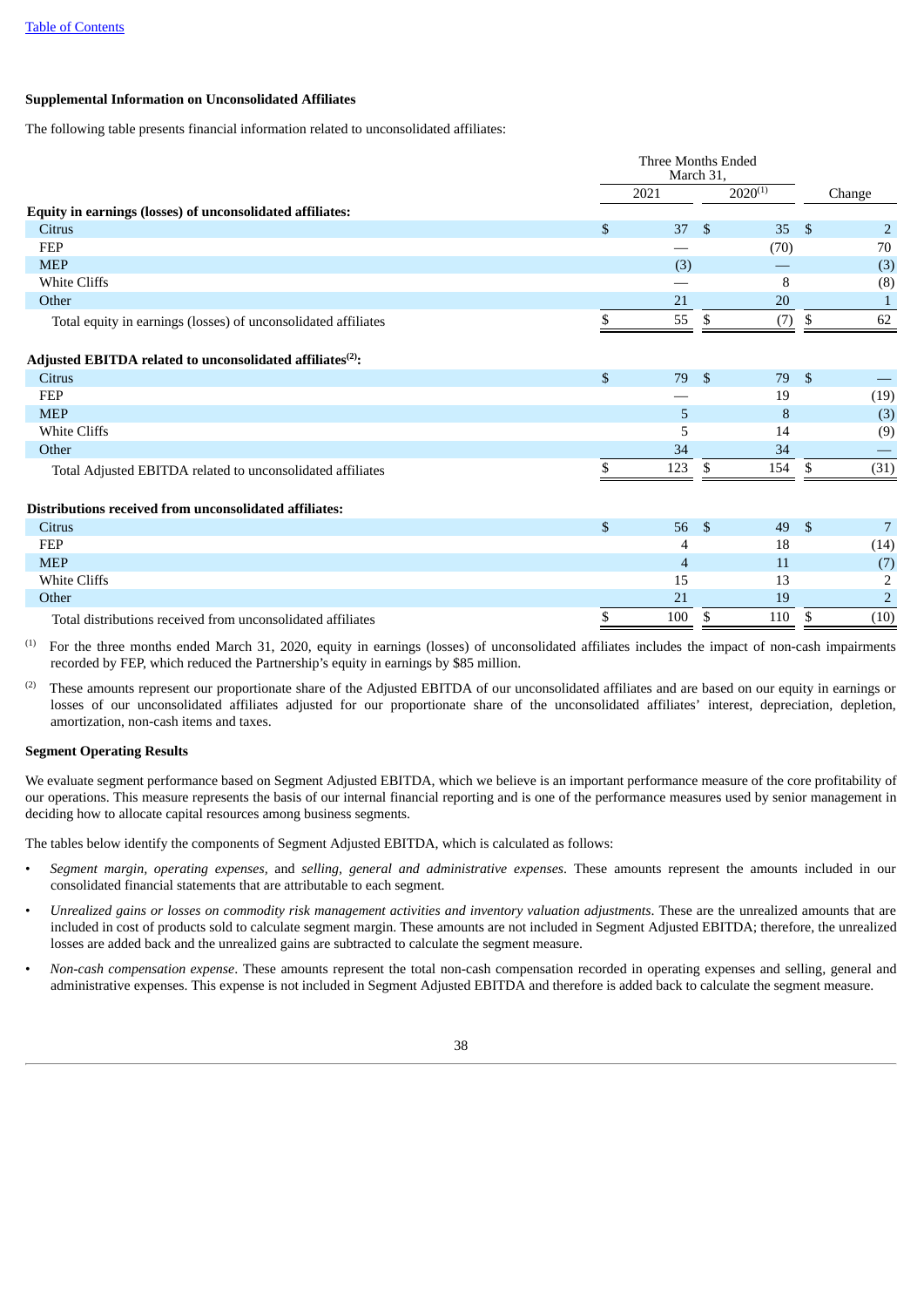• *Adjusted EBITDA related to unconsolidated affiliates*. Adjusted EBITDA related to unconsolidated affiliates excludes the same items with respect to the unconsolidated affiliate as those excluded from the calculation of Segment Adjusted EBITDA, such as interest, taxes, depreciation, depletion, amortization and other non-cash items. Although these amounts are excluded from Adjusted EBITDA related to unconsolidated affiliates, such exclusion should not be understood to imply that we have control over the operations and resulting revenues and expenses of such affiliates. We do not control our unconsolidated affiliates; therefore, we do not control the earnings or cash flows of such affiliates.

In the following analysis of segment operating results, a measure of segment margin is reported for segments with sales revenues. Segment margin is a non-GAAP financial measure and is presented herein to assist in the analysis of segment operating results and particularly to facilitate an understanding of the impacts that changes in sales revenues have on the segment performance measure of Segment Adjusted EBITDA. Segment margin is similar to the GAAP measure of gross margin, except that segment margin excludes charges for depreciation, depletion and amortization. Among the GAAP measures reported by the Partnership, the most directly comparable measure to segment margin is Segment Adjusted EBITDA; a reconciliation of segment margin to Segment Adjusted EBITDA is included in the following tables for each segment where segment margin is presented.

In addition, for certain segments, the sections below include information on the components of segment margin by sales type, which components are included in order to provide additional disaggregated information to facilitate the analysis of segment margin and Segment Adjusted EBITDA. For example, these components include transportation margin, storage margin and other margin. These components of segment margin are calculated consistent with the calculation of segment margin; therefore, these components also exclude charges for depreciation, depletion and amortization.

Winter Storm Uri, which occurred in February 2021, resulted in one-time impacts to the Partnership's Adjusted EBITDA and also affected the results of operations in certain segments, as discussed in segment analysis below. The recognition of the impacts of Winter Storm Uri during the three months ended March 31, 2021 required management to make certain estimates and assumptions, including estimates of expected credit losses and assumptions related to the resolution of disputes with counterparties with respect to certain purchases and sales of natural gas. The ultimate realization of credit losses and the resolution of disputed purchases and sales of natural gas could materially impact the Partnership's financial condition and results of operations in future periods.

#### *Intrastate Transportation and Storage*

|                                                                                       |    | Three Months Ended<br>March 31. |     |        |         |
|---------------------------------------------------------------------------------------|----|---------------------------------|-----|--------|---------|
|                                                                                       |    | 2021                            |     | 2020   | Change  |
| Natural gas transported (BBtu/d)                                                      |    | 11,851                          |     | 13,135 | (1,284) |
| Withdrawals from storage natural gas inventory (BBtu)                                 |    | 19.045                          |     | 6.975  | 12,070  |
| <b>Revenues</b>                                                                       | S. | 4,900                           | - S | 593S   | 4,307   |
| Cost of products sold                                                                 |    | 1,994                           |     | 303    | 1,691   |
| Segment margin                                                                        |    | 2,906                           |     | 290    | 2,616   |
| Unrealized gains on commodity risk management activities                              |    | (12)                            |     | (6)    | (6)     |
| Operating expenses, excluding non-cash compensation expense                           |    | (80)                            |     | (41)   | (39)    |
| Selling, general and administrative expenses, excluding non-cash compensation expense |    | (8)                             |     | (9)    |         |
| Adjusted EBITDA related to unconsolidated affiliates                                  |    | 6                               |     | 6      |         |
| Other                                                                                 |    |                                 |     |        |         |
| Segment Adjusted EBITDA                                                               |    | 2,813                           |     | 240    | 2,573   |

*Volumes*. For the three months ended March 31, 2021 compared to the same period last year, transported volumes decreased primarily due to the bankruptcy filing of a transportation customer, a contract step-down, and impacts of Winter Storm Uri.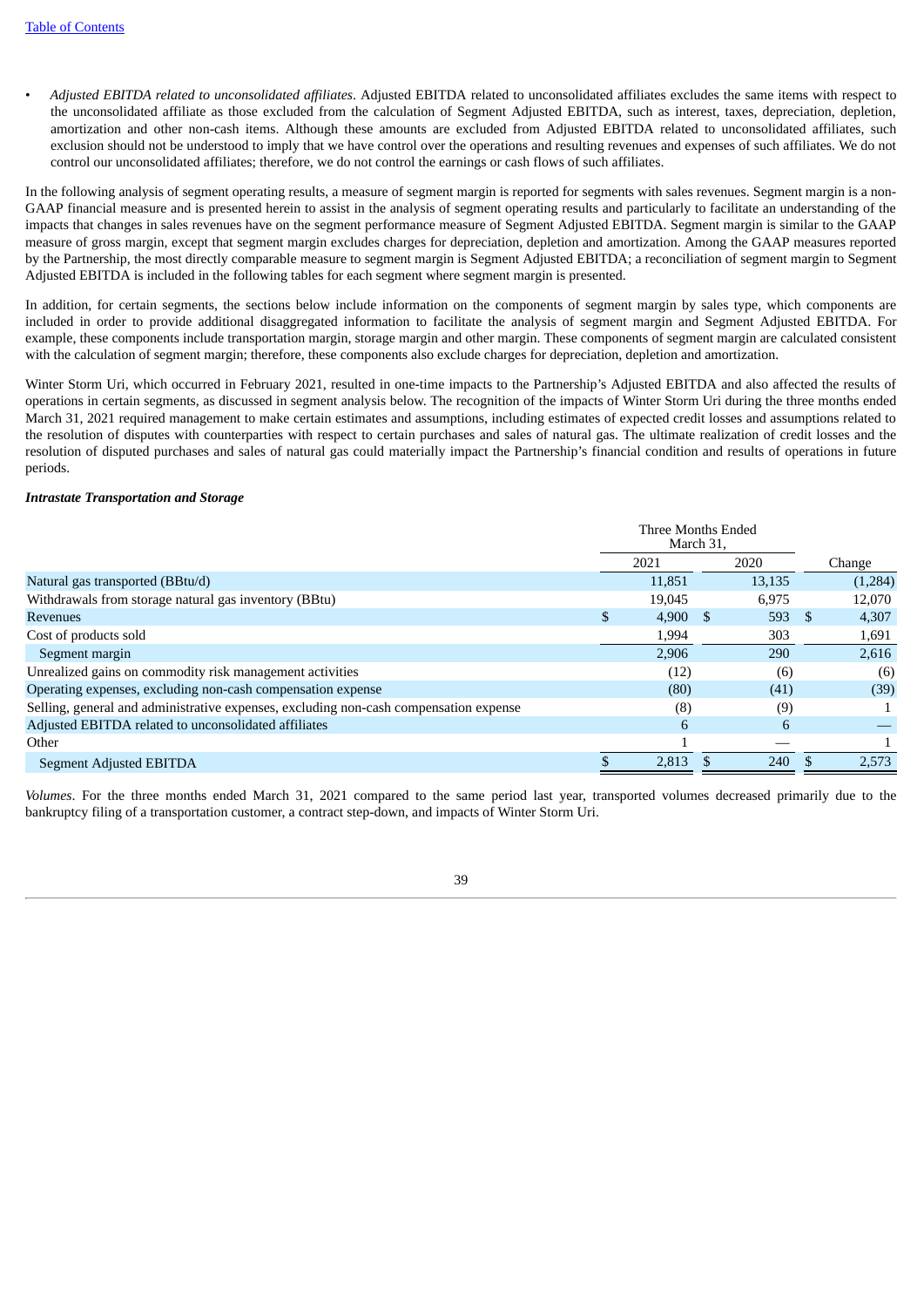*Segment Margin.* The components of our intrastate transportation and storage segment margin were as follows:

|                                                                                               | Three Months Ended<br>March 31. |       |  |      |  |        |
|-----------------------------------------------------------------------------------------------|---------------------------------|-------|--|------|--|--------|
|                                                                                               |                                 | 2021  |  | 2020 |  | Change |
| <b>Transportation fees</b>                                                                    |                                 | 180   |  | 161  |  | 19     |
| Natural gas sales and other (excluding unrealized gains and losses)                           |                                 | 1.071 |  | 88   |  | 983    |
| Retained fuel revenues (excluding unrealized gains and losses)                                |                                 | 93    |  |      |  | 84     |
| Storage margin (excluding unrealized gains and losses and fair value inventory adjustments)   |                                 | 1.550 |  | 26   |  | 1.524  |
| Unrealized gains on commodity risk management activities and fair value inventory adjustments |                                 | 12    |  |      |  | 6      |
| Total segment margin                                                                          |                                 | 2.906 |  | 290  |  | 2.616  |

*Segment Adjusted EBITDA.* For the three months ended March 31, 2021 compared to the same period last year, Segment Adjusted EBITDA related to our intrastate transportation segment increased due to the net effects of the following:

- an increase of \$1.52 billion in realized storage margin due to higher physical storage margin from withdrawals during Winter Storm Uri;
- an increase of \$983 million in realized natural gas sales and other primarily due to natural gas sales at prevailing market prices during Winter Storm Uri;
- an increase of \$84 million in retained fuel revenues primarily due to natural gas prices during Winter Storm Uri; and
- an increase of \$19 million in transportation fees due to demand volume ramp-ups from the Permian and fees related to Winter Storm Uri, partially offset by the expiration of certain contracts on our Regency Intrastate Gas System; partially offset by
- an increase of \$39 million in operating expenses primarily due to a \$29 million increase in the cost of fuel consumption during Winter Storm Uri and a \$9 million increase in electricity costs.

#### *Interstate Transportation and Storage*

|                                                                                                                       |    | Three Months Ended<br>March 31, |     |               |        |
|-----------------------------------------------------------------------------------------------------------------------|----|---------------------------------|-----|---------------|--------|
|                                                                                                                       |    | 2021                            |     | 2020          | Change |
| Natural gas transported (BBtu/d)                                                                                      |    | 9,654                           |     | 10,630        | (976)  |
| Natural gas sold (BBtu/d)                                                                                             |    | 21                              |     | 15            | 6      |
| <b>Revenues</b>                                                                                                       | S. | 525                             | - 8 | $464 \quad $$ | 61     |
| Operating expenses, excluding non-cash compensation, amortization and accretion expenses                              |    | (134)                           |     | (143)         | 9      |
| Selling, general and administrative expenses, excluding non-cash compensation, amortization and<br>accretion expenses |    | (21)                            |     | (21)          |        |
| Adjusted EBITDA related to unconsolidated affiliates                                                                  |    | 85                              |     | 106           | (21)   |
| Other                                                                                                                 |    | (2)                             |     | (2)           |        |
| Segment Adjusted EBITDA                                                                                               |    | 453                             |     | 404           | 49     |

*Volumes.* For the three months ended March 31, 2021 compared to the same period last year, transported volumes decreased primarily due to foundation shipper contract expirations and a shipper bankruptcy on our ETC Tiger system, maintenance of third-party facilities, and lower crude production resulting in lower associated gas production.

*Segment Adjusted EBITDA.* For the three months ended March 31, 2021 compared to the same period last year, Segment Adjusted EBITDA related to our interstate transportation and storage segment increased due to the net impacts of the following:

• an increase of \$61 million in revenues primarily due to an \$88 million increase in operational gas sales and a \$6 million increase in reservation revenues from higher contracted volumes and increased short-term firm contracts. These increases were partially offset by a \$31 million decrease due to contract expirations and a shipper bankruptcy during 2020 on our ETC Tiger system; and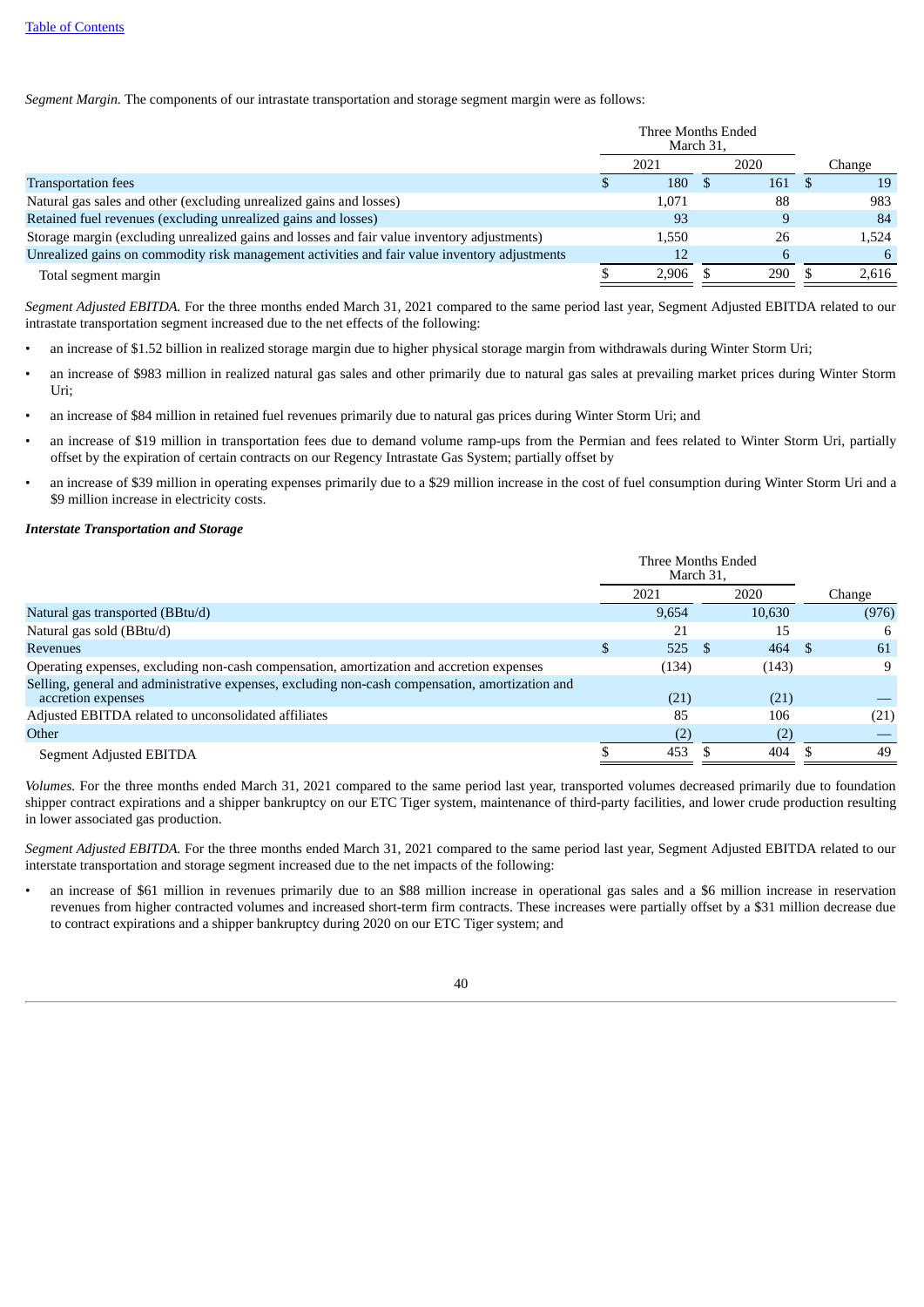- a decrease of \$9 million in operating expenses primarily due to a \$5 million decrease in employee costs, a \$2 million decrease in maintenance expenses and a \$2 million decrease in ad valorem tax expense; partially offset by
- a decrease of \$21 million in Adjusted EBITDA related to unconsolidated affiliates primarily due to a \$19 million decrease from our Fayetteville Express Pipeline joint venture as a result of the expiration of foundation shipper contracts and a \$3 million decrease from our Midcontinent Express Pipeline joint venture as a result of less capacity sold and lower rates received following the expiration of foundation shipper contracts, partially offset by a \$1 million increase from our Citrus joint venture resulting from higher revenues.

#### *Midstream*

|                                                                                       | Three Months Ended<br>March 31. |    |        |   |         |
|---------------------------------------------------------------------------------------|---------------------------------|----|--------|---|---------|
|                                                                                       | 2021                            |    | 2020   |   | Change  |
| Gathered volumes (BBtu/d)                                                             | 12,024                          |    | 13,346 |   | (1,322) |
| NGLs produced (MBbls/d)                                                               | 534                             |    | 610    |   | (76)    |
| Equity NGLs (MBbls/d)                                                                 | 30                              |    | 36     |   | (6)     |
| Revenues                                                                              | \$<br>2,672                     | -S | 1,170  | S | 1,502   |
| Cost of products sold                                                                 | 2,202                           |    | 575    |   | 1,627   |
| Segment margin                                                                        | 470                             |    | 595    |   | (125)   |
| Operating expenses, excluding non-cash compensation expense                           | (164)                           |    | (193)  |   | 29      |
| Selling, general and administrative expenses, excluding non-cash compensation expense | (25)                            |    | (26)   |   |         |
| Adjusted EBITDA related to unconsolidated affiliates                                  |                                 |    |        |   |         |
| Segment Adjusted EBITDA                                                               | 288                             |    | 383    |   | (95)    |

*Volumes.* Gathered volumes and NGL production decreased during the three months ended March 31, 2021 compared to the same period last year primarily due to basin declines and Winter Storm Uri in the South Texas, Mid-Continent/Panhandle, Permian and North Texas regions partially offset by volume growth in the Ark-La-Tex region.

*Segment Margin*. The components of our midstream segment gross margin were as follows:

|                                             | Three Months Ended<br>March 31, |      |        |
|---------------------------------------------|---------------------------------|------|--------|
|                                             | 2021                            | 2020 | Change |
| Gathering and processing fee-based revenues | 498                             | 530  | (32)   |
| Non-fee-based contracts and processing      | (28)                            | 65   | (93)   |
| Total segment margin                        | 470                             | 595  | (125)  |

*Segment Adjusted EBITDA.* For the three months ended March 31, 2021 compared to the same period last year, Segment Adjusted EBITDA related to our midstream segment decreased due to the net impacts of the following:

- a decrease of \$145 million in non-fee-based margin due to the impacts of Winter Storm Uri; and
- a decrease of \$32 million in fee-based margin due to lower volumes primarily in the South Texas Region as a result of basin declines and Winter Storm Uri; partially offset by
- an increase of \$52 million in non-fee-based margin due to favorable natural gas prices of \$26 million and NGL prices of \$26 million;
- a decrease of \$29 million in operating expenses due to cost-saving initiatives, including a decrease of \$19 million in outside services, \$7 million in materials and \$3 million in ad valorem taxes; and
- a decrease of \$1 million in selling, general and administrative expenses due to a decrease in overhead costs resulting from corporate cost reductions.

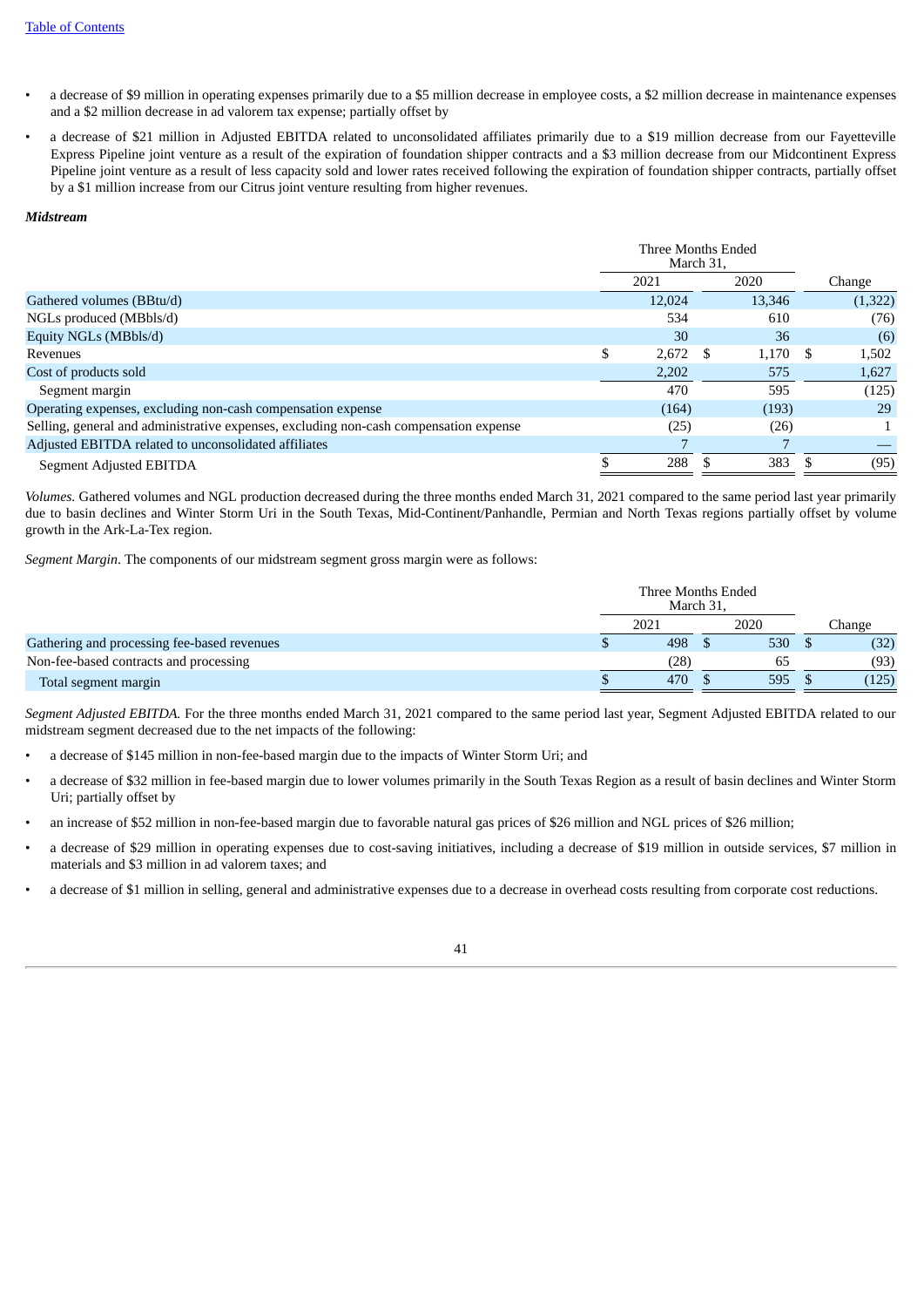## *NGL and Refined Products Transportation and Services*

|                                                                                       |     | Three Months Ended<br>March 31, |    |            |        |
|---------------------------------------------------------------------------------------|-----|---------------------------------|----|------------|--------|
|                                                                                       |     | 2021                            |    | 2020       | Change |
| NGL transportation volumes (MBbls/d)                                                  |     | 1,502                           |    | 1,398      | 104    |
| Refined products transportation volumes (MBbls/d)                                     |     | 462                             |    | 542        | (80)   |
| NGL and refined products terminal volumes (MBbls/d)                                   |     | 1,042                           |    | 847        | 195    |
| NGL fractionation volumes (MBbls/d)                                                   |     | 726                             |    | 804        | (78)   |
| <b>Revenues</b>                                                                       | \$. | 3,990                           | -S | $2,715$ \$ | 1,275  |
| Cost of products sold                                                                 |     | 3,141                           |    | 1,836      | 1,305  |
| Segment margin                                                                        |     | 849                             |    | 879        | (30)   |
| Unrealized gains on commodity risk management activities                              |     | (23)                            |    | (55)       | 32     |
| Operating expenses, excluding non-cash compensation expense                           |     | (172)                           |    | (159)      | (13)   |
| Selling, general and administrative expenses, excluding non-cash compensation expense |     | (28)                            |    | (25)       | (3)    |
| Adjusted EBITDA related to unconsolidated affiliates                                  |     | 21                              |    | 23         | (2)    |
| Segment Adjusted EBITDA                                                               |     | 647                             |    | 663        | (16)   |

*Volumes.* For the three months ended March 31, 2021 compared to the same period last year, NGL transportation volumes increased primarily due to the initiation of service on our propane and ethane export pipelines into our Nederland Terminal.

Refined products transportation volumes decreased for the three months ended March 31, 2021 compared to the same periods last year due to less domestic demand for jet fuel and other refined products, as well as COVID-19 related demand reductions.

NGL and refined products terminal volumes increased for the three months ended March 31, 2021 compared to the same periods last year primarily due to higher volumes from our Mariner East system. In addition, loaded vessels at our Nederland Terminal increased due to the additional supply from the initiation of service on our propane and ethane export pipelines in the fourth quarter of 2020. These increases were partially offset by lower domestic demand for jet fuel and other refined products at our refined product terminals due primarily to COVID-19 related demand reductions.

Average fractionated volumes at our Mont Belvieu, Texas fractionation facility decreased for the three months ended March 31, 2021 compared to the same period last year primarily due to lower NGL volumes feeding our Mont Belvieu fractionation facility as a result of production interruptions, primarily in the Permian region, due to Winter Storm Uri during the first quarter of 2021.

*Segment Margin.* The components of our NGL and refined products transportation and services segment margin were as follows:

|                                                          | Three Months Ended<br>March 31, |      |                |
|----------------------------------------------------------|---------------------------------|------|----------------|
|                                                          | 2021                            | 2020 | Change         |
| <b>Transportation margin</b>                             | 492                             | 476  | 16             |
| Fractionators and refinery services margin               | 145                             | 179  | (34)           |
| Terminal services margin                                 | 141                             | 151  | (10)           |
| Storage margin                                           | 67                              | 63   | $\overline{4}$ |
| Marketing margin                                         | (19)                            | (45) | 26             |
| Unrealized gains on commodity risk management activities | 23                              | 55   | (32)           |
| Total segment margin                                     | 849                             | 879  | (30)           |

*Segment Adjusted EBITDA.* For the three months ended March 31, 2021 compared to the same period last year, Segment Adjusted EBITDA related to our NGL and refined products transportation and services segment decreased due to the net impacts of the following:

• a decrease of \$34 million in fractionators and refinery services margin primarily due to a \$28 million decrease resulting from downtime on our various fractionators due to the previously mentioned weather-driven and COVID-19 related volume reductions in the first quarter of 2021 and a \$17 million decrease relating to a cavern withdrawal in the first quarter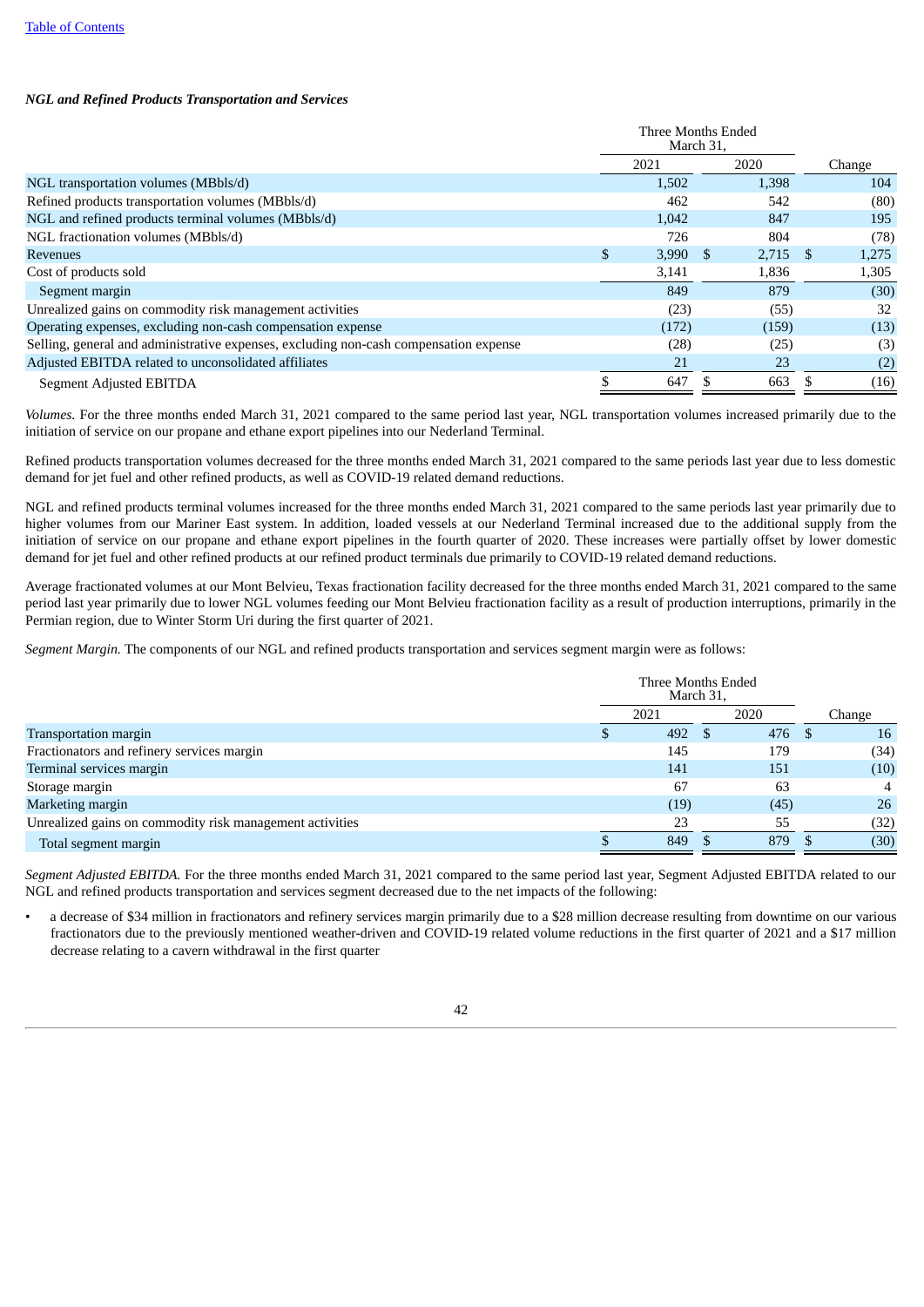of 2021, the impact of which was partially offset in our transportation margin. These decreases were partially offset by an \$8 million increase due to a more favorable pricing environment impacting our refinery services business;

- an increase of \$13 million in operating expenses primarily due to a \$14 million increase in power costs; and
- a decrease of \$10 million in terminal services margin primarily due to a \$32 million decrease resulting from an expiration of a third-party contract at our Nederland Terminal in the second quarter of 2020. This decrease was partially offset by increases of \$13 million in loading fees due to higher LPG export volumes at our Nederland Terminal, \$7 million due to the startup of our ethane export facilities at our Nederland Terminal in the first quarter of 2021, and \$1 million due to higher throughput at our Marcus Hook Terminal; partially offset by
- an increase of \$26 million in marketing margin primarily due to a \$45 million increase resulting from higher optimization gains and from the sale of NGL component products at our Mont Belvieu facility, a \$14 million increase from our optimization and blending operations from our northeast NGL and refined products marketing operations, and a \$7 million increase due to inventory write-downs taken on various products during 2020 as a result of market price declines. These increases were partially offset by intrasegment charges of \$24 million in the first quarter of 2021 which were fully offset within our transportation margin, as well as a \$15 million decrease in butane blending margin due to less favorable prices; and
- an increase of \$16 million in transportation margin primarily due to intrasegment revenues of \$24 million in the first quarter of 2021, which are fully offset by a charge reflected in our marketing margin, a \$20 million increase due to higher export volumes feeding into our Nederland Terminal resulting from the initiation of service on our propane and ethane export pipelines in the fourth quarter of 2020, a \$19 million increase from higher throughput on our Mariner East pipeline system and an \$11 million gain relating to a cavern withdrawal in the first quarter of 2021 that is partially offset on our fractionators margin. These increases were partially offset by a \$58 million decrease resulting from lower throughput across the various regions in Texas due to Winter Storm Uri related production outages.

#### *Crude Oil Transportation and Services*

|                                                                                       |     | Three Months Ended<br>March 31. |      |            |        |
|---------------------------------------------------------------------------------------|-----|---------------------------------|------|------------|--------|
|                                                                                       |     | 2021                            |      | 2020       | Change |
| Crude transportation volumes (MBbls/d)                                                |     | 3,491                           |      | 4.424      | (933)  |
| Crude terminals volumes (MBbls/d)                                                     |     | 2,327                           |      | 2,996      | (669)  |
| <b>Revenues</b>                                                                       | \$. | 3.500                           | - \$ | $4,213$ \$ | (713)  |
| Cost of products sold                                                                 |     | 2,838                           |      | 3,458      | (620)  |
| Segment margin                                                                        |     | 662                             |      | 755        | (93)   |
| Unrealized (gains) losses on commodity risk management activities                     |     | (5)                             |      | 10         | (15)   |
| Operating expenses, excluding non-cash compensation expense                           |     | (122)                           |      | (158)      | 36     |
| Selling, general and administrative expenses, excluding non-cash compensation expense |     | (30)                            |      | (28)       | (2)    |
| Adjusted EBITDA related to unconsolidated affiliates                                  |     | 5                               |      | 12         | (7)    |
| Segment Adjusted EBITDA                                                               |     | 510                             |      | 591        | (81)   |

*Volumes.* For the three months ended March 31, 2021 compared to the same period last year, crude transportation volumes were lower on our Texas pipeline system and Bakken pipeline, driven by COVID-19 related demand reductions impacting both regions, as well as lower crude oil production along our Texas systems due to Winter Storm Uri during the first quarter of 2021. These volume reductions also resulted in lower terminal volumes compared to the prior period.

*Segment Adjusted EBITDA.* For the three months ended March 31, 2021 compared to the same period last year, Segment Adjusted EBITDA related to our crude oil transportation and services segment decreased due to the net impacts of the following:

• a decrease of \$108 million in segment margin (excluding unrealized gains and losses on commodity risk management activities) primarily due to a \$111 million decrease from our Texas crude pipeline system due to lower volumes transported and lower average tariff rates realized, a \$55 million decrease due to lower volumes on our Bakken Pipeline resulting from lower Bakken crude oil production, a \$26 million decrease in crude terminal margin primarily driven by lower Permian and Bakken pipeline volumes, reduced Gulf Coast refinery utilization from adverse weather, and decreased export demand, a \$5 million decrease due to lower volumes on our Bayou Bridge pipeline, and a \$3 million decrease in Mid-Continent gathering volumes due to lower production. These decreases were partially offset by a \$92 million increase (excluding a

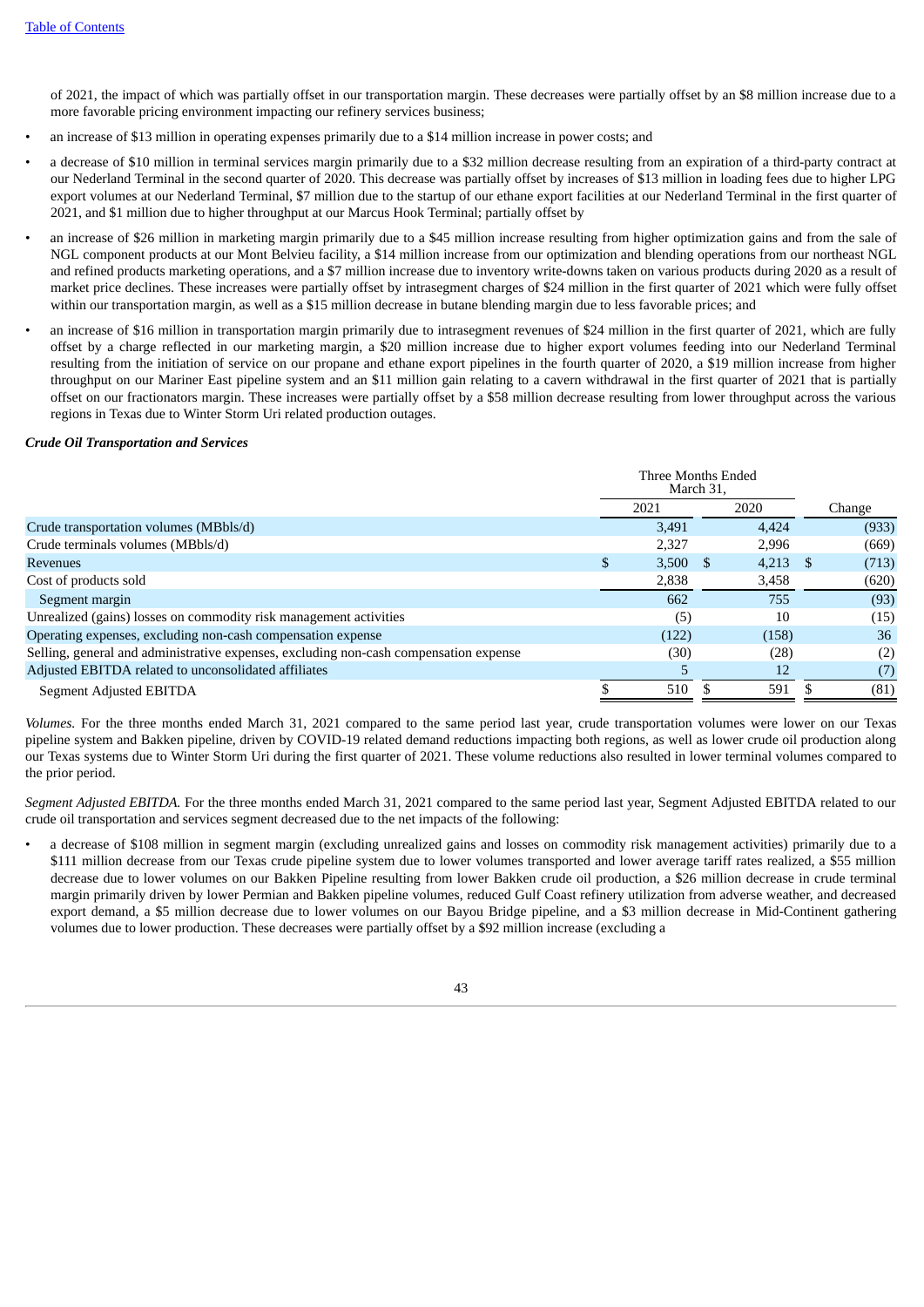net change of \$15 million in unrealized gains and losses on commodity risk management activities) from our crude oil acquisition and marketing business primarily due to losses realized in the first quarter of 2020 on the write down of crude inventory due to significant market price declines;

- an increase of \$2 million in selling, general and administrative expenses primarily due to higher insurance premiums and allocated overhead costs; and
- a decrease of \$7 million in Adjusted EBITDA related to unconsolidated affiliates due to lower volumes on White Cliffs Pipeline due to lower crude oil production in the DJ basin, partly offset by higher margin from jet fuel sales by our joint ventures, partially offset by
- *•* a decrease of \$36 million in operating expenses primarily due to lower volume-driven expenses and corporate cost reduction initiatives.

#### *Investment in Sunoco LP*

|                                                                                       | Three Months Ended<br>March 31. |       |  |       |  |        |
|---------------------------------------------------------------------------------------|---------------------------------|-------|--|-------|--|--------|
|                                                                                       |                                 | 2021  |  | 2020  |  | Change |
| <b>Revenues</b>                                                                       |                                 | 3.471 |  | 3,272 |  | 199    |
| Cost of products sold                                                                 |                                 | 3,120 |  | 3,164 |  | (44)   |
| Segment margin                                                                        |                                 | 351   |  | 108   |  | 243    |
| Unrealized (gains) losses on commodity risk management activities                     |                                 | (5)   |  | b     |  | (11)   |
| Operating expenses, excluding non-cash compensation expense                           |                                 | (76)  |  | (109) |  | 33     |
| Selling, general and administrative expenses, excluding non-cash compensation expense |                                 | (20)  |  | (30)  |  | 10     |
| Adjusted EBITDA related to unconsolidated affiliates                                  |                                 | ר     |  |       |  |        |
| Inventory valuation adjustments                                                       |                                 | (100) |  | 227   |  | (327)  |
| Other                                                                                 |                                 | 5     |  |       |  |        |
| Segment Adjusted EBITDA                                                               |                                 | 157   |  | 209   |  | (52)   |

The Investment in Sunoco LP segment reflects the consolidated results of Sunoco LP.

*Segment Adjusted EBITDA.* For the three months ended March 31, 2021 compared to the same period last year, Segment Adjusted EBITDA related to our investment in Sunoco LP segment decreased due to the net impacts of the following:

- a decrease in the gross profit on motor fuel sales of \$78 million primarily due to a 20.7% decrease in gross profit per gallon sold and a 7.5% decrease in gallons sold; and
- a decrease in non-motor fuel sales and lease gross profit of \$17 million primarily due to reduced credit card transactions; partially offset by
- a decrease in operating expenses and selling, general and administrative expenses of \$43 million primarily due to lower expected credit losses, employee costs, professional fees, credit card processing fees, insurance and maintenance.

## *Investment in USAC*

|                                                                                       | Three Months Ended<br>March 31, |      |  |      |    |        |  |
|---------------------------------------------------------------------------------------|---------------------------------|------|--|------|----|--------|--|
|                                                                                       |                                 | 2021 |  | 2020 |    | Change |  |
| <b>Revenues</b>                                                                       |                                 | 158  |  | 179  | -S | (21)   |  |
| Cost of products sold                                                                 |                                 | 21   |  | 24   |    | (3)    |  |
| Segment margin                                                                        |                                 | 137  |  | 155  |    | (18)   |  |
| Operating expenses, excluding non-cash compensation expense                           |                                 | (28) |  | (35) |    |        |  |
| Selling, general and administrative expenses, excluding non-cash compensation expense |                                 | (9)  |  | (14) |    |        |  |
| Segment Adjusted EBITDA                                                               |                                 | 100  |  | 106  |    | (6)    |  |

The Investment in USAC segment reflects the consolidated results of USAC.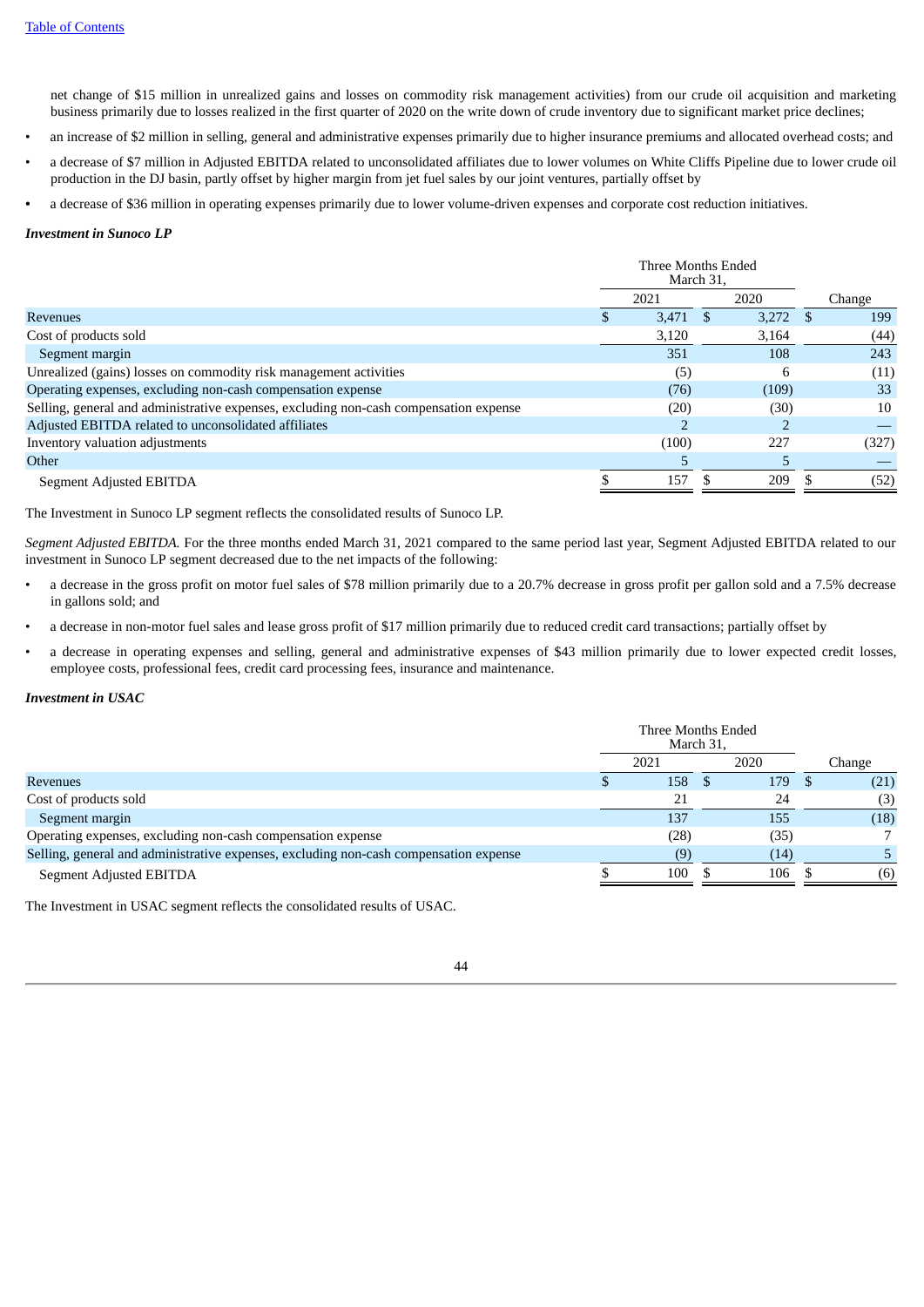*Segment Adjusted EBITDA.* For the three months ended March 31, 2021 compared to the same period last year, Segment Adjusted EBITDA related to our investment in USAC segment decreased due to the net impacts of the following:

- a decrease of \$18 million in segment margin primarily due to a decrease in demand for compression services driven by decreased U.S. crude oil and natural gas activity compared to the prior period, partially offset by
- a decrease of \$7 million in operating expenses is primarily driven by the decrease in average revenue generating horsepower and reduced headcount in the current period; and
- a decrease of \$5 million in selling, general and administrative expenses primarily due to changes in the allowance for expected credit losses and lower employee-related expenses.

#### *All Other*

|                                                                                       | Three Months Ended<br>March 31, |      |                |
|---------------------------------------------------------------------------------------|---------------------------------|------|----------------|
|                                                                                       | 2021                            | 2020 | Change         |
| <b>Revenues</b>                                                                       | 1,512                           | 513  | 999            |
| Cost of products sold                                                                 | 1,342                           | 415  | 927            |
| Segment margin                                                                        | 170                             | 98   | 72             |
| Unrealized gains on commodity risk management activities                              | (1)                             | (5)  | $\overline{4}$ |
| Operating expenses, excluding non-cash compensation expense                           | (51)                            | (38) | (13)           |
| Selling, general and administrative expenses, excluding non-cash compensation expense | (39)                            | (35) | (4)            |
| Adjusted EBITDA related to unconsolidated affiliates                                  | (1)                             |      | (1)            |
| Other and eliminations                                                                | (6)                             | 19   | (25)           |
| Segment Adjusted EBITDA                                                               | 72                              | 39   | 33             |

Amounts reflected in our all other segment primarily include:

- our natural gas marketing operations;
- our wholly-owned natural gas compression operations;
- our investment in coal handling facilities; and
- our Canadian operations, which include natural gas gathering and processing assets.

*Segment Adjusted EBITDA.* For the three months ended March 31, 2021 compared to the same period last year, Segment Adjusted EBITDA related to our all other segment increased due to the net impacts of the following:

- an increase of \$52 million from power trading activities primarily due to short-term, favorable market conditions created by Winter Storm Uri in February 2021;
- an increase of \$17 million primarily due to revenues earned under the Electric Reliability Council of Texas ("ERCOT") responsive reserve program during the Winter Storm Uri, and
- an increase of \$5 million primarily due to increased gains from sales of storage natural gas; partially offset by
- a decrease of \$22 million primarily due to insurance proceeds received in the prior period on settled claims related to our MTBE litigation; and
- a decrease of \$10 million due to higher utility expense related to freezing temperatures.

## **LIQUIDITY AND CAPITAL RESOURCES**

## **Overview**

Our ability to satisfy obligations and pay distributions to unitholders will depend on our future performance, which will be subject to prevailing economic, financial, business and weather conditions, and other factors, many of which are beyond management's control.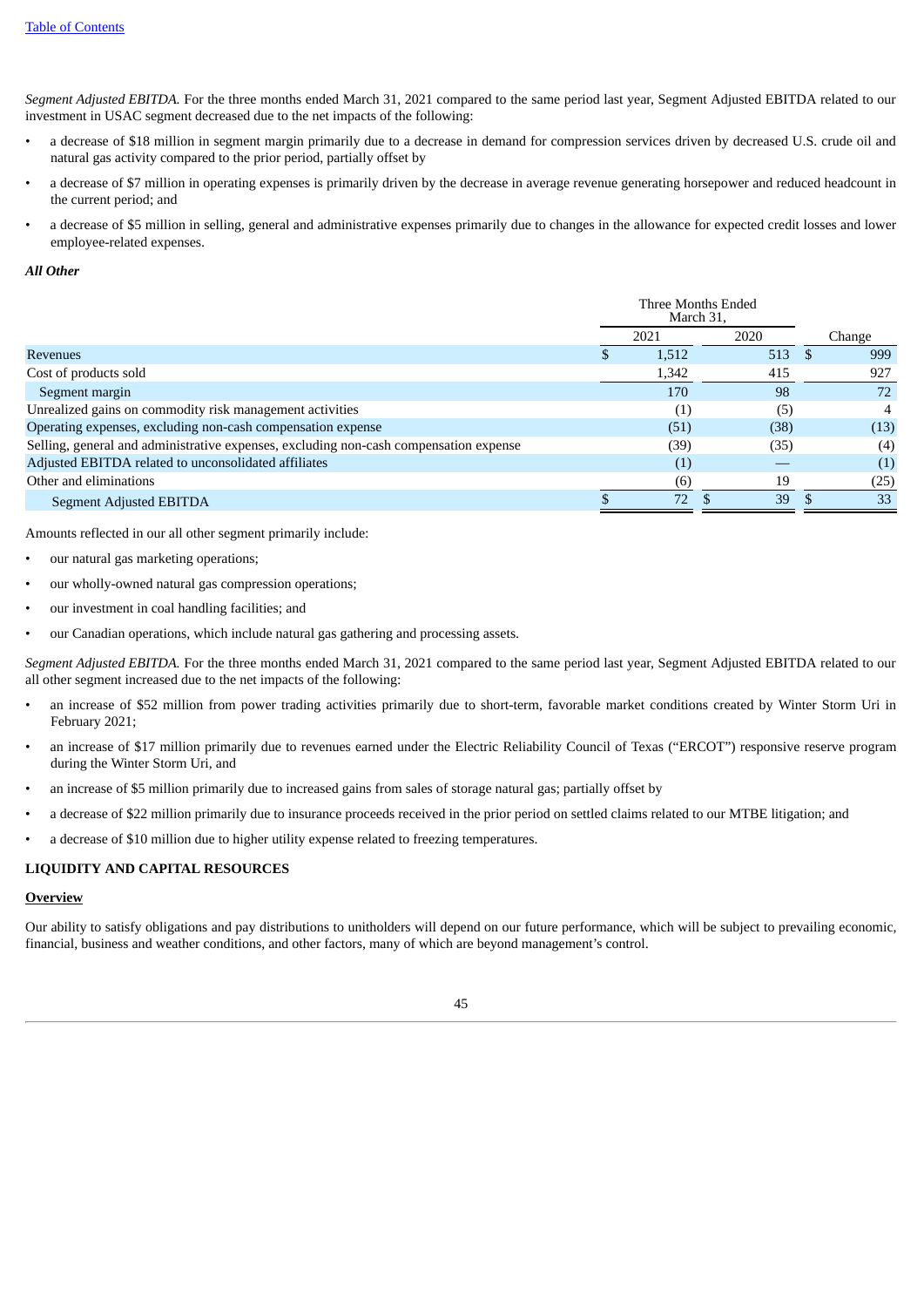We currently expect capital expenditures in 2021 to be within the following ranges (excluding capital expenditures related to our investments in Sunoco LP and USAC):

|                                                      |       | Growth |       | Maintenance |  |      |  |
|------------------------------------------------------|-------|--------|-------|-------------|--|------|--|
|                                                      | Low   |        | High  | Low         |  | High |  |
| Intrastate transportation and storage                |       | 15.    | 20    | 30          |  | 35   |  |
| Interstate transportation and storage <sup>(1)</sup> |       | 50     | 75    | 120         |  | 125  |  |
| Midstream                                            | 425   |        | 450   | 110         |  | 115  |  |
| NGL and refined products transportation and services | 650   |        | 750   | 110         |  | 120  |  |
| Crude oil transportation and services <sup>(1)</sup> | 325   |        | 350   | 90          |  | 100  |  |
| All other (including eliminations)                   |       | 75     | 100   | 55          |  | 60   |  |
| Total capital expenditures                           | 1.540 |        | 1.745 | 515         |  | 555  |  |

 $<sup>(1)</sup>$  Includes capital expenditures related to our proportionate ownership of the Bakken, Rover and Bayou Bridge pipeline projects and our proportionate</sup> ownership of the Orbit Gulf Coast NGL export project.

The assets used in our natural gas and liquids operations, including pipelines, gathering systems and related facilities, are generally long-lived assets and do not require significant maintenance capital expenditures. Accordingly, we do not have any significant financial commitments for maintenance capital expenditures in our businesses. From time to time we experience increases in pipe costs due to a number of reasons, including but not limited to, delays from steel mills, limited selection of mills capable of producing large diameter pipe timely, higher steel prices and other factors beyond our control. However, we have included these factors in our anticipated growth capital expenditures for each year.

We generally fund maintenance capital expenditures and distributions with cash flows from operating activities. We generally expect to fund growth capital expenditures with proceeds of borrowings under our credit facilities, along with cash from operations.

Sunoco LP currently expects to invest approximately \$150 million in growth capital expenditures and approximately \$45 million on maintenance capital expenditures for the full year 2021.

USAC currently plans to spend approximately \$22 million in maintenance capital expenditures and currently has budgeted between \$30 million and \$40 million in expansion capital expenditures for the full year 2021.

## **Cash Flows**

Our cash flows may change in the future due to a number of factors, some of which we cannot control. These include regulatory changes, the price for our and services, the demand for such products and services, margin requirements resulting from significant changes in commodity prices, operational risks, the successful integration of our acquisitions and other factors.

## **Operating Activities**

Changes in cash flows from operating activities between periods primarily result from changes in earnings (as discussed in "Results of Operations" above), excluding the impacts of non-cash items and changes in operating assets and liabilities. Non-cash items include recurring non-cash expenses, such as depreciation, depletion and amortization expense and non-cash compensation expense. The increase in depreciation, depletion and amortization expense during the periods presented primarily resulted from construction and acquisition of assets, while changes in non-cash compensation expense resulted from changes in the number of units granted and changes in the grant date fair value estimated for such grants. Cash flows from operating activities also differ from earnings as a result of non-cash charges that may not be recurring, such as impairment charges and allowance for equity funds used during construction. The allowance for equity funds used during construction increases in periods when we have a significant amount of interstate pipeline construction in progress. Changes in operating assets and liabilities between periods result from factors such as the changes in the value of price risk management assets and liabilities, the timing of accounts receivable collection, the timing of payments on accounts payable, the timing of purchase and sales of inventories and the timing of advances and deposits received from customers.

Three months ended March 31, 2021 compared to three months ended March 31, 2020. Cash provided by operating activities during 2021 was \$5.16 billion compared to \$1.83 billion for 2020, and net income was \$3.64 billion for 2021 and net loss was \$964 million for 2020. The difference between net income and net cash provided by operating activities for the three months ended March 31, 2021 primarily consisted of net changes in operating assets and liabilities (net of effects of acquisitions) of \$533 million and other non-cash items totaling \$942 million.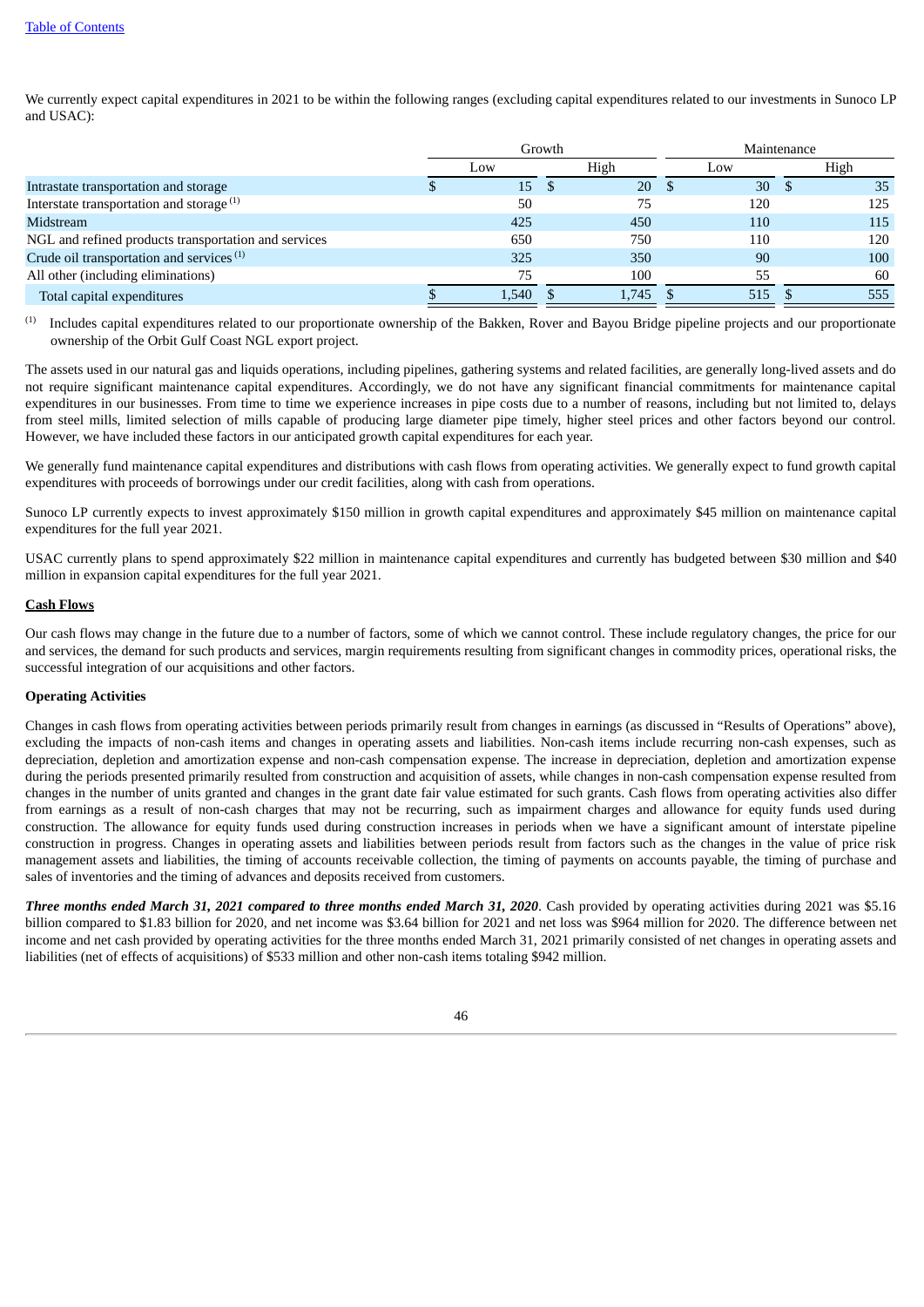The non-cash activity in 2021 and 2020 consisted primarily of depreciation, depletion and amortization of \$954 million and \$867 million, respectively, non-cash compensation expense of \$28 million and \$22 million, respectively, inventory valuation adjustments of \$100 million and \$227 million, respectively, and deferred income taxes of \$66 million and \$42 million, respectively. Non-cash activity also included losses on extinguishments of debt in 2021 and 2020 of \$7 million and \$62 million, respectively, and impairment losses of \$3 million and \$1.33 billion in 2021 and 2020, respectively.

Net income (loss) includes equity in earnings of unconsolidated affiliates of \$55 million in 2021 and equity in losses of unconsolidated affiliates of \$7 million in 2020, and cash provided by operating activities includes cash distributions received from unconsolidated affiliates that are deemed to be paid from cumulative earnings, which distributions were \$45 million in 2021 and \$58 million in 2020.

Cash paid for interest, net of interest capitalized, was \$562 million and \$535 million for the three months ended March 31, 2021 and 2020, respectively. Interest capitalized was \$27 million and \$38 million for the three months ended March 31, 2021 and 2020, respectively.

#### **Investing Activities**

Cash flows from investing activities primarily consist of cash amounts paid for acquisitions, capital expenditures, cash contributions to our joint ventures, and cash proceeds from sales or contributions of assets or businesses. In addition, distributions from equity investees are included in cash flows from investing activities if the distributions are deemed to be a return of the Partnership's investment. Changes in capital expenditures between periods primarily result from increases or decreases in our growth capital expenditures to fund our construction and expansion projects.

Three months ended March 31, 2021 compared to three months ended March 31, 2020. Cash used in investing activities during 2021 was \$635 million compared to \$1.56 billion for 2020. Total capital expenditures (excluding the allowance for equity funds used during construction and net of contributions in aid of construction costs) for 2021 were \$695 million compared to \$1.60 billion for 2020. Additional detail related to our capital expenditures is provided in the table below.

The following is a summary of capital expenditures (including only our proportionate share of the Bakken, Rover and Bayou Bridge pipeline projects and net of contributions in aid of construction costs) on an accrual basis for the three months ended March 31, 2021:

|                                                      | Capital Expenditures Recorded During Period |             |       |  |  |  |  |  |
|------------------------------------------------------|---------------------------------------------|-------------|-------|--|--|--|--|--|
|                                                      | Growth                                      | Maintenance | Total |  |  |  |  |  |
| Intrastate transportation and storage                | 9.                                          | 4           | 13    |  |  |  |  |  |
| Interstate transportation and storage                |                                             |             | 18    |  |  |  |  |  |
| Midstream                                            | 69                                          | 14          | 83    |  |  |  |  |  |
| NGL and refined products transportation and services | 187                                         | 23          | 210   |  |  |  |  |  |
| Crude oil transportation and services                | 71                                          | 8           | 79    |  |  |  |  |  |
| Investment in Sunoco LP                              | 13                                          |             | 18    |  |  |  |  |  |
| Investment in USAC                                   |                                             |             | 9     |  |  |  |  |  |
| All other (including eliminations)                   | 16                                          |             | 24    |  |  |  |  |  |
| Total capital expenditures                           | 378                                         | 76          | 454   |  |  |  |  |  |

## **Financing Activities**

Changes in cash flows from financing activities between periods primarily result from changes in the levels of borrowings and equity issuances, which are primarily used to fund our acquisitions and growth capital expenditures. Distributions increase between the periods based on increases in the number of common units outstanding or increases in the distribution rate.

Three months ended March 31, 2021 compared to three months ended March 31, 2020. Cash used in financing activities during 2021 was \$4.53 billion compared to \$366 million for 2020. During 2021, we had a net decrease in our debt level of \$3.73 billion compared to a net decrease of \$764 million for 2020. In 2020, we paid debt issuance costs of \$51 million. During 2020, our subsidiaries received \$1.58 billion in net proceeds from offerings of preferred units.

In 2021 and 2020, we paid distributions of \$406 million and \$770 million, respectively, to our partners. In 2021 and 2020, we paid distributions of \$406 million and \$444 million, respectively, to noncontrolling interests. In 2021 and 2020, we paid distributions of \$12 million to our redeemable noncontrolling interests. In addition, we received capital contributions of \$20 million in cash from noncontrolling interests in 2021 compared to \$95 million in cash from noncontrolling interests in 2020.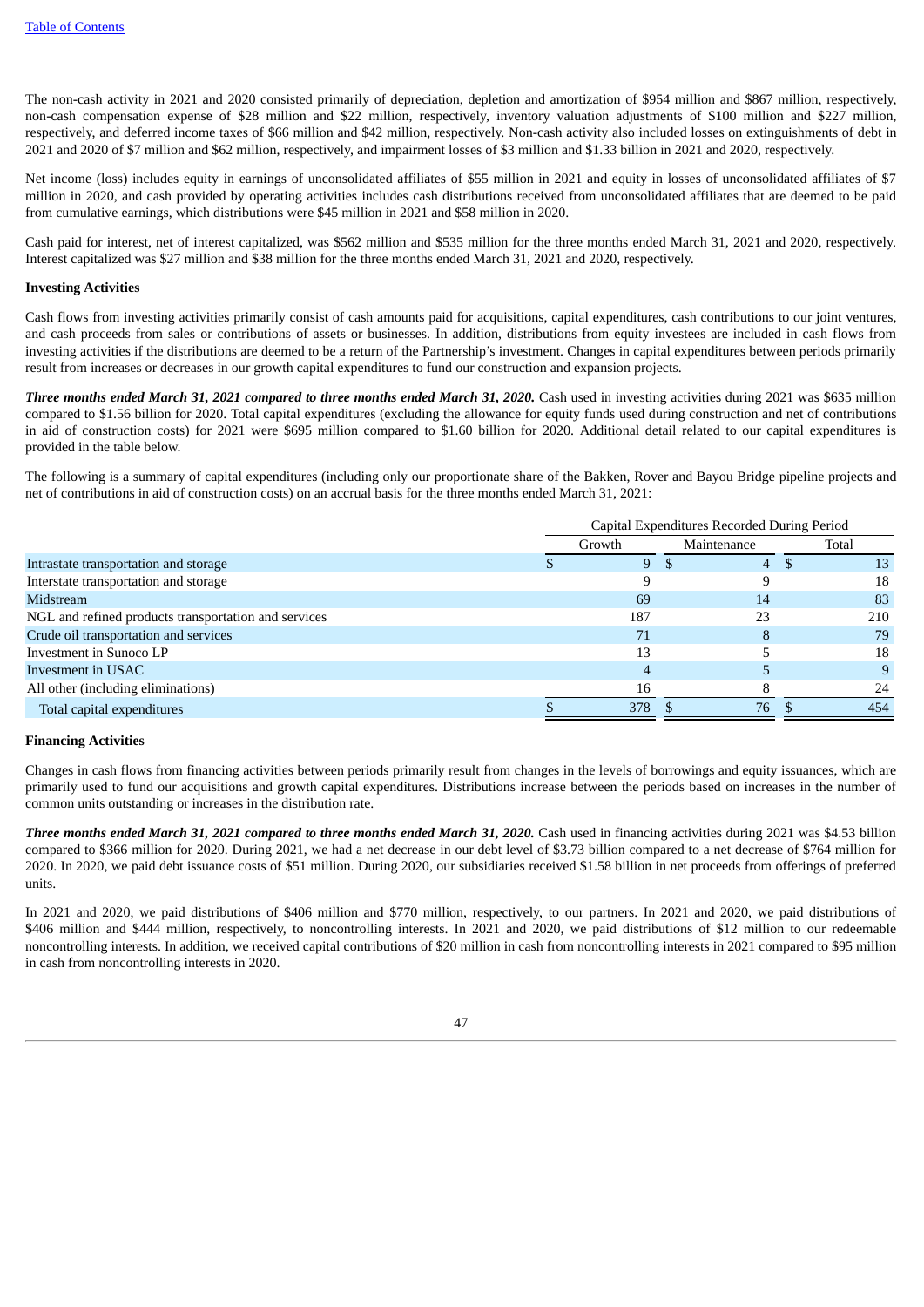## **Description of Indebtedness**

Our outstanding consolidated indebtedness was as follows:

|                                                                 | March 31,<br>2021 |      | December 31,<br>2020 |
|-----------------------------------------------------------------|-------------------|------|----------------------|
| <b>ET Indebtedness:</b>                                         |                   |      |                      |
| Senior Notes <sup>(1)</sup>                                     | \$<br>36,455      | - \$ | 37,855               |
| Term Loan <sup>(2)</sup>                                        | 2,000             |      | 2,000                |
| Five-Year Credit Facility <sup>(2)</sup>                        | 800               |      | 3,103                |
| <b>Subsidiary Indebtedness:</b>                                 |                   |      |                      |
| <b>Transwestern Senior Notes</b>                                | 400               |      | 400                  |
| <b>Panhandle Senior Notes</b>                                   | 235               |      | 235                  |
| <b>Bakken Senior Notes</b>                                      | 2,500             |      | 2,500                |
| Sunoco LP Senior Notes and lease-related obligations            | 2,711             |      | 3,139                |
| <b>USAC Senior Notes</b>                                        | 1,475             |      | 1,475                |
| <b>HFOTCO Tax Exempt Notes</b>                                  | 225               |      | 225                  |
| Revolving credit facilities:                                    |                   |      |                      |
| Sunoco LP Credit Facility                                       | 381               |      |                      |
| <b>USAC Credit Facility</b>                                     | 503               |      | 474                  |
| Energy Transfer Canada Revolver due February 2024               | 65                |      | 57                   |
| Energy Transfer Canada Revolver Term Loan A due February 2024   | 261               |      | 261                  |
| Other long-term debt                                            | 3                 |      | 3                    |
| Net unamortized premiums, discounts, and fair value adjustments | (10)              |      | (10)                 |
| Deferred debt issuance costs                                    | (269)             |      | (279)                |
| Total debt                                                      | 47,735            |      | 51,438               |
| Less: current maturities of long-term debt                      | 23                |      | 21                   |
| Long-term debt, less current maturities                         | \$<br>47,712      | - \$ | 51,417               |

The balances presented above include senior notes that were formerly obligations of ETO prior to the Rollup Mergers discussed below and in "Recent Developments" above. As of March 31, 2021 and December 31, 2020, the outstanding principal amount of ETO senior notes was \$36.4 billion and \$37.8 billion, respectively. Beginning April 1, 2021, these senior notes are obligations of ET. A description of the ETO senior notes that were assumed by ET is included in the Partnership's Annual Report on Form 10-K for the year ended December 31, 2020. (1)

The Term Loan and Five-Year Credit Facility were previously obligations of ETO. Subsequent to the completion of the Rollup Mergers on April 1, 2021, these facilities are obligations of ET. (2)

#### **Recent Transactions**

In connection with the Rollup Mergers on April 1, 2021, ET entered into various supplemental indentures and assumed all the obligations of ETO under the respective indentures and credit agreements.

During the first quarter of 2021, ETO redeemed its \$600 million of 4.40% senior notes due April 1, 2021 and its \$800 million of 4.65% senior notes due June 1, 2021, using proceeds from the Five-Year Credit Facility.

#### **Credit Facilities and Commercial Paper**

#### *Term Loan*

As a result of the Rollup Mergers, on April 1, 2021, ET assumed all of ETO's obligations in respect of its term loan credit agreement (the "Term Loan") and Sunoco Logistics Operations was released as a guarantor in respect of the Term Loan. The Partnership's Term Loan provides for a \$2.00 billion threeyear term loan credit facility. Borrowings under the Term Loan mature on October 17, 2022 and are available for working capital purposes and for general partnership purposes. As of March 31, 2021, the Term Loan had \$2.00 billion outstanding and was fully drawn. The weighted average interest rate on the total amount outstanding as of March 31, 2021 was 1.11%.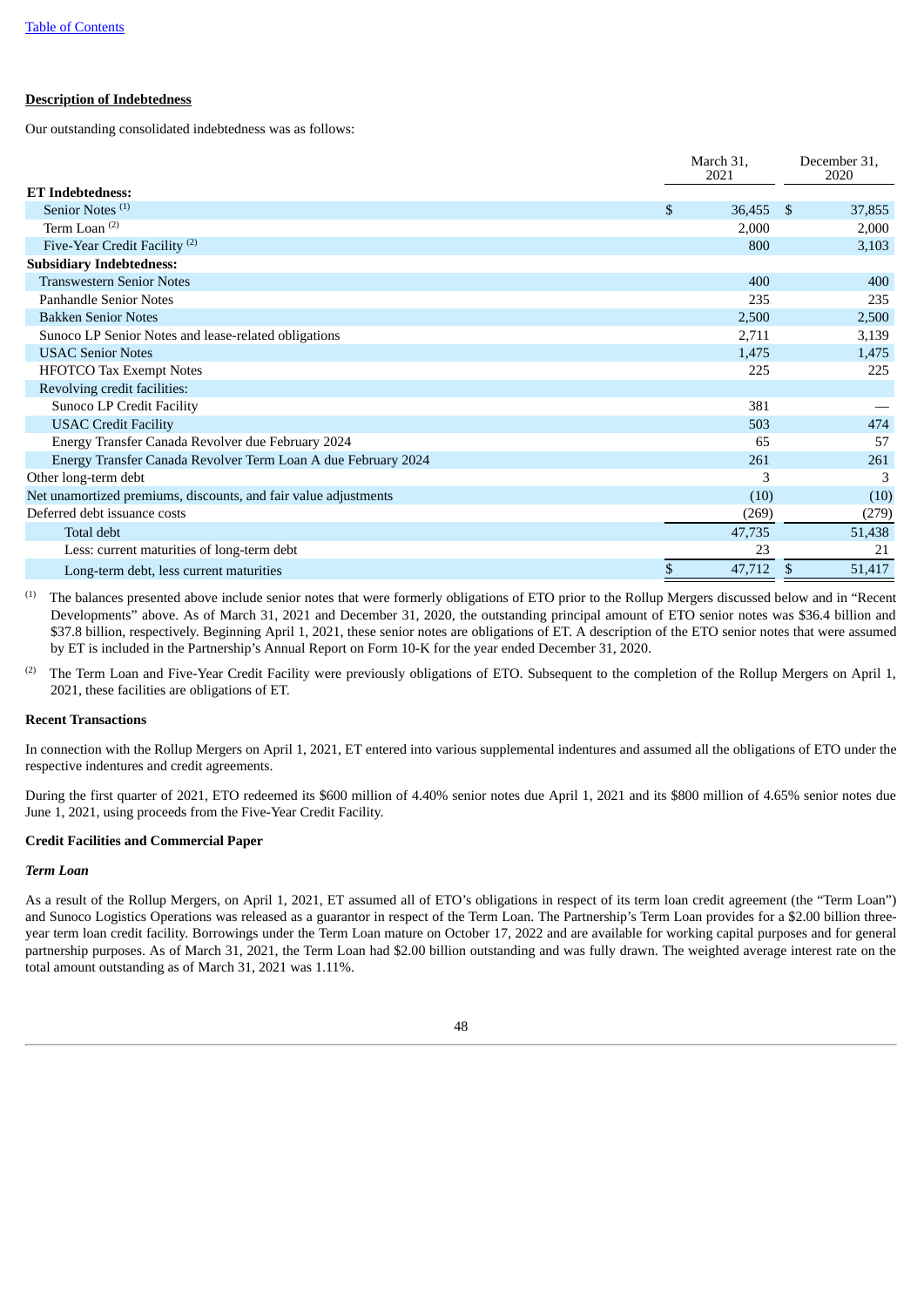## *Five-Year Credit Facility*

As a result of the Rollup Mergers, on April 1, 2021, ET assumed all of ETO's obligations in respect of its revolving credit facility (the "Five-Year Credit Facility") and Sunoco Logistics Operations was released as a guarantor in respect of the Five-Year Credit Facility.The Partnership's Five-Year Credit Facility allows for unsecured borrowings up to \$5.00 billion and matures on December 1, 2023. The Five-Year Credit Facility contains an accordion feature, under which the total aggregate commitment may be increased up to \$6.00 billion under certain conditions.

As of March 31, 2021, the Five-Year Credit Facility had \$800 million of outstanding borrowings, all of which consisted of commercial paper. The amount available for future borrowings was \$4.08 billion, after accounting for outstanding letters of credit in the amount of \$121 million. The weighted average interest rate on the total amount outstanding as of March 31, 2021 was 0.45%.

#### *364-Day Facility*

As a result of the Rollup Mergers, on April 1, 2021, ET assumed all of ETO's obligations in respect of its 364-day revolving credit facility (the "364-Day Facility") and Sunoco Logistics Operations was released as a guarantor in respect of the 364-Day Facility.The Partnership's 364-Day Facility allows for unsecured borrowings up to \$1.00 billion and matures on November 26, 2021. As of March 31, 2021, the 364-Day Facility had no outstanding borrowings.

## *Sunoco LP Credit Facility*

As of March 31, 2021, the Sunoco LP Credit Facility had \$381 million of outstanding borrowings and \$8 million in standby letters of credit and matures in July 2023. The amount available for future borrowings at March 31, 2021 was \$1.1 billion. The weighted average interest rate on the total amount outstanding as of March 31, 2021 was 1.86%.

#### *USAC Credit Facility*

As of March 31, 2021, USAC had \$503 million of outstanding borrowings and no outstanding letters of credit under the credit agreement. As of March 31, 2021, USAC had \$1.10 billion of availability under its credit facility. The weighted average interest rate on the total amount outstanding as of March 31, 2021 as 3.20%.

#### *Energy Transfer Canada Credit Facilities*

Energy Transfer Canada is party to a credit agreement providing for a C\$350 million (US\$278 million at the March 31, 2021 exchange rate) senior secured term loan facility, a C\$525 million (US\$417 million at the March 31, 2021 exchange rate) senior secured revolving credit facility, and a C\$300 million (US\$239 million at the March 31, 2021 exchange rate) senior secured construction loan facility (the "KAPS Facility"). The term loan facility and the revolving credit facility mature on February 25, 2024. The KAPS Facility matures on June 13, 2024. Energy Transfer Canada may incur additional term loans and revolving commitments in an aggregate amount not to exceed C\$250 million (US\$199 million at the March 31, 2021 exchange rate), subject to receiving commitments for such additional term loans or revolving commitments from either new lenders or increased commitments from existing lenders.

#### *Compliance with our Covenants*

We and our subsidiaries were in compliance with all requirements, tests, limitations, and covenants related to our debt agreements as of March 31, 2021.

## **CASH DISTRIBUTIONS**

#### **Cash Distributions Paid by ET**

Under its partnership agreement, ET will distribute all of its Available Cash, as defined in the partnership agreement, within 50 days following the end of each fiscal quarter. Available Cash generally means, with respect to any quarter, all cash on hand at the end of such quarter less the amount of cash reserves that are necessary or appropriate in the reasonable discretion of our general partner that is necessary or appropriate to provide for future cash requirements.

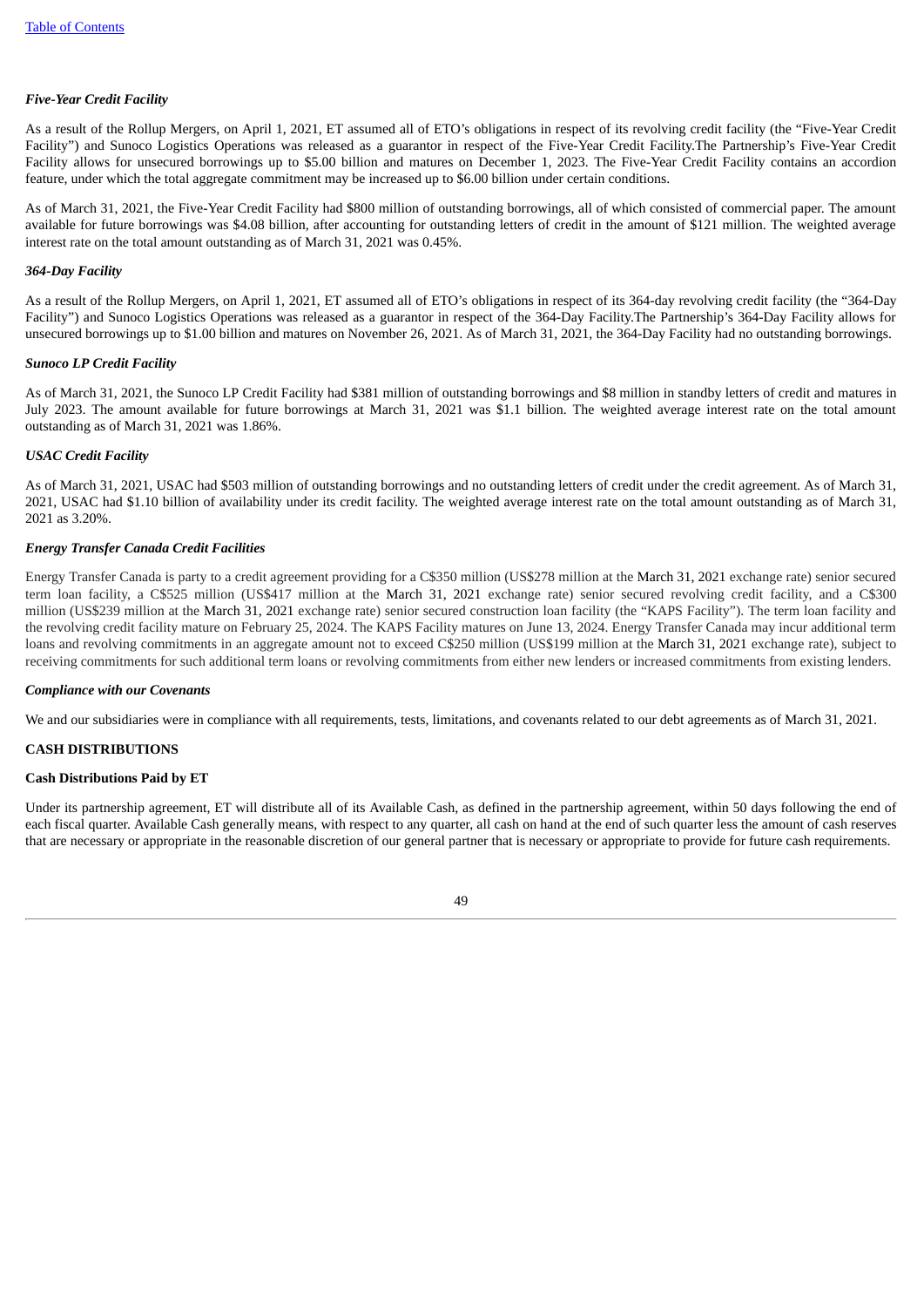## *Cash Distributions on ET Common Units*

Distributions declared and/or paid with respect to ET common units subsequent to December 31, 2020 were as follows:

| Ouarter Ended     | Record Date             | Payment Date             | Rate   |
|-------------------|-------------------------|--------------------------|--------|
| December 31, 2020 | <b>February 8, 2021</b> | <b>February 19, 2021</b> | 0.1525 |
| March 31, 2021    | May 11, 2021            | May 19, 2021             | 0.1525 |

## *Cash Distributions on ET Preferred Units*

As discussed in "Recent Developments" above, in connection with the Rollup Mergers, ETO's outstanding preferred units were converted into ET Preferred Units.

Distributions declared on the ET Preferred Units were as follows:

| Period Ended                 | Record Date         | Payment Date         | Series $A^{(1)}$ | Series $B^{(1)}$         |              | Series C | Series D |     | Series E | Series $F^{(1)}$         | Series G $(1)$ |
|------------------------------|---------------------|----------------------|------------------|--------------------------|--------------|----------|----------|-----|----------|--------------------------|----------------|
| December 31,<br>$2020^{(2)}$ | February 1.<br>2021 | February 16.<br>2021 | 31.25            | 33.125                   | <sup>S</sup> | 0.4609   | 0.4766   | -SS | 0.4750   | $\overline{\phantom{0}}$ |                |
| March 31, 2021               | May 3, 2021         | May 17, 2021         | $-$              | $\overline{\phantom{a}}$ |              | 0.4609   | 0.4766   |     | 0.4750   | 33.75                    | 35.63          |

Series A, Series B, Series F and Series G distributions are paid on a semi-annual basis. **(1)**

Distributions for the period ended December 31, 2020 reflect distributions paid on the ETO preferred units prior to the conversion to ET preferred units, as discussed above. **(2)**

A summary of the distribution and redemption rights associated with the ET Preferred Units is included in Note 9 in "Item 1. Financial Statements."

## **Cash Distributions Paid by Subsidiaries**

The Partnership's consolidated financial statements include Sunoco LP and USAC, both of which are publicly traded master limited partnerships, as well as other less-than-wholly-owned, consolidated joint ventures. The following sections describe cash distributions made by our publicly traded subsidiaries, Sunoco LP and USAC, both of which are required by their respective partnership agreements to distribute all cash on hand (less appropriate reserves determined by the boards of directors of their respective general partners) subsequent to the end of each quarter.

## *Cash Distributions Paid by Sunoco LP*

Distributions on Sunoco LP's units declared and/or paid by Sunoco LP subsequent to December 31, 2020 were as follows:

| Ouarter Ended     | Record Date             | Payment Date      | Rate   |
|-------------------|-------------------------|-------------------|--------|
| December 31, 2020 | <b>February 8, 2021</b> | February 19, 2021 | 0.8255 |
| March 31, 2021    | May 11, 2021            | May 19, 2021      | 0.8255 |

## *Cash Distributions Paid by USAC*

Distributions on USAC's units declared and/or paid by USAC subsequent to December 31, 2020 were as follows:

| Ouarter Ended     | Record Date      | Payment Date            | Rate   |
|-------------------|------------------|-------------------------|--------|
| December 31, 2020 | January 25, 2021 | <b>February 5, 2021</b> | 0.5250 |
| March 31, 2021    | April 26, 2021   | May 7, 2021             | 0.5250 |

## **ESTIMATES AND CRITICAL ACCOUNTING POLICIES**

The selection and application of accounting policies is an important process that has developed as our business activities have evolved and as the accounting rules have developed. Accounting rules generally do not involve a selection among alternatives, but involve an implementation and interpretation of existing rules, and the use of judgment applied to the specific set of circumstances existing in our business. We make every effort to properly comply with all applicable rules, and we believe the proper implementation and consistent application of the accounting rules are critical. We describe our significant accounting policies in Note 2 to our consolidated financial statements in the Partnership's Annual Report on Form 10-K filed with the SEC on February 19, 2021.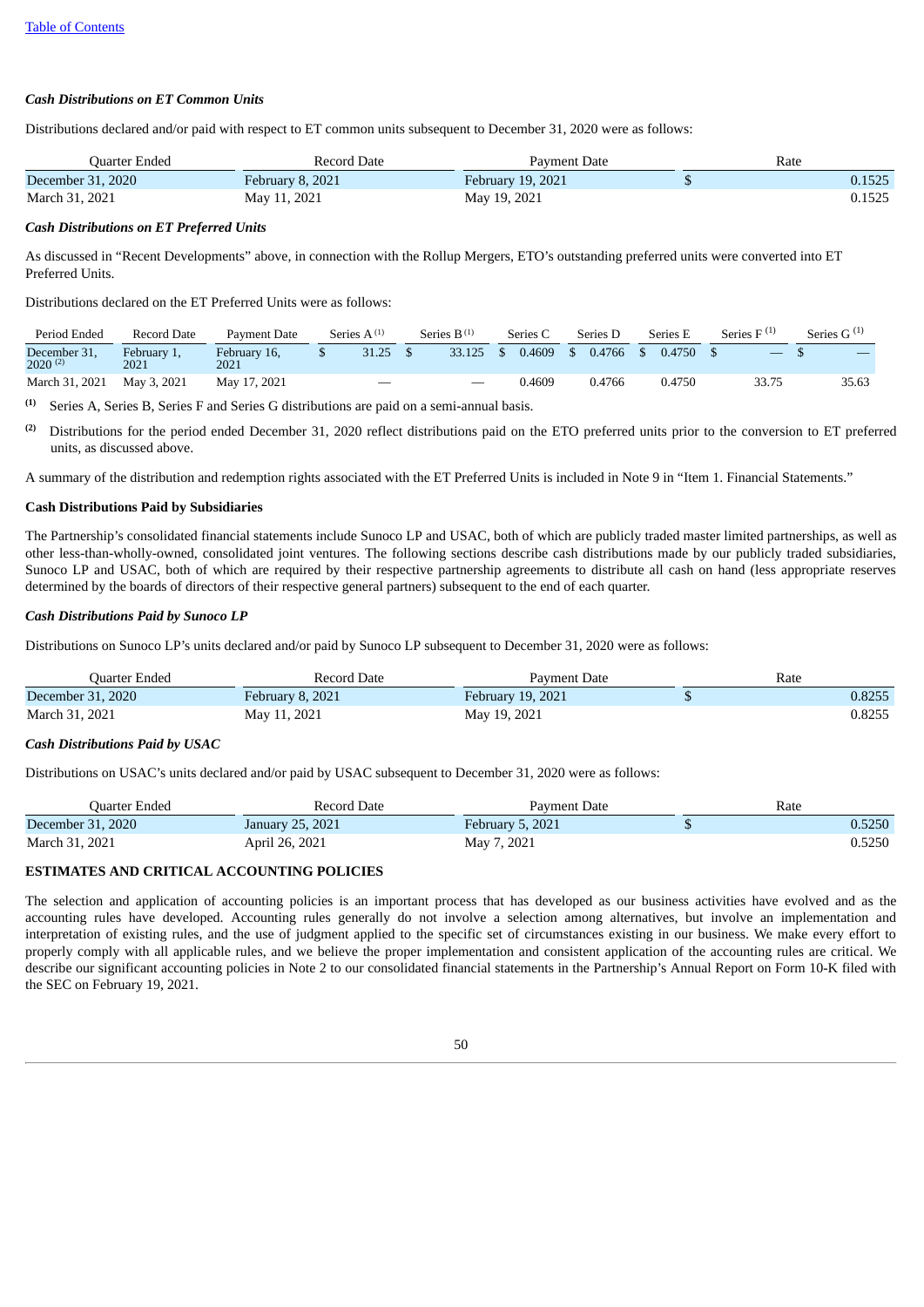## **RECENT ACCOUNTING PRONOUNCEMENTS**

Currently, there are no accounting pronouncements that have been issued, but not yet adopted, that are expected to have a material impact on the Partnership's financial position or results of operations.

#### **FORWARD-LOOKING STATEMENTS**

This quarterly report contains various forward-looking statements and information that are based on our beliefs and those of our General Partner, as well as assumptions made by and information currently available to us. These forward-looking statements are identified as any statement that does not relate strictly to historical or current facts. When used in this quarterly report, words such as "anticipate," "project," "expect," "plan," "goal," "forecast," "estimate," "intend," "could," "believe," "may," "will" and similar expressions and statements regarding our plans and objectives for future operations, are intended to identify forward-looking statements. Although we and our General Partner believe that the expectations on which such forward-looking statements are based are reasonable, neither we nor our General Partner can give assurances that such expectations will prove to be correct. Forwardlooking statements are subject to a variety of risks, uncertainties and assumptions. If one or more of these risks or uncertainties materialize, or if underlying assumptions prove incorrect, our actual results may vary materially from those anticipated, estimated, projected or expected. Among the key risk factors that may have a direct bearing on our results of operations and financial condition are:

- the volumes transported on our pipelines and gathering systems;
- the level of throughput in our processing and treating facilities;
- the fees we charge and the margins they realize for their gathering, treating, processing, storage and transportation services;
- the prices and market demand for, and the relationship between, natural gas and NGLs;
- energy prices generally;
- impacts of world health events, including the COVID-19 pandemic;
- the prices of natural gas and NGLs compared to the price of alternative and competing fuels;
- the general level of petroleum product demand and the availability and price of NGL supplies;
- the level of domestic oil, natural gas, and NGL production;
- the availability of imported oil, natural gas and NGLs;
- actions taken by foreign oil and gas producing nations;
- the political and economic stability of petroleum producing nations;
- the effect of weather conditions on demand for oil, natural gas and NGLs;
- availability of local, intrastate and interstate transportation systems;
- the continued ability to find and contract for new sources of natural gas supply;
- availability and marketing of competitive fuels;
- the impact of energy conservation efforts;
- energy efficiencies and technological trends;
- governmental regulation and taxation;
- changes to, and the application of, regulation of tariff rates and operational requirements related to our interstate and intrastate pipelines;
- hazards or operating risks incidental to the gathering, treating, processing and transporting of natural gas and NGLs;
- competition from other midstream companies and interstate pipeline companies;
- loss of key personnel;
- loss of key natural gas producers or the providers of fractionation services;
- reductions in the capacity or allocations of third-party pipelines that connect with our pipelines and facilities;
- the effectiveness of risk-management policies and procedures and the ability of our liquids marketing counterparties to satisfy their financial commitments;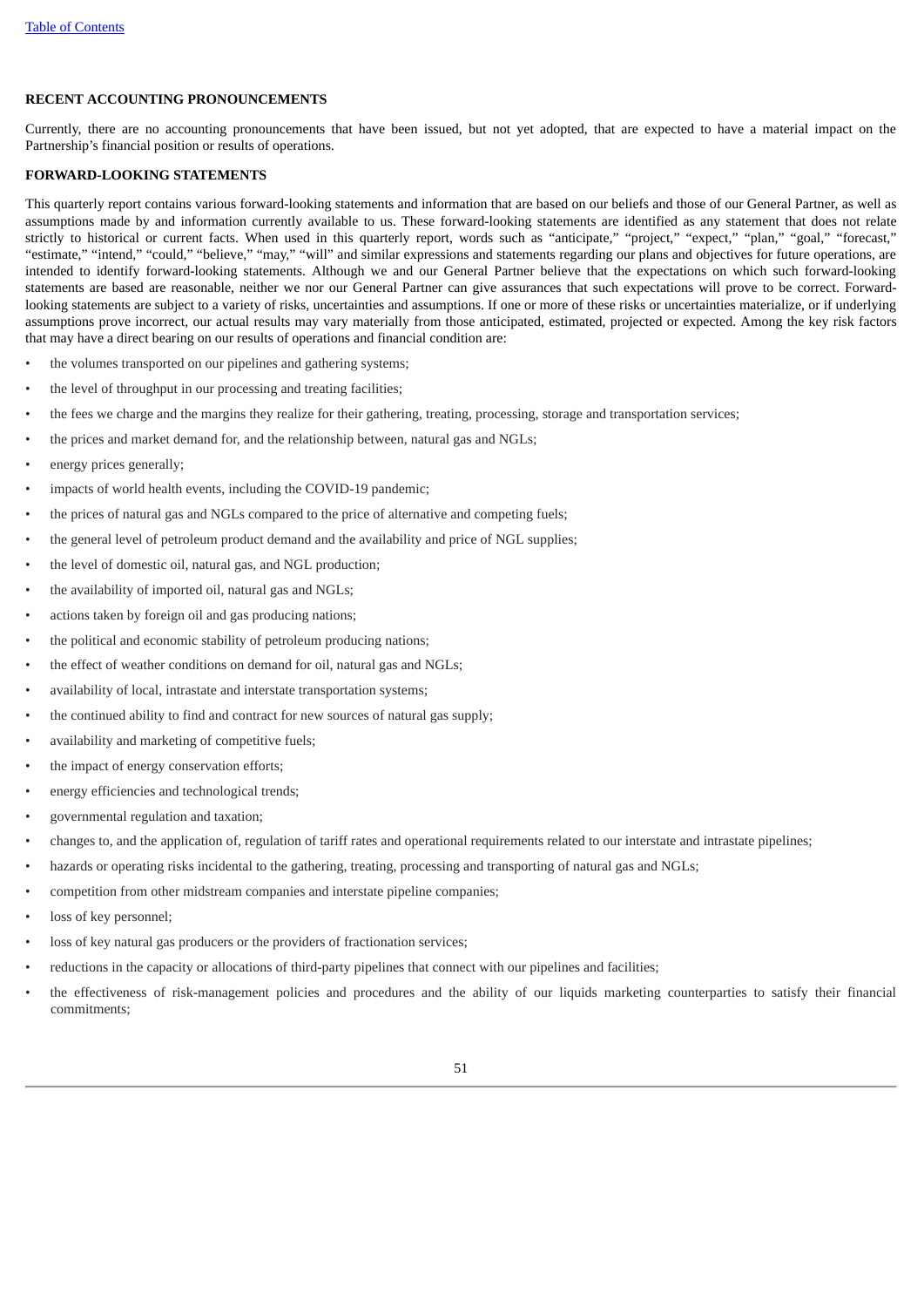- the nonpayment or nonperformance by our customers;
- regulatory, environmental, political and legal uncertainties that may affect the timing and cost of our internal growth projects, such as our construction of additional pipeline systems;
- risks associated with the construction of new pipelines and treating and processing facilities or additions to our existing pipelines and facilities, including difficulties in obtaining permits and rights-of-way or other regulatory approvals and the performance by third-party contractors;
- the availability and cost of capital and our ability to access certain capital sources;
- a deterioration of the credit and capital markets;
- risks associated with the assets and operations of entities in which we own less than a controlling interests, including risks related to management actions at such entities that we may not be able to control or exert influence;
- the ability to successfully identify and consummate strategic acquisitions at purchase prices that are accretive to our financial results and to successfully integrate acquired businesses;
- changes in laws and regulations to which we are subject, including tax, environmental, transportation and employment regulations or new interpretations by regulatory agencies concerning such laws and regulations;
- the costs and effects of legal and administrative proceedings; and
- the risks associated with a potential failure to successfully combine our business with that of Enable.

You should not put undue reliance on any forward-looking statements. When considering forward-looking statements, please review the risks described under "Part I - Item 1A. Risk Factors" in our Annual Report on Form 10-K for the year ended December 31, 2020. Any forward-looking statement made by us in this Quarterly Report on Form 10-Q is based only on information currently available to us and speaks only as of the date on which it is made. We undertake no obligation to publicly update any forward-looking statement, whether written or oral, that may be made from time to time, whether as a result of new information, future developments or otherwise.

#### **ITEM 3. QUANTITATIVE AND QUALITATIVE DISCLOSURES ABOUT MARKET RISK**

<span id="page-55-0"></span>The information contained in Item 3 updates, and should be read in conjunction with, information set forth in Part II - Item 7A included in the Partnership's Annual Report on Form 10-K for the year ended December 31, 2020 filed with the SEC on February 19, 2021, in addition to the accompanying notes and management's discussion and analysis of financial condition and results of operations presented in Items 1 and 2 of this Quarterly Report on Form 10-Q. Our quantitative and qualitative disclosures about market risk are consistent with those discussed in our Annual Report on Form 10-K for the year ended December 31, 2020. Since December 31, 2020, there have been no material changes to our primary market risk exposures or how those exposures are managed.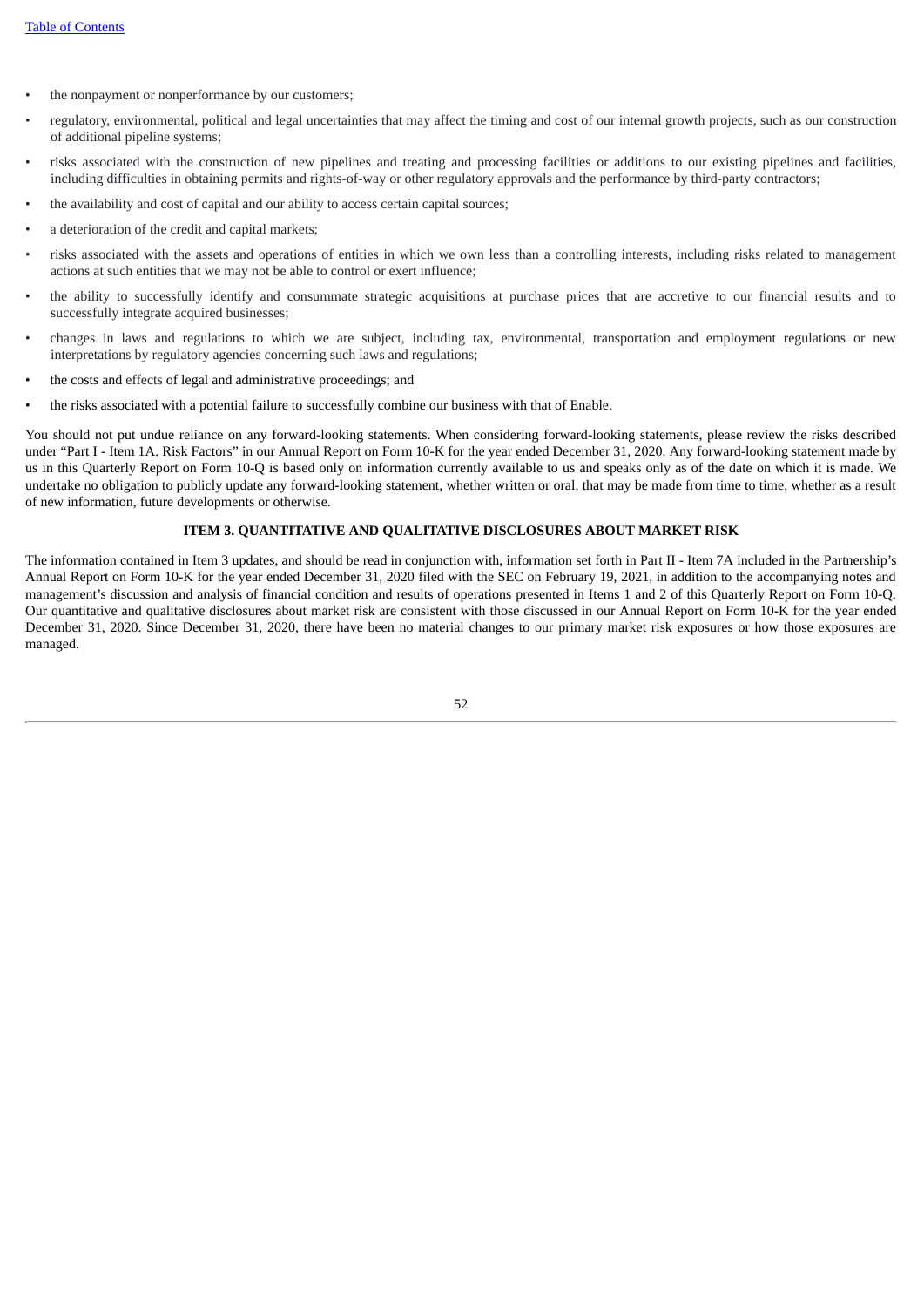## **Commodity Price Risk**

The table below summarizes our commodity-related financial derivative instruments and fair values, including derivatives related to our consolidated subsidiaries, as well as the effect of an assumed hypothetical 10% change in the underlying price of the commodity. Dollar amounts are presented in millions.

|                                        |                 | March 31, 2021                  |                                         | December 31, 2020 |                                        |                                         |  |  |  |
|----------------------------------------|-----------------|---------------------------------|-----------------------------------------|-------------------|----------------------------------------|-----------------------------------------|--|--|--|
|                                        | Notional Volume | Fair Value Asset<br>(Liability) | Effect of<br>Hypothetical<br>10% Change | Notional Volume   | <b>Fair Value Asset</b><br>(Liability) | Effect of<br>Hypothetical<br>10% Change |  |  |  |
| <b>Mark-to-Market Derivatives</b>      |                 |                                 |                                         |                   |                                        |                                         |  |  |  |
| (Trading)                              |                 |                                 |                                         |                   |                                        |                                         |  |  |  |
| Natural Gas (BBtu):                    |                 |                                 |                                         |                   |                                        |                                         |  |  |  |
| Basis Swaps IFERC/NYMEX <sup>(1)</sup> | $21,125$ \$     |                                 | $\mathbb{S}$<br>$\mathbf{1}$            | $(44,225)$ \$     | 2 <sup>1</sup>                         | $\mathbb{S}$<br>5                       |  |  |  |
| <b>Fixed Swaps/Futures</b>             | 1,493           |                                 |                                         | 1,603             |                                        |                                         |  |  |  |
| Power (Megawatt):                      |                 |                                 |                                         |                   |                                        |                                         |  |  |  |
| Forwards                               | 408,800         | 5                               |                                         | 1,392,400         | 4                                      |                                         |  |  |  |
| <b>Futures</b>                         | (32, 918)       | (1)                             | $\overline{\phantom{0}}$                | 18,706            | (1)                                    |                                         |  |  |  |
| Options - Puts                         | 174,398         |                                 |                                         | 519,071           |                                        |                                         |  |  |  |
| Options – Calls                        | (202, 034)      |                                 |                                         | 2,343,293         | $\mathbf{1}$                           |                                         |  |  |  |
| (Non-Trading)                          |                 |                                 |                                         |                   |                                        |                                         |  |  |  |
| Natural Gas (BBtu):                    |                 |                                 |                                         |                   |                                        |                                         |  |  |  |
| <b>Basis Swaps IFERC/NYMEX</b>         | (25,610)        | 4                               |                                         | (29, 173)         |                                        | 1                                       |  |  |  |
| <b>Swing Swaps IFERC</b>               | (13,573)        | $\mathbf{1}$                    | $\mathbf{1}$                            | 11,208            | (2)                                    |                                         |  |  |  |
| <b>Fixed Swaps/Futures</b>             | (18, 425)       |                                 | 6                                       | (53, 575)         | 6                                      | 31                                      |  |  |  |
| <b>Forward Physical Contracts</b>      | (15,338)        | $\overline{4}$                  | 5                                       | (11, 861)         | $\overline{4}$                         | 5                                       |  |  |  |
| NGLs (MBbls) - Forwards/Swaps          | (2,759)         | (71)                            | 29                                      | (5,840)           | (100)                                  | 39                                      |  |  |  |
| Refined Products (MBbls) - Futures     | (1,724)         |                                 | 21                                      | (2,765)           | (8)                                    | 3                                       |  |  |  |
| Crude (MBbls) - Forwards/Swaps         | (3,592)         | 5                               | 16                                      |                   |                                        |                                         |  |  |  |
| <b>Fair Value Hedging Derivatives</b>  |                 |                                 |                                         |                   |                                        |                                         |  |  |  |
| (Non-Trading)                          |                 |                                 |                                         |                   |                                        |                                         |  |  |  |
| Natural Gas (BBtu):                    |                 |                                 |                                         |                   |                                        |                                         |  |  |  |
| <b>Basis Swaps IFERC/NYMEX</b>         | (14,068)        |                                 | $\mathbf{1}$                            | (30, 113)         | (1)                                    |                                         |  |  |  |
| <b>Fixed Swaps/Futures</b>             | (14,068)        | (6)                             | 27                                      | (30, 113)         | (6)                                    | 8                                       |  |  |  |

 $<sup>(1)</sup>$  Includes aggregate amounts for open positions related to Houston Ship Channel, Waha Hub, NGPL TexOk, West Louisiana Zone and Henry Hub</sup> locations.

The fair values of the commodity-related financial positions have been determined using independent third-party prices, readily available market information and appropriate valuation techniques. Non-trading positions offset physical exposures to the cash market; none of these offsetting physical exposures are included in the above tables. Price-risk sensitivities were calculated by assuming a theoretical 10% change (increase or decrease) in price regardless of term or historical relationships between the contractual price of the instruments and the underlying commodity price. Results are presented in absolute terms and represent a potential gain or loss in net income or in other comprehensive income. In the event of an actual 10% change in prompt month natural gas prices, the fair value of our total derivative portfolio may not change by 10% due to factors such as when the financial instrument settles and the location to which the financial instrument is tied (i.e., basis swaps) and the relationship between prompt month and forward months.

#### **Interest Rate Risk**

As of March 31, 2021, we and our subsidiaries had \$4.84 billion of floating rate debt outstanding. A hypothetical change of 100 basis points would result in a maximum potential change to interest expense of \$48 million annually; however, our actual change in interest expense may be less in a given period due to interest rate floors included in our variable rate debt instruments. We manage a portion of our interest rate exposure by utilizing interest rate swaps, including forward-starting interest rate swaps to lock-in the rate on a portion of anticipated debt issuances.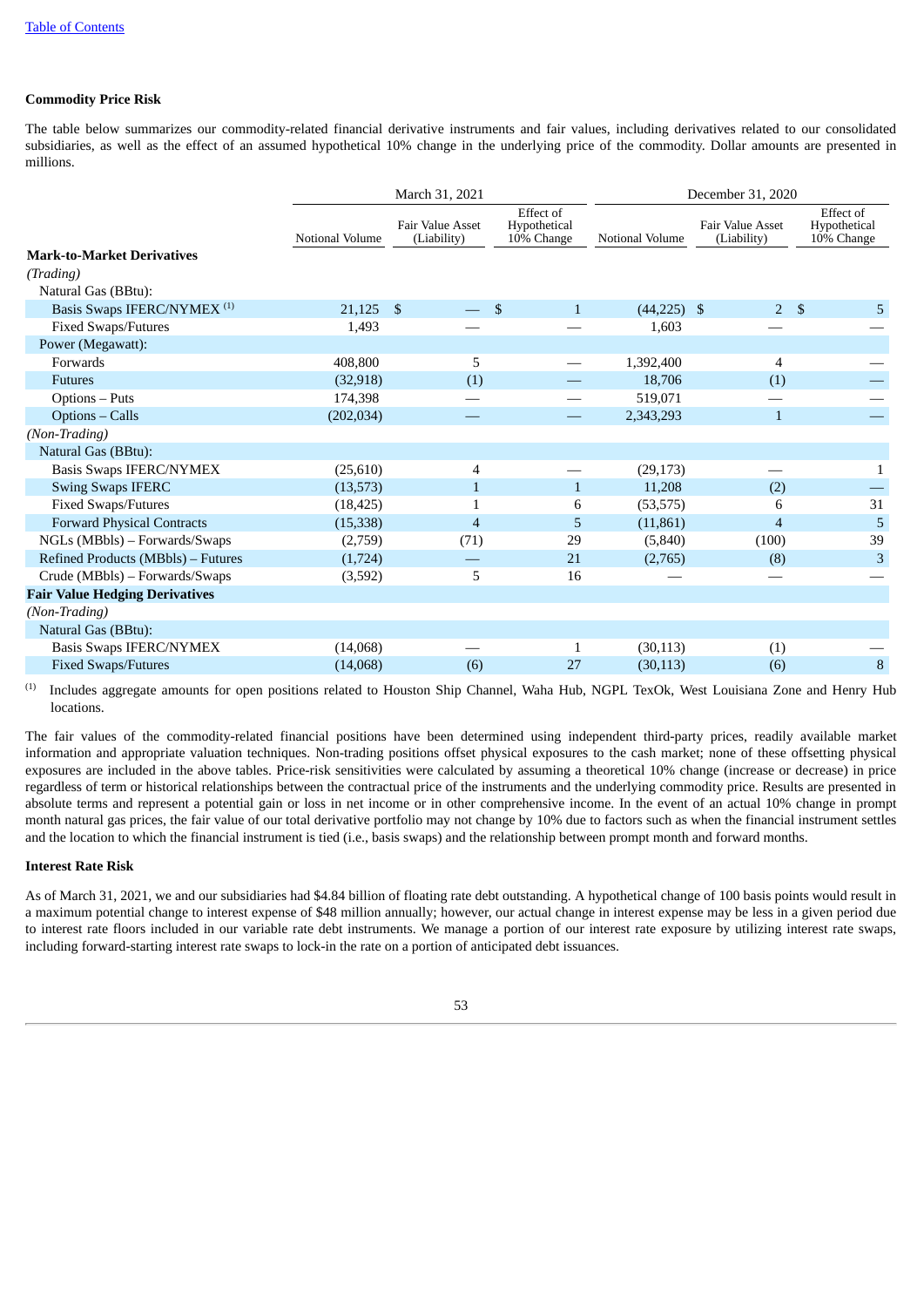The following table summarizes our interest rate swaps outstanding (dollars in millions), none of which are designated as hedges for accounting purposes:

|                   |                                                                           | Notional Amount Outstanding |                   |  |                      |
|-------------------|---------------------------------------------------------------------------|-----------------------------|-------------------|--|----------------------|
| Term              | ${\rm Twoe}^{\scriptscriptstyle (1)}$                                     |                             | March 31,<br>2021 |  | December 31,<br>2020 |
| July $2021^{(2)}$ | Forward-starting to pay a fixed rate of 3.55% and receive a floating rate |                             | 400               |  | 400                  |
| July $2022^{(2)}$ | Forward-starting to pay a fixed rate of 3.80% and receive a floating rate |                             | 400               |  | 400                  |

Floating rates are based on 3-month LIBOR. (1)

Represents the effective date. These forward-starting swaps have terms of 30 years with a mandatory termination date the same as the effective date. (2)

A hypothetical change of 100 basis points in interest rates for these interest rate swaps would result in a net change in the fair value of interest rate derivatives and earnings (recognized in gains and losses on interest rate derivatives) of \$220 million as of March 31, 2021. For the forward-starting interest rate swaps, a hypothetical change of 100 basis points in interest rates would not affect cash flows until the swaps are settled.

## **ITEM 4. CONTROLS AND PROCEDURES**

#### <span id="page-57-0"></span>**Evaluation of Disclosure Controls and Procedures**

We have established disclosure controls and procedures to ensure that information required to be disclosed by us, including our consolidated entities, in the reports that we file or submit under the Exchange Act is recorded, processed, summarized and reported within the time periods specified in the SEC's rules and forms.

Under the supervision and with the participation of senior management, including the Co-Chief Executive Officers ("Co-Principal Executive Officer") and the Chief Financial Officer ("Principal Financial Officer") of our General Partner, we evaluated our disclosure controls and procedures, as such term is defined under Rule 13a–15(e) promulgated under the Exchange Act. Based on this evaluation, the Principal Executive Officers and the Principal Financial Officer of our General Partner concluded that our disclosure controls and procedures were effective as of March 31, 2021 to ensure that information required to be disclosed by us in the reports we file or submit under the Exchange Act (1) is recorded, processed, summarized and reported within the time periods specified in the SEC's rules and forms, and (2) is accumulated and communicated to management, including the Principal Executive Officers and Principal Financial Officer of our General Partner, to allow timely decisions regarding required disclosure.

## **Changes in Internal Control over Financial Reporting**

<span id="page-57-1"></span>There have been no changes in our internal control over financial reporting (as defined in Rule 13(a)-15(f) or Rule 15d-15(f) of the Exchange Act) during the three months ended March 31, 2021 that have materially affected, or are reasonably likely to materially affect, our internal control over financial reporting.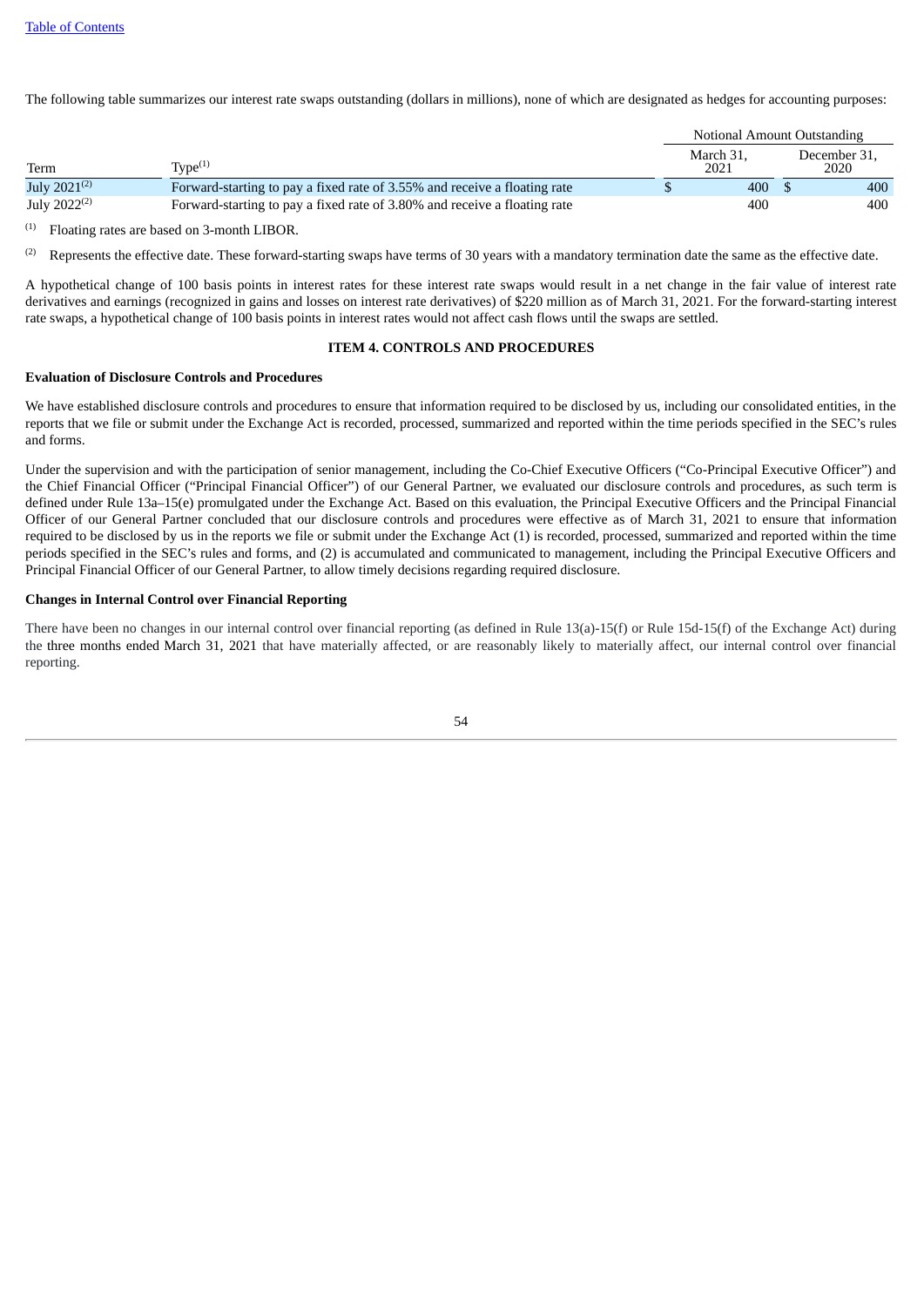## **PART II — OTHER INFORMATION**

#### **ITEM 1. LEGAL PROCEEDINGS**

<span id="page-58-0"></span>For information regarding legal proceedings, see our Annual Report on Form 10-K filed with the SEC on February 19, 2021 and Note 11 – Regulatory Matters, Commitments, Contingencies and Environmental Liabilities of the Notes to Consolidated Financial Statements of Energy Transfer LP and Subsidiaries included in this Quarterly Report on Form 10-Q for the quarter ended March 31, 2021.

#### *Stoneman House*

In late 2016, FERC Enforcement Staff began a non-public investigation of Rover's removal of the Stoneman House, an old structure, at a time when Rover's application was pending for permission to construct a new interstate natural gas pipeline and related facilities. On March 18, 2021, FERC issued an Order to Show Cause and Notice of Proposed Penalty (Docket No. IN19-4-000), ordering Rover to show cause why it should not be found to have violated Section 157.5 of the Commission's regulations and assessed civil penalties. Rover must file an answer responding to this Order by June 18, 2021. The Partnership disagrees with the findings and intends to vigorously defend against any proposed penalties. Given the stage of the proceedings, the Partnership is unable at this time to provide an assessment of the potential outcome or range of potential liability, if any.

#### *Tuscarawas River*

In mid-2017, FERC Enforcement Staff began a non-public investigation regarding allegations that diesel fuel may have been included in the drilling mud at the Tuscarawas River horizontal directional drilling ("HDD") operations. Rover and the Partnership are cooperating with the investigation. Enforcement Staff has provided Rover with a notice pursuant to Section 1b.19 of the FERC's regulations that Enforcement Staff intends to recommend that the FERC pursue an enforcement action against Rover and the Partnership. The Partnership disagrees with Enforcement Staff's findings and intends to vigorously defend against any potential penalty. Given the stage of the proceedings, and the non-public nature of the investigation, the Partnership is unable at this time to provide an assessment of the potential outcome or range of potential liability, if any.

#### *Revolution*

On September 10, 2018, a pipeline release and fire (the "Incident") occurred on the Revolution pipeline, a natural gas gathering line located in Center Township, Beaver County, Pennsylvania. There were no injuries. On February 8, 2019, the Pennsylvania Department of Environmental Protection ("PADEP") issued a Permit Hold on any requests for approvals/permits or permit amendments for any project in Pennsylvania pursuant to the state's water laws. The Partnership filed an appeal of the Permit Hold with the Pennsylvania Environmental Hearing Board. On January 3, 2020, the Partnership entered into a Consent Order and Agreement with the PADEP in which, among other things, the Permit Hold was lifted, the Partnership agreed to pay a \$28.6 million civil penalty and fund a \$2 million community environmental project, and all related appeals were withdrawn. On November 11, 2020, the PADEP issued an Order, which requires additional approvals and work prior to placing the Revolution Pipeline back in service. The Partnership filed an appeal of this Order with the Environmental Hearing Board on December 8, 2020. On February 26, 2021, the Partnership entered into a Consent Order and Agreement with the PADEP in which, among other things, the Partnership was allowed to place the Revolution pipeline back in service, the Partnership agreed to pay a \$125,000 penalty, and all related appeals were withdrawn.

The Pennsylvania Office of Attorney General has commenced an investigation regarding the Incident, and the United States Attorney for the Western District of Pennsylvania has issued a federal grand jury subpoena for documents relevant to the Incident. The scope of these investigations is not further known at this time.

#### *Other*

Additionally, we have received notices of violations and potential fines under various federal, state and local provisions relating to the discharge of materials into the environment or protection of the environment. While we believe that even if any one or more of the environmental proceedings listed below were decided against us, it would not be material to our financial position, results of operations or cash flows, we are required to report governmental proceedings if we reasonably believe that such proceedings will result in monetary sanctions in excess of \$300,000.

Pursuant to the instructions to Form 10-Q, matters disclosed in this Part II - Item 1 include any reportable legal proceeding (i) that has been terminated during the period covered by this report, (ii) that became a reportable event during the period covered by this report, or (iii) for which there has been a material development during the period covered by this report.

<span id="page-58-1"></span>For a description of other legal proceedings, see Note 11 to our consolidated financial statements included in "Item 1. Financial Statements."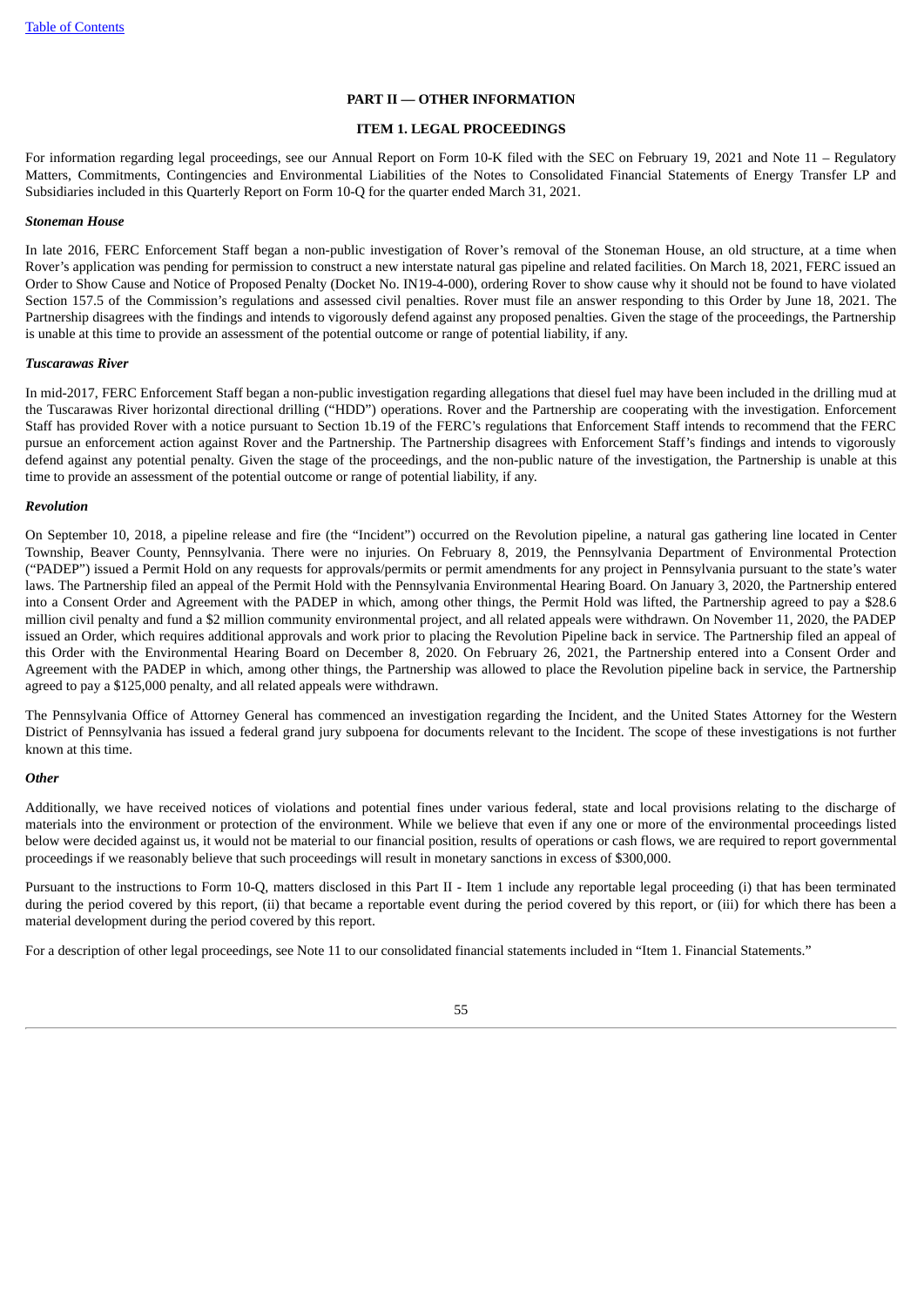# **ITEM 1A. RISK FACTORS**

<span id="page-59-0"></span>There have been no material changes from the risk factors described in Part I, Item 1A in the Partnership's Annual Report on Form10-K for the year ended December 31, 2020 filed with the SEC on February 19, 2021.

## **ITEM 6. EXHIBITS**

The exhibits listed below are filed or furnished, as indicated, as part of this report:

| <b>Exhibit Number</b> | <b>Description</b>                                                                                                                                                                                                                                                                                                                                                                                                                       |
|-----------------------|------------------------------------------------------------------------------------------------------------------------------------------------------------------------------------------------------------------------------------------------------------------------------------------------------------------------------------------------------------------------------------------------------------------------------------------|
| 2.1                   | Agreement and Plan of Merger, dated as of February 16, 2021, by and among Energy Transfer LP, Elk Merger Sub LLC, Elk GP<br>Merger Sub LLC, Enable Midstream Partners, LP, Enable GP, LLC, solely for purposes of Section 2.1(a)(i) therein, LE GP, LLC,<br>and, solely for purposes of Section 1.1(b)(i), CenterPoint Energy, Inc. (incorporated by reference to Exhibit 2.1 of Form 8-K (File<br>No. 1-32740) filed February 16, 2021) |
| 2.2                   | Agreement and Plan of Merger, dated as of March 5, 2021, by and among Energy Transfer LP, ETO Merger Sub LLC and Energy<br>Transfer Operating, L.P. (incorporated by reference to Exhibit 2.1 of Form 8-K (File No. 1-32740) filed March 5, 2021)                                                                                                                                                                                        |
| 2.3                   | Agreement and Plan of Merger, dated as of April 1, 2021, by and among Energy Transfer Operating, L.P., Sunoco Logistics Partners<br>Operations L.P. and Sunoco Logistics Partners GP LLC. (incorporated by reference to Exhibit 2.1 of Form 8-K (File No. 1-32740)<br>filed April 1, 2021)                                                                                                                                               |
| 2.4                   | Agreement and Plan of Merger, dated as of April 1, 2021, by and among Energy Transfer LP and Energy Transfer Operating, L.P.<br>(incorporated by reference to Exhibit 2.2 of Form 8-K (File No. 1-32740) filed April 1, 2021)                                                                                                                                                                                                            |
| 3.1                   | Certificate of Limited Partnership of Energy Transfer Equity, L.P. (incorporated by reference to Exhibit 3.2 of Form S-1, File No.<br>333-128097, filed September 2, 2005)                                                                                                                                                                                                                                                               |
| 3.2                   | Certificate of Amendment of Certificate of Limited Partnership of Energy Transfer Equity, L.P., dated as of October 19, 2018<br>(incorporated by reference to Exhibit 3.1 of Form 8-K, File No. 1-32740, filed October 19, 2018)                                                                                                                                                                                                         |
| 3.3                   | Third Amended Restated Agreement of Limited Partnership of Energy Transfer Equity, L.P., dated February 8, 2006 (incorporated<br>by reference to Exhibit 3.1 of Form 8-K, File No. 1-32740, filed February 14, 2006)                                                                                                                                                                                                                     |
| 3.4                   | Amendment No. 1 to Third Amended and Restated Agreement of Limited Partnership of Energy Transfer Equity, L.P. dated<br>November 1, 2006 (incorporated by reference to Exhibit 3.3.1 of Form 10-K, File No. 1-32740, filed November 29, 2006)                                                                                                                                                                                            |
| 3.5                   | Amendment No. 2 to Third Amended and Restated Agreement of Limited Partnership of Energy Transfer Equity, L.P., dated<br>November 9, 2007 (incorporated by reference to Exhibit 3.3.2 of Form 8-K, File No. 1-32740, filed November 13, 2007)                                                                                                                                                                                            |
| 3.6                   | Amendment No. 3 to Third Amended and Restated Agreement of Limited Partnership of Energy Transfer Equity, L.P., dated May<br>26, 2010 (incorporated by reference to Exhibit 3.1 of Form 8-K, File No. 1-32740, filed June 2, 2010)                                                                                                                                                                                                       |
| 3.7                   | Amendment No. 4 to Third Amended and Restated Agreement of Limited Partnership of Energy Transfer Equity, L.P., dated<br>December 23, 2013 (incorporated by reference to Exhibit 3.1 of Form 8-K, File No. 1-32740, filed December 27, 2013)                                                                                                                                                                                             |
| 3.8                   | Amendment No. 5 to Third Amended and Restated Agreement of Limited Partnership of Energy Transfer Equity, L.P., dated March<br>8, 2016 (incorporated by reference to Exhibit 3.1 of Form 8-K, File No. 1-32740, filed March 9, 2016)                                                                                                                                                                                                     |
| 3.9                   | Amendment No. 6 to Third Amended and Restated Agreement of Limited Partnership of Energy Transfer Equity, L.P., dated as of<br>October 19, 2018 (incorporated by reference to Exhibit 3.9 of Form 10-Q, File No. 1-32740, filed November 8, 2018)                                                                                                                                                                                        |
| 3.10                  | Amendment No. 7 to Third Amended and Restated Agreement of Limited Partnership of Energy Transfer LP dated as of August 6,<br>2019 (incorporated by reference to Exhibit 3.10 of Form 10-Q, File No. 1-32740, filed August 8, 2019)                                                                                                                                                                                                      |
| 3.11                  | Amendment No. 8, dated as of April 1, 2021, to the Third Amended and Restated Agreement of Limited Partnership of Energy<br>Transfer LP, dated as of February 8, 2006. (incorporated by reference to Exhibit 2.2 of Form 8-K, File No. 1-32740, filed April 1,<br>2021)                                                                                                                                                                  |
| 10.1                  | Support Agreement, dated as of February 16, 2021, by and among Energy Transfer LP, Elk Merger Sub LLC, Elk GP Merger Sub<br>LLC, Enable Midstream Partners LP, Enable GP, LLC and CenterPoint Energy, Inc. (incorporated by reference to Exhibit 2.1 of<br>Form 8-K (File No. 1-32740) filed February 16, 2021)                                                                                                                          |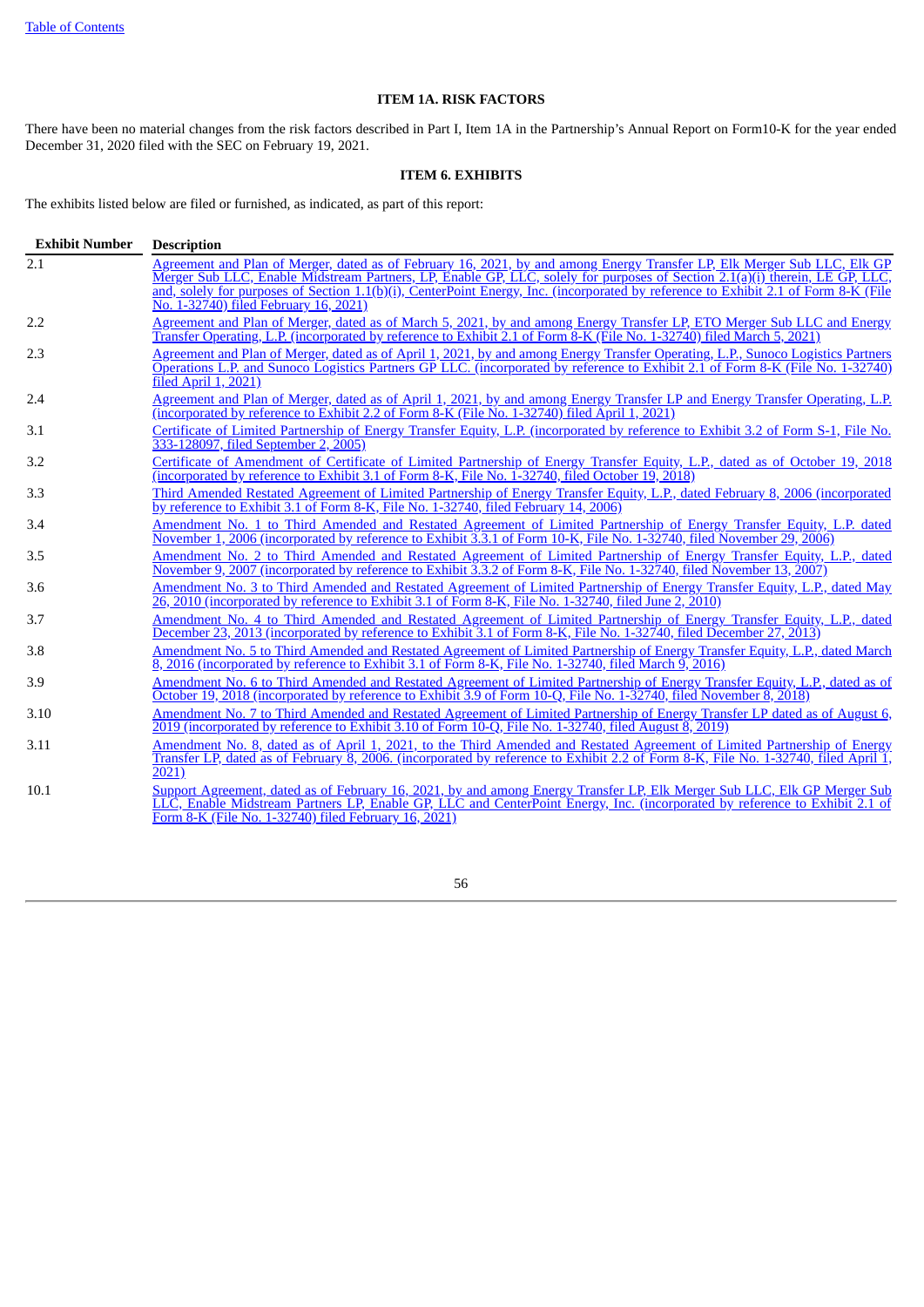<span id="page-60-0"></span>

| <b>Exhibit Number</b> | <b>Description</b>                                                                                                                                                                                                                                                                                                                                                                                                                                                                                                                                                                                                                                          |
|-----------------------|-------------------------------------------------------------------------------------------------------------------------------------------------------------------------------------------------------------------------------------------------------------------------------------------------------------------------------------------------------------------------------------------------------------------------------------------------------------------------------------------------------------------------------------------------------------------------------------------------------------------------------------------------------------|
| 10.2                  | Support Agreement, dated as of February 16, 2021, by and among Energy Transfer LP, Elk Merger Sub LLC, Elk GP Merger Sub<br>LLC, Enable Midstream Partners LP, Enable GP, LLC and OGE Energy Corp. (incorporated by reference to Exhibit 2.1 of Form 8-<br>K (File No. 1-32740) filed February 16, 2021)                                                                                                                                                                                                                                                                                                                                                    |
| 10.3                  | Third Supplemental Indenture, dated as of April 1, 2021 by and between Energy Transfer LP and U.S. Bank National Association<br>(incorporated by reference to Exhibit 10.1 of Form 8-K (File No. 1-32740) filed April 1, 2021)                                                                                                                                                                                                                                                                                                                                                                                                                              |
| 10.4                  | Fourth Supplemental Indenture, dated as of April 1, 2021 by and between Energy Transfer LP and U.S. Bank National Association<br>(incorporated by reference to Exhibit 10.2 of Form 8-K (File No. 1-32740) filed April 1, 2021)                                                                                                                                                                                                                                                                                                                                                                                                                             |
| 10.5                  | Fifth Supplemental Indenture, dated as of April 1, 2021 by and between Energy Transfer LP and U.S. Bank National Association<br>(incorporated by reference to Exhibit 10.3 of Form 8-K (File No. 1-32740) filed April 1, 2021)                                                                                                                                                                                                                                                                                                                                                                                                                              |
| 10.6                  | Seventeenth Supplemental Indenture, dated as of April 1, 2021 by and between Energy Transfer LP and U.S. Bank National<br>Association (incorporated by reference to Exhibit 10.4 of Form 8-K (File No. 1-32740) filed April 1, 2021)                                                                                                                                                                                                                                                                                                                                                                                                                        |
| 10.7                  | Nineteenth Supplemental Indenture, dated as of April 1, 2021 by and between Energy Transfer LP and U.S. Bank National<br>Association (incorporated by reference to Exhibit 10.5 of Form 8-K (File No. 1-32740) filed April 1, 2021)                                                                                                                                                                                                                                                                                                                                                                                                                         |
| 10.8                  | Eleventh Supplemental Indenture, dated April 1, 2021 by and between Energy Transfer LP, Regency Energy Finance Corp., and<br>Wells Fargo Bank, National Association (incorporated by reference to Exhibit 10.6 of Form 8-K (File No. 1-32740) filed April 1,<br>$\overline{2021}$                                                                                                                                                                                                                                                                                                                                                                           |
| 10.9                  | Twelfth Supplemental Indenture, dated April 1, 2021 by and between Energy Transfer LP, Regency Energy Finance Corp., and<br>Wells Fargo Bank, National Association (incorporated by reference to Exhibit 10.7 of Form 8-K (File No. 1-32740) filed April 1,<br>2021)                                                                                                                                                                                                                                                                                                                                                                                        |
| $10.10+$              | First Amendment to the Amended and Restated Energy Transfer LP Long-Term Incentive Plan (incorporated by reference to<br>Exhibit 10.7 of Form 10-K (File No. 1-32740) filed February 19, 2021)                                                                                                                                                                                                                                                                                                                                                                                                                                                              |
| $10.11+$              | Second Amendment to the Amended and Restated Energy Transfer LP Long-Term Incentive Plan (incorporated by reference to<br>Exhibit 10.1 to Form 8-K (File No. 1-32740) filed January 6, 2021)                                                                                                                                                                                                                                                                                                                                                                                                                                                                |
| $10.12+$              | Energy Transfer LP Long-Term Cash Restricted Unit Plan (incorporated by reference to Exhibit 10.2 to Form 8-K (File No. 1-<br>32740) filed January 6, 2021)                                                                                                                                                                                                                                                                                                                                                                                                                                                                                                 |
| $10.13+$              | Form of Cash Unit Award Agreement under the Energy Transfer LP Long-Term Cash Restricted Unit Plan (incorporated by<br>reference to Exhibit 10.3 to Form 8-K (File No. 1-32740) filed January 6, 2021)                                                                                                                                                                                                                                                                                                                                                                                                                                                      |
| $22.1*$               | <b>Issuers and Guarantors of Registered Securities</b>                                                                                                                                                                                                                                                                                                                                                                                                                                                                                                                                                                                                      |
| $31.1*$               | Certification of Co-Chief Executive Officer pursuant to Rule 13a-14(a) or 15d-14(a) of the Securities Exchange Act of 1934<br>pursuant to Section 302 of the Sarbanes-Oxley Act of 2002                                                                                                                                                                                                                                                                                                                                                                                                                                                                     |
| $31.2*$               | Certification of Co-Chief Executive Officer pursuant to Rule 13a-14(a) or 15d-14(a) of the Securities Exchange Act of 1934<br>pursuant to Section 302 of the Sarbanes-Oxley Act of 2002                                                                                                                                                                                                                                                                                                                                                                                                                                                                     |
| $31.3*$               | Certification of Chief Financial Officer pursuant to Rule 13a-14(a) or 15d-14(a) of the Securities Exchange Act of 1934 pursuant to<br>Section 302 of the Sarbanes-Oxley Act of 2002                                                                                                                                                                                                                                                                                                                                                                                                                                                                        |
| $32.1***$             | Certification of Co-Chief Executive Officer pursuant to 18 U.S.C. Section 1350, as adopted pursuant to Section 906 of the<br>Sarbanes-Oxley Act of 2002                                                                                                                                                                                                                                                                                                                                                                                                                                                                                                     |
| $32.2**$              | Certification of Co-Chief Executive Officer pursuant to 18 U.S.C. Section 1350, as adopted pursuant to Section 906 of the<br>Sarbanes-Oxley Act of 2002                                                                                                                                                                                                                                                                                                                                                                                                                                                                                                     |
| $32.3**$              | Certification of Chief Financial Officer pursuant to 18 U.S.C. Section 1350, as adopted pursuant to Section 906 of the Sarbanes-<br><b>Oxley Act of 2002</b>                                                                                                                                                                                                                                                                                                                                                                                                                                                                                                |
| $101*$                | Interactive data files pursuant to Rule 405 of Regulation S-T: (i) our Consolidated Balance Sheets as of March 31, 2021 and<br>December 31, 2020; (ii) our Consolidated Statements of Operations for the three months ended March 31, 2021 and 2020; (iii) our<br>Consolidated Statements of Comprehensive Income (Loss) for the three months ended March 31, 2021 and 2020; (iv) our<br>Consolidated Statements of Partners' Capital for the three months ended March 31, 2021 and 2020; (v) our Consolidated Statements<br>of Cash Flows for the three months ended March 31, 2021 and 2020; and (vi) the notes to our Consolidated Financial Statements. |
| 104                   | Cover Page Interactive Data File (formatted as inline XBRL and contained in Exhibit 101)                                                                                                                                                                                                                                                                                                                                                                                                                                                                                                                                                                    |
| ∗                     | Filed herewith.                                                                                                                                                                                                                                                                                                                                                                                                                                                                                                                                                                                                                                             |
| $***$                 | Furnished herewith.                                                                                                                                                                                                                                                                                                                                                                                                                                                                                                                                                                                                                                         |
| $^{+}$                | Denotes a management contract or compensatory agreement                                                                                                                                                                                                                                                                                                                                                                                                                                                                                                                                                                                                     |
|                       |                                                                                                                                                                                                                                                                                                                                                                                                                                                                                                                                                                                                                                                             |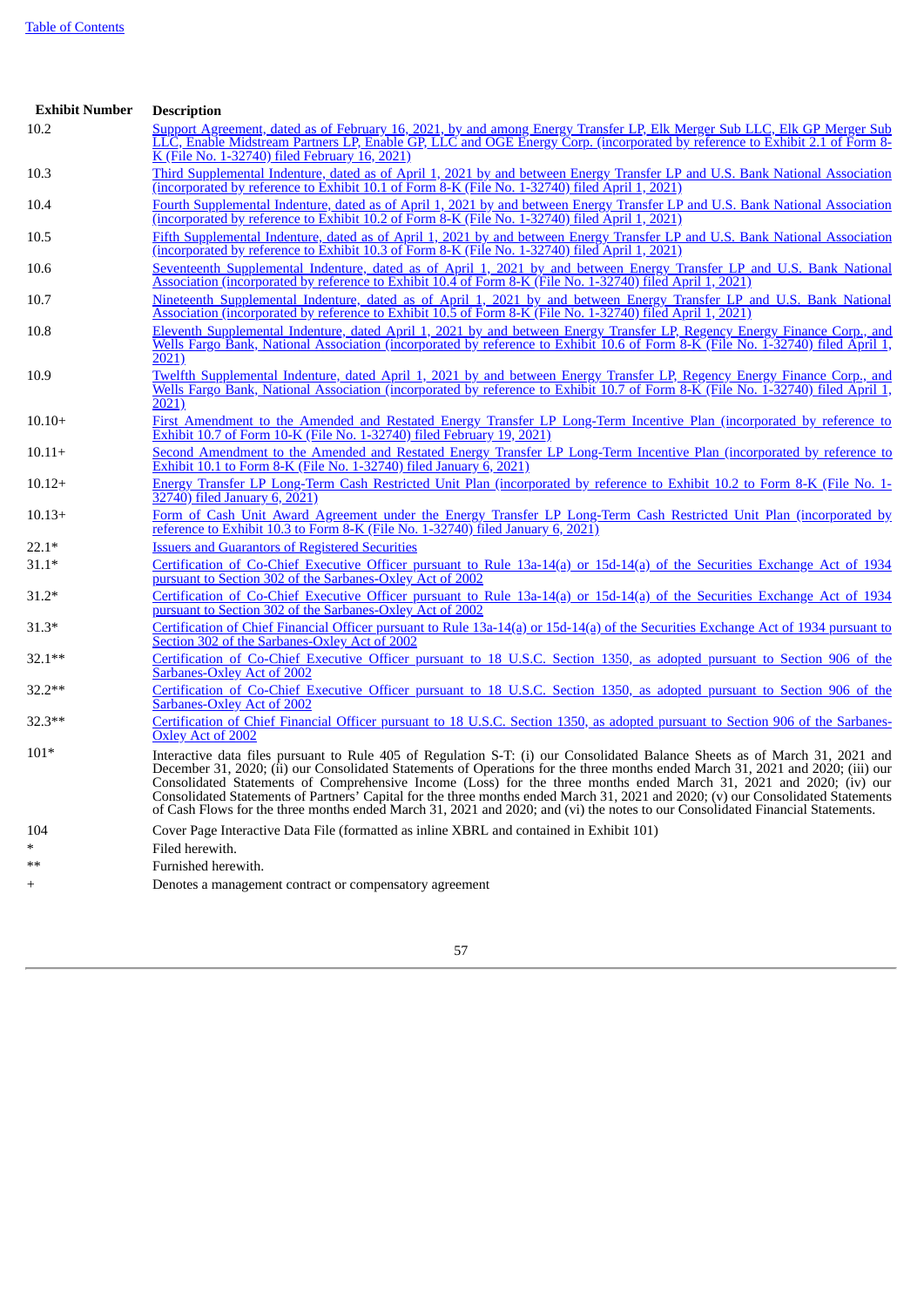# **SIGNATURE**

Pursuant to the requirements of the Securities Exchange Act of 1934, the registrant has duly caused this report to be signed on its behalf by the undersigned thereunto duly authorized.

## ENERGY TRANSFER LP

By: LE GP, LLC, its general partner

Date: May 7, 2021 By: /s/ A. Troy Sturrock

A. Troy Sturrock Senior Vice President, Controller and Principal Accounting Officer (duly authorized to sign on behalf of the registrant)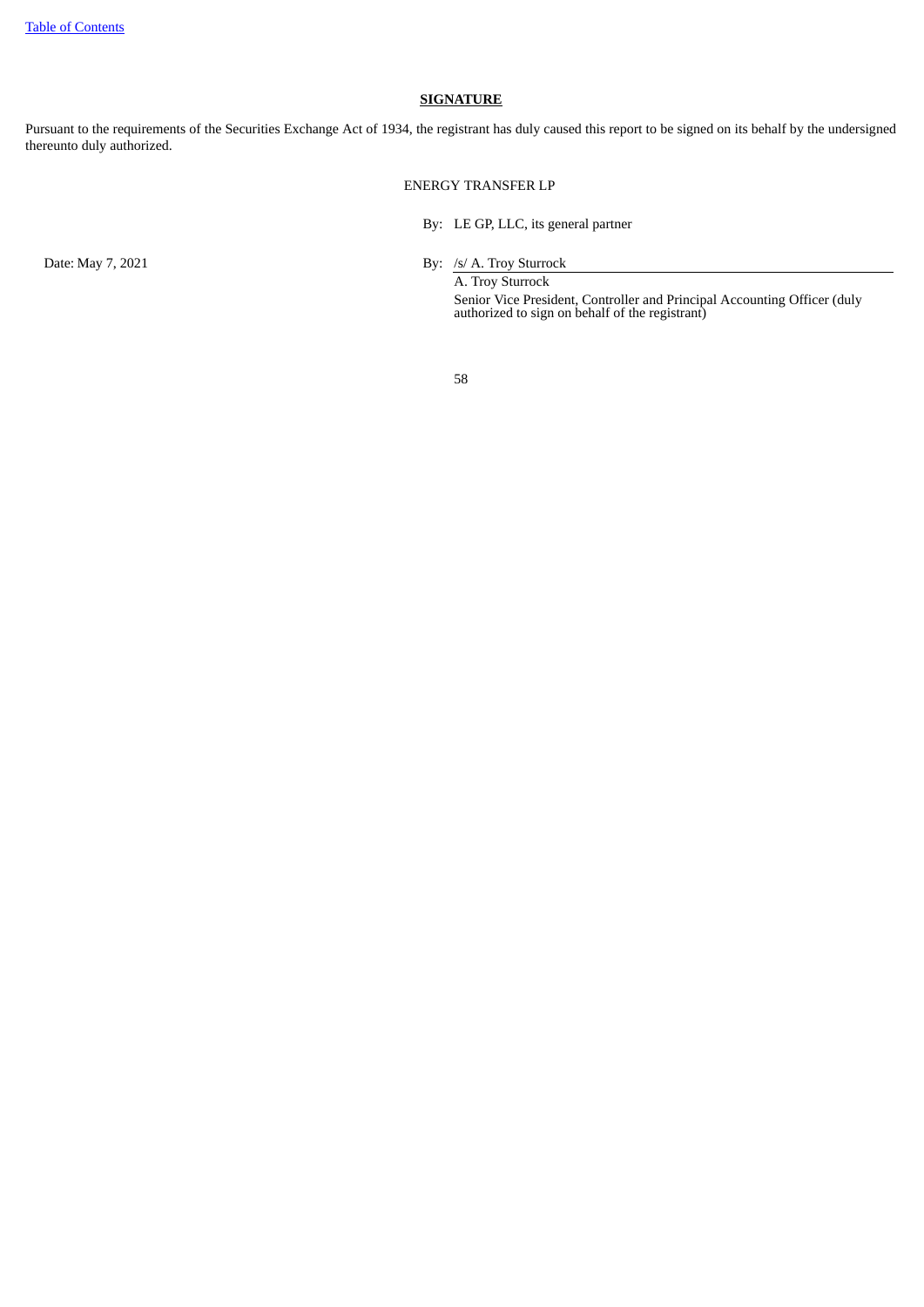## <span id="page-62-0"></span>Subsidiary guarantors and issuers of guaranteed securities and affiliates whose securities collateralize securities of the registrant

Sunoco LP Senior Notes<sup>(1)</sup>: Parent guarantor - Energy Transfer LP Subsidiary issuer - Sunoco LP

(1) Energy Transfer LP assumed the guarantee of certain Sunoco LP Senior Notes in connection with the merger of Energy Transfer Operating, L.P. with and into Energy Transfer LP effective April 1, 2021.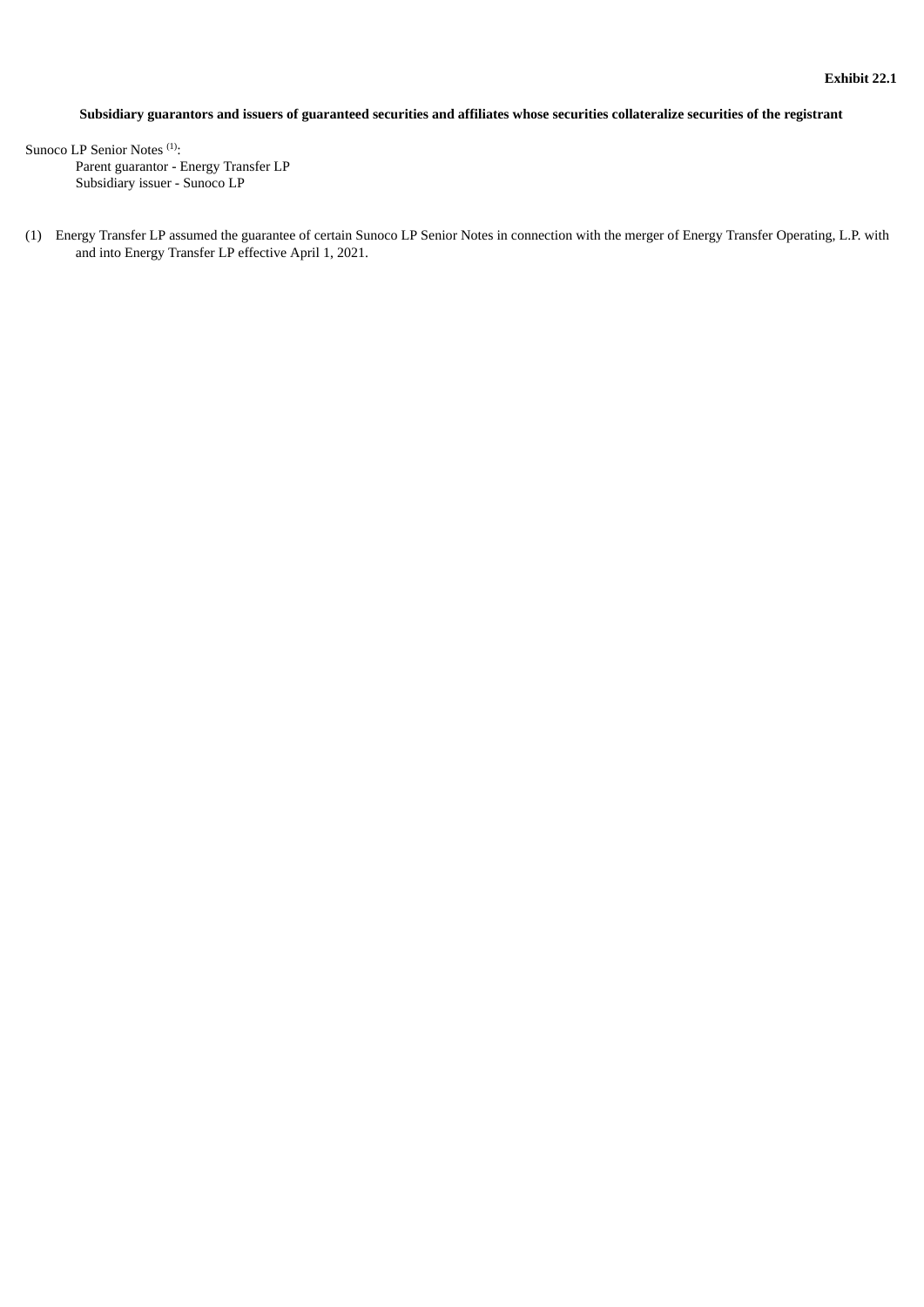## **CERTIFICATION OF CO-CHIEF EXECUTIVE OFFICER PURSUANT TO SECTION 302 OF THE SARBANES-OXLEY ACT OF 2002**

<span id="page-63-0"></span>I, Marshall S. McCrea, III, certify that:

- 1. I have reviewed this quarterly report on Form 10-Q of Energy Transfer LP;
- 2. Based on my knowledge, this report does not contain any untrue statement of a material fact or omit to state a material fact necessary to make the statements made, in light of the circumstances under which such statements were made, not misleading with respect to the period covered by this report;
- 3. Based on my knowledge, the financial statements, and other financial information included in this report, fairly present in all material respects the financial condition, results of operations and cash flows of the registrant as of, and for, the periods presented in this report;
- 4. The registrant's other certifying officer and I are responsible for establishing and maintaining disclosure controls and procedures (as defined in Exchange Act Rules 13a-15(e) and 15d-15(e)) and internal control over financial reporting (as defined in Exchange Act Rules 13a-15(f) and 15d-15(f)) for the registrant and have:
	- a. Designed such disclosure controls and procedures, or caused such disclosure controls and procedures to be designed under our supervision, to ensure that material information relating to the registrant, including its consolidated subsidiaries, is made known to us by others within those entities, particularly during the period in which this report is being prepared;
	- b. Designed such internal control over financial reporting, or caused such internal control over financial reporting to be designed under our supervision, to provide reasonable assurance regarding the reliability of financial reporting and the preparation of financial statements for external purposes in accordance with generally accepted accounting principles;
	- c. Evaluated the effectiveness of the registrant's disclosure controls and procedures and presented in this report our conclusions about the effectiveness of the disclosure controls and procedures, as of the end of the period covered by this report based on such evaluation; and
	- d. Disclosed in this report any change in the registrant's internal control over financial reporting that occurred during the registrant's most recent fiscal quarter (the registrant's fourth fiscal quarter in the case of an annual report) that has materially affected, or is reasonably likely to materially affect, the registrant's internal control over financial reporting; and
- 5. The registrant's other certifying officer and I have disclosed, based on our most recent evaluation of internal control over financial reporting, to the registrant's auditors and the audit committee of the registrant's board of directors (or persons performing the equivalent functions):
	- a. All significant deficiencies and material weaknesses in the design or operation of internal control over financial reporting which are reasonably likely to adversely affect the registrant's ability to record, process, summarize and report financial information; and
	- b. Any fraud, whether or not material, that involves management or other employees who have a significant role in the registrant's internal control over financial reporting.

Date: May 7, 2021

/s/ Marshall S. McCrea, III Marshall S. McCrea, III Co-Chief Executive Officer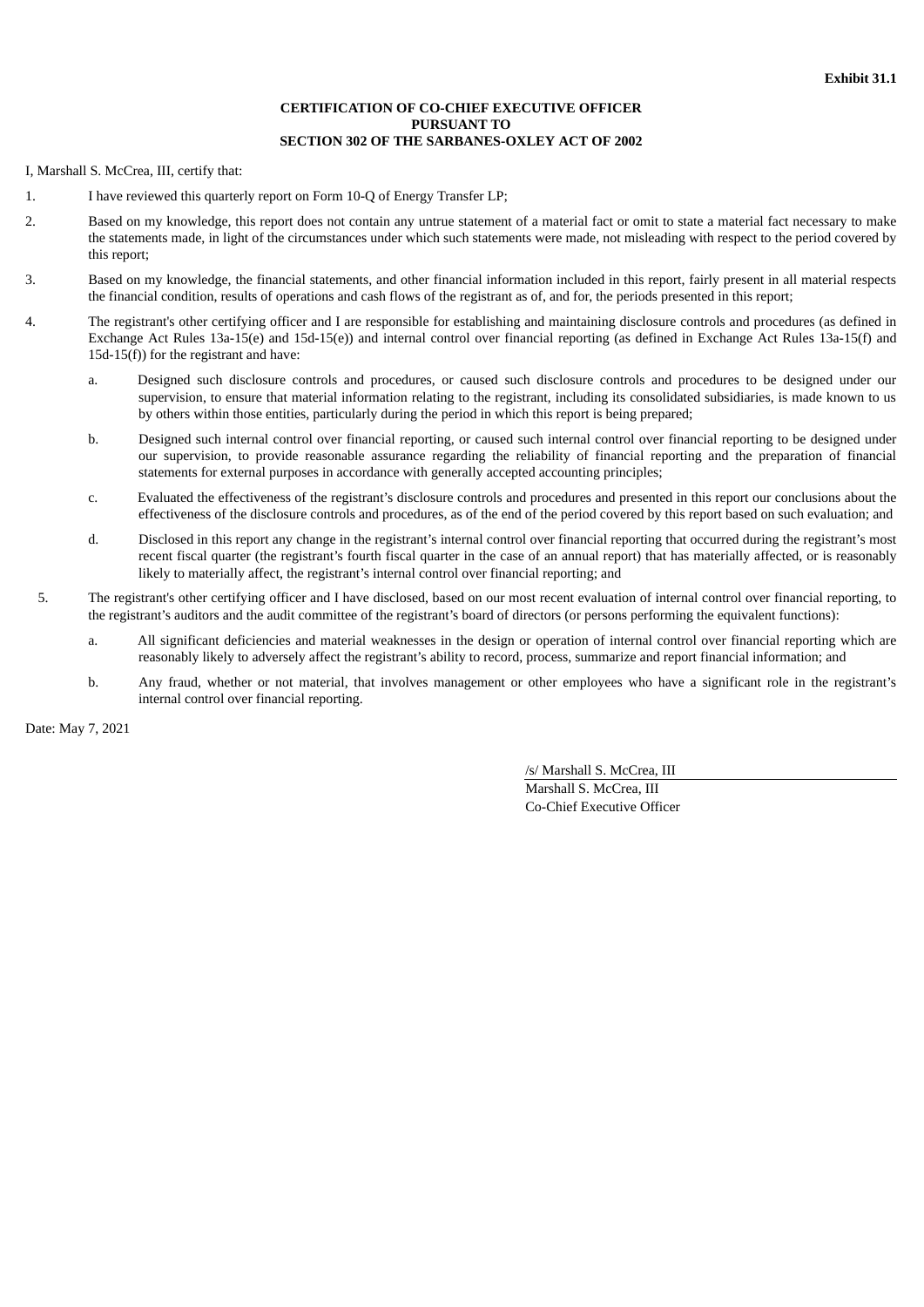## **CERTIFICATION OF CO-CHIEF EXECUTIVE OFFICER PURSUANT TO SECTION 302 OF THE SARBANES-OXLEY ACT OF 2002**

<span id="page-64-0"></span>I, Thomas E. Long, certify that:

- 1. I have reviewed this quarterly report on Form 10-Q of Energy Transfer LP;
- 2. Based on my knowledge, this report does not contain any untrue statement of a material fact or omit to state a material fact necessary to make the statements made, in light of the circumstances under which such statements were made, not misleading with respect to the period covered by this report;
- 3. Based on my knowledge, the financial statements, and other financial information included in this report, fairly present in all material respects the financial condition, results of operations and cash flows of the registrant as of, and for, the periods presented in this report;
- 4. The registrant's other certifying officer and I are responsible for establishing and maintaining disclosure controls and procedures (as defined in Exchange Act Rules 13a-15(e) and 15d-15(e)) and internal control over financial reporting (as defined in Exchange Act Rules 13a-15(f) and 15d-15(f)) for the registrant and have:
	- a. Designed such disclosure controls and procedures, or caused such disclosure controls and procedures to be designed under our supervision, to ensure that material information relating to the registrant, including its consolidated subsidiaries, is made known to us by others within those entities, particularly during the period in which this report is being prepared;
	- b. Designed such internal control over financial reporting, or caused such internal control over financial reporting to be designed under our supervision, to provide reasonable assurance regarding the reliability of financial reporting and the preparation of financial statements for external purposes in accordance with generally accepted accounting principles;
	- c. Evaluated the effectiveness of the registrant's disclosure controls and procedures and presented in this report our conclusions about the effectiveness of the disclosure controls and procedures, as of the end of the period covered by this report based on such evaluation; and
	- d. Disclosed in this report any change in the registrant's internal control over financial reporting that occurred during the registrant's most recent fiscal quarter (the registrant's fourth fiscal quarter in the case of an annual report) that has materially affected, or is reasonably likely to materially affect, the registrant's internal control over financial reporting; and
- 5. The registrant's other certifying officer and I have disclosed, based on our most recent evaluation of internal control over financial reporting, to the registrant's auditors and the audit committee of the registrant's board of directors (or persons performing the equivalent functions):
	- a. All significant deficiencies and material weaknesses in the design or operation of internal control over financial reporting which are reasonably likely to adversely affect the registrant's ability to record, process, summarize and report financial information; and
	- b. Any fraud, whether or not material, that involves management or other employees who have a significant role in the registrant's internal control over financial reporting.

Date: May 7, 2021

/s/ Thomas E. Long

Thomas E. Long Co-Chief Executive Officer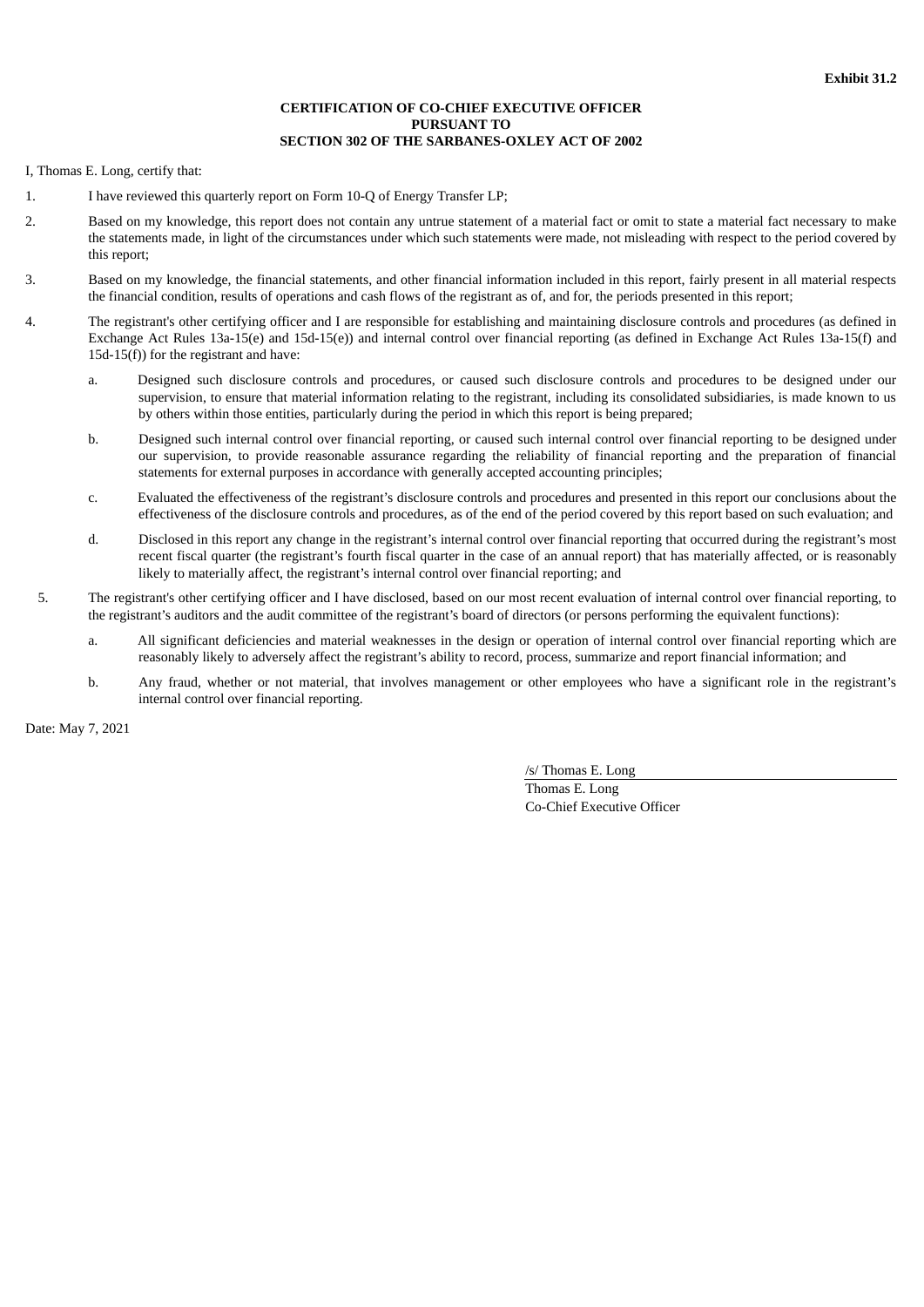## **CERTIFICATION OF CHIEF FINANCIAL OFFICER PURSUANT TO SECTION 302 OF THE SARBANES-OXLEY ACT OF 2002**

<span id="page-65-0"></span>I, Bradford D. Whitehurst, certify that:

- 1. I have reviewed this quarterly report on Form 10-Q of Energy Transfer LP;
- 2. Based on my knowledge, this report does not contain any untrue statement of a material fact or omit to state a material fact necessary to make the statements made, in light of the circumstances under which such statements were made, not misleading with respect to the period covered by this report;
- 3. Based on my knowledge, the financial statements, and other financial information included in this report, fairly present in all material respects the financial condition, results of operations and cash flows of the registrant as of, and for, the periods presented in this report;
- 4. The registrant's other certifying officer and I are responsible for establishing and maintaining disclosure controls and procedures (as defined in Exchange Act Rules 13a-15(e) and 15d-15(e)) and internal control over financial reporting (as defined in Exchange Act Rules 13a-15(f) and 15d-15(f)) for the registrant and have:
	- a. Designed such disclosure controls and procedures, or caused such disclosure controls and procedures to be designed under our supervision, to ensure that material information relating to the registrant, including its consolidated subsidiaries, is made known to us by others within those entities, particularly during the period in which this report is being prepared;
	- b. Designed such internal control over financial reporting, or caused such internal control over financial reporting to be designed under our supervision, to provide reasonable assurance regarding the reliability of financial reporting and the preparation of financial statements for external purposes in accordance with generally accepted accounting principles;
	- c. Evaluated the effectiveness of the registrant's disclosure controls and procedures and presented in this report our conclusions about the effectiveness of the disclosure controls and procedures, as of the end of the period covered by this report based on such evaluation; and
	- d. Disclosed in this report any change in the registrant's internal control over financial reporting that occurred during the registrant's most recent fiscal quarter (the registrant's fourth fiscal quarter in the case of an annual report) that has materially affected, or is reasonably likely to materially affect, the registrant's internal control over financial reporting; and
- 5. The registrant's other certifying officer and I have disclosed, based on our most recent evaluation of internal control over financial reporting, to the registrant's auditors and the audit committee of the registrant's board of directors (or persons performing the equivalent functions):
	- a. All significant deficiencies and material weaknesses in the design or operation of internal control over financial reporting which are reasonably likely to adversely affect the registrant's ability to record, process, summarize and report financial information; and
	- b. Any fraud, whether or not material, that involves management or other employees who have a significant role in the registrant's internal control over financial reporting.

Date: May 7, 2021

/s/ Bradford D. Whitehurst Bradford D. Whitehurst Chief Financial Officer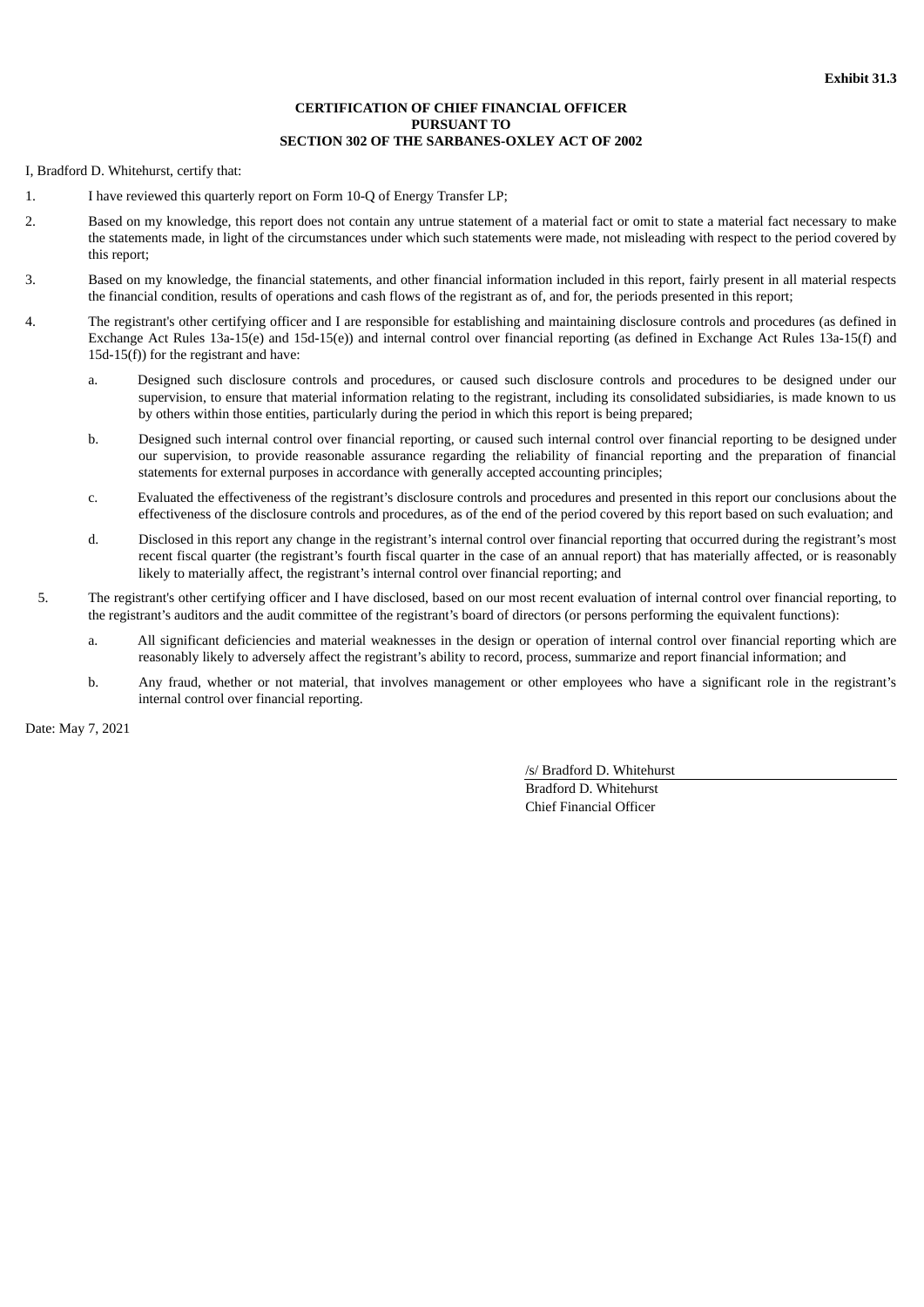## **CERTIFICATION PURSUANT TO 18 U.S.C. SECTION 1350, AS ADOPTED PURSUANT TO SECTION 906 OF THE SARBANES-OXLEY ACT OF 2002**

<span id="page-66-0"></span>In connection with the quarterly report of Energy Transfer LP (the "Partnership") on Form 10-Q for the quarter ended March 31, 2021, as filed with the Securities and Exchange Commission on the date hereof (the "Report"), I, Marshall S. McCrea, III, Co-Chief Executive Officer, certify, pursuant to 18 U.S.C. Section 1350, as adopted pursuant to Section 906 of the Sarbanes-Oxley Act of 2002, that to the best of my knowledge:

- (1) The Report fully complies with the requirements of Section 13(a) or 15(d) of the Securities Exchange Act of 1934, as amended; and
- (2) The information contained in the Report fairly presents, in all material respects, the financial condition and results of operations of the Partnership.

Date: May 7, 2021

/s/ Marshall S. McCrea, III

Marshall S. McCrea, III Co-Chief Executive Officer

A signed original of this written statement required by Section 906 has been provided to and will be retained by Energy Transfer LP and furnished to the Securities and Exchange Commission upon request.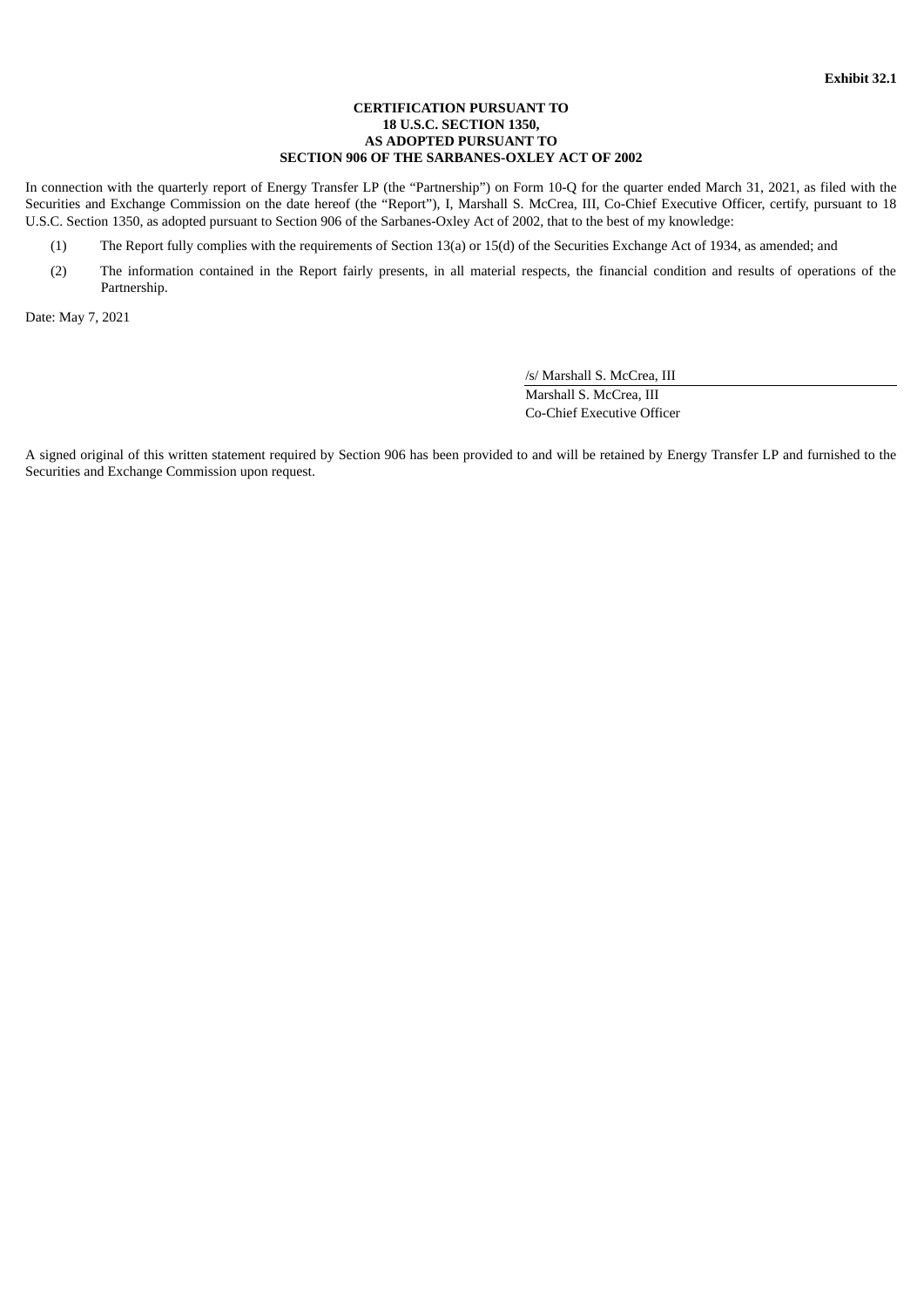## **CERTIFICATION PURSUANT TO 18 U.S.C. SECTION 1350, AS ADOPTED PURSUANT TO SECTION 906 OF THE SARBANES-OXLEY ACT OF 2002**

<span id="page-67-0"></span>In connection with the quarterly report of Energy Transfer LP (the "Partnership") on Form 10-Q for the quarter ended March 31, 2021, as filed with the Securities and Exchange Commission on the date hereof (the "Report"), I, Thomas E. Long, Co-Chief Executive Officer, certify, pursuant to 18 U.S.C. Section 1350, as adopted pursuant to Section 906 of the Sarbanes-Oxley Act of 2002, that to the best of my knowledge:

- (1) The Report fully complies with the requirements of Section 13(a) or 15(d) of the Securities Exchange Act of 1934, as amended; and
- (2) The information contained in the Report fairly presents, in all material respects, the financial condition and results of operations of the Partnership.

Date: May 7, 2021

/s/ Thomas E. Long

Thomas E. Long Co-Chief Executive Officer

A signed original of this written statement required by Section 906 has been provided to and will be retained by Energy Transfer LP and furnished to the Securities and Exchange Commission upon request.